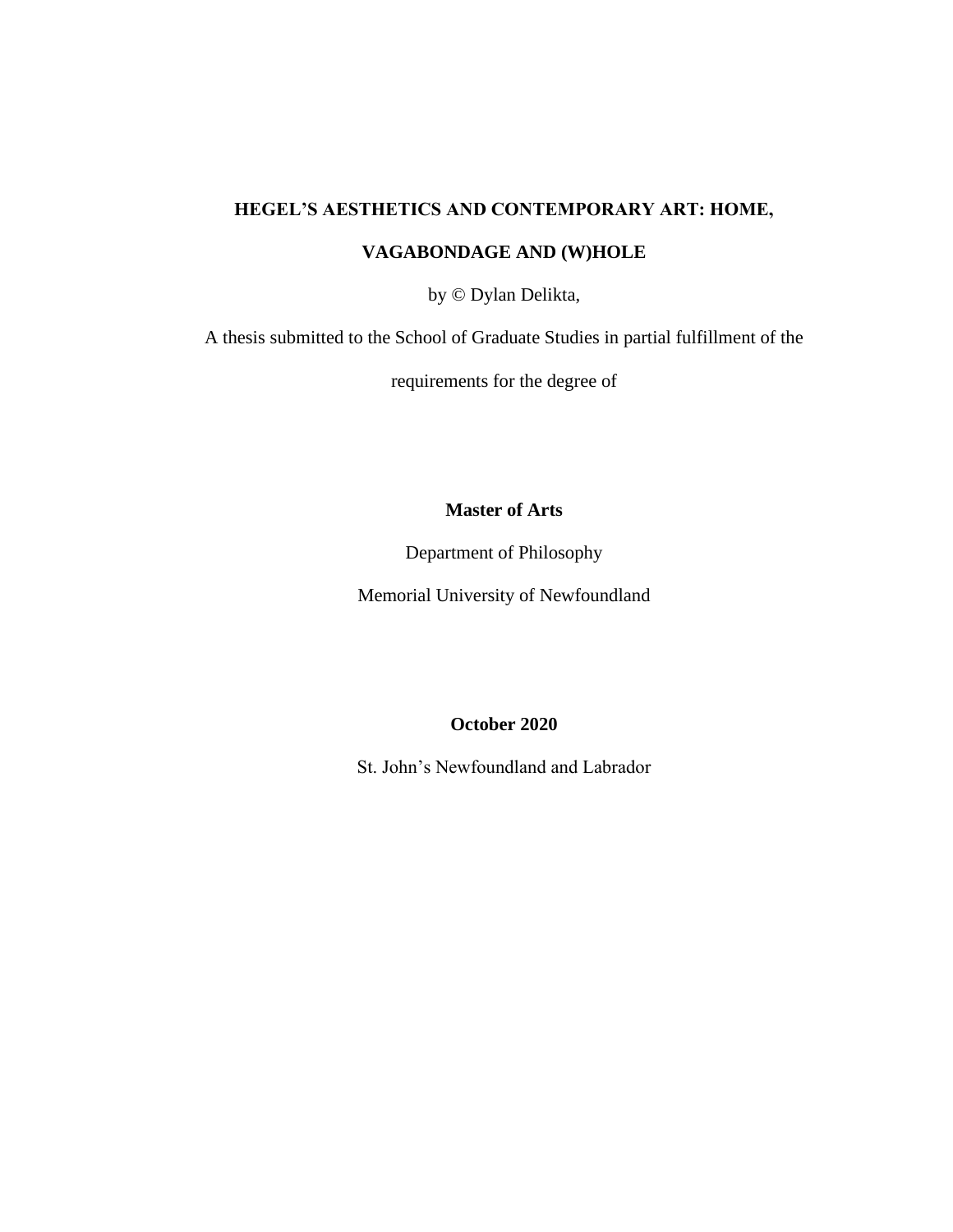### **ABSTRACT**

What is the condition that situates the ongoing transformations of contemporary art? What insights about the meaning of selfhood and our worlds might we find by exploring it? Through a close reading of *Hegel's Aesthetics,* in which Hegel offers a phenomenological study of art's development, my thesis posits an interpretation of contemporary art's situation as the play between the human experiences of *at-homeness* and *vagabondage* in the world, which I name *being-in-the-(w)hole*. My reading of Hegel suggests that he points toward this experience of the (w)hole—art's infinite determinability in expression and meaning—and how contemporary art can express this play as a site for the co-experiencing and co-defining of the meaning of self and world. By thematizing this play, I argue that the condition that situates contemporary art is that of dynamic equality, an equality in which all are recognized as able to interpret a shared object together.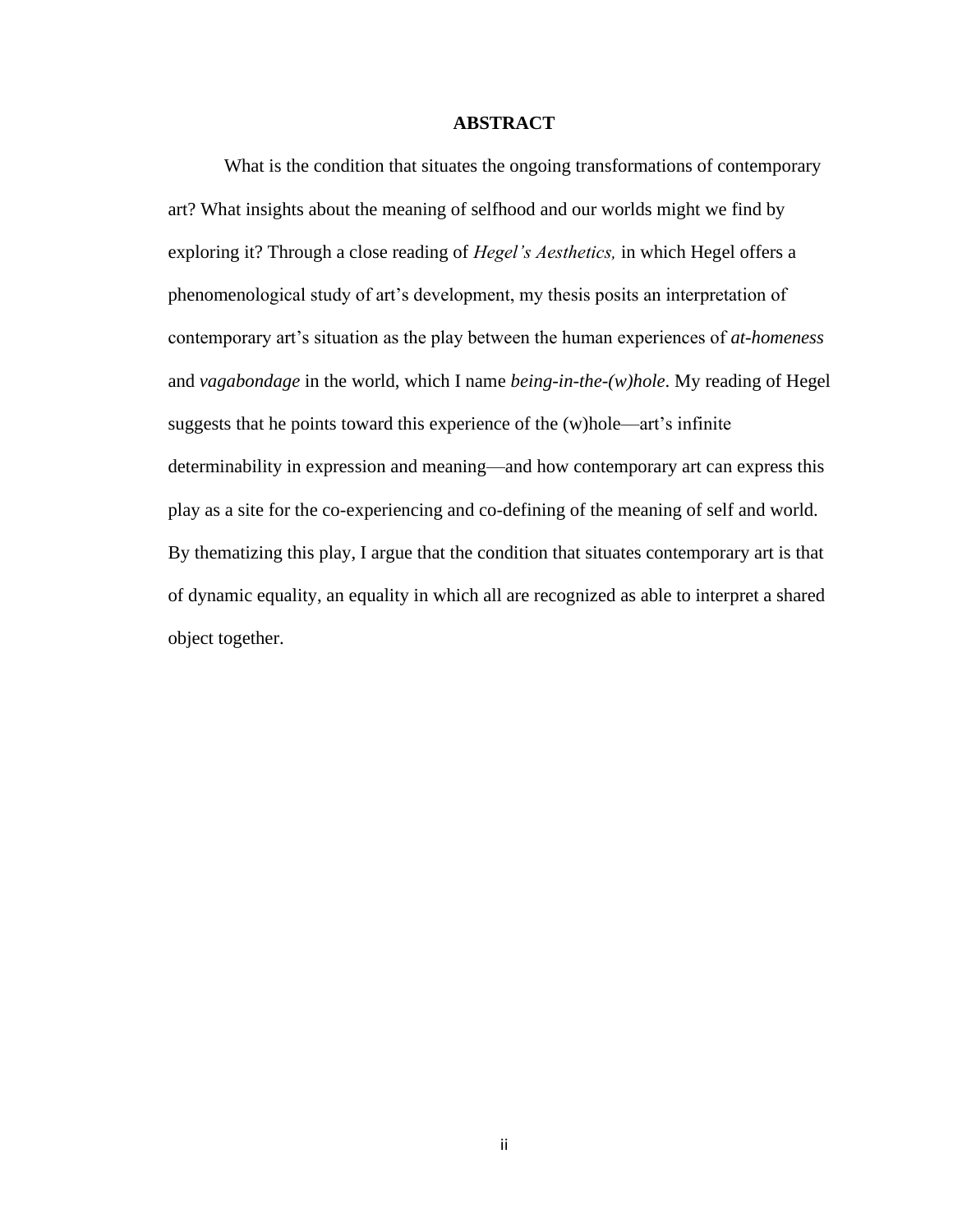### **ACKNOWLEDGEMENTS**

I would like to give my thanks to everyone with whom I had worked during my time as a Master of Philosophy student, whether in St. John's or in Michigan, faculty or colleague. The time spent working with alongside philosophers in these distinct locations provided me with ample opportunity to develop my own thought and organically discover my philosophical interests. I would especially like to thank Dr. Shannon Hoff, my thesis supervisor, for her insights and patience throughout the entirety of the writing process. Her wisdom, teaching, and expertise in Hegelian and phenomenological philosophy provided me the perspective and encouragement needed to endeavor a project such as this. She has consistently shown me what is needed to be both a good philosopher and a clear writer, and I am very much indebted to her for my progression in both.

I would also like to acknowledge my gratefulness toward my family and friends, without which all of my writing would be in vain. Their love and support throughout the ups and downs energized my writing and gave me a comfortable space to step back when I needed it. When one has a supportive home life, it is easier to leave that home and enter into newer terrain. I could have never gone through this Master of Philosophy program without them.

iii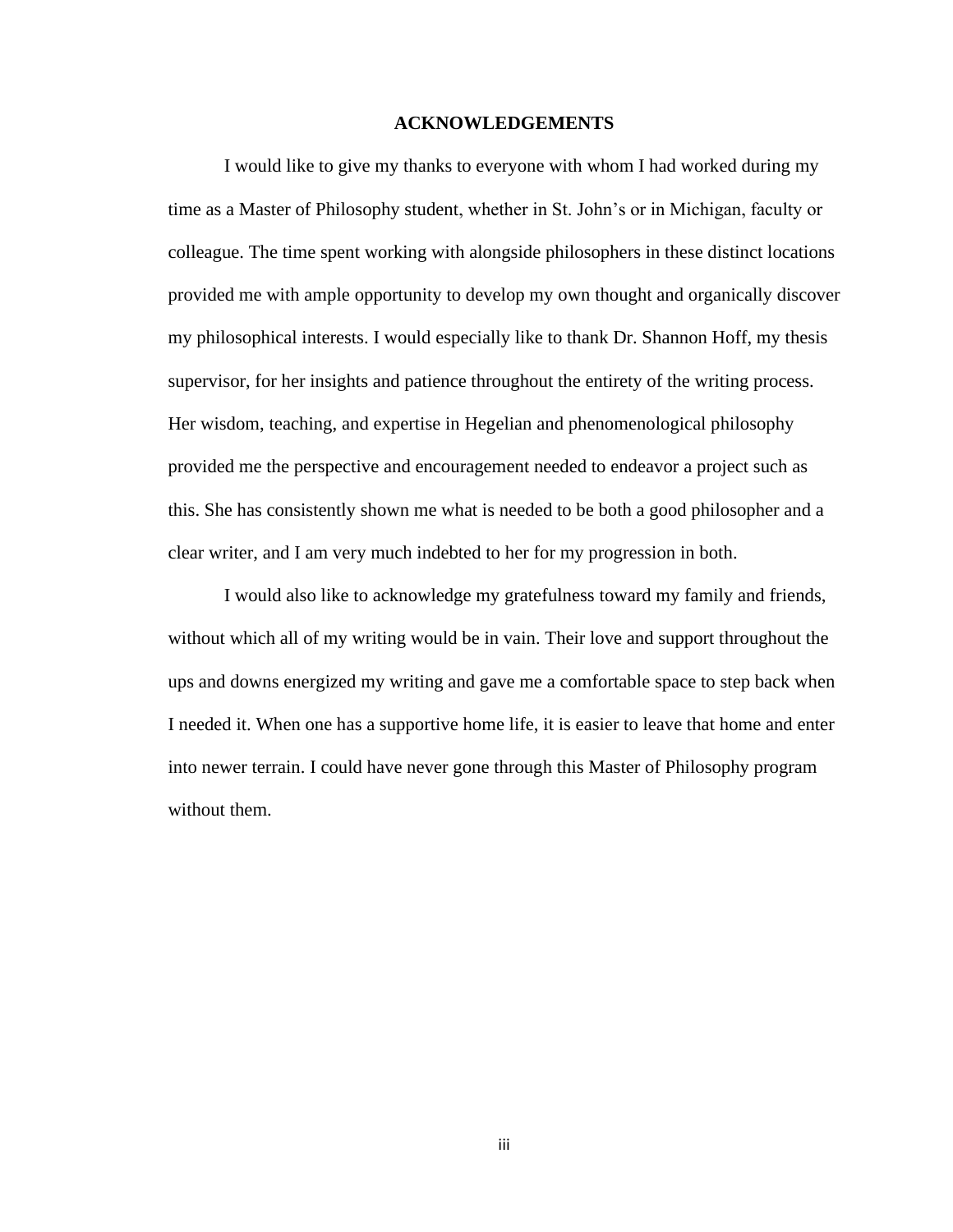# **Table of Contents**

| Introduction: Art as a Manifestation of our Co-experience of Political Life_____1   |    |
|-------------------------------------------------------------------------------------|----|
| Chapter One: Hegel's Definition of Art and the Development of Being-at-Home         |    |
|                                                                                     |    |
| Section 1: Hegel, Art, and Aesthetic Experience________________________________11   |    |
| Section 2: Classical Art as the "Centre": Greek Life and the                        |    |
|                                                                                     |    |
| Section 3: 1.3 Sculpture as the Center of Classical Art: The Embodiment             |    |
|                                                                                     | 23 |
| Chapter Two: Romantic Art and the Modern World___________________________________33 |    |
| Section 1: Romantic Art and Infinite Subjectivity________________________________33 |    |
| Section 2: Painting and the Making Present of Infinite                              |    |
|                                                                                     | 42 |
| Section 3: Subjectivities in Conflict: Dramatic Poetry and Mercutio's               |    |
|                                                                                     | 54 |
| Chapter Three: Contemporary Art and Being-in-the-(W)hole_________________________67 |    |
| Section 1: Of (W)holes and Discovery: Restricted Perspectives of                    |    |
|                                                                                     | 67 |
| Section 2: Discovering the Aesthetic Experience of                                  |    |
| Being-in-the-(W)hole through Lygia Clark and Fred Wilson                            | 80 |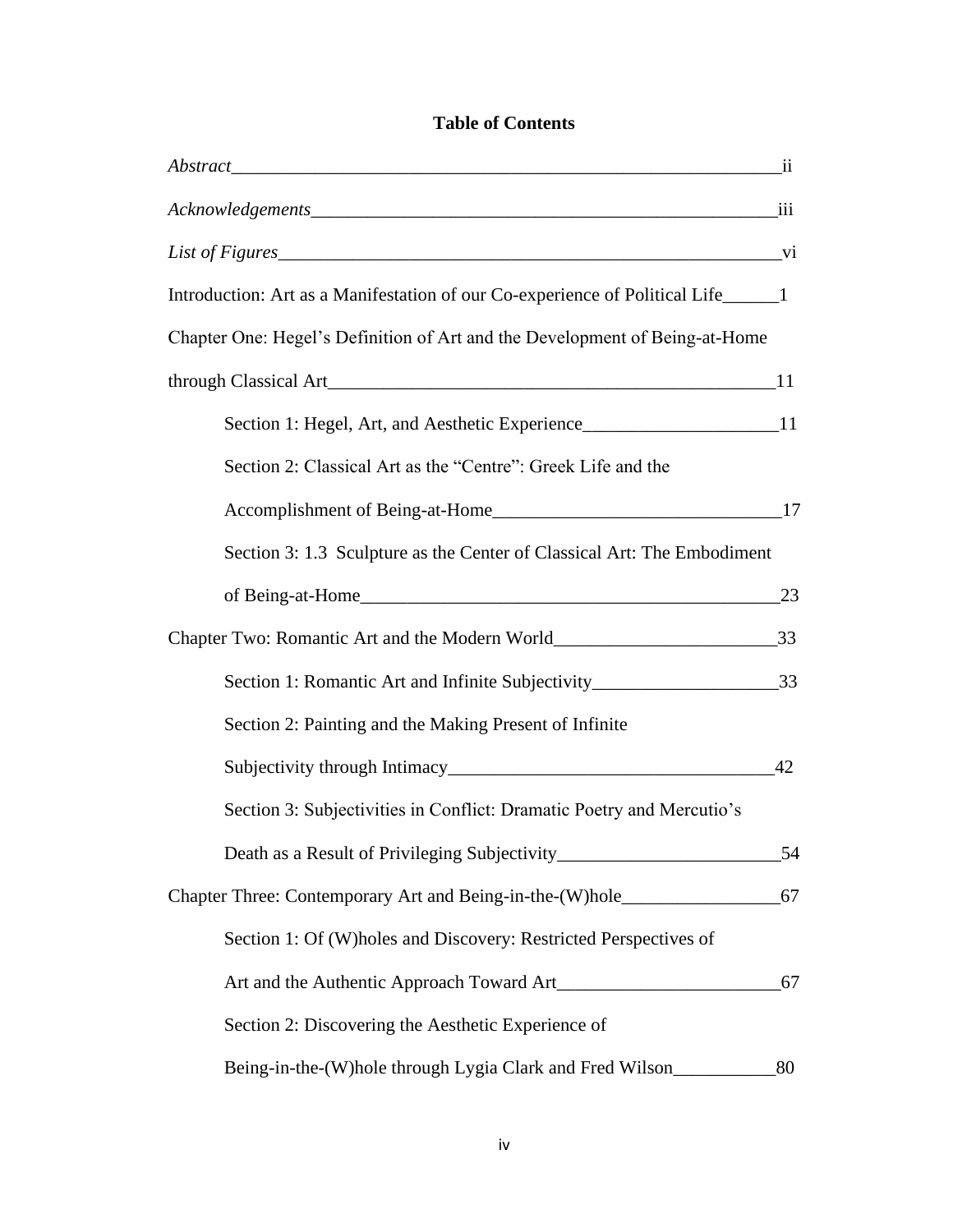Conclusion: Being-in-the-(W)hole-Together as the Experience of

| <b>Dynamic Equality</b> |    |
|-------------------------|----|
| Bibliography            | ΩQ |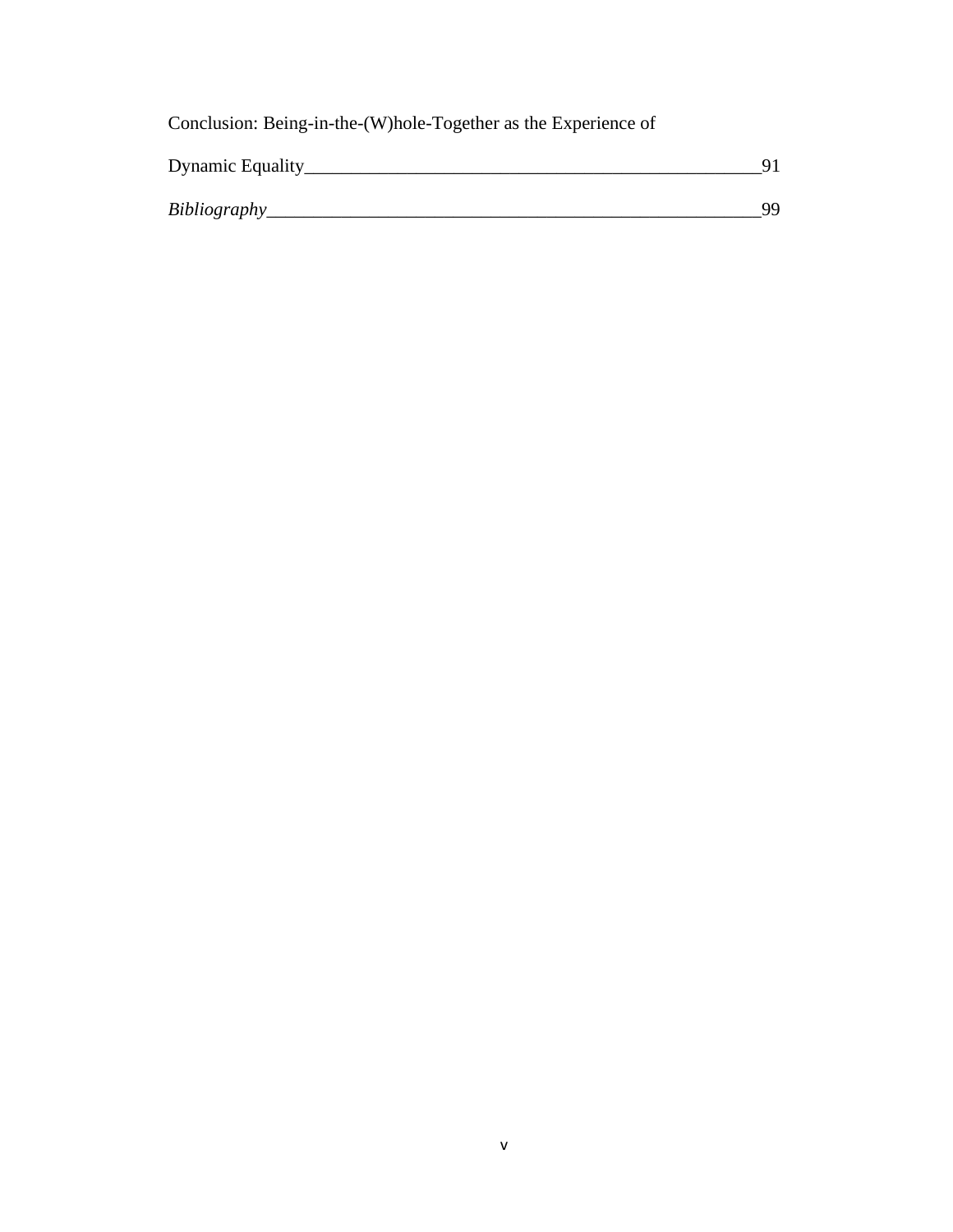# **Table of Figures**

| Figure 1.1: Artemis of Versailles, 1st-2nd Century BCE | 25 |
|--------------------------------------------------------|----|
| Figure 1.2: Zeus or Poseidon, circa 460 BCE            | 27 |
| Figure 1.3: <i>The Ares Borghese</i> , 5th Century BCE | 29 |
| Figure 1.4: <i>Heracles Farnese</i> , 5th Century BCE  | 31 |
| Figure 2.1: The Tempi Madonna, 1508                    | 47 |
| Figure 2.2: The Fair at Oegstgeest, circa 1655-1660    | 50 |
| Figure 2.3: Hand with Reflecting Sphere, 1935          | 52 |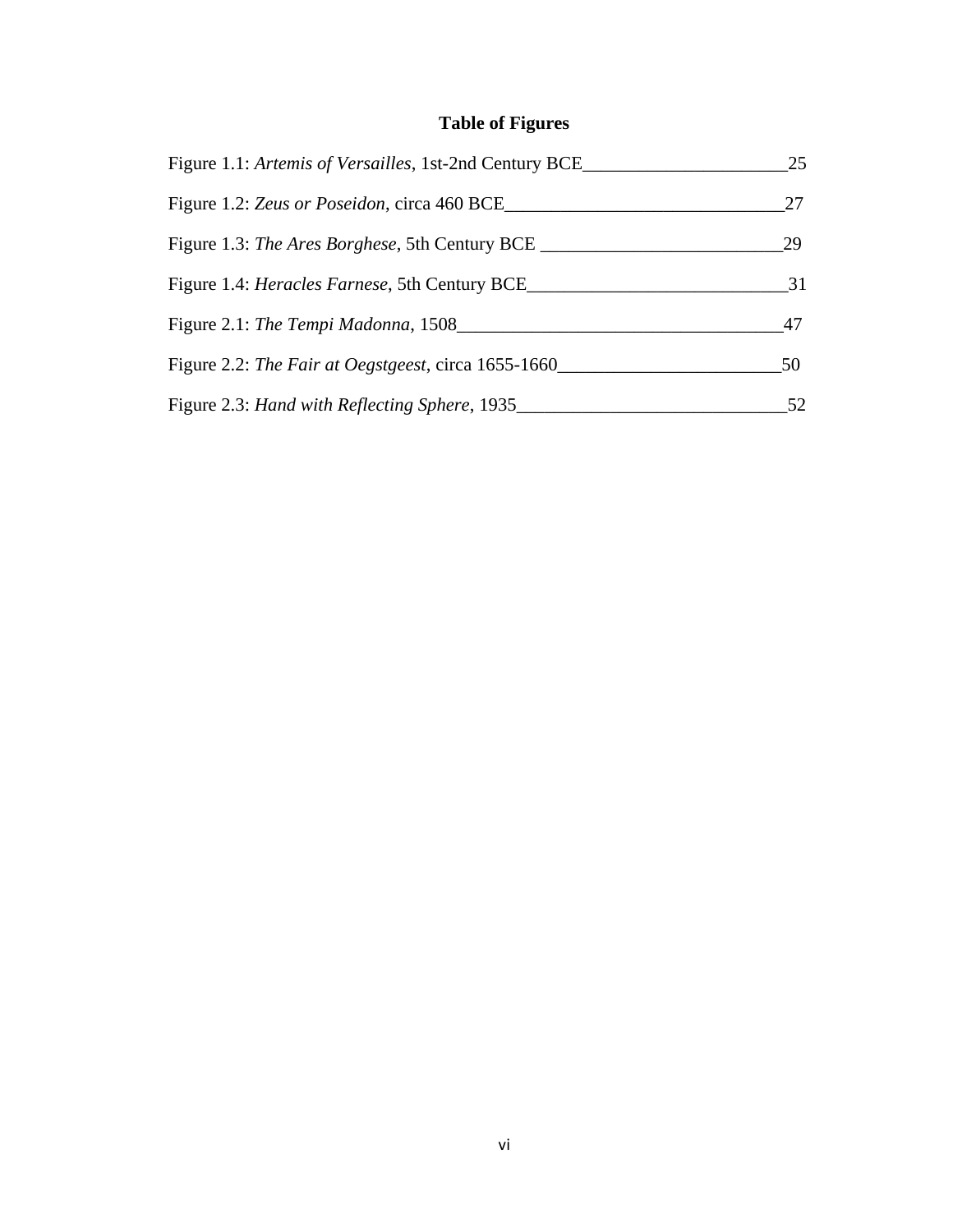### **Introduction: Art as a Manifestation of our Co-experience of Political Life**

Art, according to Hegel's interpretation, is a liberator, because it has the power to free from captivity "the true content of phenomena from the pure appearance and deception of this bad, transitory world, and gives them a higher actuality, born of the spirit [i.e., subjectivity]" (*Aesthetics I*, 9).<sup>1</sup> That is, art lifts its objects, feelings, themes, and so on, from our everyday experiences of them into creative shapes that reveal themselves as significant to understanding who *we* are. Whatever image or form art takes, its ability as art is to manifest itself as that which "points through and beyond itself," hinting at "something spiritual of which it is to give us an idea" (ibid.). Art shakes loose what is ordinarily considered as part of the background of experience to show that these objects provide the possibility of experiencing what is "spiritual" or significant about human experience. By appropriating everyday objects—by lifting what we consider the mundane into what is significant—art reveals our transformative potential to reevaluate our understandings of ourselves and our world. Art strips its objects of their "inflexible foreignness" (I:31) to provide a possible occasion for us to notice how our understandings of ourselves and our world are disclosed in and through it. The object's liberation from the everyday by art thereby allows us to recognize the mutual shaping that occurs between us and the worlds in which we live; that is, an artwork makes it possible for us to identify *who* we are and *what* kind of world we live in, disclosing the possibility

<sup>1</sup> G.W. F. Hegel's *Aesthetics: Lectures on Fine Art*, trans. T.M. Knox (Oxford: Oxford University Press, 1975), I:9. From this point on, I will indicate the volume and page number in parentheses in the body of the text.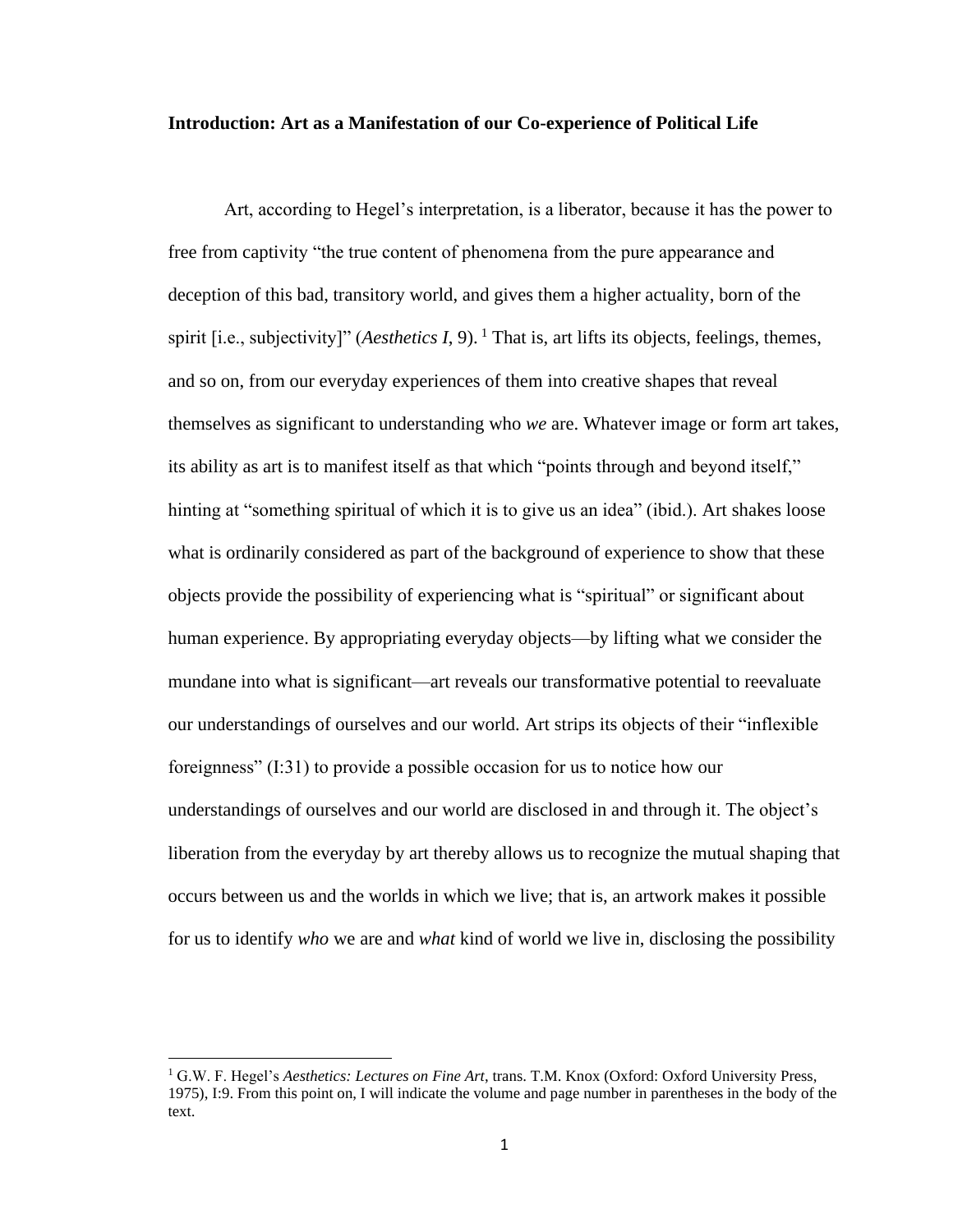to discover newer and more comprehensive understandings of what it means to be human.

This thesis reflects the belief that Hegel's descriptions of art carry something deeply revolutionary and speak to such world-changing developments of political life. That is, because art says something about who "we" are, and who "we" are develops throughout history, we can (along with Hegel) identify substantial developments of political experience by turning to a culture's artworks. For instance, "classical art," as posited by Hegel, goes hand-in-hand with the political development of Greek ethical life, or rather, what I argue to be the experience of *being-at-home*. As Hegel argues, "the Greeks in their immediate real existence lived in the happy milieu of both self-conscious subjective freedom and the ethical substance," meaning that Greek political and religious values could be immanently seen in each individual citizen just as much as each citizen, through the performance of some action within the city-state, recognized his freedom as actual because it bears witness to the "universal aims of the whole" (I:436-7). Hegel posits this "happy" identification between the Greek citizen and his city-state because of their sculptures, which present the divine as something disclosed through the sculpting of the human form. However, what is sculpted is not the individual Greek citizen's daily life; rather, what is brought to life in sculpture is what is "objective" or "eternal" to the Greeks understanding of themselves and their world. It is in this way that sculpture and classical art relate to Greek ethical life—the being-at-home of the Greek citizen—for the way this world was structured encouraged citizens to feel a connection with their home and affirm that connection to the extent that their actions and speech reflected the enduring, excellent aspects of that home. It is therefore not the citizen's inner subjective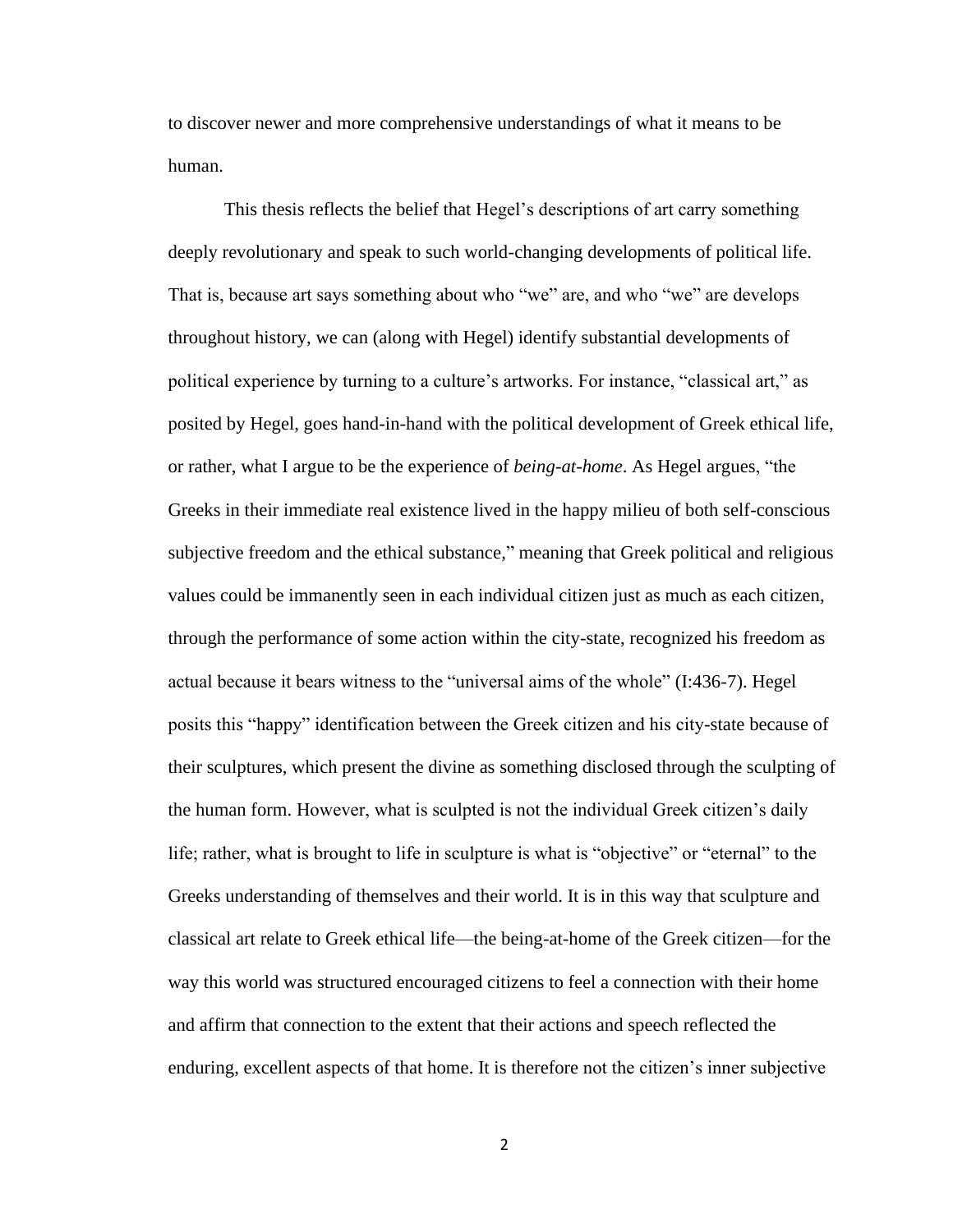life that concerns this being-at-home (it does not concern our ability to lounge on a couch and devour snacks). Rather, this being-at-home is characterized by a feeling of belonging to a magnificent city-state, where we the Greeks do amazing things.

In romantic art, conversely, Hegel describes how Christianity's influence on the European world leads us to the recognition of individual right, and such individuality can be found in arts of that historical situation. As Hegel states, individuality "has become affirmative in and for itself," and having sprung-forth into the world, "emerges freely as subject with the demand that, as subject in its infinity … it shall secure complete reverence for itself and others" (I:553). In other words, who "we" are, in terms of Hegel's posited description of romantic art, is a people that recognize each individual as having the capacity to make manifest what is significant through their own efforts. Thus, accompanying and reflected in the development of romantic art is the political development of *one's own* right, a development that arises from and constantly challenges the ethical substances (our "political homes," so to speak) of which one is part. By challenging one's home, one either asserts one's complete rightness in one's course of action (leading to one's downfall) or struggles to bring one's voice out into the world due to a lack of substance in that world. Romantic art is, therefore, fundamentally characterized by a division between the individual and its environment, or rather, gives expression to this division, thematizing the inadequacy of the external world in which subjectivity finds itself—one's home is no longer enough to capture who one is and how one lives in this world. Thus, as I will show, romantic art reveals subjectivity as that which has *wandered* away from its home, thus revealing the political development of *vagabondage.* I use vagabondage deliberately to indicate two things: the first being the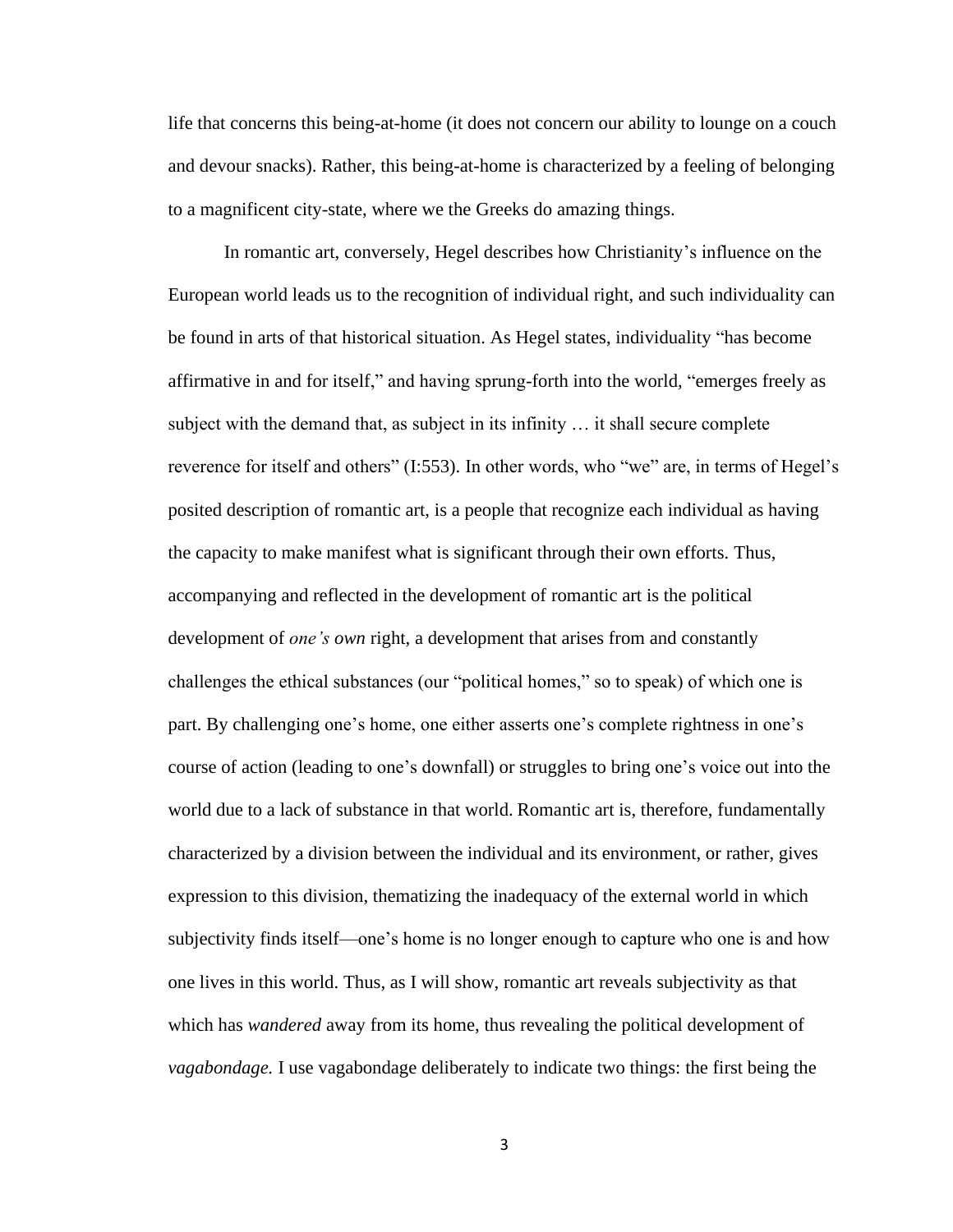sense of homelessness that infinite subjectivity has by being always already beyond every finite mark that points toward it. The word "vagabond" is derived from the Latin *vagabundus* which means "wandering" and "vagrancy," hence its meaning "one who has wandered away from the boundaries of home." Second, I use it to indicate that one always has a previous bond from which one wanders, in the sense that one is always already caught up in a particular way of seeing even though one's power as a subjectivity leads one venture out. A vagabond is therefore not necessarily one who is homeless; rather, it is one who is bound to a home but always wanders away from it. Through the romantic arts of painting, music, and poetry, subjectivity continuously makes itself known to itself, asserting its right to make its mark and move beyond it, to "make present" both its limited perspective and the infinite depths of its feelings, thoughts, struggles, and so forth upon it.

Following Hegel's descriptions of the development of art, what can we determine to be the parallel political development found within our own world—the world of contemporary art? What is the political condition that our artworks find themselves implicitly validating regardless of the specific content the artwork expresses? The answer to this question is complicated. For Hegel, romantic art marks the point where art has in a sense transcended its proper form or ideal and yet maintains itself through its task "to set forth in an adequate sensuous present what is itself inherently rich in content" (I:611). That is, Hegel posits that art, on the one hand, rounds itself off—is made determinate—in and through the development of particular manifestations of art (such as "classical" and "romantic" art) and the individual manifestations of its works, and yet, on the other hand, reveals itself as an infinite, ongoing commitment to presenting new, determinate forms of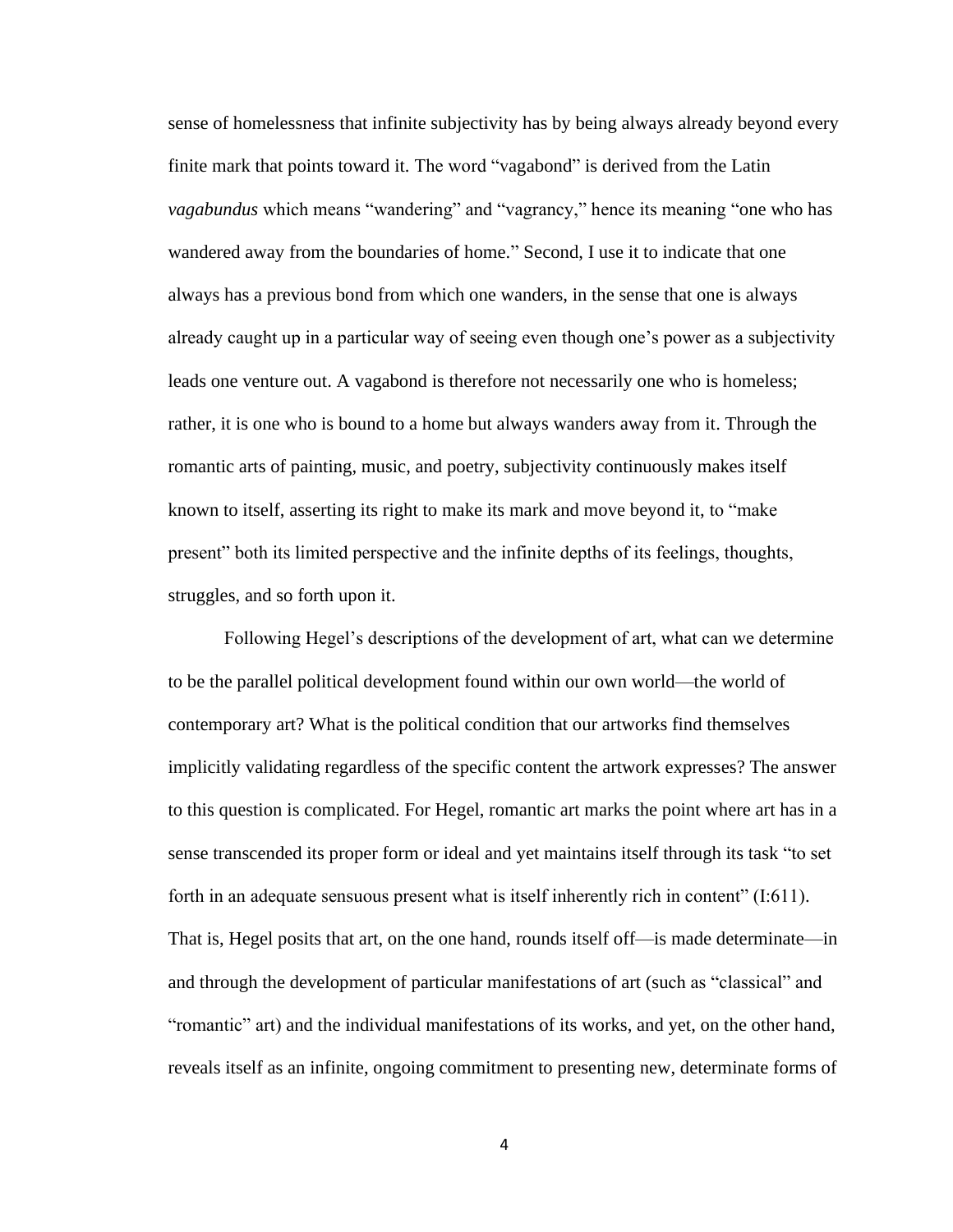human experience in which we are engaged. I believe this continuous play of determinacy and infinitude to which Hegel's descriptions of the last stage of romantic art attests is the situation in which contemporary art is made. As such, the political condition of contemporary art is much like that of the political condition of romantic art: the development of one's own right as well as the search for a home that adequately recognizes the subjectivity's infinite powers of expression.

However, as I shall show, while the political condition of contemporary art recognizes the importance of the development of rights in regards to subjectivity, it does not take subjectivity as sacrosanct. Rather than holding "home" or "vagabondage"—the objectivity of ethical substance or subjectivity of human rights—as what is absolute, I argue that contemporary art and the political condition from which it arises reveals the significant to be the relation and continuous play between the human conditions of home and vagabondage. By neither accepting one nor the other absolutely, contemporary art is in a position to present its works as singular expressions of subjectivity that reveal both determinate and infinite interpretations about our homes and wanderings away from them. In other words, these works can potentially reveal facets about who we are and what kind of worlds we occupy, allowing us the possibility to enjoy both the infinitude of our inner life and the specificity of our relation to others and the world. No longer is there an "absolute" that manifests itself as a completely substantial content in art that appears other than human, nor a material that expresses its content with complete adequacy given the vastness of our inner, infinite subjectivity. These artworks reveal themselves as perspectives of a beyond that can only be made present in and through a singular,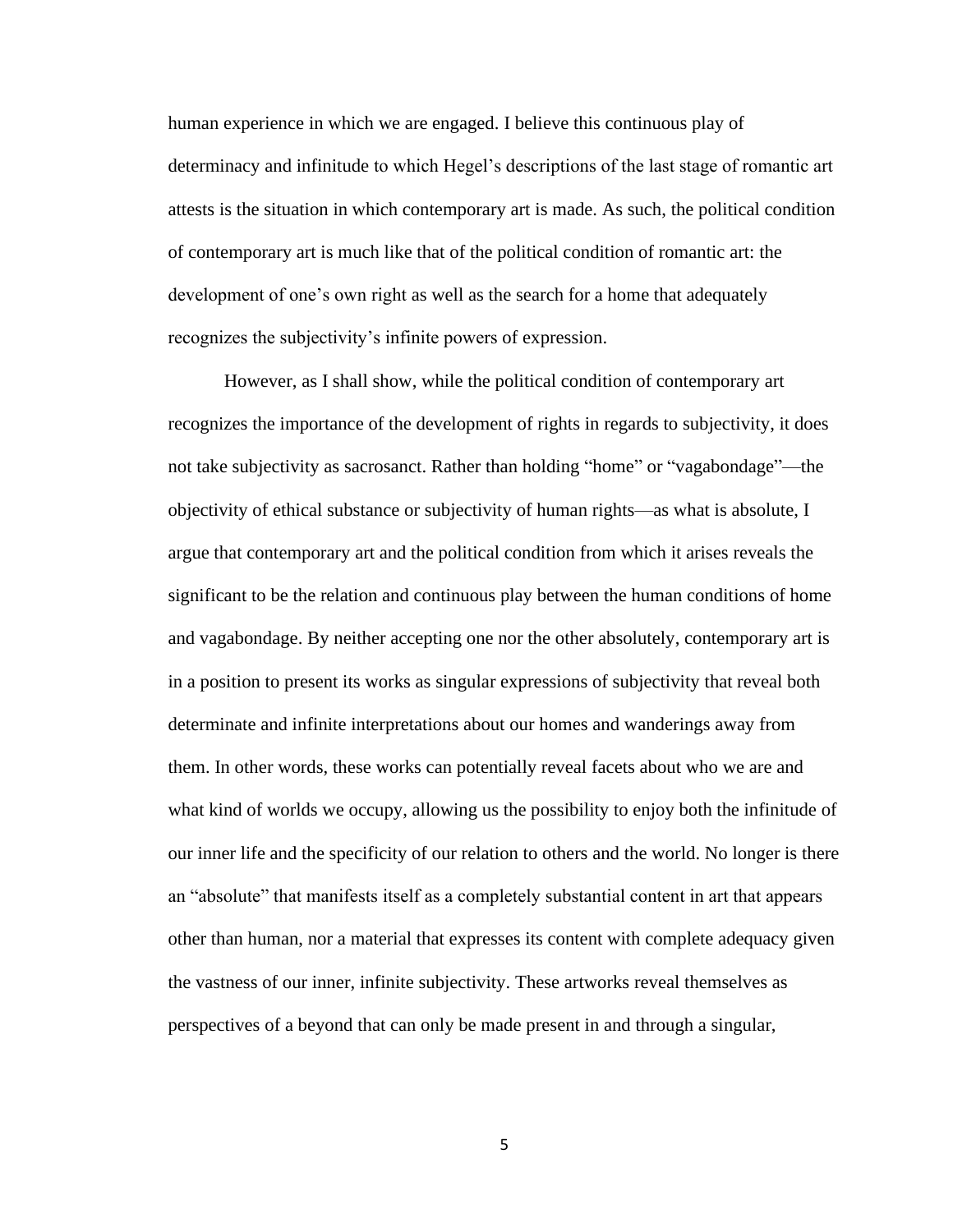determinate expression of it.<sup>2</sup> Prometheus has succeeded in passing the fire of the gods to humanity; in other words, art now proclaims, as Hegel says, "*Humanus*" as the "holiest of holies," and with this infinity of depth is an infinity of expression that allows art to represent "everything in which man as such is capable at being at home" (I:607). Whatever the content of an artwork expresses today, it can never completely plumb the depths of the human heart and put before us something that attests to an absolute home for humanity. As art scholar William I. Fowkes brilliantly summarizes in his study on Hegel's *Aesthetics*, "if there is a 'moral' to the Hegelian story of art, it is that you can't go home again."<sup>3</sup> Nothing in art's past can become a permanent home for us—there is a *hole* present within every *whole* we bring to light.

While some might argue that this loss of *an* "absolute" that provides a "proper" measure of art rings its death knell, I believe that this lack of proper form is what makes contemporary art compelling. Indeed, what I argue in this thesis is that, for Hegel, this lack that is made present owing to the infinitude of our subjectivity and modes of expression is what allows *all of us* access to aesthetic experience, individually and together. That is, art today does not attempt to "re-create" itself or seek a new measure in which it can attain complete beauty. Rather, it leaves it *up to all of us* to gather together singular perspectives of an artwork and provide an adequate interpretation of the work's meaning. Contemporary art offers us the possibility of perceiving a situation of cooperative discovery, or rather, the recognizing of our ongoing practice of coexperiencing and co-defining meaning. What is substantial in contemporary artworks is

<sup>&</sup>lt;sup>2</sup> This will be made clearer in Chapter Three, especially in section two where I interpret specific works of the artists Lygia Clark and Fred Wilson.

<sup>3</sup> William I. Fowkes, *A Hegelian Account of Contemporary Art* (Ann Arbor: UMI Research Press, 1981), 88-9.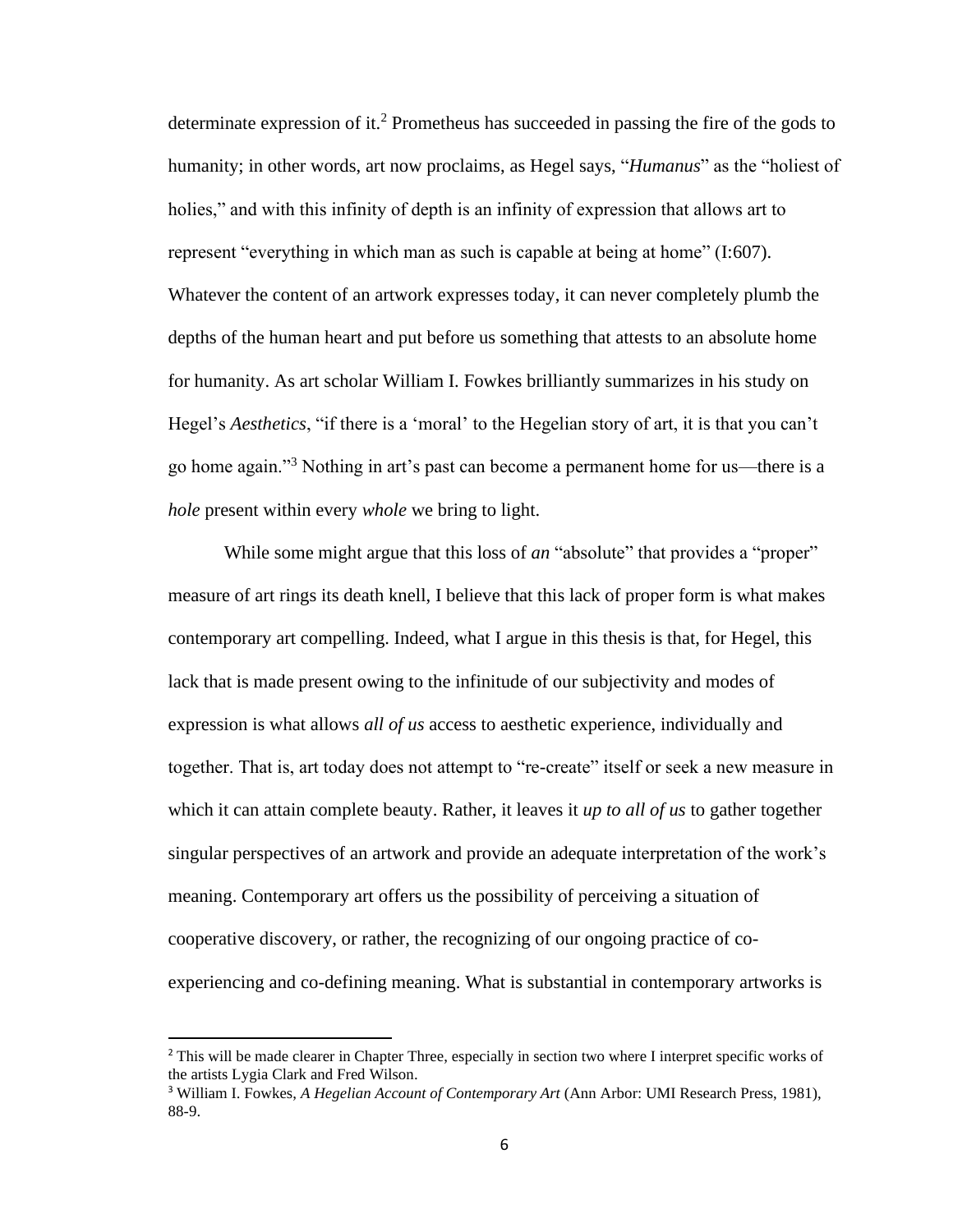not *in* the work, but rather *between* the subjectivities who potentially come to interpret what the work shows us as a way of understanding ourselves and our world. Contemporary artworks invite all of us to participate in defining this work before us, and as such, have the potential to both let us recognize the homes from which our perspectives are built and allow us to wander away from them to encounter the homes of others. It is through this practice that we are able to attain a *(w)hole* picture of the present, not only in our creations and studies of art but also in ways in which we approach political life. <sup>4</sup> Because of art's openness to indefinite interpretation of its expression and call for the co-definition of its meaning, what I argue to be the political development implicit in contemporary art is the recognition of an equality that continuously interrupts our being-at-homeness by allowing us to recognize that other homes exist. This equality is therefore a dynamic "basis" (in a loose sense of the term) that calls upon all of us to constantly renew and re-interpret how we understand ourselves and the worlds in which we live.

This argument about the recognition of the human condition of dynamic equality that can be found in contemporary art is akin to what artist Luis Jacob considers the "groundless" experiencing of art, which he describes as such: "from the viewpoint from Life as I live it, the meaning of these facts of my situation and of my having taken this

<sup>4</sup> This practice is recognized by contemporary artists themselves. For example, as the poet Walt Whitman astutely remarks in "A Backwards Glance O'er Travel'd Roads," the arts *"*grow of circumstances, and are evolutionary" [Walt Whitman, "A Backwards Glance…," *Leaves of Grass*: 1892 Edition, (New York: Bantam Books, 1983), 446]. Developing on this thought, he later adds: "If I had not stood before [the old poems of Europe] with uncover'd head, fully aware of their colossal grandeur and beauty of form and spirit, I could not have written *Leaves of Grass*… [Just] as America fully and fairly construed is the legitimate result and evolutionary outcome of the past, so I would dare to claim for my verse" (Whitman, *Leaves,* 449) As he concludes, this evolution from past art to one of the present and future is that attests to "realities and science and of the democratic average and basic equality" (*ibid.*), which we could only make present by turning toward the living human being and its realities.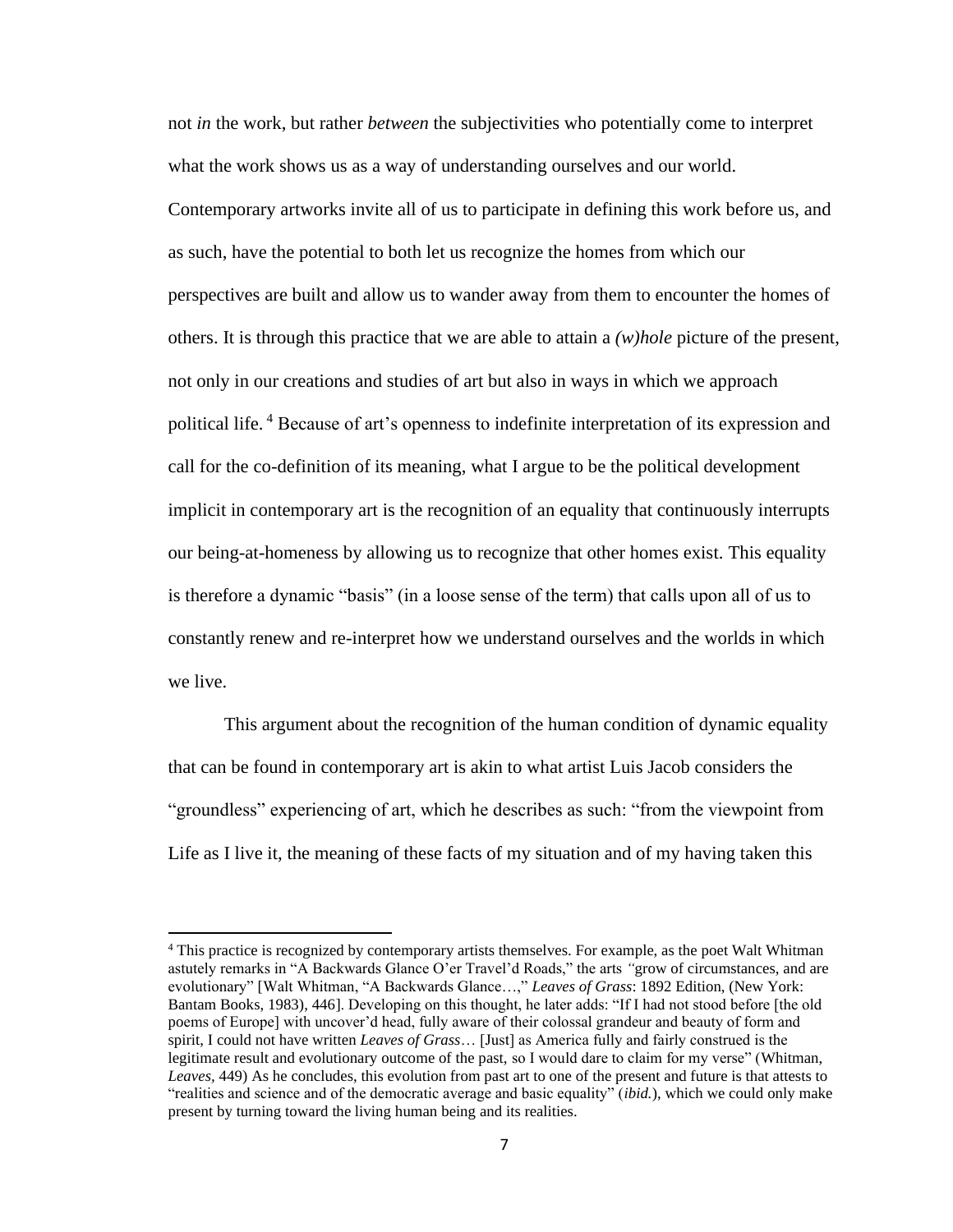path instead of another—the significance of these things is never written in stone, and never ceases to be an open question."<sup>5</sup> Contemporary art "makes present" this groundlessness by creating works that invite open questioning, taking what is most contingent about the objective and finite "internal" concerns of our particular worlds and configuring them in ways that shake up our everyday experiencing of them. It makes available to *all* eyes that what is significant lies beyond the singular works of art put before us, and shows that the things in which one member of one particular world finds oneself at home in is always already interpreted differently by another's perspective of it. We are forced, through the contemporary situation of art, to recognize that the meaning of a work can stabilize but can never fully ossify: what we take for granted as completely determinate is always open to interpretation by all, and that all are thus implicitly equal because they too have a stake in defining the meanings of self and world in this shared situation. Dynamic equality thus understood is not a concept or a specific political reality, but a supplement<sup>6</sup>—an additive term used to signify the groundless play between determination and infinitude (home and vagabondage)—that unveils a constant call for all of us to disrupt received understandings of ourselves and our relation to others and the world in which we live by thinking these understandings differently. We gain access to this phenomenon partly through our comprehension of aesthetic experience, for this "groundlessness" is experienced through the break that exists from the lack of proper form that Hegel describes as the condition of art for us now. Indeed, it is through

<sup>5</sup> Luis Jacob, "Groundless in the Museum: Anarchism and the Living Work of Art,", *Anarchist Developments in Cultural Studies,* no.2 (January 2011): 93

<sup>&</sup>lt;sup>6</sup> For a discussion of "supplement" and the "movement of the supplementary," see Jacques Derrida "Structure, Sign, and Play" in *Writing and Difference*, trans. Alan Bass (Chicago: The University of Chicago Press, 1978).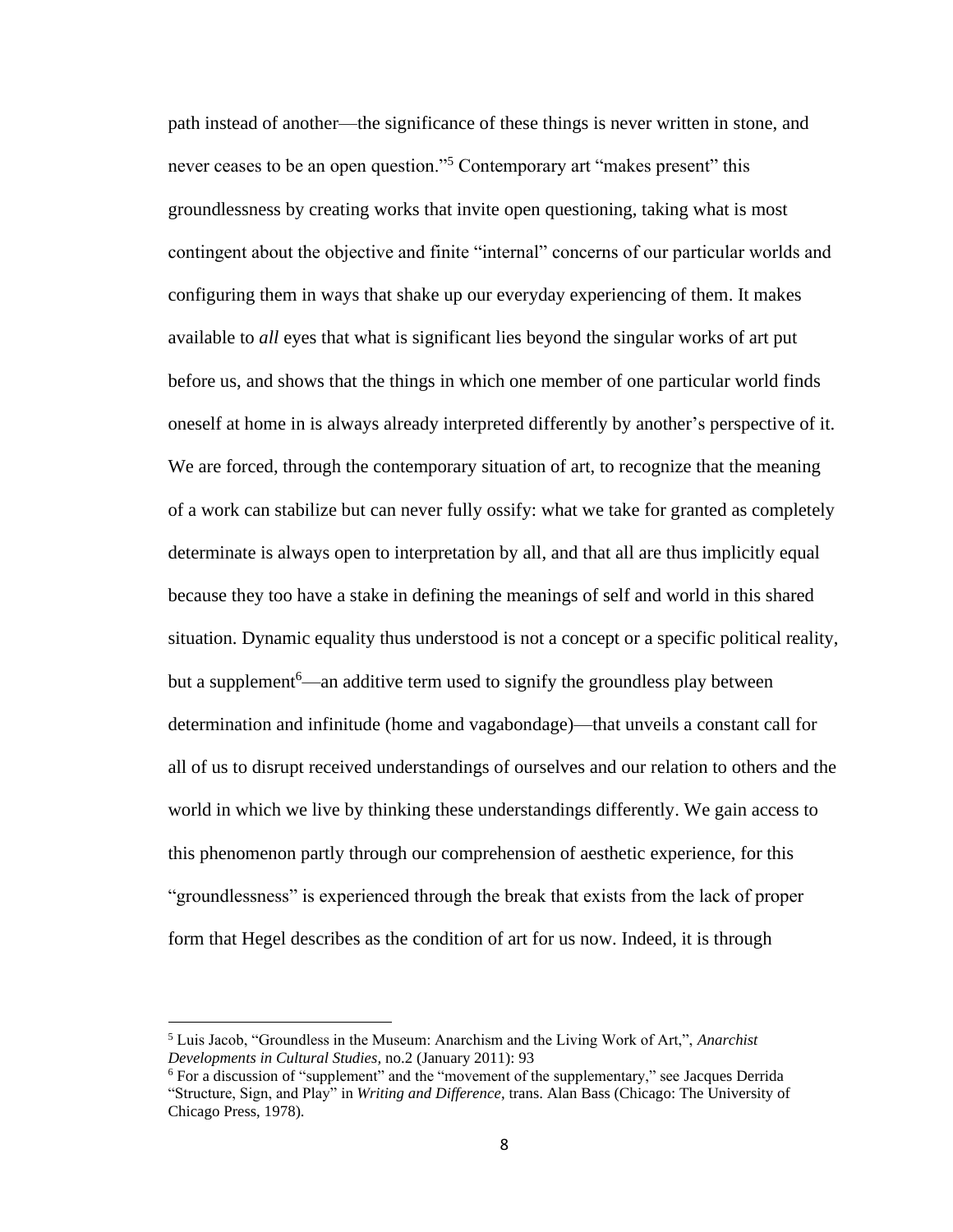aesthetic experience that we recognize our being as, what I call, "being-in-the-(w)hole," an experience of our sense of home within the particular wholes that form our perspective and the experience of the holes that reveal the beyond of such homes, i.e., our groundlessness as subjectivities.

What I aim to do in this thesis is explore how the experience of being-in-the- (w)hole can be found in and through contemporary art by carefully exploring Hegel's descriptions of classical and romantic art, the political contexts in which such art was made, and how these descriptions give us possible insights into the background in which contemporary art arises. By working through Hegel's descriptions, I will both show how art allows us to perceive our ongoing and transformative understandings of self and world, and how contemporary art plays within these transformations to reveal the (w)holes through which we recognize both our indebtedness to a home and what exists outside that home. In Chapter One, I discuss the terms and methodology that Hegel posits as required by a philosophical approach to art. Within this discussion, I turn to his descriptions of classical art and sculpture in order to reveal the development of "being-athome," which I posit as an interpretation of Hegel's descriptions of the proper form of classical art and the "objective spirit" of sculpture. In Chapter Two, I discuss the development of inner subjective life as operative in Hegel's descriptions of romantic art. There, I turn to Hegel's descriptions of painting and dramatic poetry to reveal the development of subjectivity's "vagabondage," and how it's wandering away from home allows it to assert for itself its own rights. Art, however, as much as any other domain of meaning in which human beings are reflecting on themselves and the meaning of the world around them, carries with it an impulse to critical reflection and therefore insight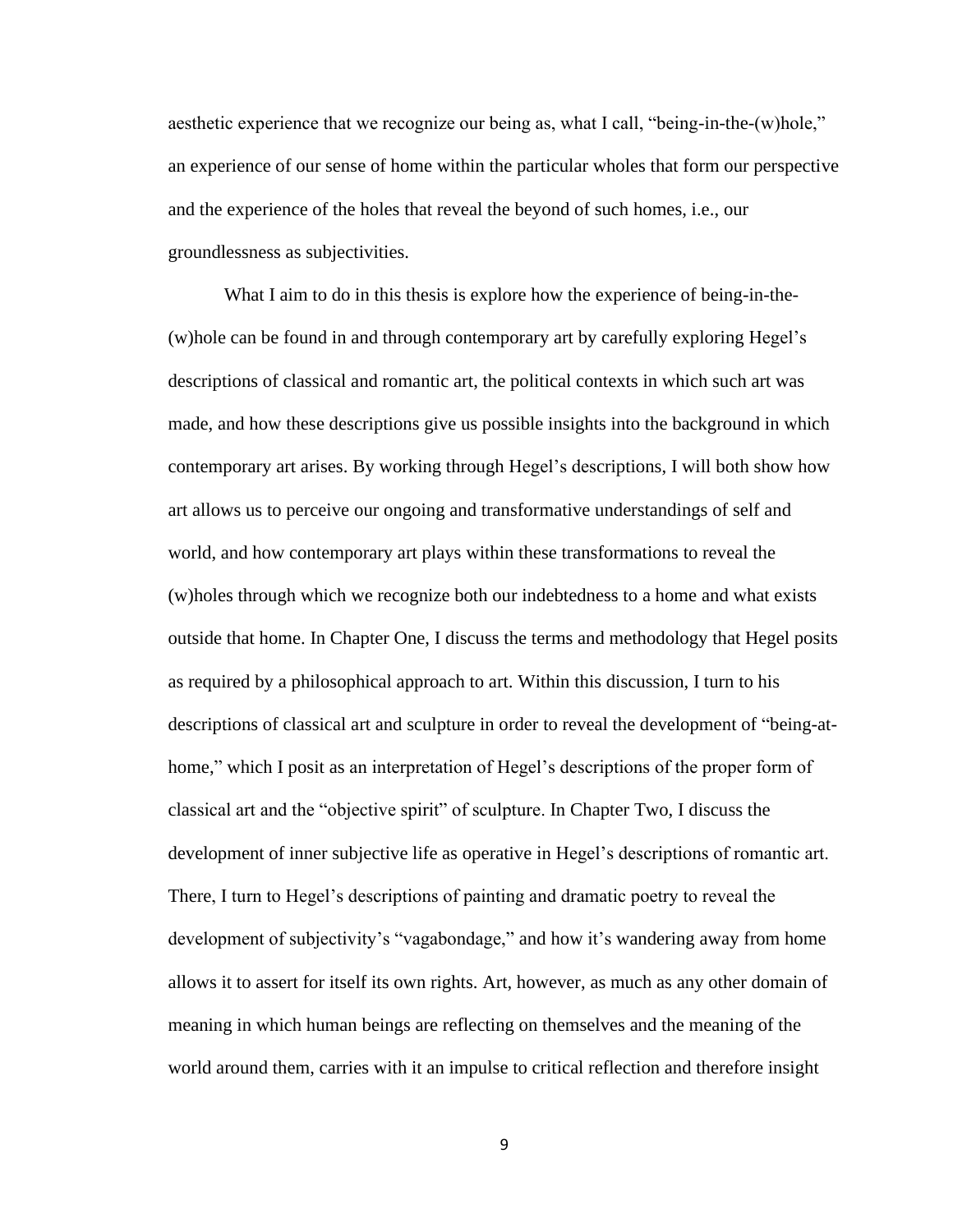into the inadequacies of its present. In the context of the development of romantic art, we see that as subjectivity wanders farther away from its home, it comes to learn that it must communicate with other subjectivities who also assert a claim about what it means to be a self in the world. As such, subjectivity enters into conflict (both internally and with others), learning through its struggle that its sense of individuality could only be developed through others—others with whom it shares a home. Therefore, subjectivity must make room for the other's capacity to experience and define the realities of ourselves and world in which we live. Chapter Three is thus a discussion of how contemporary art presents itself as a possible site in which our understandings of home and vagabondage become contested, thereby revealing how the meanings of self and world are always already co-defined. That is, through Hegel's descriptions of art, we are better able to approach contemporary art because of the ways such art plays with our ongoing attempts at understanding what "home" means. In it, I will discuss how Hegel's descriptions reveal the need for artist and spectator to accept the lack of a proper form for art to discover how this experience is a liberation and what sort of responsibilities this entails. By learning how it is that we are in the (w)hole together through the aesthetic experience of contemporary art, we learn how to better take account of our political realities and ask if they adequately "make present" this ongoing commitment to equality.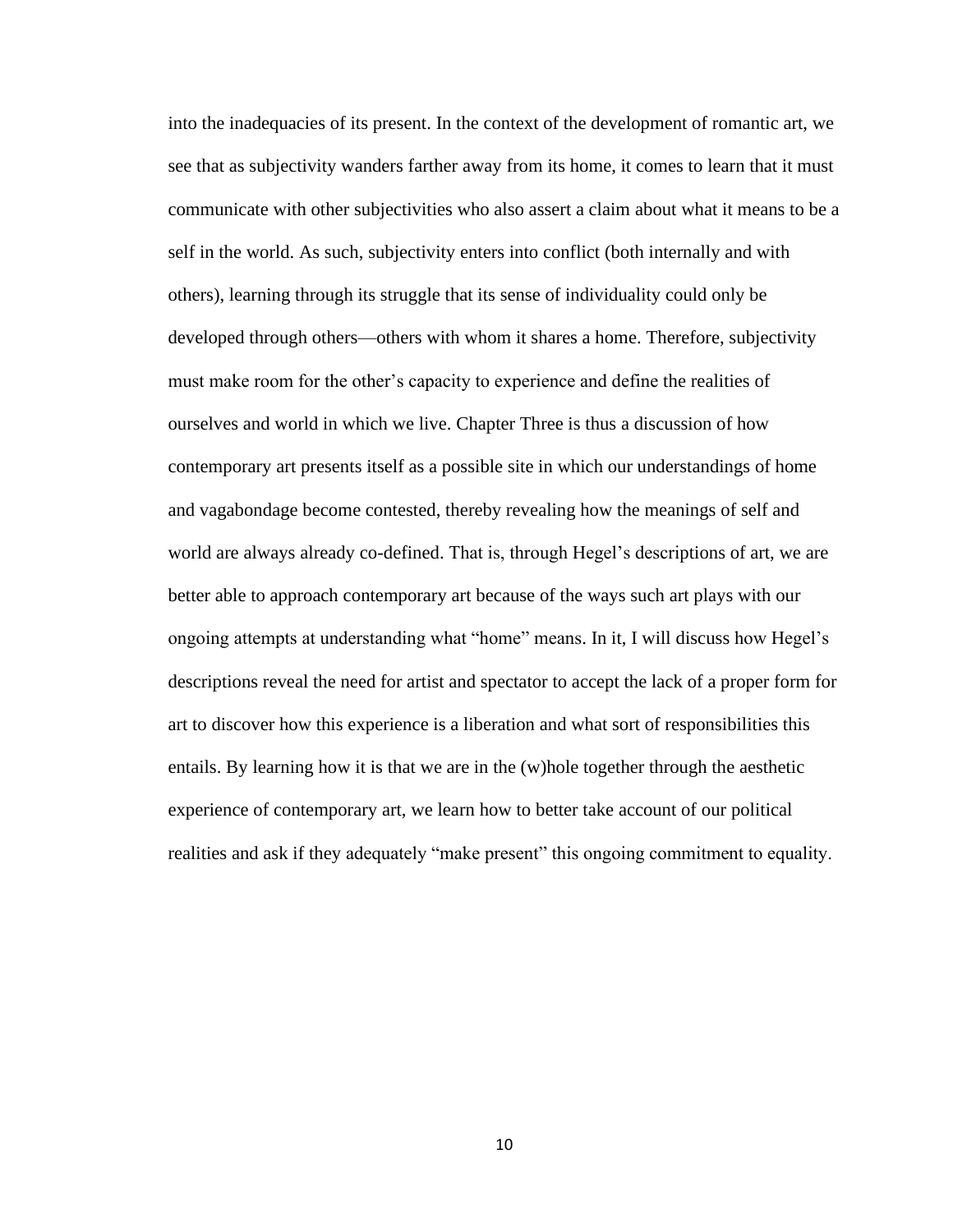# **Chapter One: Hegel's Definition of Art and the Development of Being-at-Home through Classical Art**

### **1.1 Hegel, Art, and Aesthetic Experience**

Before embarking upon a discussion of Hegel's descriptions of art and how such insights open up interesting perspectives of contemporary art, I will first describe what Hegel means by "art," how it is that art belongs to the "realm of absolute spirit" (I:94), and his phenomenological account of aesthetics. After that explication, I will discuss how Hegel's interprets classical art as the cultural accomplishment of "being-at-home," in which the Greeks establish a shared experience of creating and maintaining a particular place through democratic participation in the city-state. As such, the Greeks do not define themselves as separate individuals—on the contrary, they express themselves in terms that signify their belonging and participation in a specific home (e.g., as "citizens"). I will then turn to Hegel's description of sculpture to show how this individual art "harmoniously" integrates the content of classical art (being-at-home) and the form ("purified" human body), thus appearing as the work of a culture who has won for themselves a home and that gives each member a divine and dignified perspective of their citizenship.

For Hegel, an object can be described as art if it has these three qualities: first, "a content, an aim, a meaning"; second, "the expression, appearance, and realization of this content"; and third, that this content and expression "are so penetrated by one another that the external, the particular, appears exclusively as a presentation of the inner" (I:95).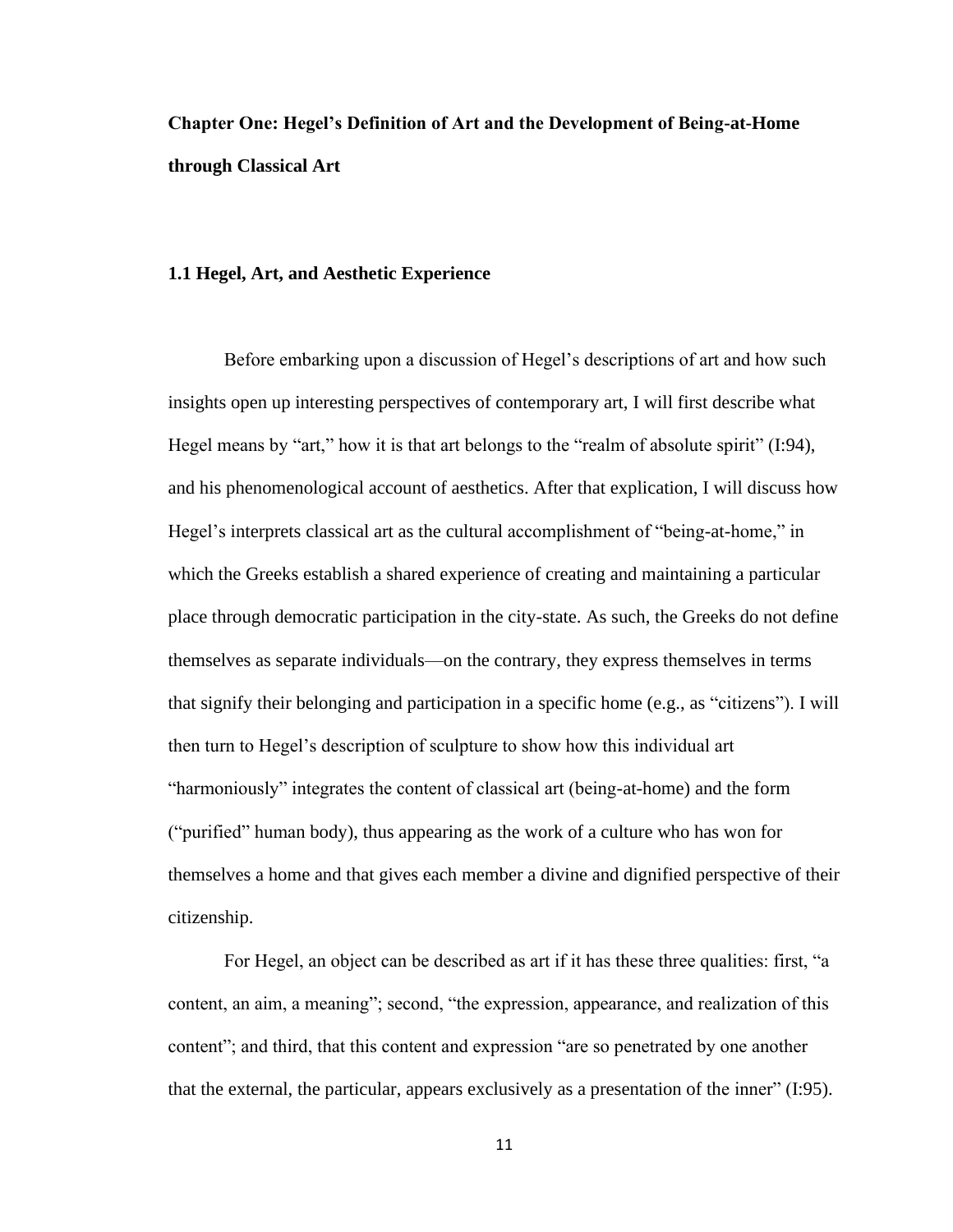In other words, an object is considered an artwork if what appears in and through the entirety of its shape is an expression of "the inner," otherwise referred to as "spirit" or the power of human subjectivity. In this sense, Hegel describes, a work of art is a making which turns "every one of its productions into a thousand-eyed Argus" (I:153): in and through each and every color, line, shape, action, and so on, appears a meaning that reveals an aspect of the artwork's content, quite like how we can generally read a person's feeling by looking in her eyes. Indeed, it is never the artwork itself as a mere object that is the focus of Hegel's description of art; rather, it is the "soul" that rests inside the artwork's many eyes to which he attempts to give voice. Yet, we cannot merely throw away the external realities of art—it is only through these particular expressions (this eye) that inner life manifests itself before us. Therefore, we cannot approach art merely from the side of its content or its form; rather, we must approach art by concerning ourselves with how its two sides reveal in and through it something significant about inner life.

As such, Hegel posits that "art's vocation is to unveil the *truth* in the form of sensuous artistic configuration, to set forth the reconciled opposition [between theory or subjective thinking and objective existence and experience], and so to have its end and aim in itself, in this very setting forth and unveiling" (I:55). What Hegel means by "truth" is that which emerges as the linking of the pieces of "finite existence" that are "driven asunder" in this finitude, but are actually essentially linked  $(I:100)$ . This emergent link is recognized by transforming our experiencing of these "separate" pieces into the object of our experience: to recognize that our perspective is always already a perspective of the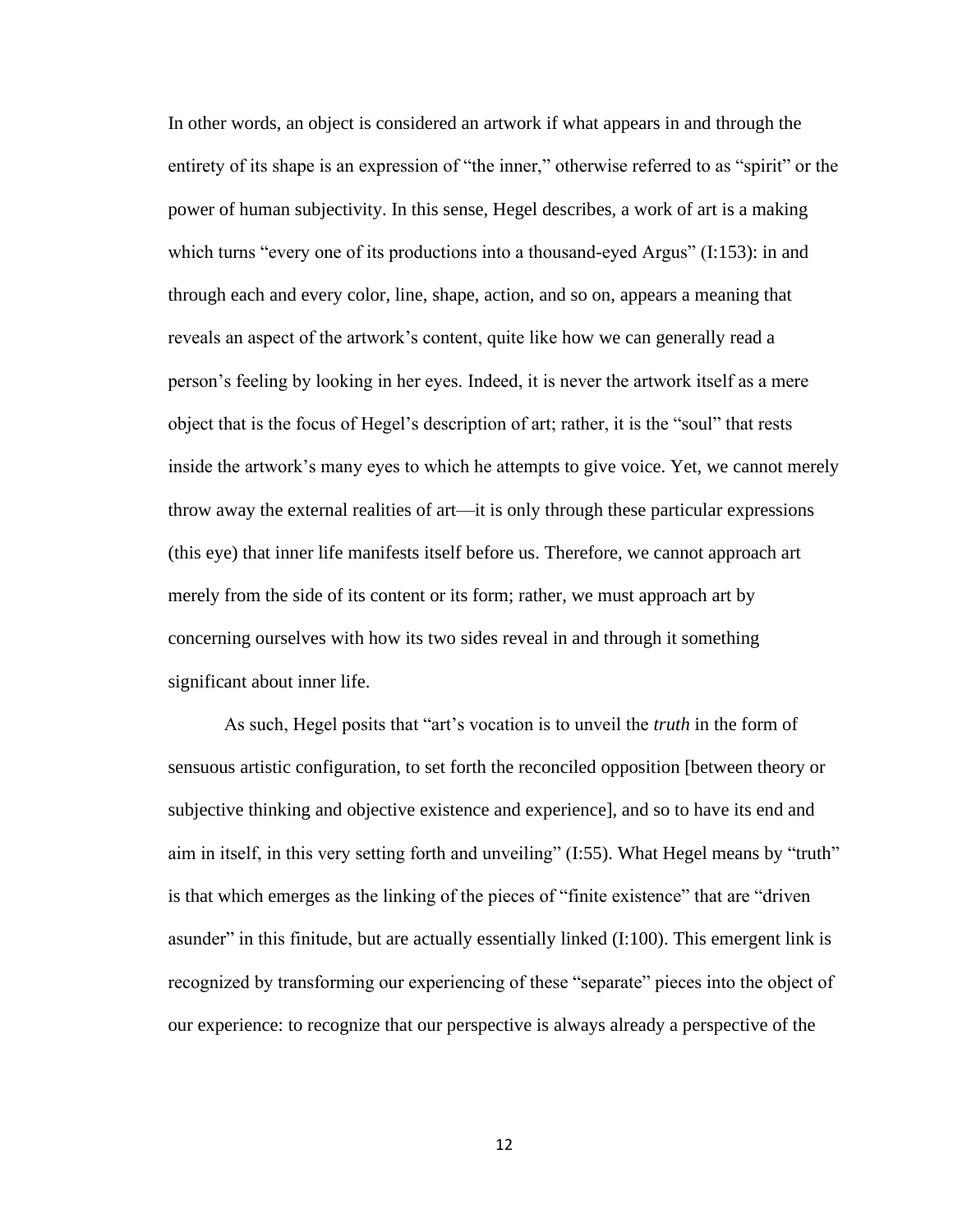world.<sup>7</sup> Art, because it belongs to this "realm of absolute spirit," is the activity of creation that puts before our eyes the reconciliation of inner life and outer existence as an individual configuration or "pure appearance" of what is essentially true—appearance or experience itself. Art therefore has the capacity to "liberate the true content of phenomena from the pure appearance and deception" of our finite world by making this content an object of imaginative reflection, allowing this object to "point through and beyond itself"—to let immediate<sup>8</sup> experience disclose "the real and the true"— and challenge our received ways of experiencing the world in which we live (I:9). To encounter the strangeness of art and the way it lets experience itself unfold before our eyes is our first witnessing of the power of subjectivity.

In order to better understand what art is, Hegel identifies three aspects of art to help us distinguish what counts as art-phenomena. First, that "the content which is to come into artistic representation should be in itself qualified for such representation" (I:70). That is, whatever the content might be, it ought to be something that is adequately expressed through the form in which it is contained. It is neither the case that we should approach the artwork with a predetermined idea of what it is or reveals, nor should we

<sup>7</sup> On the transformation of the act of experiencing into the object of our experience, see John Russon "Phenomenological Description and Artistic Expression," in *Phenomenology and the Arts*, ed. Licia Carlson and Peter Costello (Lanham: Lexington Books 2016), 3-5. In his discussion of the difference between introspective and phenomenological description, he makes an introspective description on what he is actively seeing when reading his book in a café located in Toronto, then transforms this experience by describing what he sees by seeing his book in the café in Toronto, which is the form his experience takes. What changes, Russon explains, is "what I notice *in* what I am seeing, what is the figure and what background in the experience. In my experience, "what appears" is things, locations, space, being and, ultimately, experiencing—appearing—itself" (Russon, "Phenomenological Description," 4). This "noticing *in* what I am seeing" is what I believe Hegel to be getting at in his understanding of "truth." <sup>8</sup> By "immediate," I am referring Hegel's description of sense experience and the "deception" of experiencing the mere "phenomena of the external world" and our singular "inner world of sense" (I:8). For Hegel, the "empirical inner and out world" is not what is truly actual, for what is actual is the relation (spirit) of phenomena and powers of subjectivity to apprehend it. Art is thus both an immediate experience, in the sense that we encounter an artwork as an external object and "feel" something through it, and an experience of our limitless powers of subjectivity. See *Aesthetics I*, 8-12.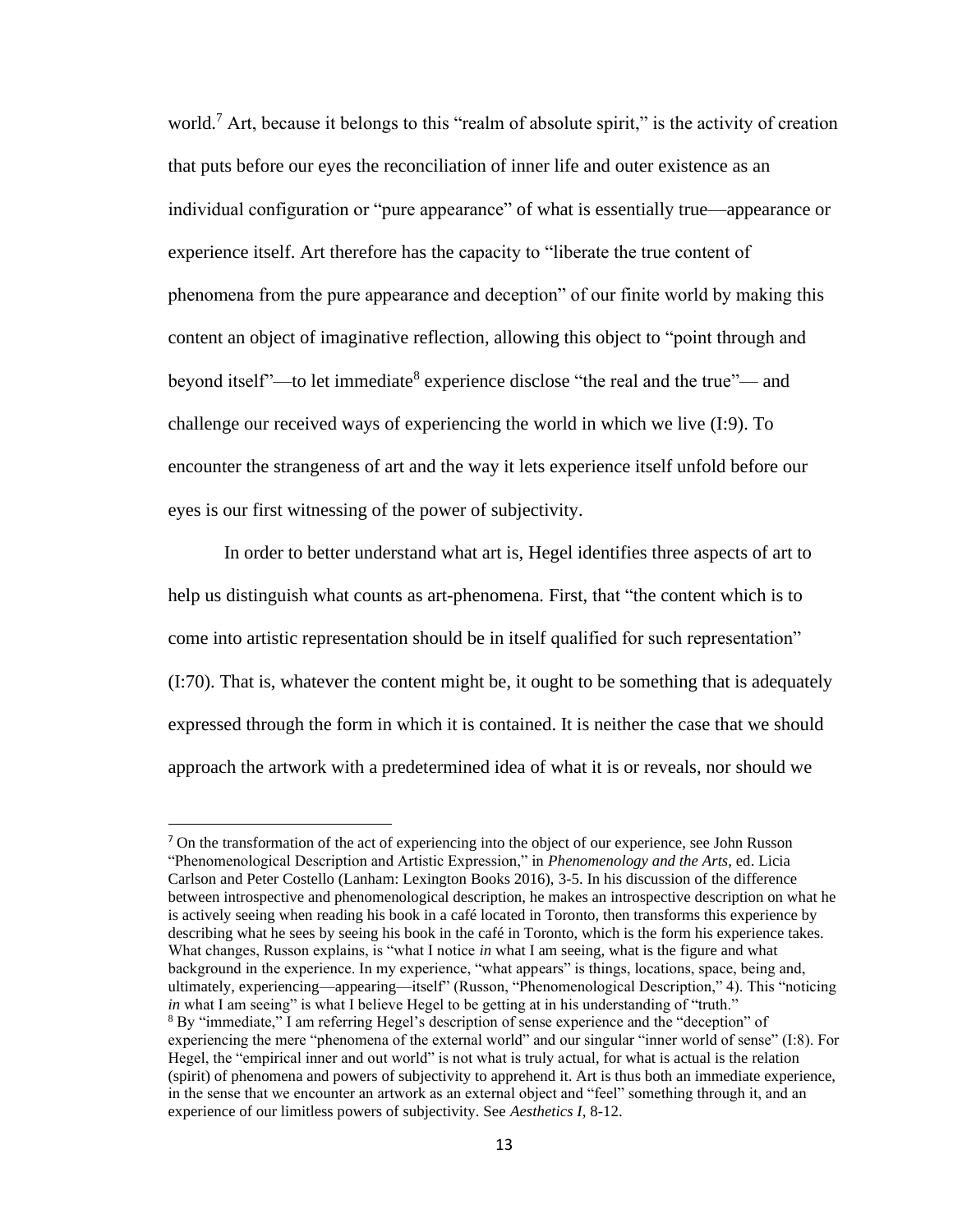assume that art must depict only the "beauty" of nature. On the contrary, art has to do with our "need to lift the inner and outer world" into our thinking of the world, and is thus the "duplication" of our perspective of ourselves and the world as an "object" that can be viewed and recognized as such (I:31). This leads to the second aspect of artphenomena, that the content be "concrete," not in the sense that it is simply there in external reality, but that it has "essentiality or universality, and particularization, together with their reconciled unity [individual configuration]" (I:70). It is not enough that an artwork contains some message, has such and such a display of feeling, or some sort of depiction that we might more or less enjoy depending on certain tastes. Rather, the artwork's content, by being something that can be expressed in and through a sensuous object, ought to be both that which concerns itself with a particular, distinct world *and* with the universal—or significant—ways human beings experience the world as human. The work of art is therefore not something for mere "sensuous apprehension," whether it be that of mere desire or mere intellectualism; rather, as Hegel says, "its standing is of such a kind that, though sensuous, it is essentially at the same time for spiritual apprehension; the spirit is meant to be affected by it and to find some satisfaction in it" (I:35). The content, therefore, must be something that can be experienced when we are experiencing the form—not a detached meaning floating elsewhere. The last of these aspects is that the form and shape a content corresponds to "must likewise be something individual, in itself completely concrete and single" (I:71). That is, the form in which content resides must be an adequate, sensuous apparatus in and through which the content is able to make itself noticed. Whatever individual form the artwork is displayed as must be capable of both being something external and of having "the purpose of existing solely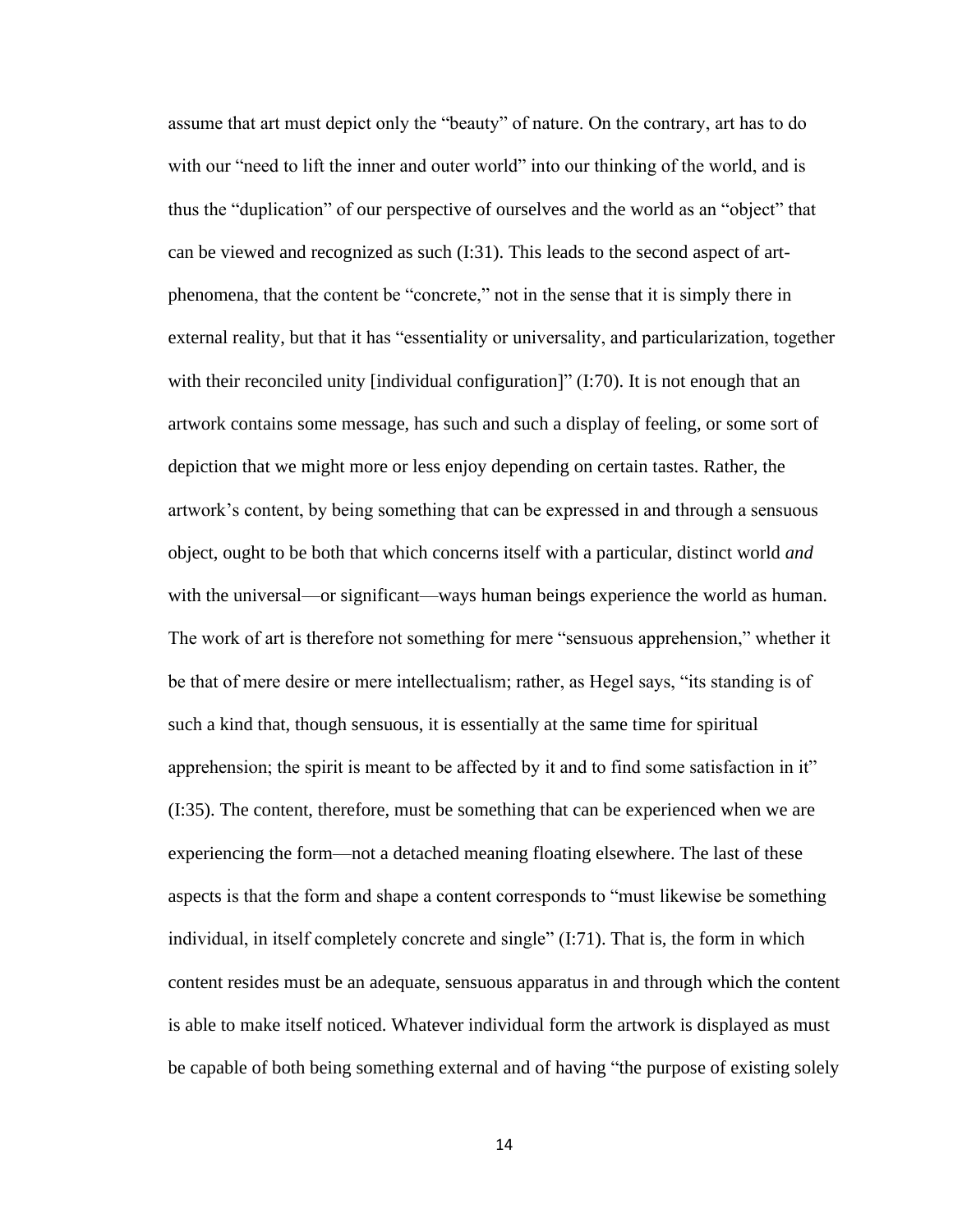for our mind and spirit" (ibid.).<sup>9</sup> It is through these individual configurations that the content is able to be expressed as the unity of both its particularity and universality.

Having understood these qualifications, we are in a position to encounter art with Hegel in a philosophical way. That is, we ought to see through an artwork's objective configuration the ways in which subjectivity has been given a particular form (i.e., "objective spirit"), hints at a meaning "above" or beyond its particularity (i.e., universal, "absolute spirit"), and the infinite ways in which art leads us to think of the play between these conditions of subjective human experience. This is what Hegel means when he posits the "idea of the beauty of art" (I:73). Beauty for him is a content (the play of particularity and universality) that is put before us as an individual configuration that can adequately reveal it. An artwork which completely integrates this meaning into adequate shape is what Hegel posits as an "ideal" artwork. This artwork does not point to something that is merely beyond itself, but rather reveals itself as the experience of the appearance of meaning—here, as the work of free, creative humanity.<sup>10</sup> As Hegel describes, "the ideal artwork confronts us like a blessed god" (I:157); it reveals itself as the tranquil accomplishment of our collective efforts to establish meaning for our shared

<sup>9</sup> These configurations take the form of architecture, sculpture, painting, music, and poetry. This not to say that other forms of art (e.g.- dancing, pottery, carpentry, gardening, and so on) are "lesser than" in terms of their capability of being art works. Rather, for Hegel, it is the case that these arts "cannot hold fast to the essential differences grounded in [art] itself" and therefore make it difficult to attend to the phenomenon of art (II:627). In other words, these arts tend to confront us in their everydayness rather than as works of art, thus turning us toward more circumstantial detail rather than allowing us to approach art itself. For more detail, see 627-628 in *Aesthetics II*.

<sup>&</sup>lt;sup>10</sup> Hegel scholar Terry Pinkard suggests that we think of Hegel's concept of "the Ideal" as an "embodied" norm" [Terry Pinkard, "Symbolic, Classical, and Romantic Art" in *Hegel and the Arts*, ed. Stephen Houlgate (Evanston: Northwestern University Press, 2007), 11]. As he argues, "to say therefore that art strives after the 'Ideal' is… to say that it strives for a kind of embodied norm, a kind of singular sensuous presentation in the form of beauty of what it means to be a 'minded,' *geistig*, spiritual agent in its most exemplary form. Art does not seek to formulate universal principles (as philosophy does) but rather to display such norms in singular works of beauty" (*ibid.*). An "ideal" artwork is therefore one that is interpreted to fully embody spiritual freedom in its shape.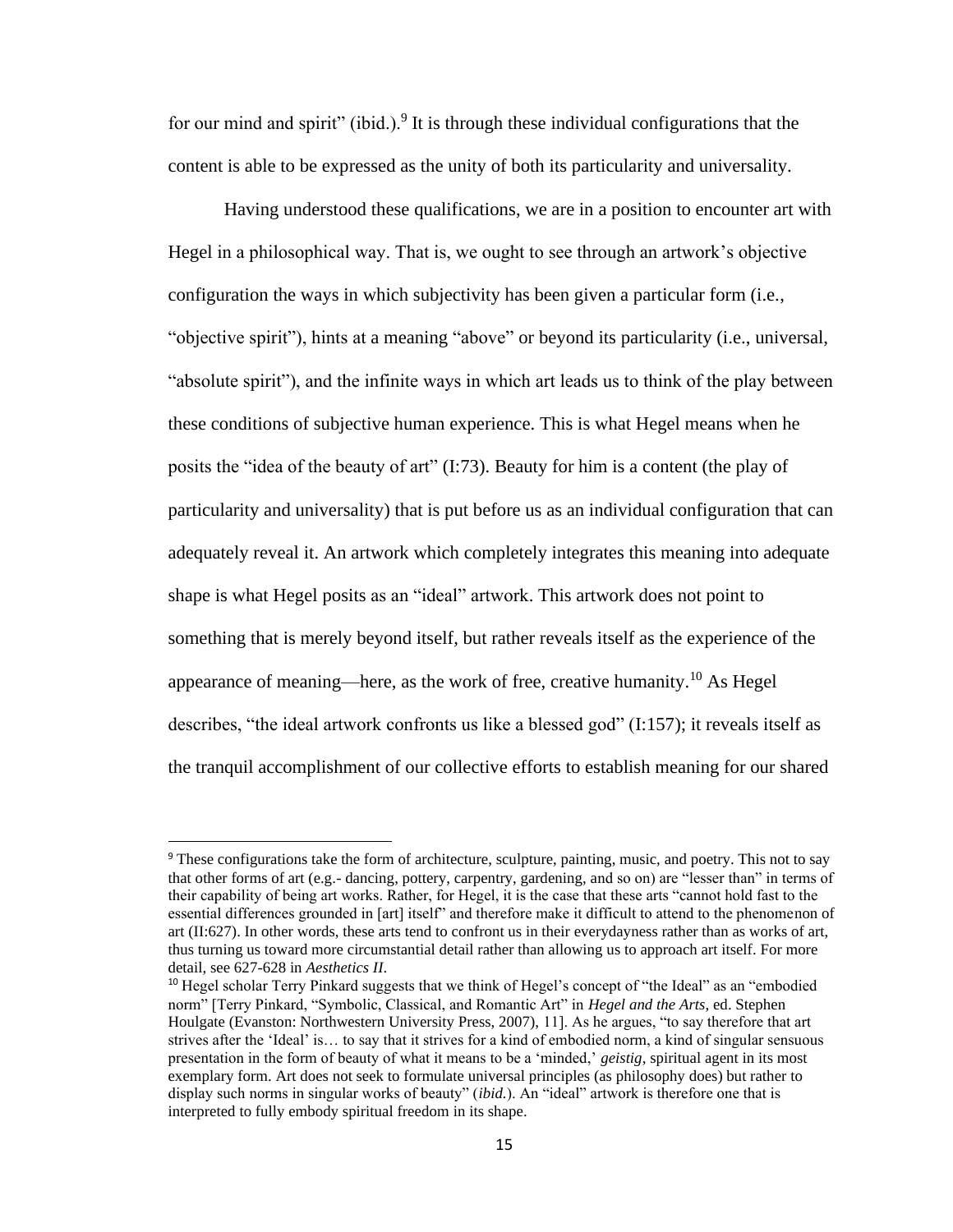home. In this way, art needs to be both "of its time" and timeless: "of its time" in the sense that the artwork must appear as something that speaks to and of the people and historical situation in which it has been created, and yet timeless in the sense that it is made with the faith that others beyond its time will also recognize its significance. As Hegel notes, "the work of art is not so naively self-centered; it is essentially a question, an address to the responsive breast, a call to the mind and the spirit" (I:71). The ways art integrates meaning and shape changes depending upon the particular situation in which it was made manifest, and yet must remain a question that all are called to address.

By recognizing art's ever-changing particularity, both the meanings present in an artwork and the forms in and through which they are presented are subject to historical development. Hegel's interpretation of art follows a certain trajectory; art neither begins as the complete integration of meaning and shape, nor does this posited, perfect correspondence remain what art takes as significant and worthy of expression. Hegel thus argues that art's development consists "in the striving for, the attainment, and the transcendence of the ideal as the true idea of beauty" (I:81). We must become familiar with these different configurations of meaning and shape in order to not only appreciate past artworks, but also to develop a responsible attitude to the art of today both in our creation and judgment of it. When we consider the specific developments found in what Hegel names symbolic, classical, and romantic art (the particular art forms parallel to the developments Hegel notes (I:81)), we must recognize how each accomplishment indicates something significant (or, as Hegel will also say, "divine") about *human* experience. As we continue forward with Hegel's interpretation of art, it is pertinent that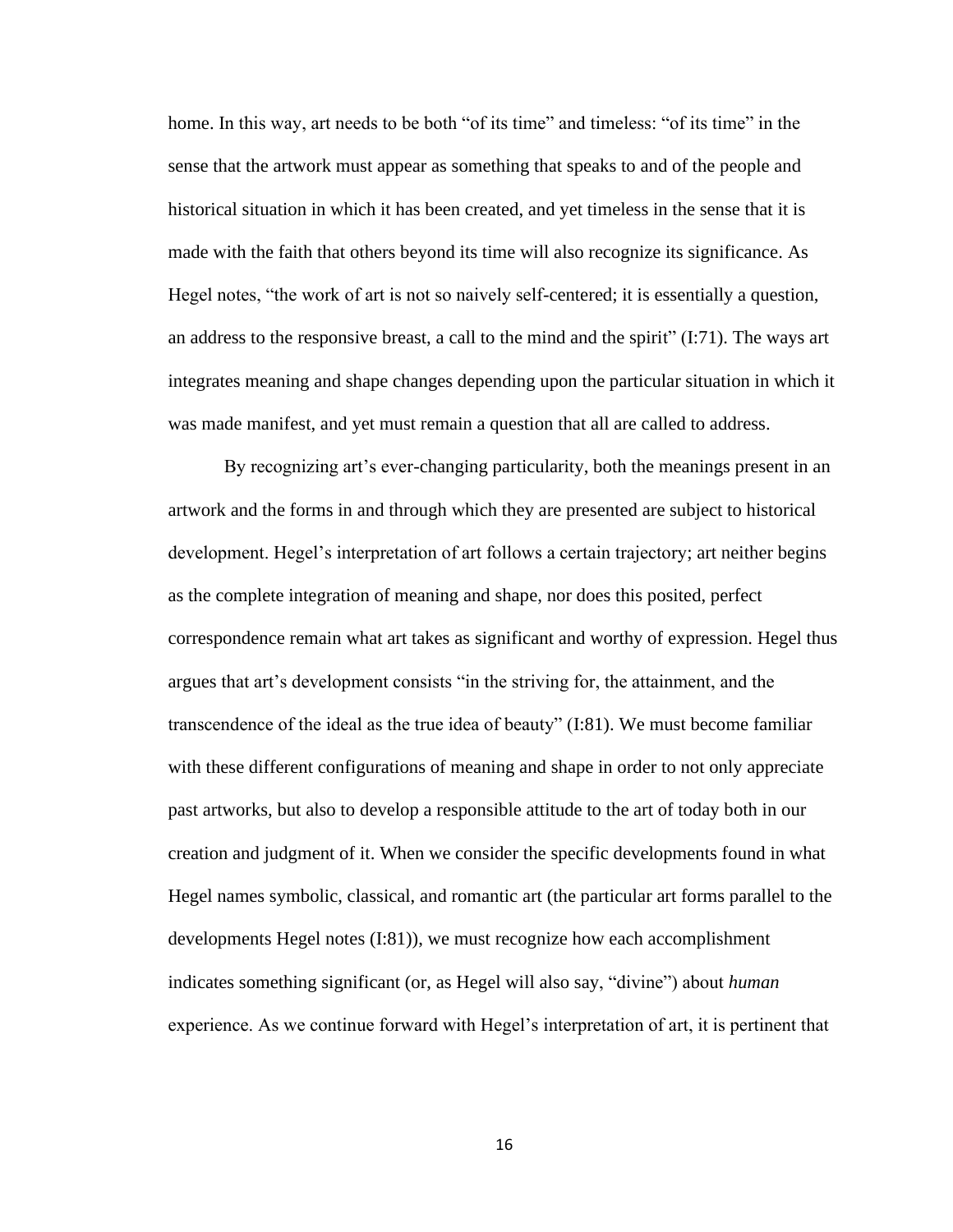we recognize that each moment of art (even today) reveals what is significantly human. It is this that art strives, attains, and transcends in its historical development.

## **1.2 Classical Art as the "Centre": Greek Life and the Accomplishment of Being-at-Home**

The "ideal attainment" of art's significant power—by which he means the perfect adequacy between content and form—is posited by Hegel as having occurred in the Ancient Greek world. In order to grasp why Hegel interprets the art of the Greeks as "classical" and "ideal," we need to familiarize ourselves with Hegel's interpretation of how the Greeks developed the world in which they lived through their art. Therefore, we must briefly discuss the art-world from whence the Greeks arose (i.e., symbolic art), and then establish what it is about their world that allowed art to attain its significant power. From this we shall see just how classical art can be interpreted as the accomplishment of "being-at-home."

For Hegel, Ancient Greek civilization is characterized as having an air of blissfulness, as these free people harmoniously lived in a reality in and through which their freedom<sup>11</sup> is adequately and immanently reflected, i.e., the state. As Hegel states:

The Greeks in their immediate real existence lived in the *happy* milieu of both self-conscious subjective freedom and the ethical substance.... [I]n Greek ethical life the individual was independent and free in himself, though without cutting himself adrift from the universal interests present in the actual state and from the affirmative immanence of spiritual freedom in the temporal present. The universal element in ethical, and the *abstract* freedom of the person in his inner and outer life, remain, in

<sup>&</sup>lt;sup>11</sup> This freedom is only a partial accomplishment: women were not allowed to participate in the decisionmaking of the Greek city-states, and such city-states also allowed for the practice of slavery.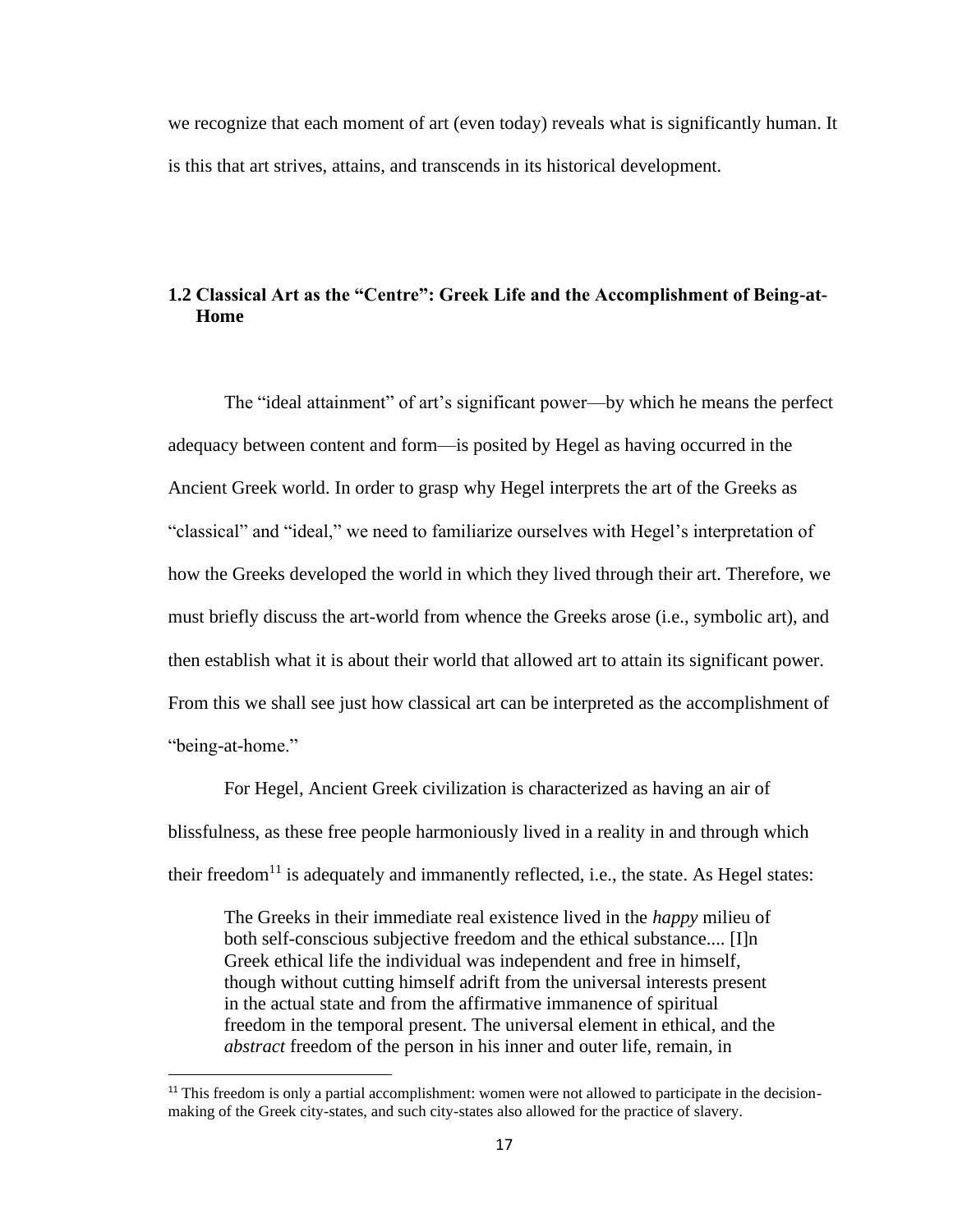conformity with the principle of Greek life, in undisturbed harmony with one another... The substance of political life was merged in individuals just as much as they sought this their own freedom only in pursuing the universal aims of the whole (I:436-7)

What Hegel is trying to convey is how the Greeks lived in such a way that individuals, as free creative beings, immediately identified themselves with the political and religious institutions that they experienced as the objective accomplishment of the freedom of all. The celebrated freedom of the Greeks is one that does not get caught up in the worries and distress of inward subjective life; rather, it is a freedom of participation—of belonging—and therefore an accomplishment made on *our* behalf, sustained by the richness of the world that situates us. The Greeks live as if what is of ultimate significance has been completely determined "here" in what they accomplish together; their "happiness" being the result of the feeling of certainty that their customs, traditions, expressions, actions, etc., are the work of the gods. Thus, the Greeks can be said to focus on the present: the "divine" (what is significant)<sup>12</sup> is made real here on earth through the community. If this harmony is to be maintained, then what must be present is the individual as citizen who immediately reveals Greek values through his actions and works within the community and the world around him.

However, such an accomplishment does not come from nowhere; rather, it bursts forth from a struggle that sought to express the meaning of reality in a way that was adequate to that meaning. Therefore, in order for the classical art of the Greek world to

 $12$  I follow Robert B. Pippin's interpretation on Hegel's use of the term "divine," in which what is being expressed is not God or the gods themselves as divine beings, but rather what is significant about the human experience. As he shows in his essay "What was Abstract Art?," if Hegel considers art to be "a vehicle for the self-education of human being about itself" and "calls that dimension of aesthetic meaning divine," then it seems to be the case that what is meant by divine is something that "[flatters] the seriousness and finality of the [aesthetic] enterprise… than in any sense worrying about the God of revealed religion" [Robert B. Pippin, "What was Abstract Art? (From the Point of View of Hegel)" in *Hegel and the Arts*, ed. Stephen Houlgate (Evanston: Northwestern University Press, 2007), 250].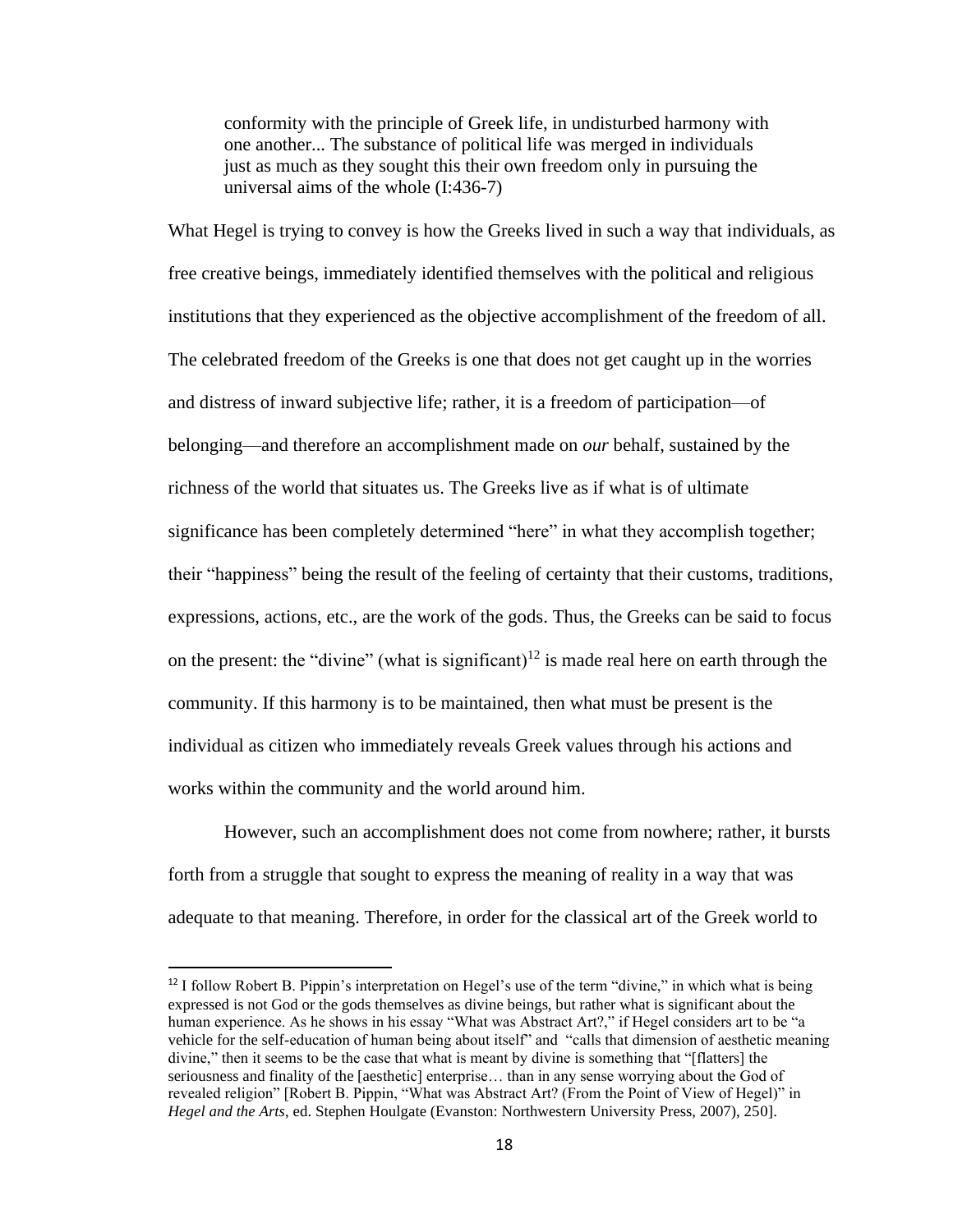reveal itself as the complete correspondence of content and form, art must begin in a way that struggles with content and form itself. Such is what Hegel describes as symbolic art: the "mere search for portrayal than a capacity for true presentation" (I:76). This art, which clears the way for classical art's accomplishments, entices us to *wonder* about its forms and ask about the content toward that which its form points; the content is presented as mysterious. As such, the content and form of symbolic art remain abstract from one another. Its content is "sublime," meaning that its content appears as always beyond its form, for it has not found "in the sphere of phenomena an object which proves adequate" for its representation (I:363). The forms of this sphere reveal themselves as mere finite shapes: they begin as natural objects and then develop into comparative expressions that posit natural objects as attributes or supplements to a power beyond themselves.<sup>13</sup> As the separation of content and form progresses through these stages of symbolic art, what is worked out in art is that these two sides can be united. That is, the relation between abstract meaning and shape is "brought about by subjective activity, between inner feelings, intuitions, and their cognate configurations" (I:421). In other words, the Greeks conceive themselves as capable of articulating the nature of the divine, no longer pointing to it as a mysterious beyond. What the Greeks and their art reflect is thus the reconciliation of content and form that is made possible by subjective *human* activity that now recognizes the existence of the significant as revealed through its free, creative actions in the world. This, however, occurred on the base of the struggle and creations of previous civilizations.

<sup>&</sup>lt;sup>13</sup> For example, a lion used as a symbolic reference for courage, bravery, authority, and so on, thus the reason King Richard was also called Richard the Lionheart.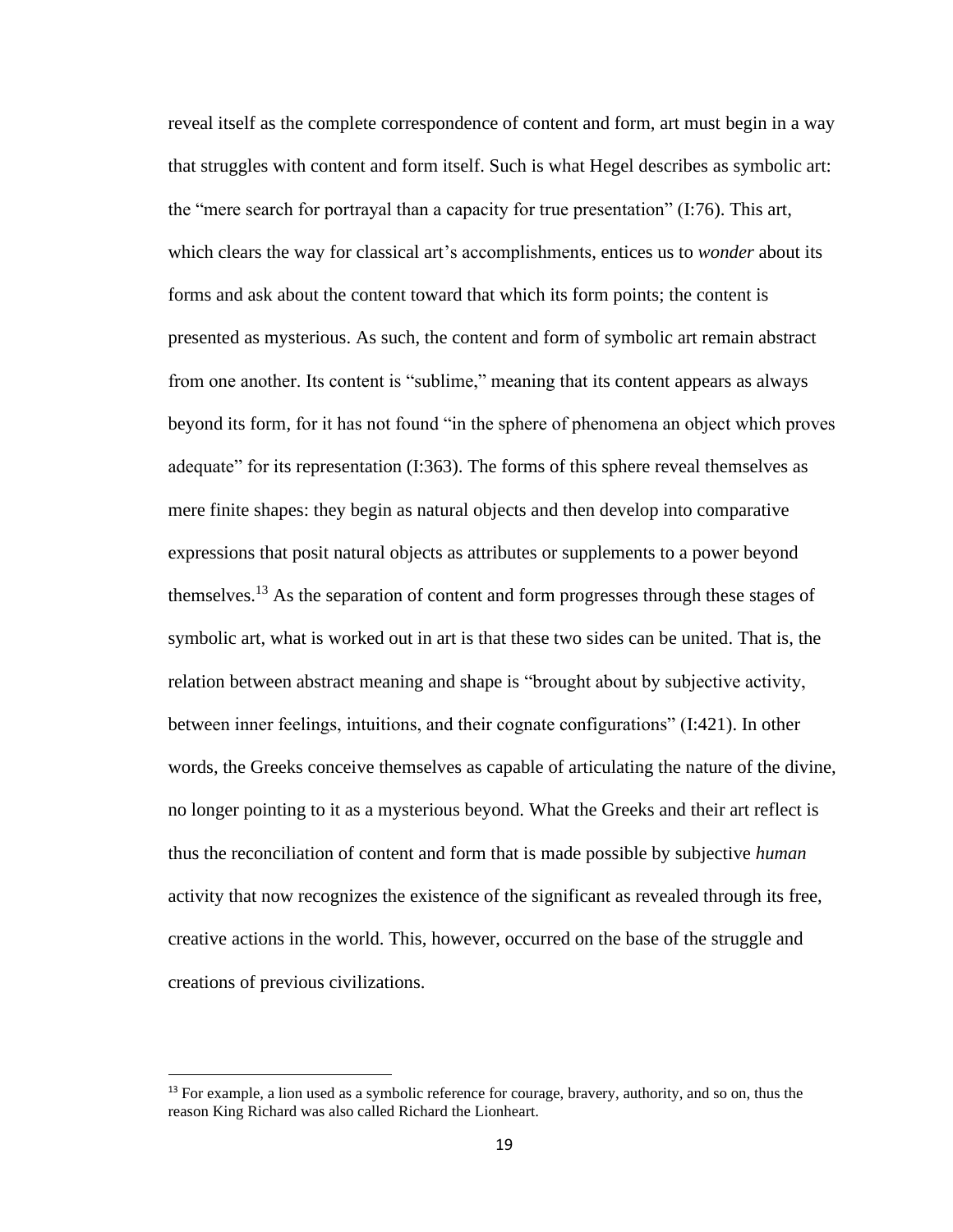The recognition of the content of art as subjective human activity—or rather, the accomplishment of shared human existence—calls for a shape that can reveals it best. Hegel identifies this shape as the human form. As he explains, "the external human form is alone capable of revealing the spiritual in a sensuous way," for it is the "bodily presence which in itself mirrors the spirit" (I:433). What classical art expresses is the idea that the divine—the significant—is manifested here in the world, and the shape that is most obviously spirit is the human being. Such is why Hegel states that the human form "in its whole demeanor evinces itself as the dwelling-place of spirit and indeed as the sole possible existence of spirit in nature" (I:434). It is through the imagined perfection of the human body as expressed in Greek sculpture that is posited to be the best reflection of spiritual power.<sup>14</sup> This integration of the subjective power of humanity and its objective human form is a result of the "self-determination" of Greek peoples who have created a world (i.e., the state, art, and religion) that reveals humanity as "what is absolutely true, free, and independent, displaying in its existence nothing but itself" (I:431). By creating this recognizably and significantly human world, the Greeks win for themselves a home where they can immediately identify their capacity to be creators and shapers of their own collective destiny. This immediacy permeates all their works as the feeling of happiness, satisfaction, and freedom that comes from the recognition of having the power to make the divine present upon the earth. There is a surety and confidence present in Classical art, and it shows through the immediacy of the significant that is the result of an

<sup>&</sup>lt;sup>14</sup> As Stephen Houlgate explains, "it is spiritual freedom that expresses itself specifically in bodily posture and action. The Greek god is thus not a disembodied spirit, but a self-conscious individual *body*, and so takes on human form. The bodily form taken by the gods is, however, one that expresses nothing but *divine freedom*. It thus lacks the contingent blemishes which mark mortal human bodies, and is consequently idealized bodily form" (Stephen Houlgate, "Hegel and the "End" of Art," *The Owl of Minerva* 29, no. 1 (Fall 1997), 4).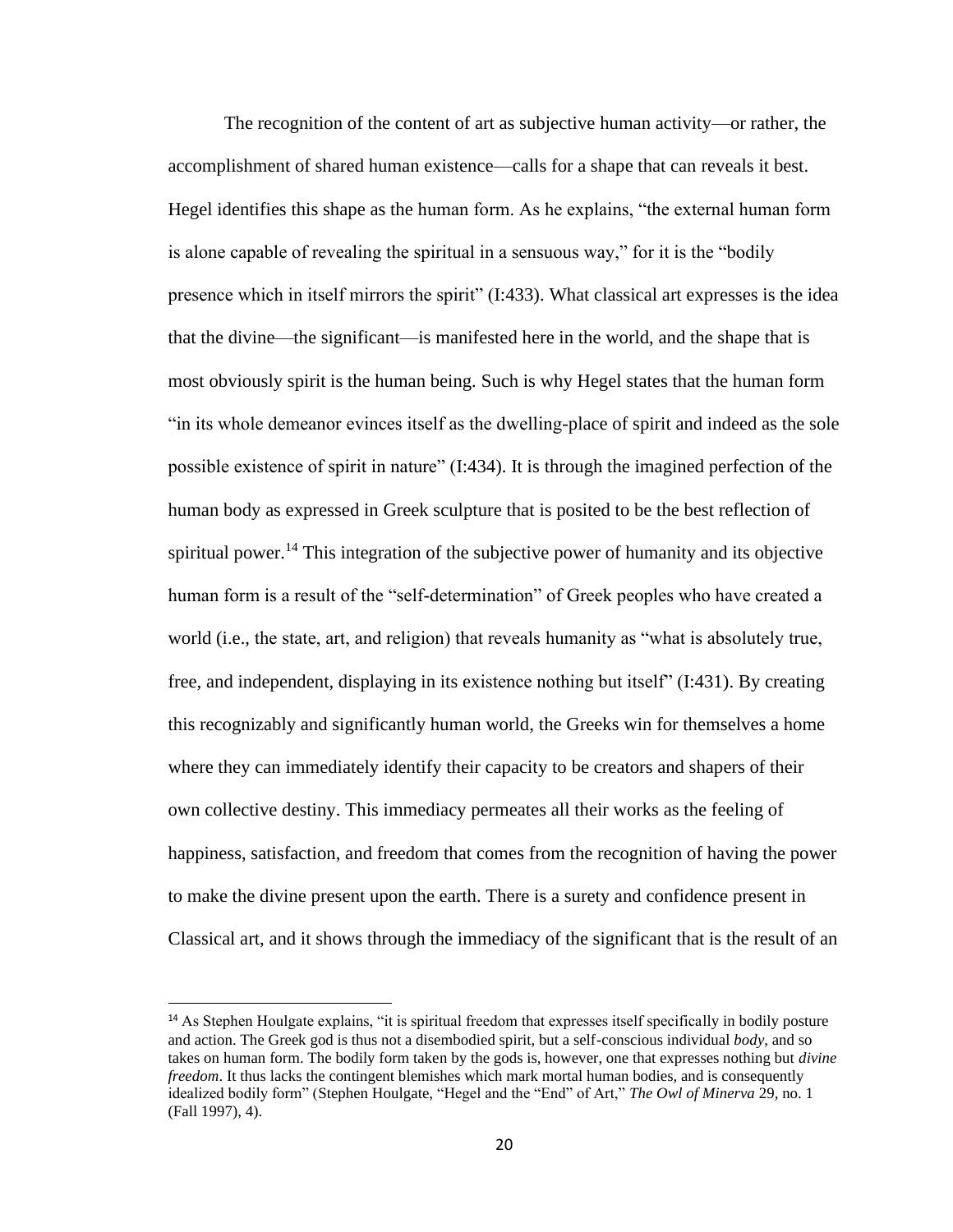artist whose creations are the result of a "free deed of a clear-headed man who equally *knows* what he wills and *can* accomplish what he wills" (I:438). The artist's clarity of content frees him from the struggle of figuring out what ought to shine through his creation, thus allowing him to focus upon what bodily human expressions best reveal it. With meaning set in stone, the activities and organizations that form the Greek world are sculpted into a bodily, human form that can disclose the divine character of human creative freedom.

In order for the human form to be harmoniously configured with the content of classical art, Hegel states that it "must be freed from every accident of external determinacy," thus revealing itself as a "flawless externality" that has been "purified and elevated into a free harmony with the universal forms of the human shape" (I:483). The human form cannot appear as just another natural object nor reveal the specific personality of the form: it must be generally shaped so to reveal the significant aspects of the artist's subject-matter (e.g., Greek mythology and religion). Classical art does not concern itself with expressing inner feeling, emotion, flaws, or thinking as such—that is, with what is irreducibly internal and individual. Its sole focus is to reveal what is true through its most immediate, adequate appearance; or, as Hegel elaborates, the "identification of the spiritual and natural which is adequate to the spirit and which does not rest in the neutralization of the two opposed sides but lifts the spiritual to the higher totality where it maintains itself in its opposite, posits the natural as ideal, and expresses itself in and on the natural" (I:432). Not only must form be generalized, the content must be able to appear as this purified shape. That is, the content must be particularized so to better reveal the divine aspects of the work as existing in the present. The content must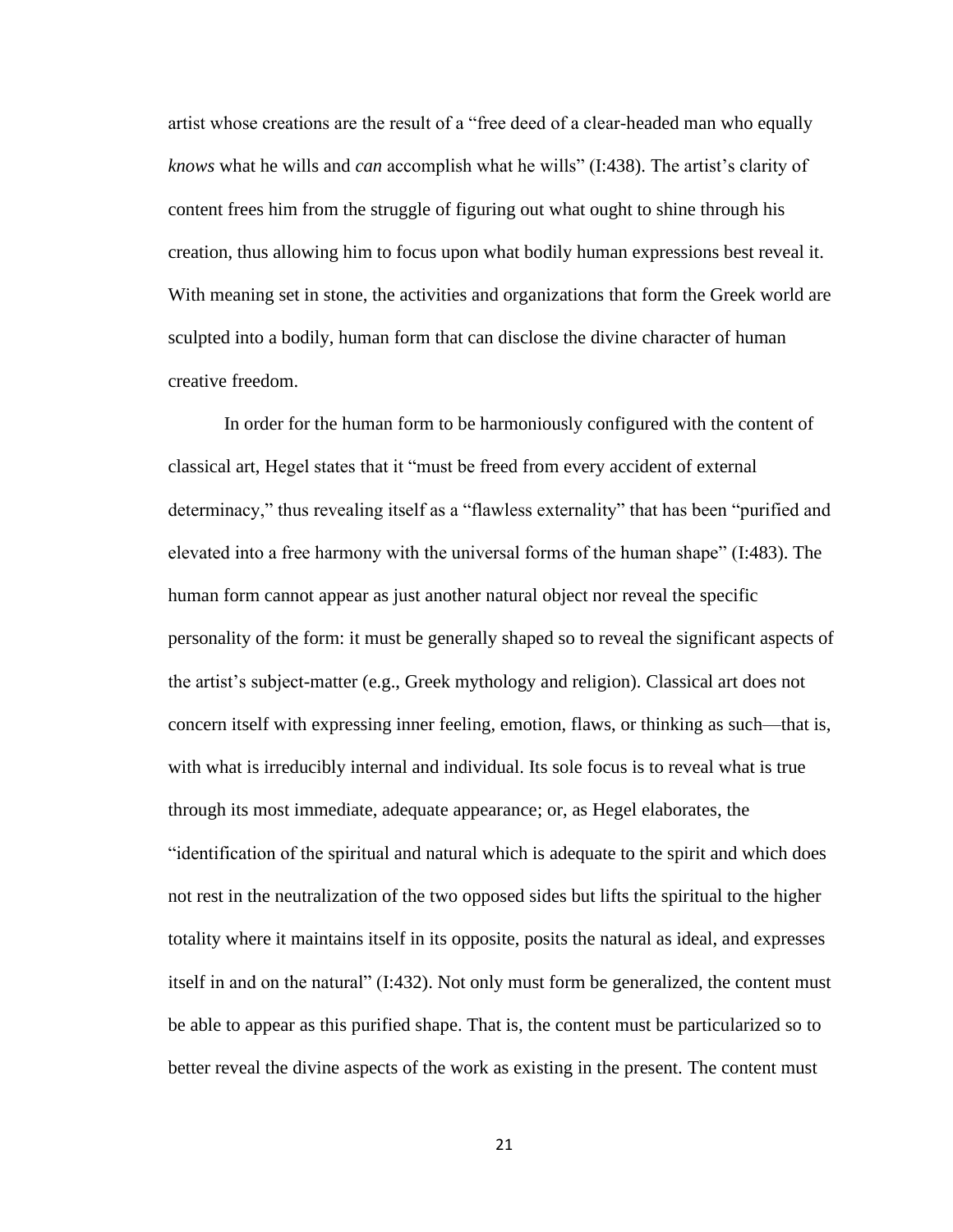appear as *this* specific god—a concrete individuality—who not only appears as a "substantial individuality" that "rests secure on its own universality as on an eternal and clear foundation," but also has a determinate "character" that is infused with both a specific "natural power" and "ethical substance" that gives this god a limited sphere of activity (I:481-82). Thus, the gods are shaped as being serene and blissful, for although they specifically rule over a particular natural and spiritual sphere of activity, they must be seen also as gods who are also withdrawn and at peace with these spheres.<sup>15</sup> It is because of this concrete individuality that Hegel considers classical art the center of art: the significant powers of the human community appear as actually *here before us* as a god made manifest through our collective actions in the world in which we live.

The flawless externality—the loftiness and blissfulness found in the god's selfrepose—of classical art can be interpreted as the accomplishment of being-at-home in the world. As Hegel writes, the gods being depicted must "appear as raised above their body… as if [it were] a superfluous appendage" so that any action they could make would be met without any struggle (I:484). The gods, through such a sense of loftiness, are presented as being so much at home in their bodies that they reveal the infinite *possibility* of accomplishing anything. Analogously, the particular domains of human activity are open to an infinite amount of potential actions that we, as subjective human beings, must reckon with and give due consideration. The self-repose of the gods, who stand aloft and gaze upon the finite realm in a serene, blissful, and beautiful manner,

<sup>15</sup> Another way of saying this would be something like Pinkard's description: "[T]he success of classical art has to do with the way it... [shows] what it would be like to be an agent with the capacity for free sensemaking activities in such a way that the free individual would be a law unto himself. For such an individual to be *ideal* in Hegel's sense, the free subject must therefore be *self-sufficient*, since any external limit to his freedom would be at odds with what it means to be free" (Pinkard, "Symbolic, Classical, and Romantic Art," 14). Classical art is that which shows one being above the particular and yet at peace in it.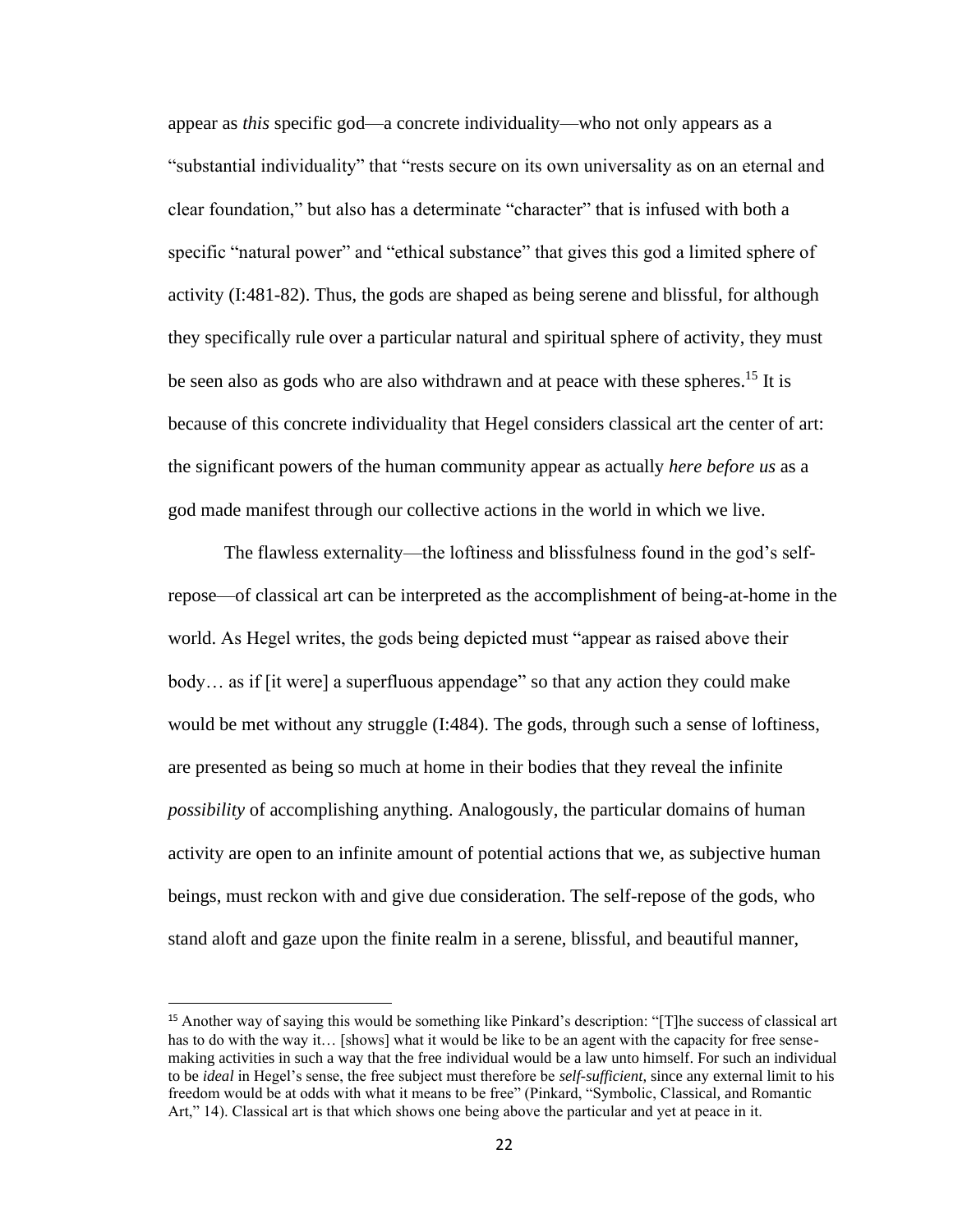stand as the objectified realization of our being-at-home—the comfort and openness of being able to freely enact our powers within a given situation created through our shared efforts. The gods are shaped in a way that captures them at ease, neither remaining in any specific situation that would determine them too thoroughly, nor so detached from a situation to remain a universal, eternal power.<sup>16</sup> The human experience of being-at-home is quite like living as if we were these gods: we find comfort within our particular spheres in which our limitless capacity to act as a society is recognized so long as we acknowledge the specific sphere as a significant reality. This world of art makes being-athome present by placing before us the ease and bliss with which these gods stand within their domains, and in turn shows us substantive ways of attending to our particular situations and confirms for us the things we have done and are doing. As we shall see below, classical sculpture is the particular art that is best suited to revealing the attitude of being-at-home because its shape wholly embodies this sense of collective selfdetermination. We must turn to Hegel's description of sculpture in order to truly grasp how it best reveals the accomplishment of being-at-home.

### **1.3 Sculpture as the Center of Classical Art: The Embodiment of Being-at-Home**

Greek sculpture, according to Hegel, brings together what is objective (body) and subjectivity "before our vision as one and the same indivisible whole" (II:702). The

<sup>&</sup>lt;sup>16</sup> As Stephen Houlgate eloquently describes, the sculptures of the Greek gods and heroes are "free spirits at home in, and utterly content with, their bodies… They are tranquil spirits that have, as it were, been willingly poured out into their bodies and who now stand there, commandingly beautiful in the equanimity and repose" (Stephen Houlgate, "Hegel on the Beauty of Classical Sculpture" in *Hegel and the Arts*, ed. Stephen Houlgate (Evanston: Northwestern University Press, 2007), 58).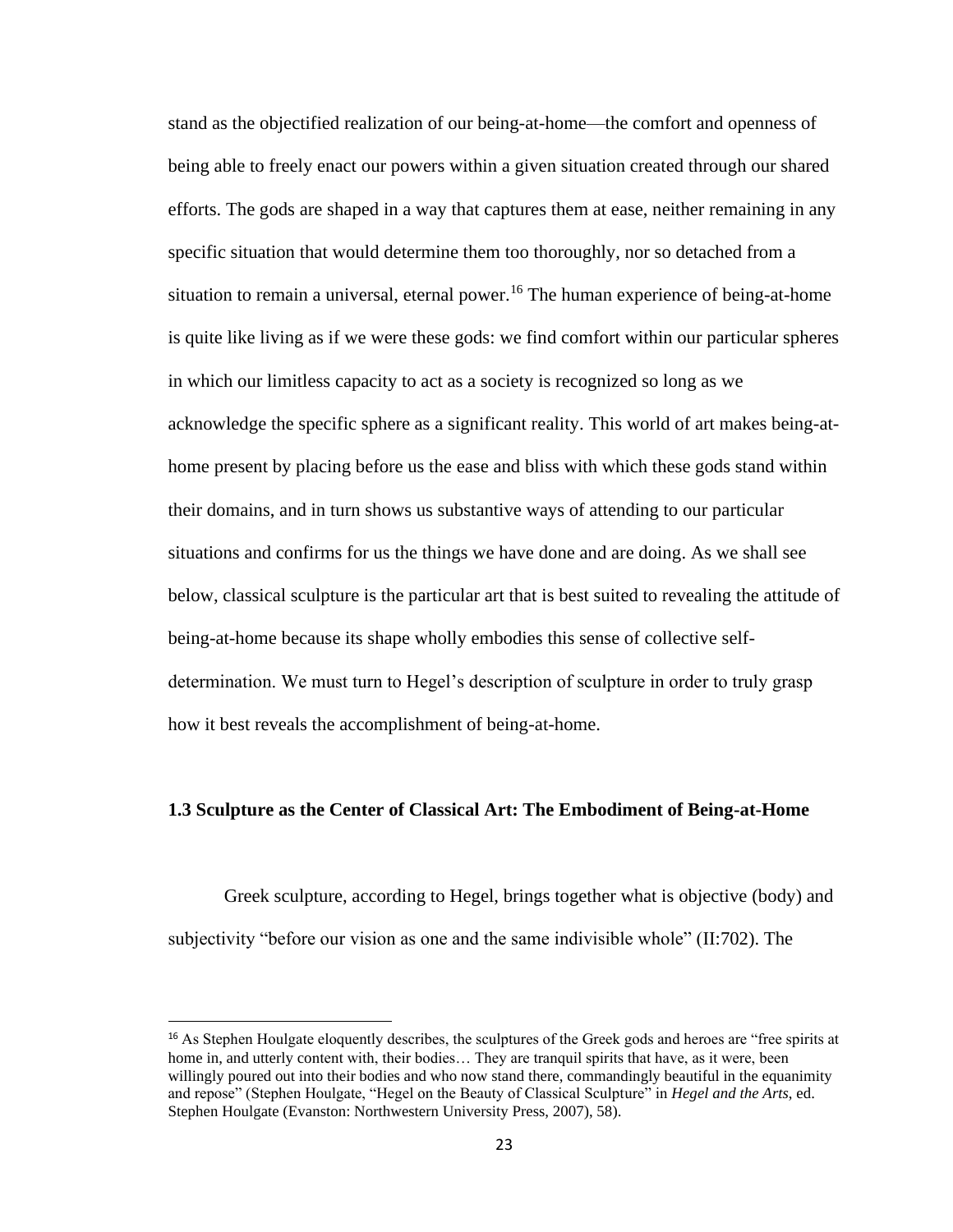principle of sculpture, as Hegel argues, "comprises the miracle of spirit's giving itself an image of itself in something purely material" (II:710). At first, this passage seems dense: what does "spirit giving itself an image of itself" really mean? But when we consider Hegel's definition of spirit in the *Phenomenology of Spirit*, the "I that is We, and the We that is  $I^{\prime\prime}$ ,"<sup>17</sup> what is revealed is something quite lucid. Spirit as the "I that is We" is the shared cultural reality that always operates as one's situation; it is the language, customs, religion, laws, and views that make up the background from which, as a human being, one grows. Spirit as the "We that is I" is this particular reality expressed through the individuals who develop their powers from it; it is the eyes through which one gains a perspective upon the world. Thus, when Hegel says that spirit gives itself an image of itself, what is being expressed is that a culture (through its artists) creates for itself objective forms in and through which it is able to identify its powers of both belonging to a situation with others and its capacity to freely create and develop these objects through its participation within that situation. Thus, the sculptor as artist reveals both the particular character of his community and her the community-supported human capacity to make this present in and through his artwork. Indeed, this is what it means when Hegel says that, in classical art, the shape of the sculpture and the meaning that pervades it are perfectly harmonious. What is universal, what is significant about our various human experiences, is revealed through an object that is perfect and intrinsically meaningful form, the human body. The Greeks interpreted their actions as answering to the demands of the gods, and sculpture reveals this unity between individual and the divine through the immortalization of individuals in their divine perfection. The blissfulness of these

<sup>17</sup> See G.W.F Hegel, *Phenomenology of Spirit*, trans. Miller, A.V. (Oxford: Oxford University Press, 1997), 110, §177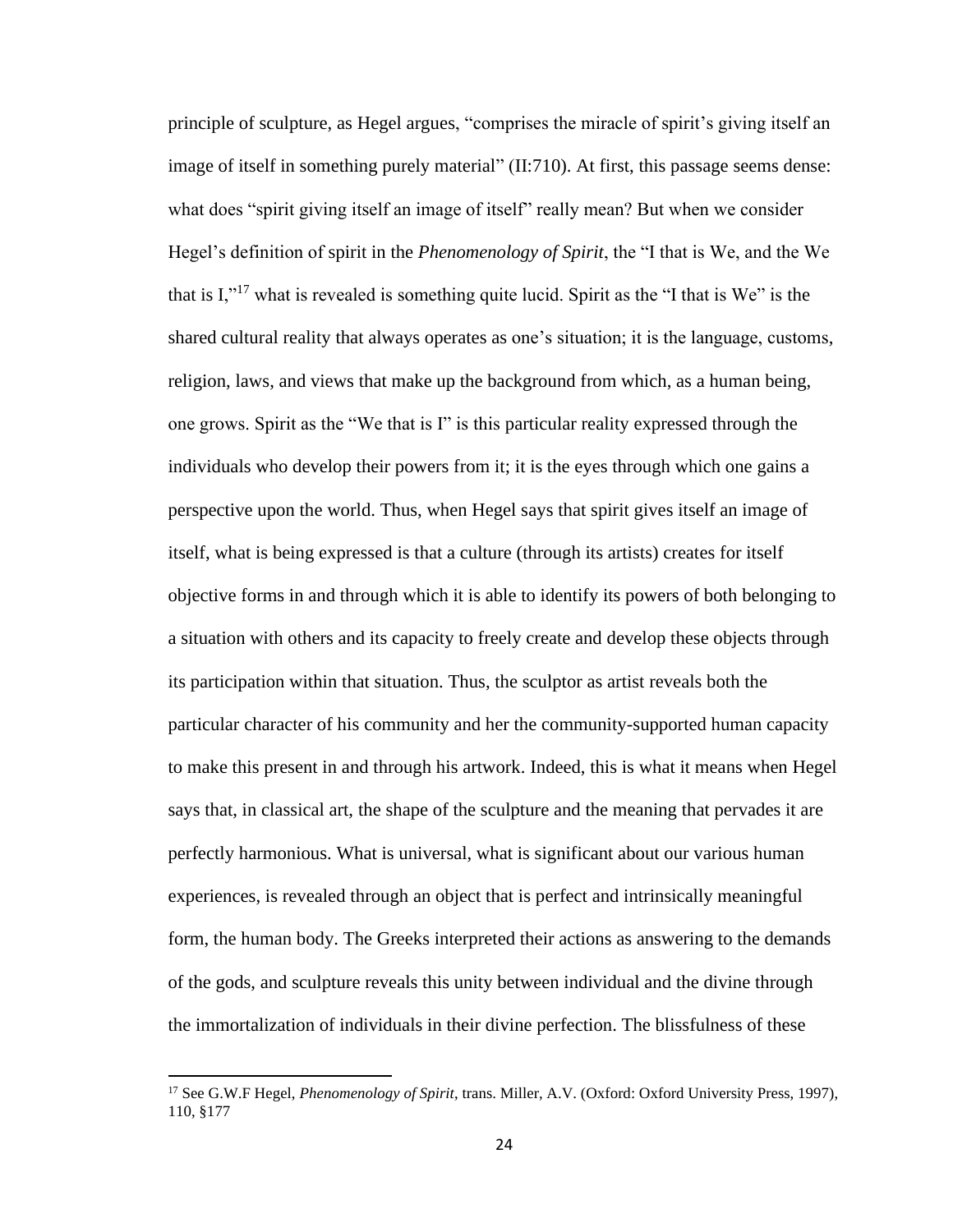divine individuals is an objectification of the ways we, as those who belong to a specific community, make and maintain our home through our singular participation within it.

Sculpture has as its content the "objectivity of spirit in its self-repose" (II:710). What this means is that the individual, carved out of the particular material, is not



Figure 1.1- Artemis of Versailles [1st-2nd Century BCE]. "Diana Huntress, accompanied by a Hind" [marble, 200 cm]. Louvre, Paris. *Art Resource*

revealing a sense of self that is occupied with its finite inwardness; rather, the sculpture reveals a sense of self that is both free and tied to ;universal interests of the city-state and the gods (i.e., concerned with its being-at-home, or "objective spirit"). What "objectivity" means here is what is "eternal" and "permanent," so what sculpture captures is the ways in which an individual reveals the divine and the ways we should carry ourselves when answering to the value being revealed. As Hegel argues, "the position

of the subjective within the spiritual content of sculpture [i.e., being-at-home/objective spirit] is of such a kind that this subjective element is not expressed on its own account *but shows itself* as entirely permeated by what is substantive and objective and is not reflected back out of it into itself" (II:712, emphasis added). Thus, when we look at a sculpture, we do not find ourselves concerned with its inner life as such; rather, we concern ourselves with the way it shows us how to be at home within a specific domain. For example, when we look at a sculpture of Artemis (also known as Diana, see figure 1.1), we are not given an individual who is unsure of her surroundings or stifled by concerns about her health. What we see, rather, is a goddess who is at home with her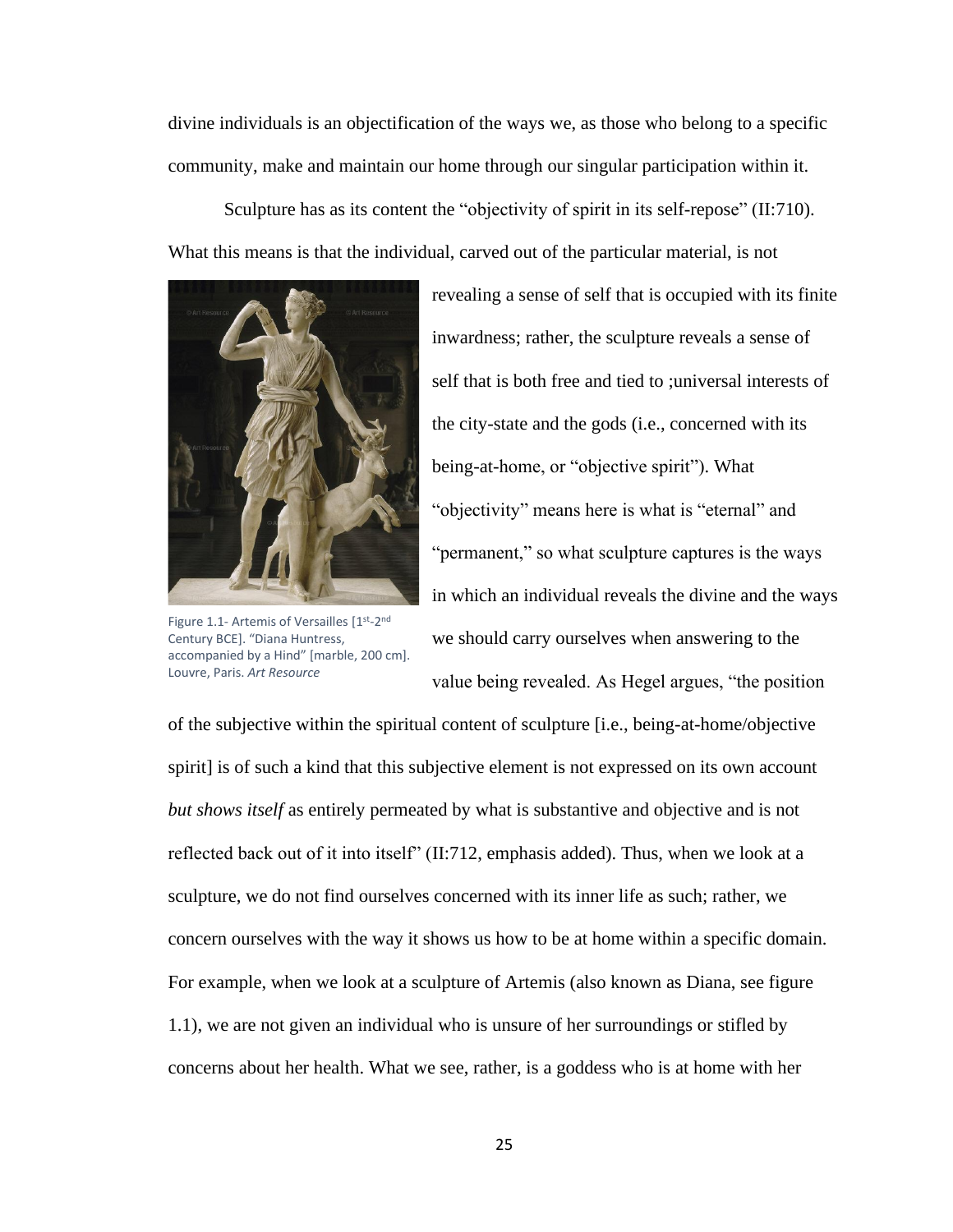natural surroundings, so much so that her companion who is found *in* nature is in fact smaller than she and is domesticated by her. Indeed, we recognize at once that this sculpture is Artemis because of this recognizable command over the wilderness (i.e., the hunting and domestication of animals, child-raising, and chastity) and her use of the bow. She stands before us as the eternal presence of the human being's relationship to nature, showing us the ever-present reality of this relationship and our ongoing demand to answer to it and our capacity to be at home in it. *We* are called upon by Artemis to recognize the significance of our connection to nature, and therefore must remain sensitive to the ways in which our practices resonate or produce discord within it.

Sculpture is best able to reveal the "objectivity of spirit in its self-repose" for three reasons: 1) its objective, three-dimensional presence; 2) the difficulty of shaping the material used for sculpture; and 3) its expression of power. Sculpture is an artwork created through the use of three-dimensional material such as marble or bronze. This material reveals a reality outside of us to which we are called to witness on account of its magnitude. Indeed, as Hegel states, this heavy, three-dimensionality of the sculpture calls upon the artist to focus on how it is "connected with specific external surroundings and their spatial form and their locality" (II:702). Just as the artist must attend to the objective reality of the marble and bronze to carefully mold them, the artist's conception of the sculpture must remain focused on the substantial elements of his community and the environment in which the sculpture resides. To be able to adequately mold this material requires a tremendous amount of skill. When an artist goes to sculpt, he is hammering a material that one wrong strike could ruin. As such, the artist cannot focus on every singular characteristic that an individual body might have, and therefore, the sculpture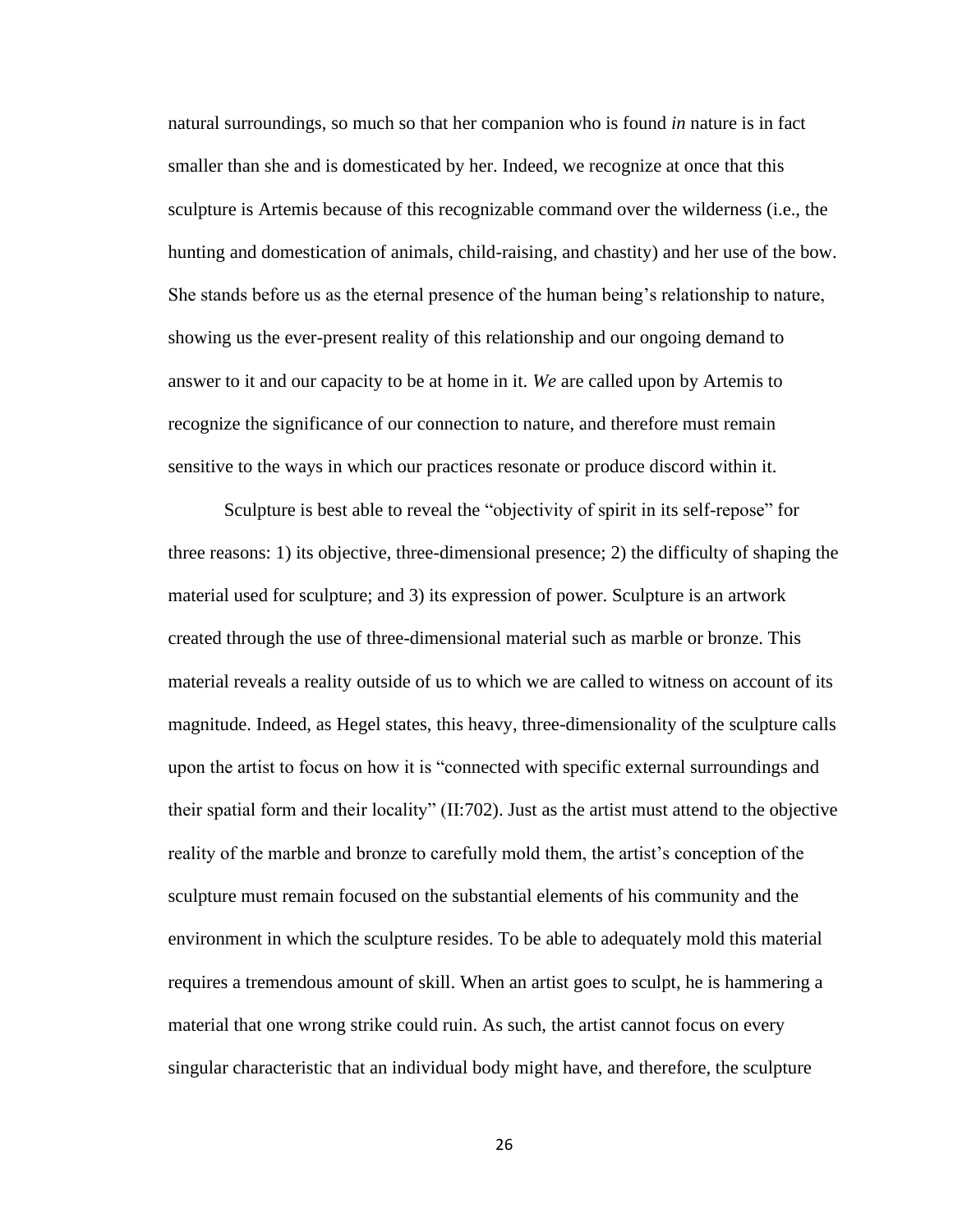itself cannot be very expressive of the soul of that individual. Rather, the artist must



Figure 1.2 *Zeus or Poseidon* [460 BCE]. Bronze figure. National Archaeological Museum, Athens, Greece. *Art Resource*

generalize the human body—must exclude "the accidental particularity of the external appearance" (II:717)—so that what is made present are the universal, enduring powers of his community. Whether the material being used is wood, marble, gold, ivory, or stone, the god presented stands over and against us in a way that reflects the dignified and divine aspects of our culture. As Hegel argues, the Greeks "developed skill in the completely perfect handling of the material is inherent in the

very nature of the ideal itself, because the ideal

has, as its principle, entire entry into the sensuous field and the fusion of the inner life with its external existence" (II:772). The fact that we encounter subjectivity through heavy material shaped in the human form makes us aware of the "divine" presence of the gods through our actions; that is, we encounter our ongoing powers of creation through the shaping of material that we often experience as without meaning. We thus show to ourselves through working with such material how to adequately embody the human experience of being-at-home.

We can explore this further by looking at the sculpture of Zeus (see figure 1.2) above).<sup>18</sup> In this work, Zeus is standing at the ready to throw his lightning-bolt (which is

<sup>&</sup>lt;sup>18</sup> It is debated in archaeological circles whether this sculpture is one of Zeus or Poseidon. It is not my place to say whether it is this god or the other; however, for convenience I will refer to this sculpture as Zeus. For more on the debate, see George E. Mylonas, "The Bronze Statue from Artemision," *American Journal of Archeology*, Vol. 48 No. 2 (1944) pp. 143-160.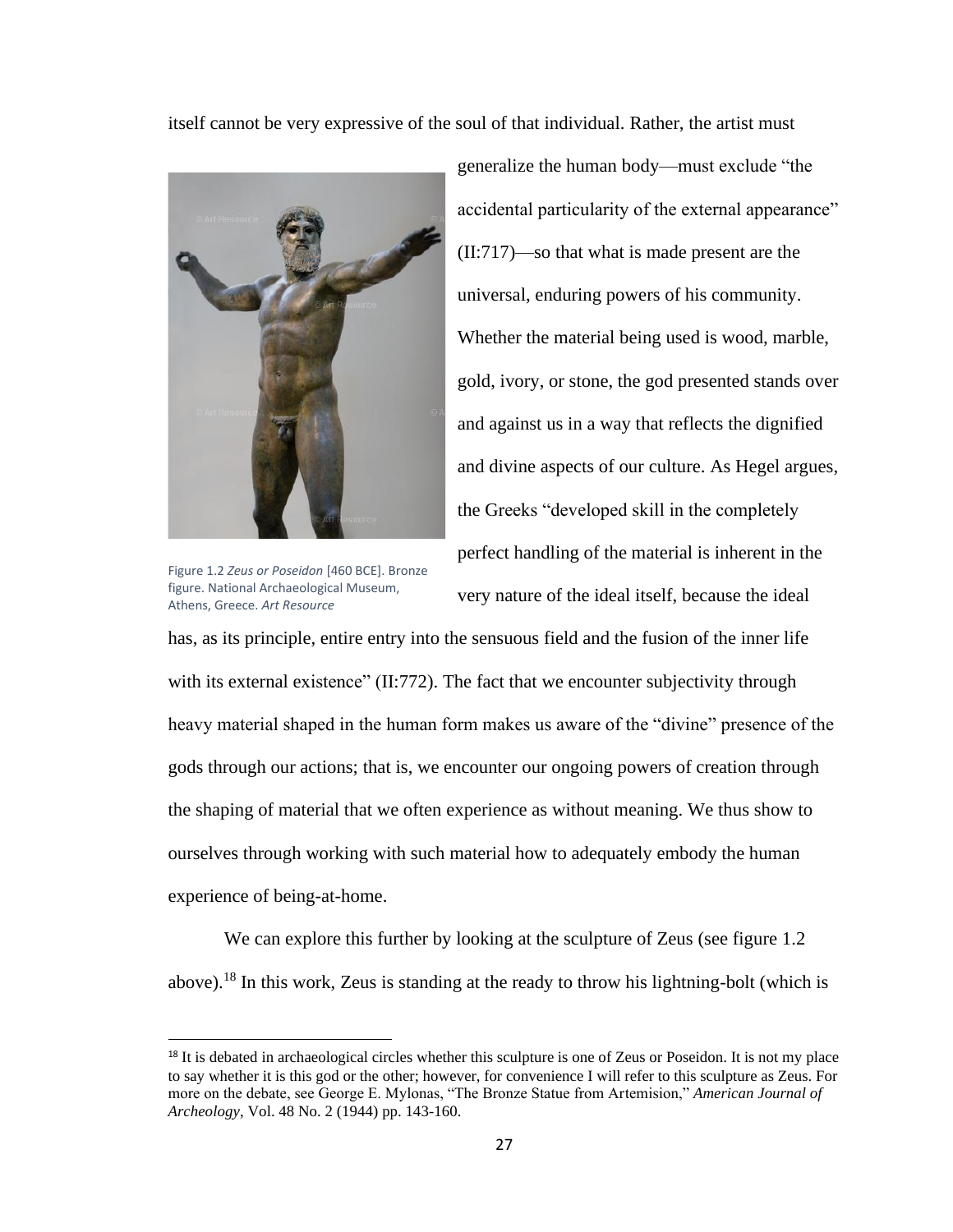now missing from the sculpture) as indicated by the tautness of his stance. He intensely looks out toward the horizon, appearing confident and in control, presenting himself as having the potential to act in general. This sculpture shows us neither a god who remains above the world, nor someone who is caught within the throes of his situation. Rather, it is a stance of self-repose, a simple situation that, as Hegel describes "gives a determinate appearance to the independent divine shape, yet one which does not enter into further relations and oppositions, but remains self-enclosed and has its warrant in itself" (I:201). What we do not see in this sculpture is Zeus either enjoying or loathing a specific battle or situation with which he is engaged. This enjoyment or bitterness belongs to inner subjective life and is thus "*eo ipso* excluded from sculpture" (II:711). Rather, his body itself shows us that he is powerful, and remains within a "cheerful play of harmless liveliness" (II:741). This is not to say that this sculpture lacks individuality—Zeus' stance, the way his hair and beard are designed, and the (missing) lightning-bolt all stand as particular indicators that give this sculpture is individual identity. However, these features do not take us into Zeus' inner life; rather, they show his individuality *objectively*, allowing for what is divine and eternal to appear in and through such indicative qualities. In the tautness of his stance we are shown Zeus, authoritative and always aware, ready to do battle with whomever challenges his rule. The bronze of the sculpture provides a certain allure to his character, and the height and stance of the mold give to us the impression of his divine power. What we receive through sculptures is therefore neither a biography of the god or person depicted, nor the expression of a particular emotion within a particular situation. It is rather the universal expressed through this individual immortalized as this sculpture. Although we may have studied the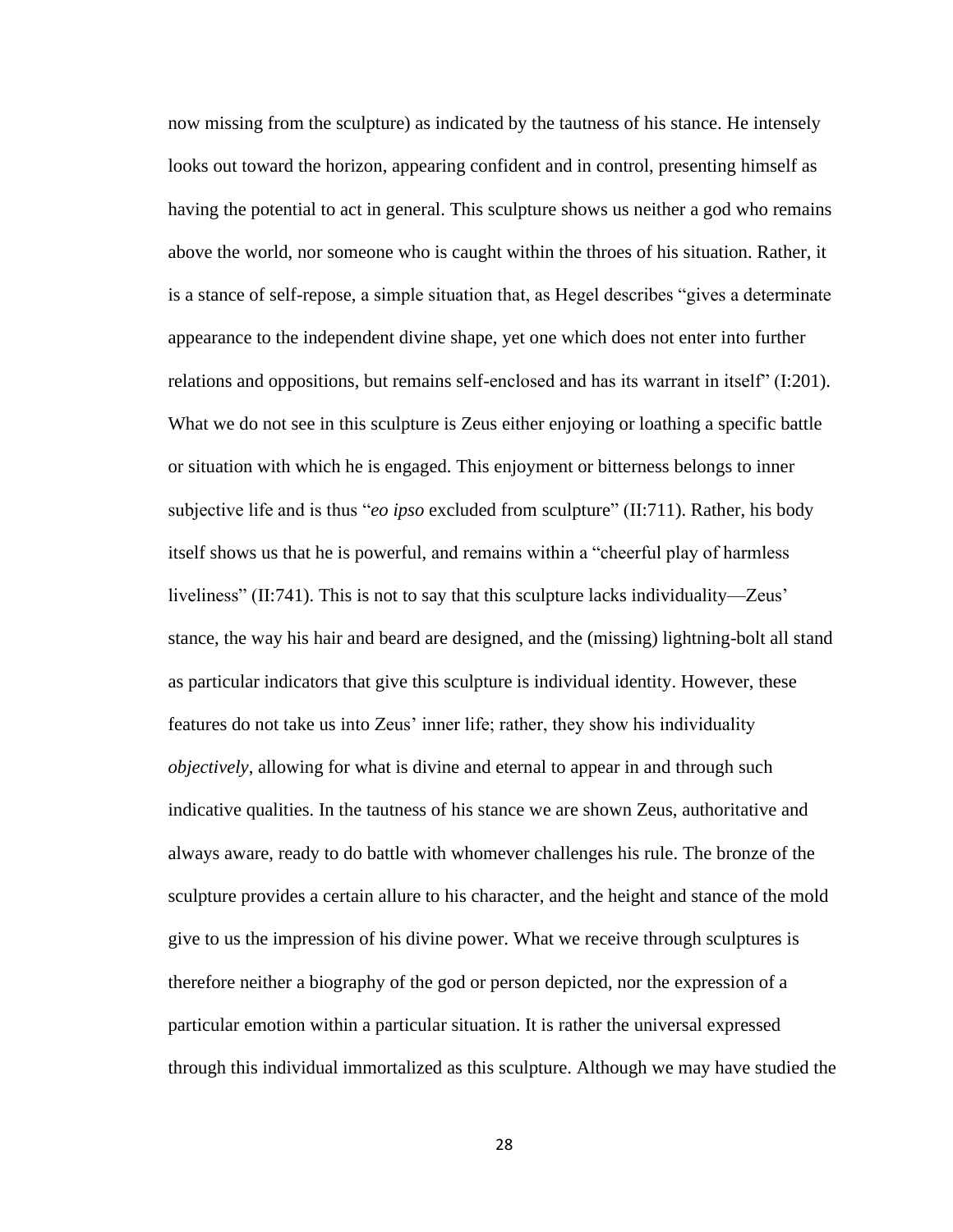myths, legends, and plays that present Zeus within specific situations, through sculpture we are able to capture the blissfulness that marks the presence of a god and the ways in which this god is at home in his particular sphere.

If the content of sculpture is to reveal the universal, permanent element of the divine making itself real in the world, then it makes sense that the form of the sculpture would be the human figure because this is the external, objective figure that is most spiritual and that can actively subordinate itself to divine ends. The point is that the Greeks brought the divine to earth, to the community. However, what is also interesting about this form is that the body is not just what reveals the objective spirit of our community; it is also a natural occurrence. As Hegel argues, the human body is the



Figure 1.3 *The Ares Borghese* [5th Century BCE, marble, 2110cm]. Louvre, Paris. *Art Resource*

"fundamental type" that is "*given* to sculpture" rather than being solely a human creation (II:713). Although the human form is a gift from nature, it becomes the job of the artist to take this natural object and shape it in a way that allows it to reveal what is significantly human. What Hegel describes as the essential task of the sculptor is to strip the human figure of its finite, transitory qualities so to emphasize "only the universal and permanent element in the bodily forms" without stripping away the sculpture's individuality (II:718). Through this work the content is able to be at home with its form; or, in Hegel's words, "spiritual freedom must in itself show itself as a totality and, in this reposing

on its, as the potentiality for anything" (I:177). Every determined part of the sculpture must allow us to capture the god at home with its body and yet "appear as raised above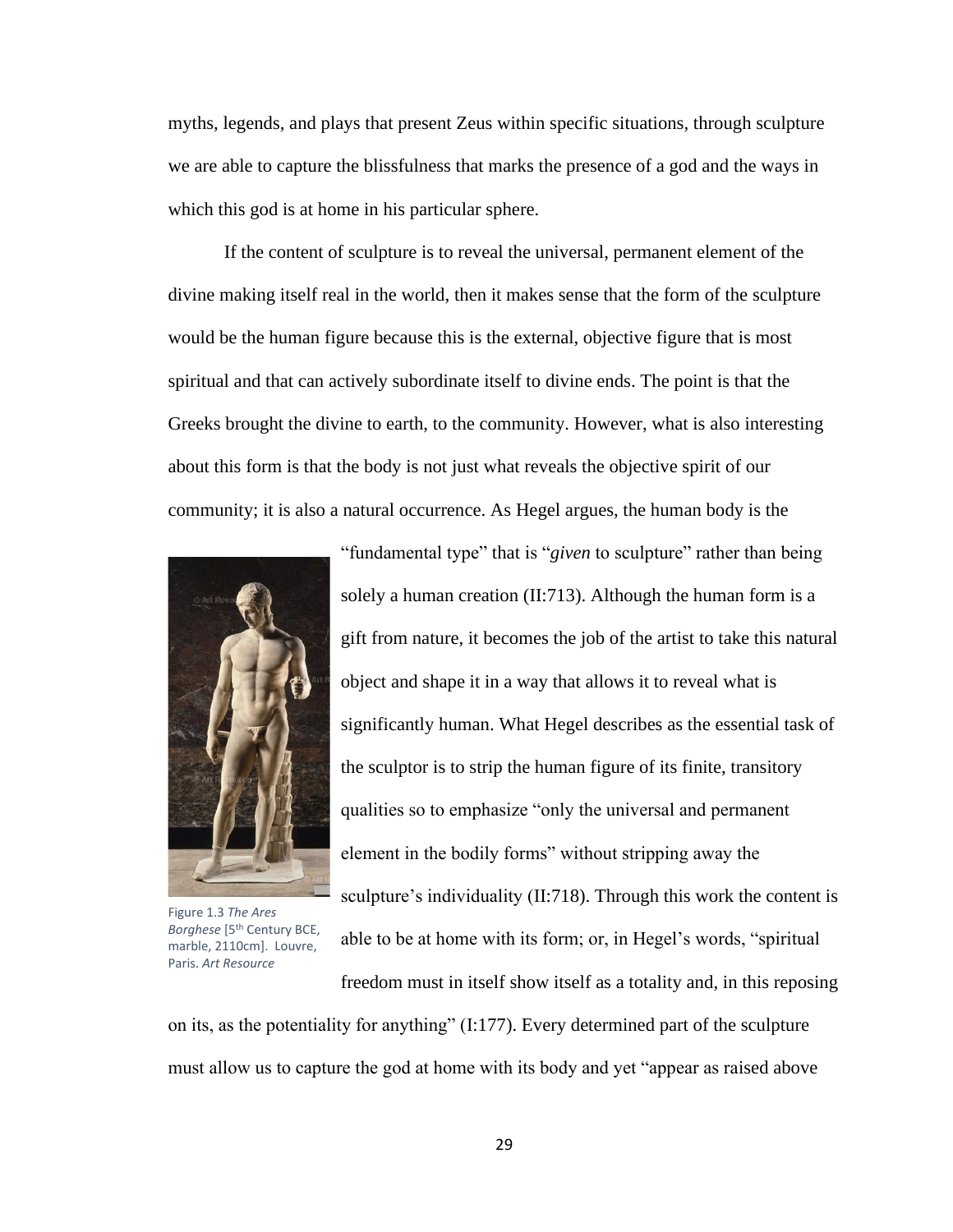their body so that they feel their shape" (484). As viewers of sculpture, we come to recognize the importance of the human body as the thing which carries out the will of the divine by its being the very apparatus that can been be seen doing so. In this way, the body has risen above nature in a way that reveals something divinely human: each individual body as the carrier and expression of spirit at home with itself in the world.

For instance, we as spectators can distinguish between different ways of being-athome by noticing the ways the sculpture of Ares (figure 1.3 on the previous page) and of Heracles (figure 1.4) embody their particular traits. Ares, the God of War, has a slender yet lean build and reclines upon his back leg in such a way as to manifest an air of repose regarding whatever war he looks upon. He carries a staff and has his face-mask drawn up, giving him the ability to look down and calculate his heroic move or casually watch over the roar of the battle. His slightly-open mouth displays neither self-satisfaction nor fear of fighting, indicating no desire for the battle's bloodiness or to flee from the scene;<sup>19</sup> and his eyes appear as if he was looking down at all engaged in battle, choosing no side and at peace with whatever side will win. Heracles, on the other hand, appears as if he is a bodybuilder. Hercules has tremendous muscles, his demeanor is much more aggressive, and yet he stands relaxed upon a ledge as though he has just completed one of this twelve tasks or is waiting for any task that might be given to him. Although we know Heracles to be a hero engaged in multiple struggles, this sculpture imparts to him the tranquility of the gods by showing him at home within his impossible tasks. Through the different

 $19$  As Hegel argues, "after the eye the mouth is the most beautiful part the face, provided that it is shaped according to its spiritual significance… [Sculpture] forms the mouth as to make it, in general, neither overfull nor tight, for lips that are all too thin are indicative of parsimony of feeling, too; so sculpture makes the lower lip fuller than the upper one... This more ideal form of the lips… gives the impression of a certain absence of desire." (II:736)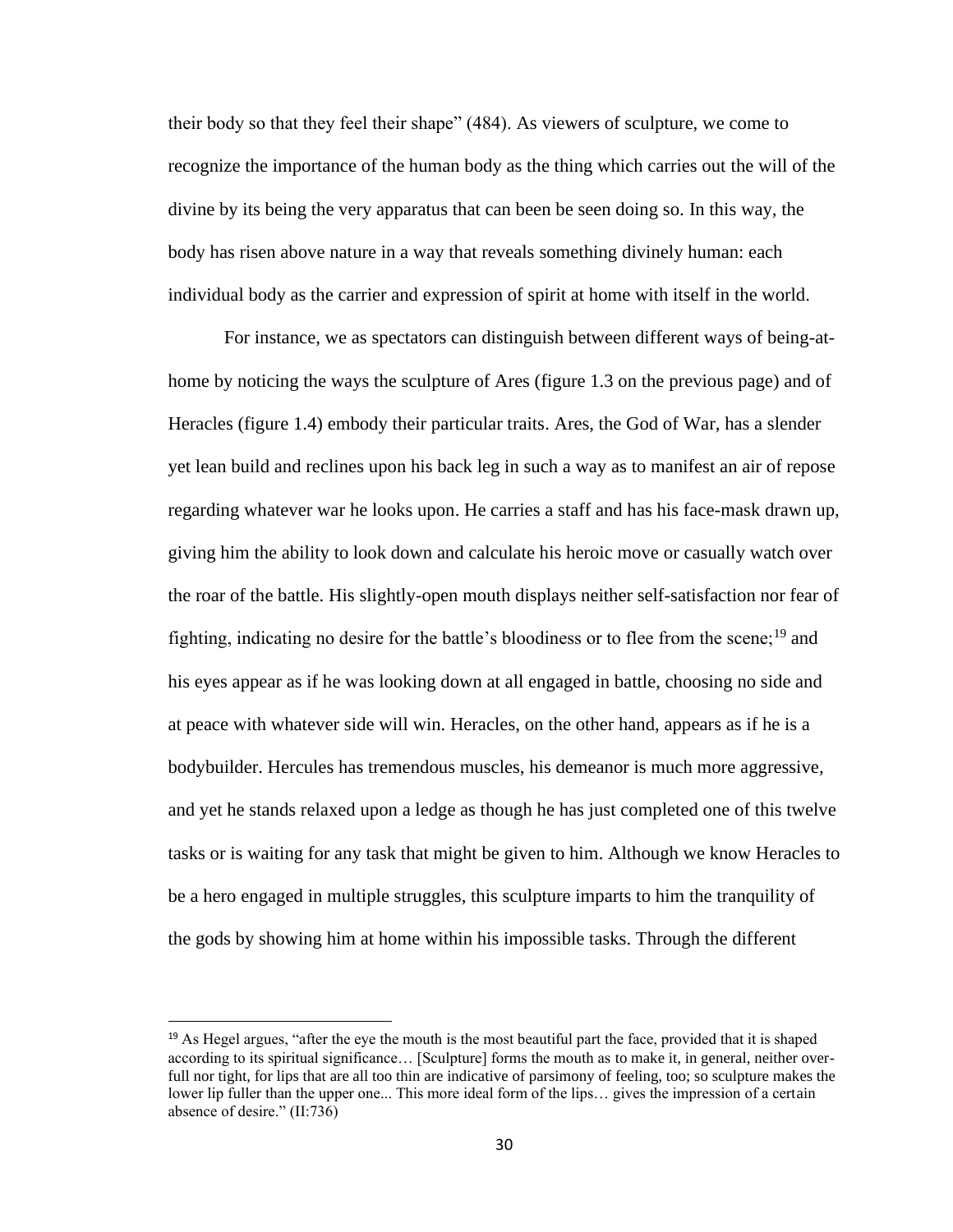forms of Ares and Heracles, we are shown realities that we answer to in various ways, and what it means to be-at-home in our acknowledgements of them. With Ares, we are



Figure 1.4 *Heracles Farnese* [Roman copy 1st BCE, Greek original 5th Century BCE]. Museo Archeologico Nazionale, Naples. *Art Resource*.

reminded that war is a reality that requires us to make decisions regarding strategy, combat training, how we approach both enemy combatants and civilians, and so on. To be at home within this reality is to acknowledge the reality of war as significant for the development of our culture, and not to get caught-up within the finite aspects of doing battle. To approach a battle as Ares does is to acknowledge the whole field, not to be caught up within the mere concerns of personal glory or animosity against the enemy. With Heracles, we acknowledge the reality of struggle, in

the sense that it is a human reality to confront seemingly impossible tasks. Yet, by allowing ourselves to be at home within the reality of the "impossible," we see how human freedom and creativity is able to slay the Hydra and capture the scared hind of which the prideful Artemis cherishes. The sculpture of Heracles shows us that it is we, as human beings, who struggle against the impossible, yet it is also we, with our significant power, who overcome such impossibilities to realize the divine in this world.

Sculpture's ability to reveal this perfect harmony between the content and the form as the being-at-home within a particular reality is what makes this particular art the "centre of classical art" (II:718). Indeed, sculpture's ability to make present being-athome in its perfect embodiment is what makes these artworks, according to Hegel,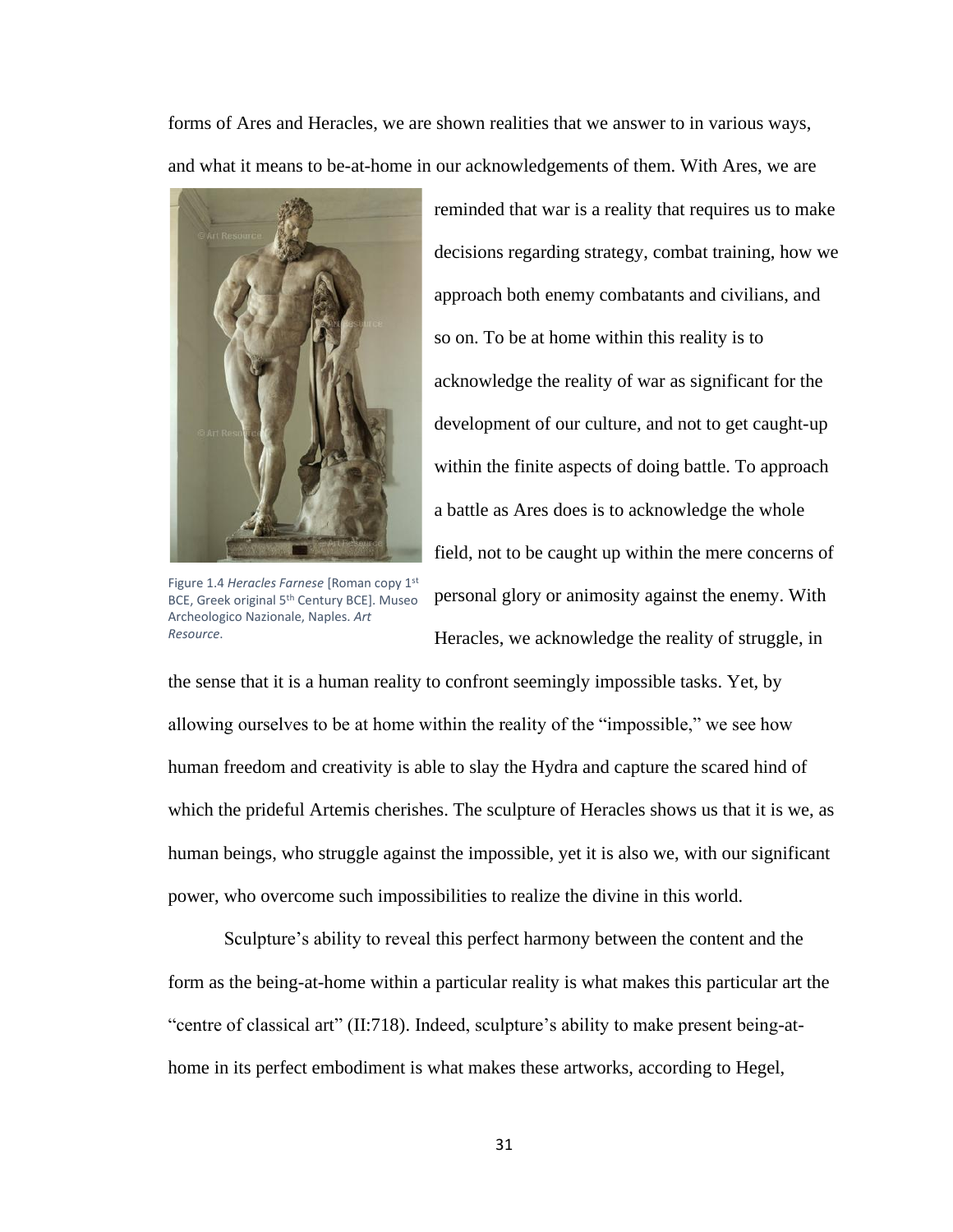beautiful, for they show the "force of individuality, this triumph of concrete freedom concentrated in itself" through our recognition of the "cheerful and serene peace of their shapes" (*Aesthetics I,* 157). In other words, classical sculpture makes present to us the significance of being a free, creative being who develops and is recognized as being *here* amongst others in a rich tradition that celebrates such free creative actions that in turn develop their traditions further.<sup>20</sup> Sculpture exemplifies the harmony between the individual and universal that characterize classical art and Greek life because it places before us a content that is continuously developed within the traditions of Greek life and the artistic freedom required to make present such divine powers and allow the gods to stand as powerful, concrete individualities who have "substantive individuality, entire objective character, beauty at once *free* and necessary" (II:719). As such, the political and religious traditions of the ancient Greeks gave individuals a perspective on how to navigate various dimensions of life by making them objective through art; when the Greeks would freely pursue their own ends in these spheres, they were at the same time called to recognize the objective, divine character of said sphere and adequately answer to the demands of whatever situation arises within it. That is, the sculptures of the gods stand as objective ways in which we, as human beings, recognize our ability to make the divine known through the actions we decide to take. The being-at-home found within classical art thus provides us with the sight of our significant power to create our world and ourselves together through our responsible participation.

<sup>&</sup>lt;sup>20</sup> As Houlgate interprets, the ultimate task of sculpture (according to Hegel), "is to present a free—divine or human—individual, not acting dramatically, but simply standing (or lying) there, occupying space and being what he is… He is thus completely at home in his body and is content simply to *be there*, to be *materially present*" (Houlgate, "Hegel on the Beauty of Classical Sculpture," 61).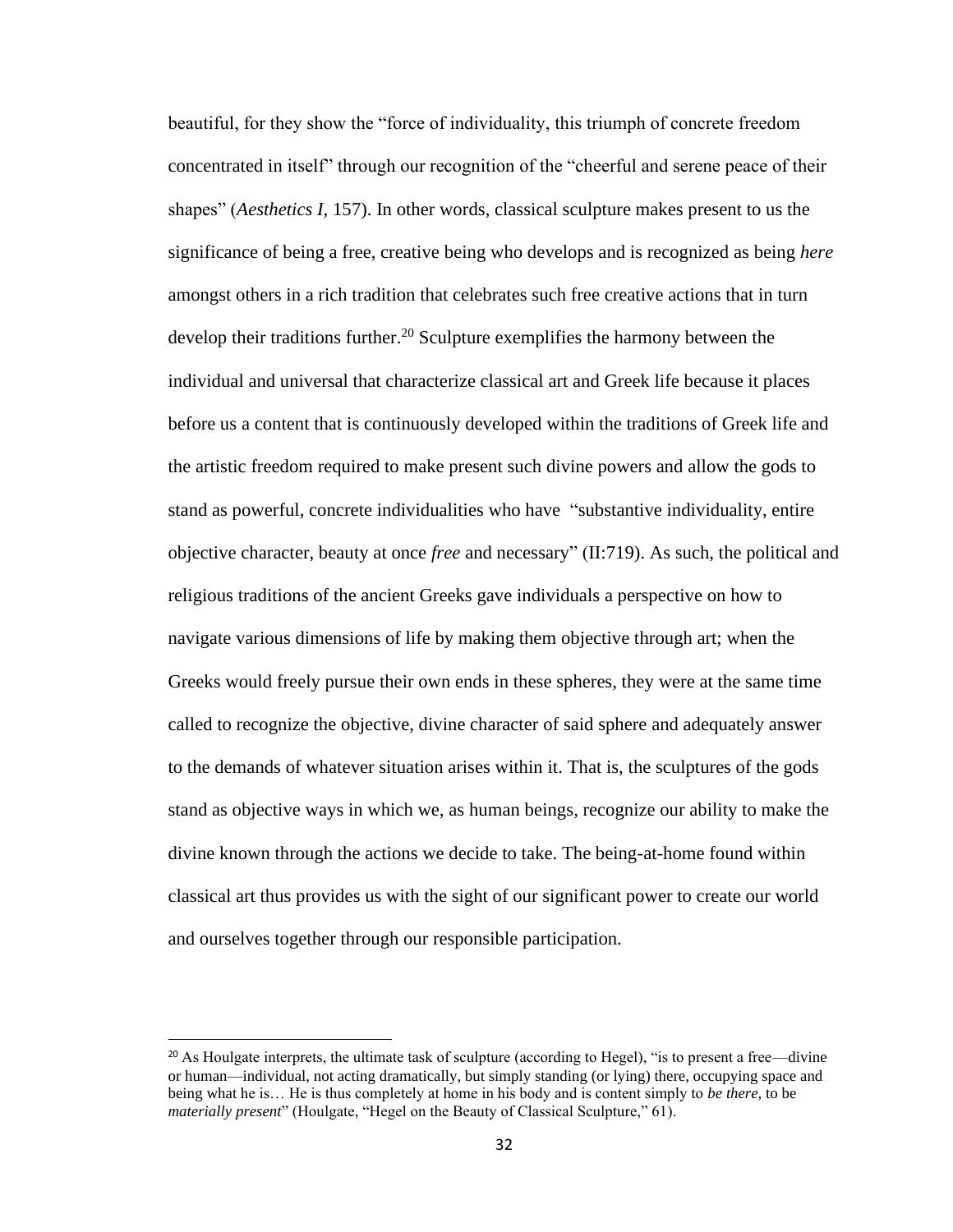## **Chapter Two: Romantic Art and the Modern World**

## **2.1 Romantic Art<sup>21</sup> and Infinite Subjectivity**

If classical art, for Hegel, is the "center of art" because of its "unification of the content with its entirely adequate shape" (I:427), then along with Hegel we must conclude that what he terms as "romantic" art is the *after* of such a unification.<sup>22</sup> That is, art no longer expresses what is significant as an object that blissfully stands before us like a god. Indeed, romantic art is no longer concerned with presenting as such the integration of content and form in the artwork itself, for it is no longer art's task to provide solely the objective manifestation of the significant. Rather, as Hegel posits, romantic art's task is to bring "before contemplation in this human form not the immersion of the inner in external corporeality, but conversely, the withdrawal of the inner into itself, the *spiritual consciousness* of God in the individual" (520, emphasis added). As we shall see, it is this "spiritual consciousness of God"—i.e., infinite subjectivity, a content that knows no limit, a *vagabond*—that marks the difference between what Hegel posits as classical and romantic art and gives romantic art its unique power. By making explicit the connection between romantic art and infinite subjectivity, I will argue how Christianity initiates the secular tradition of human rights in its recognition of the irreducibility of subjectivity to

<sup>&</sup>lt;sup>21</sup> Hegel is not talking about the genre of "romanticism" here. Rather, "romantic" should more or less be understood as a *longing for* a meaning that will never be adequately revealed through the shapes such art has for its subject-matter.

<sup>&</sup>lt;sup>22</sup> "But just as art has its 'before' in nature and the finite spheres of life, so too it has an 'after', i.e. a region which in turn transcends art's way of apprehending and representing the Absolute." (I:102)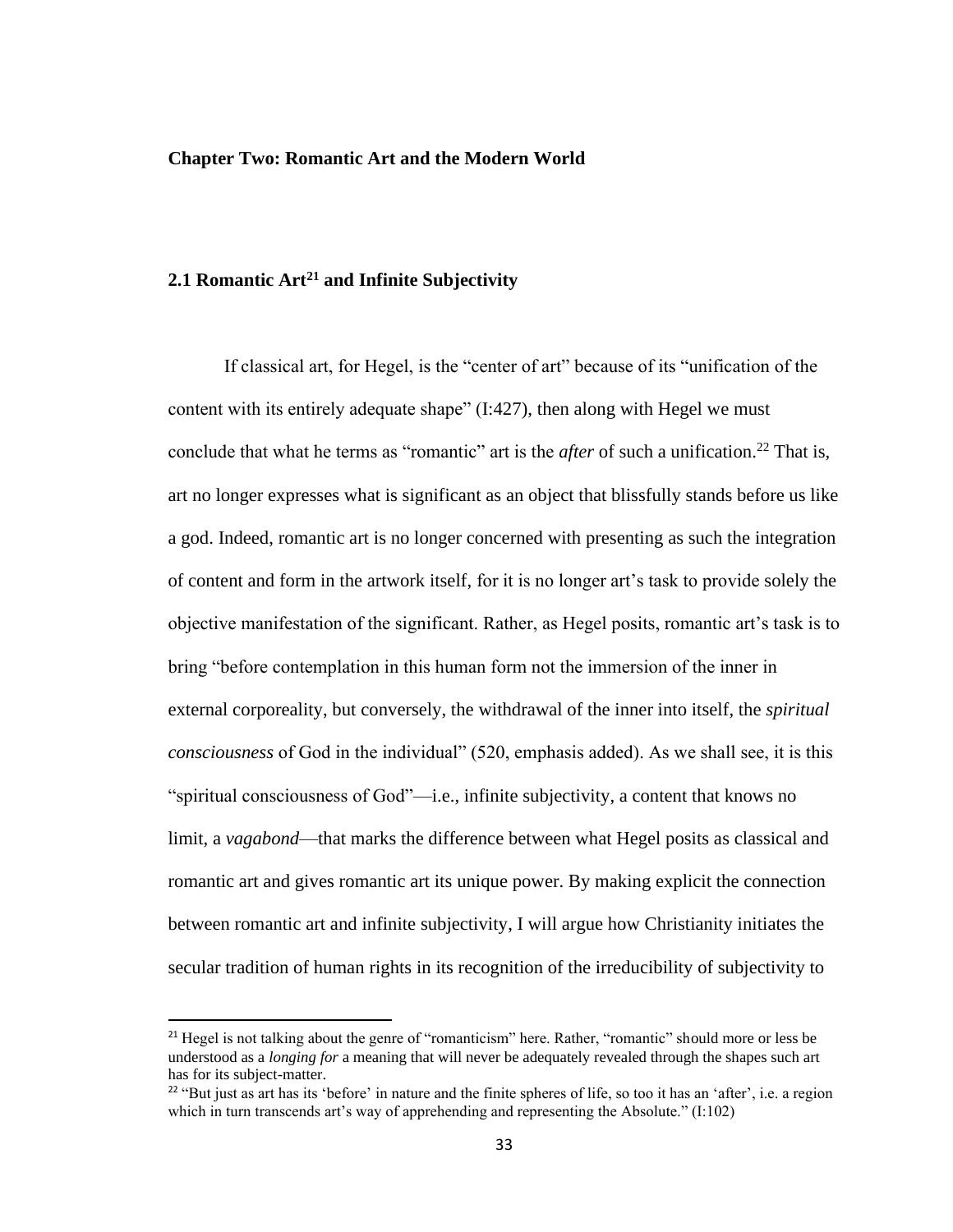any given home. In part and parcel with this recognition, I will also show how the vagabondage of subjectivity implies the recognition of intersubjectivity—that an expression of subjectivity is always already a determinate site for communication between human beings about our infinite subjectivity given its manifestation in external reality.

While classical art reveals truth through a "flawless externality" (I:483), whose purification allows the human body to be the proper site for the appearance of the divine or absolute, romantic art interrupts this "beautiful appearance" of content and form in order to seek a different truth found beyond the presence of the artwork (I:517). The difference is presented in how form and content are distinguished in the artwork. While the difference between form and content are of course present in classical art, they do not appear as such. Rather, this difference remains "immanent," allowing the artwork to remain an "undivided *whole"* (I:484). Classical art thus maintains what is of ultimate significance by presenting its content in complete correspondence with its form. Romantic art, however, expresses the significant—i.e., "absolute inner life" or "infinite spiritual subjectivity" (II:518)—by making the difference between form and content present in and through its form. The focus of romantic art is inwardness, which is potentially anything. It is an expression that must announce about this inwardness that it could never be adequately expressed externally. Having infinite subjectivity as its content, romantic art is in a position to plumb the limitless depths of subjective experience—the feelings, struggles, and thoughts of human life—in and through a multiplicity of finite shapes, expressions, and materials. Form is therefore free to present itself as *a* form through which subjectivity is expressed and yet, as form, could never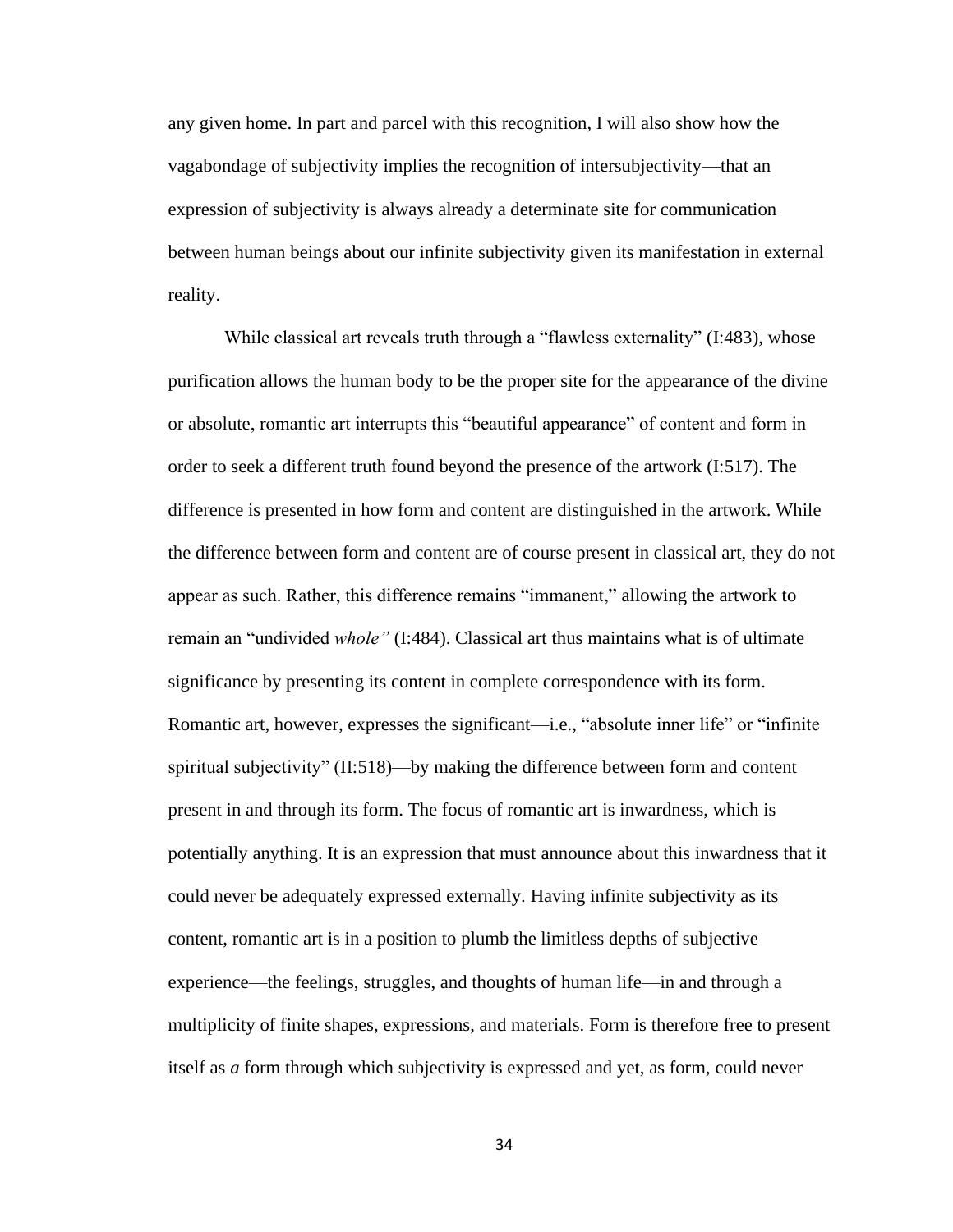completely represent. Romantic art, therefore, breaks the immanent unity of content and form that classical art had accomplished by revealing in and through itself as only one way to depict subjectivity. In other words, while romantic art retains a correspondence between content and form, it presents this correspondence as infinitely determinable—we can only capture one-side of subjective life, and the form of such expression can only be an opening toward more ways in which subjectivity can be revealed.

This shift in art's relation to content and form can be characterized by what Hegel calls "spiritual beauty," a beauty that manifests itself through this particular work as a beyond that external appearance is inadequate to express yet that is nonetheless essential to our knowing of it (II:518). It is in this sense that Hegel describes this beauty as the "realm of shadows,"<sup>23</sup> for what is of ultimate significance is no longer expressed here as this specific artwork but rather as that which can only appear in and through the artwork as beyond it, as if it were always in the artwork's shadow, thereby out of sight. As such, romantic artwork "presents" itself as both a transcendence and liberation of external reality: a transcendence because it must "proceed into external existence and then withdraw out of this reality into itself again" (I:519); a liberation because even within its contingency, even though it is inadequate to express the infinity of subjectivity, romantic art "leaves externality to go its own way" and "allows any and every material… to enter the representation without hindrance even in its contingent natural existence" (I:527). Given that what is significant is inner subjectivity, which is infinite insofar as its content knows no limit, all kinds of topics and particularities can be the subject of romantic artwork. Thus, while classical art is posited as an external reality that is completely

<sup>23</sup> See *Aesthetics I,* 156-57 for Hegel's discussion of Ideal beauty and Schiller's *Das Ideal und Das Leben.*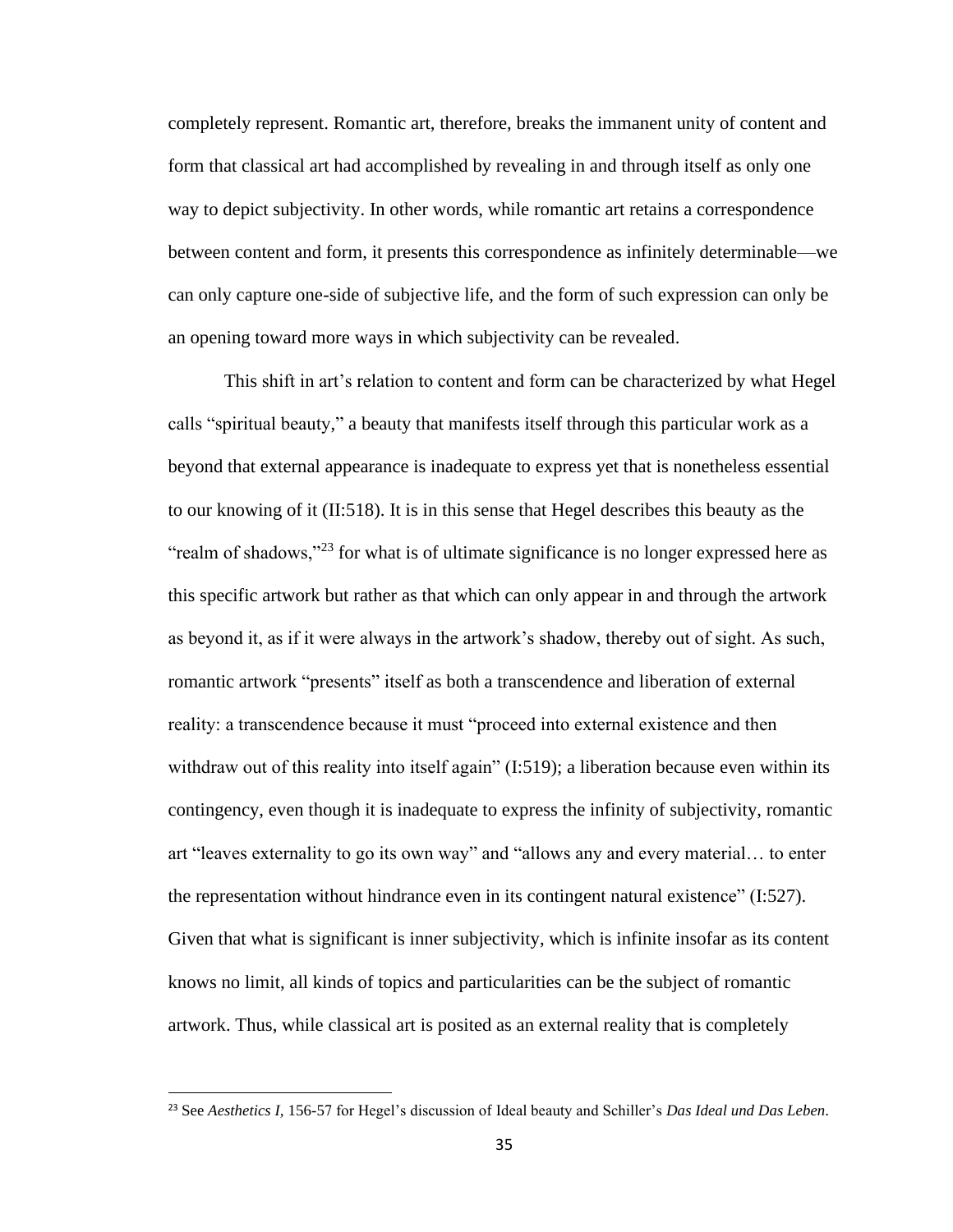present with its content (insofar as it portrays a particular individuality completely in conformity with the substance of its state and religion), romantic art portrays an external reality and negates it, thereby "making present" the infinite activity of subjectivity. What classical art posits as a substantial reality, romantic art rejects in order to reveal the authority of subjectivity.

For Hegel, the significance of infinite subjectivity presented by romantic art is one that is originally developed in the context of monotheistic religion, particularly Christianity. In this sense, classical and romantic art share a similar foundational beginning—both gain their content from religious practices. However, the religious content of romantic art does not arise within the "free totality" of "ethical substance" like that of the Greeks (i.e., out of the assuredness of their political and religious traditions). In classical art, it was the artists and poets themselves who "proclaim and reveal" what is of ultimate significance through their artworks (I:479). As such, art and religion are intimately tied in that all artistic and poetic works were sites of the being-at-home of the Greeks. In romantic art, however, the content of art is "given to art from the outside" (I:505). The lessons of the Christian Bible—the example of infinite subjectivity as related through the story of Jesus—are what initiate the transition to romantic art. Artists and poets are no longer those who reveal the divine as that which springs from our experiences here and now, but rather are those who express the limitlessness of human subjectivity as something that has already been revealed, and thus give interpretations of it in and through particular, finite, artworks. As Hegel states, "the content of romantic art is already present explicitly to mind and feeling outside the sphere of art. *Religion*, as the universal consciousness of the truth, constitutes here in a totally different degree the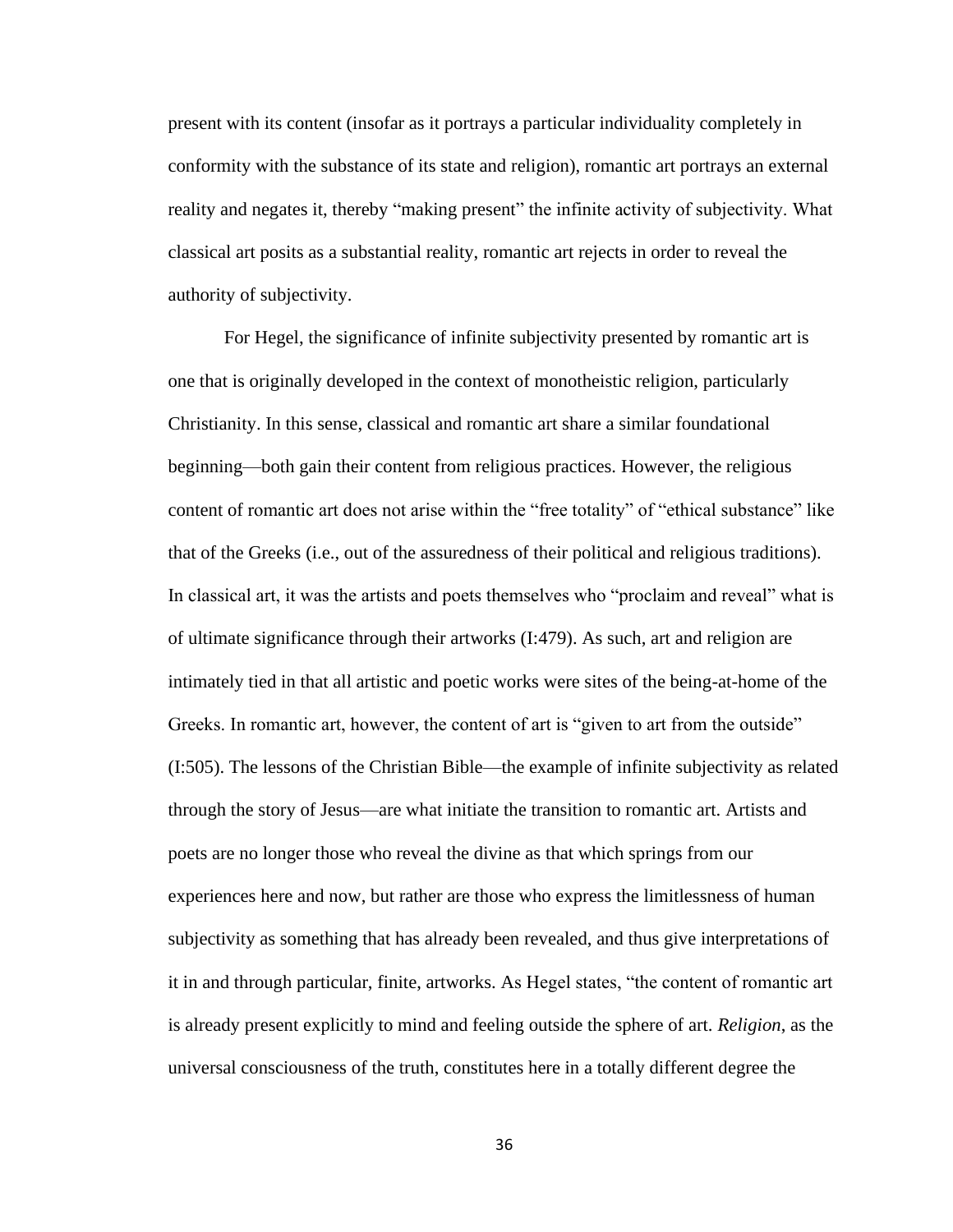essential *presupposition* for art, and, even regarded in its manner of appearing externally to actual consciousness in the real perceptible world, it confronts us as a prosaic phenomenon in the present" (I:526). This does not mean that romantic art is concerned with putting before us a subject-matter that is strictly tied to Christian or religious practice. On the contrary, it is that romantic art *implicitly* carries with it the significant aspects that Christianity reveals through its teachings—i.e., the process of overcoming external, finite reality in order to elevate and reconcile one's self with what is of ultimate significance: God, the benefactor of infinite subjectivity. What romantic art does is takes this "prosaic phenomenon" (i.e., the birth, death, and resurrection of Jesus as the story which details the process of withdrawal into infinite subjectivity) and expresses it in a way that invites us to realize this for ourselves. In other words, art brings home to us the fact that no one can grasp the trajectory of our own development because to be a human being is to have the infinite, limitless experience of subjective inner life. One might say that the romantic artwork is like Jesus: it is created (born) in order to negate its immediate expression (suffer, die unto itself), and to reveal its content only through this withdrawal into itself (resurrection).

Romantic art also follows the process of recognizing infinite subjectivity subjectivity learning its limitlessness, or *vagabondage*—in its historical and political development. That is, for Hegel, romantic art begins by depicting the content of Christianity, in which subjectivity starts to develop a sense of its limitlessness by turning inward. Next, romantic art reaches out into the mundane world and attempts to express its inward subjectivity in and through it. This is a subjectivity that is "concerned only with subjective infinite *self*-relation… [who] is only full of himself by being inherently infinite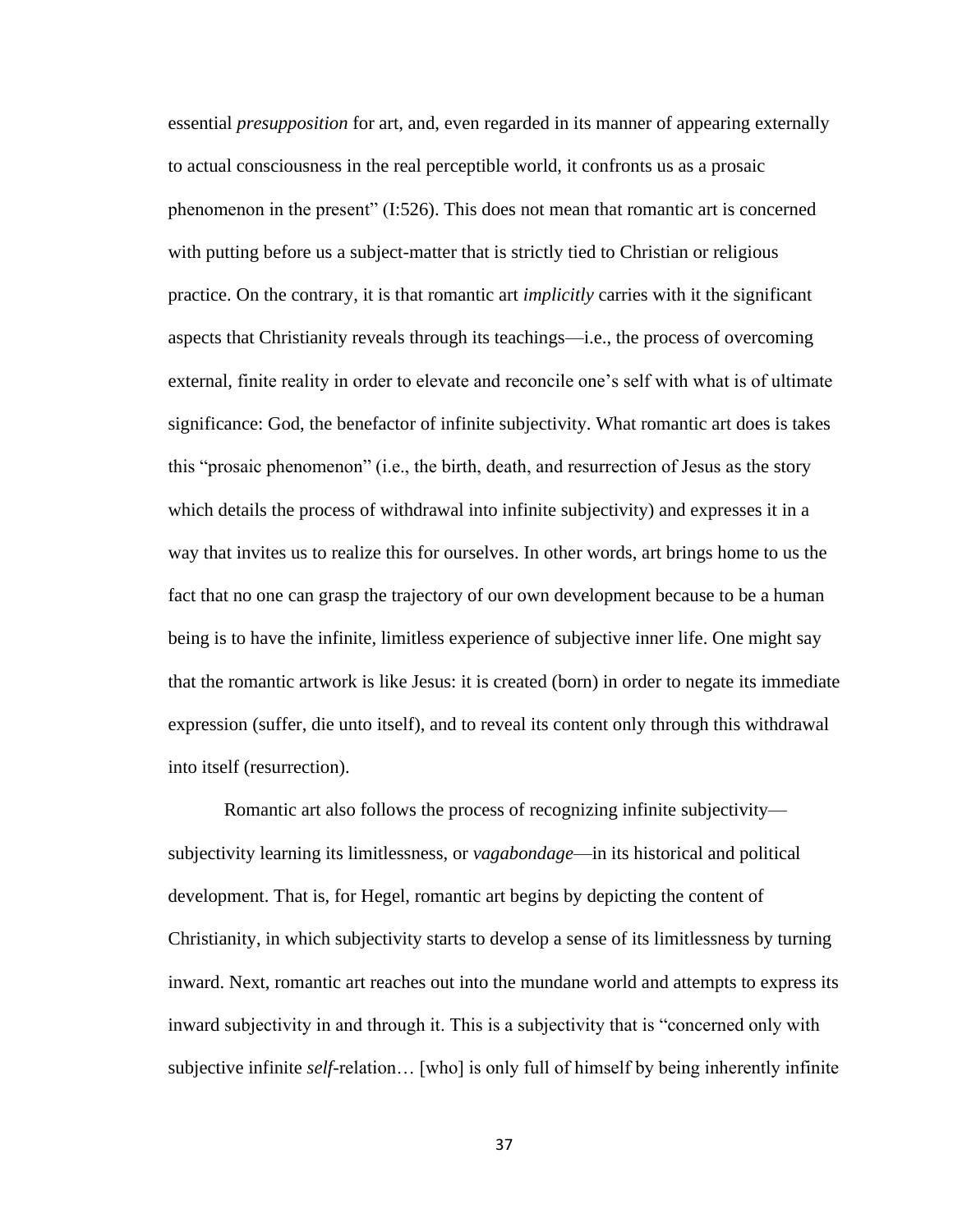*individuality*" (I:553, emphasis added). Historically, we see subjectivity becoming concerned with the "chivalrous" virtues of "subjective honor, love, fidelity" (I:555), through which inward subjectivity attempts to assert its power as an individual self in the world. Finally, romantic art, through subjectivity's further inhabitation of its vagabondage, lets "the world of the particular" (I:573) go free, letting all of external reality become worthy of artistic expression, taking on any content. As such, romantic art brings together two opposing worlds—that of "the spiritual realm, complete in itself" (infinite subjectivity) and "the realm of the external as such"  $(I:527)$ —indicating that it is only in and through external reality that we reckon with subjective inwardness. This development of romantic art from Christianity to the secular world is reflected in the political world as the manifestation of the privilege of subjectivity—human rights which undermines the development of being-at-home: it does not matter where we are or what we choose; anything is possible. In and through such an announcement about the power of human subjectivity, Christianity initiates the secular tradition of human rights. Through subjectivity's turn inward, the finite external realities of human life are, as Hegel states, "set free and surrendered to everyone," thereby entering "the shape of common life [and] empirical humanity" (I:532). As political life within the romantic world develops, human rights becomes focused upon the rights of (specific) individuals to assert their subjectivity by proclaiming independence of *self* from within the kingdoms or states in which they are subjects and claiming a say in matters such as taxation, servitude, and other questions of law. Once human subjectivity asserts and demands recognition of its infinitude, it comes to see itself, and others, as irreducible to homes in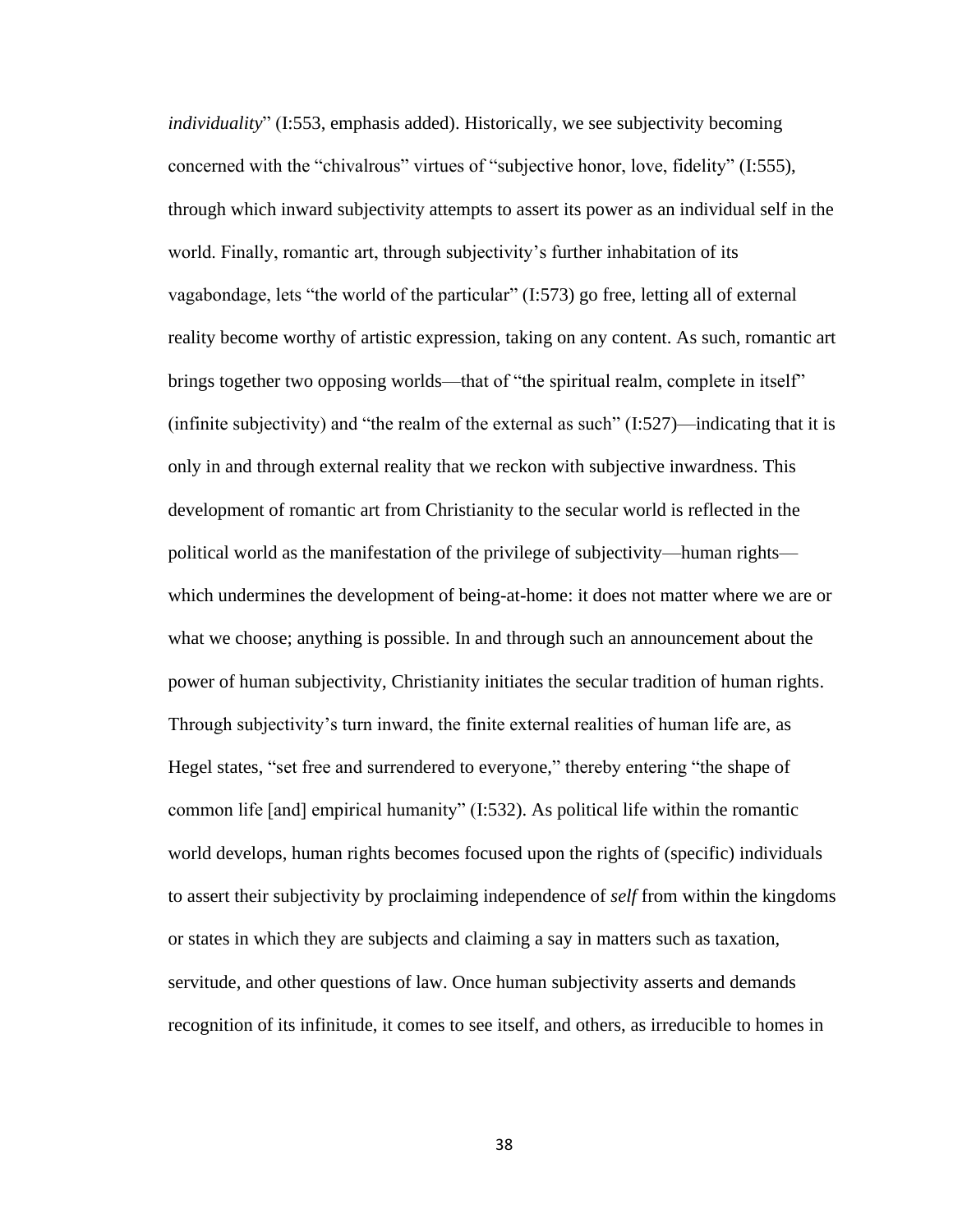which it resides.<sup>24</sup> By putting the relation between home and human beings into question, subjectivity realizes its infinitude and becomes a vagabond that announces the ongoing project, implicit in the idea of human rights, of undermining received notions of and searching for a more adequate being-at-home.

This intertwining of both "religious" and political developments allows romantic art to reveal within its works the "sensuous elevated to the non-sensuous" (I:520). In other words, the artworks of this era are not meant to be experienced solely as *this specific* work, whether through sight or sound; on the contrary, they are more like guideposts that show in and through their materiality the process of withdrawal, thereby "revealing" infinite subjectivity. The individual arts that best reveal infinite subjectivity are painting, music, and poetry, for they do not confront us like sculptures that only expresses the human being in its objective form (i.e., in and through a three-dimensional, bodily figure), but rather express themselves as subjects who have an "independent inner life" of their own (II:794). What romantic art strives to make present is the depth of heart which subjectivity has *implicitly*, to bring to the foreground the vastness of subjectivity's expression of itself. However, by virtue of subjectivity being expressed as a determinate work—a guidepost, a communication of something—the vagabondage of subjectivity implies the existence of other subjectivities with which it communicates.<sup>25</sup> What is at

<sup>&</sup>lt;sup>24</sup> As Terry Pinkard argues, romantic art's "dynamic drives it to develop out of itself a conception of the truth of humanity as *individuality*, as each person having a rich inner life, an "infinite subjectivity" that eventually detaches itself from its religious origins and comes to be concerned with itself in its prosaic, mundane world" (Pinkard, "Symbolic, Classical, and Romantic Art," 19).

 $25$  What this implies is that art, quite like a singular individual, is itself a limited perspective of infinite subjectivity that can only show us a way opening ourselves to meaning. Art calls on something other than itself to interpret it, to give it life. As Pinkard notices, the best romantic art "must be that which contains a sense of its own perspectivally limited view of itself," for art has ceased "to be *the* vehicle of the truth about spirit" (Pinkard, "Symbolic, Classical, and Romantic Art," 23). No singular work or specific genre of art gives us an absolute answer on what it means to be human, "we must figure out how to live in such a fractured world" (*ibid.*). I take this "figuring out" as a way of being in vagabondage: the artwork becomes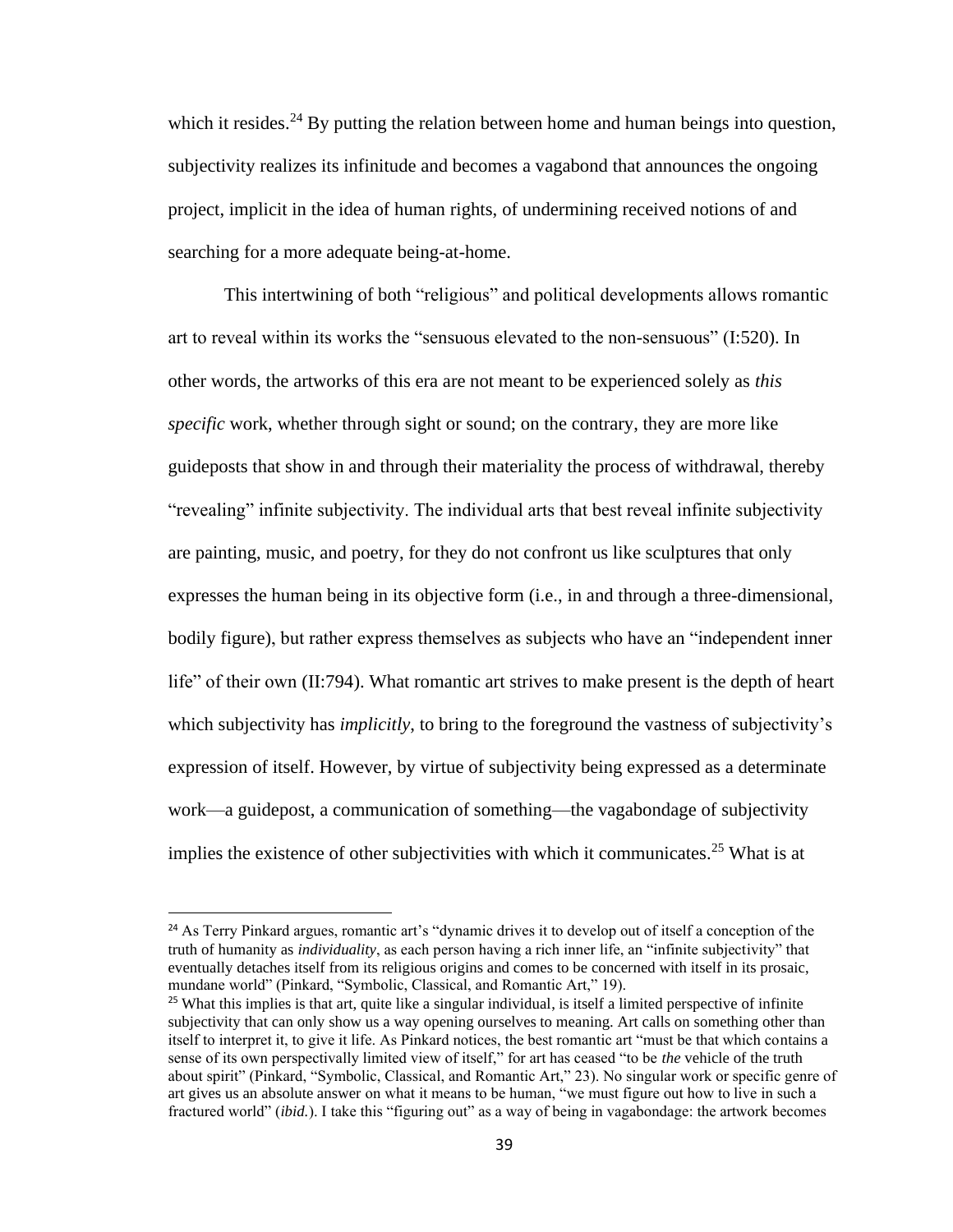stake within romantic art is its "making present" of infinite subjectivity in a way that allows it to wander—to let it, through the artwork, be a site for co-definition of meaning between our finite and infinite selves and between others and ourselves: the power of *intersubjectivity*. That is, as Hegel notes, at stake is that "the heart, with its depth of feeling, and the spirit and a rich consciousness shall be entirely absorbed in the circumstances, situation, etc., tarry there, and so make out of the object something, new, beautiful, and intrinsically valuable" (I:610). What is put into question is this: how does art, as a specific expression that is always already mired in the struggles and everydayness of a particular situation, gain the possibility of being a site of intersubjective communication of romantic art's vagabondage—the always wandering infinite subjectivity? Romantic art, throughout all of its expressions—from Christian art, to expressions of chivalry, then finally to that of the mundane, secular world—implies a determinate site of communicability between subjectivities who have left their homes. What is it about Hegel's interpretation about the individual romantic arts that allows us to see how subjectivity puts into question its experience and turn its thinking toward what it means to experience the world as this subjectivity?

Throughout the rest of this chapter, I will show how Hegel's interpretation of romantic art and its development "makes present" infinite subjectivity, particularly focusing upon his descriptions of painting and dramatic poetry as my examples. The section on painting will focus on how, for Hegel, painting takes for its subject-matter "subjectivity aware of itself" (*Aesthetics II,* 802), developing from a more "ideal" expression of the awareness of infinite subjectivity (Christian art) to the awareness of

the determinate bond from which we can continuously explore (or communicate) what it means to be human between each other.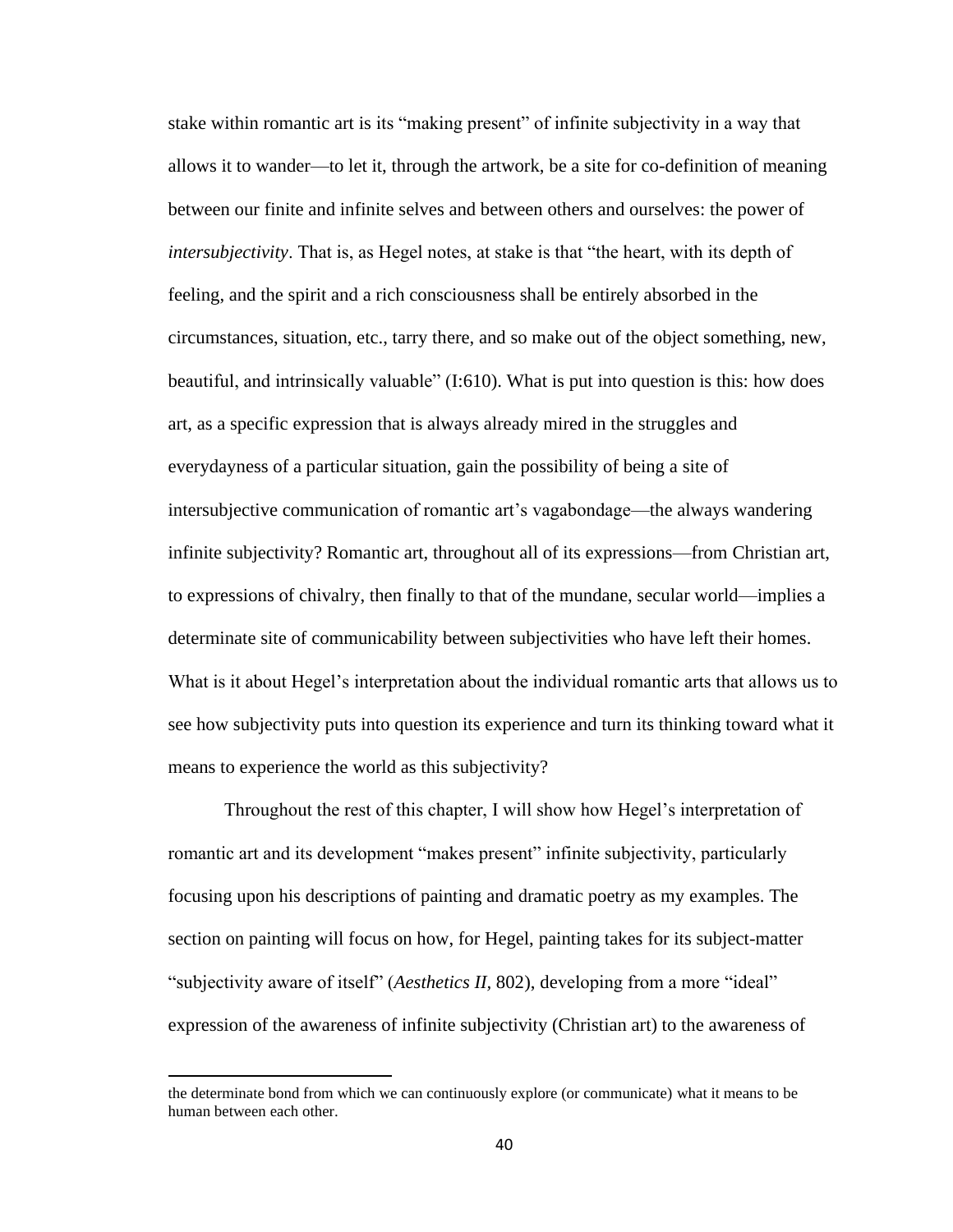subjectivity's life in the finite, secular world. Pursing infinite subjectivity, as interpreted through Christian art, we are exposed also to issues of intersubjectivity: Christian art, for instance thematizes religious love, in Jesus' relation with his family and disciples, which Hegel describes as the "giving up the consciousness of oneself, forgetting oneself in another self, yet in this surrender and oblivion having and possessing oneself alone" (I:540). Painting also manifests a "profound sympathy" with external reality, in the sense that the artist depicts nature or its particular world in a way that "echoes" the infinitely "free life" and wanderings of subjectivity (II:832). Painting continues to develop and express intersubjectivity, or rather, subjectivities in communication with one another. Indeed, it is through this *intimacy* that painting becomes a site of co-experience, a surface upon which infinite subjectivity *wanders* between worlds of meaning, continuously searching for suitable homes.

Following the discussion of painting, I will discuss Hegel's interpretation of dramatic poetry alongside an interpretation of Mercutio from *Romeo & Juliet*. For Hegel, dramatic poetry makes present how subjectivities, through their different, self-assured perspectives of the world or situation, confront obstacles that challenge their onesidedness and take action against them (these obstacles either being the particular world they live in or each other). By making present the commitment of a character to her or his action and the effects it has on others and the world, I argue that the drama reveals a truth about subjectivity: we could only know the limitless powers of our subjectivity by making ourselves concerned with an actual, particular situation (or stage) in which *we* enact such powers (II:1162-3). Drama records how *the situation* is important for the development of infinite subjectivity, for it is through our speech and action with others in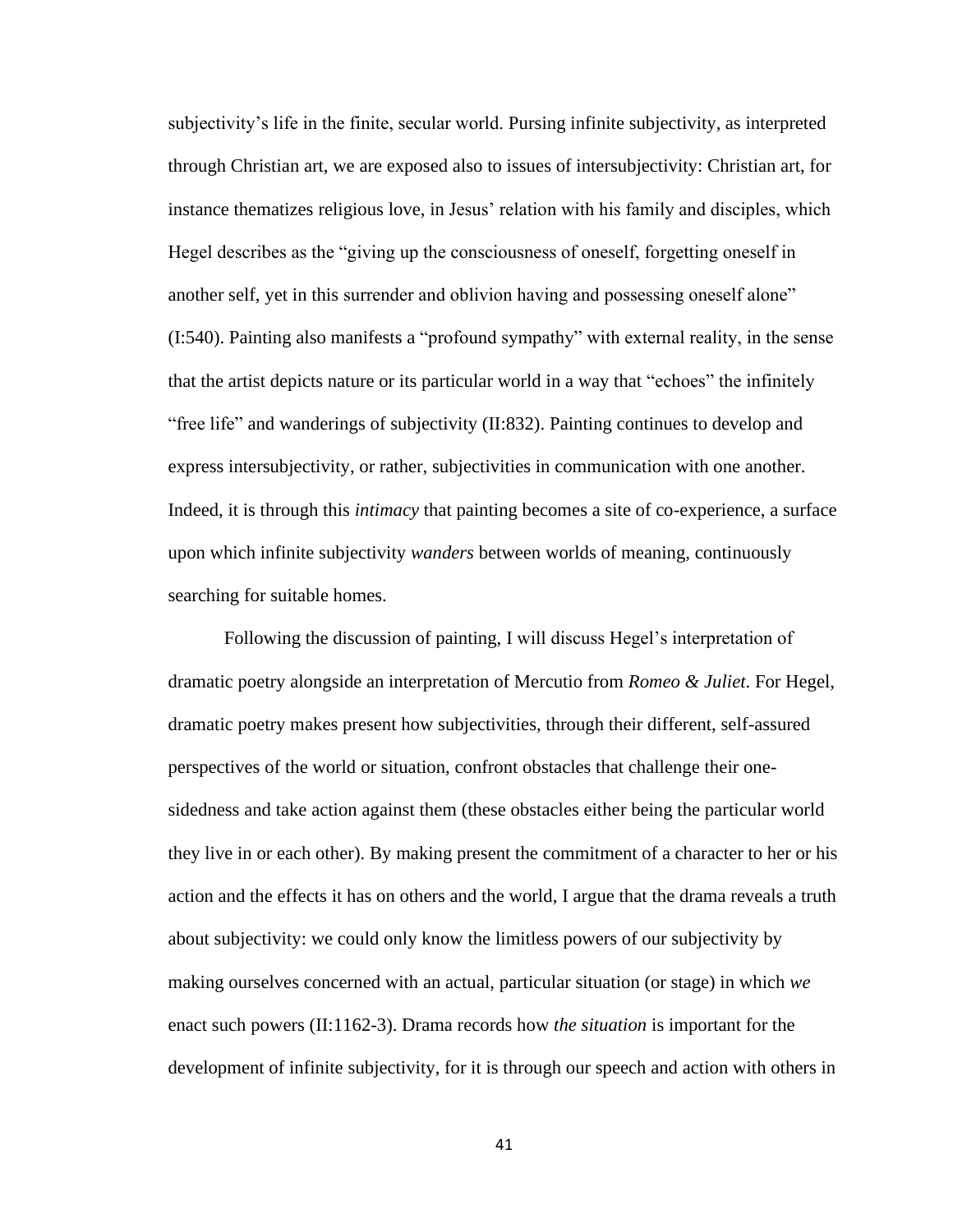a particular situation that we, as self-assured subjectivities, recognize the determinate effects our actions have in the world. I will thus interpret Mercutio as a character who recognizes the power of infinite subjectivity as a co-experiencing and co-definition, as his interactions with both Romeo and Tybalt concern how both have attempted to enclose themselves within their particular ways of living and will suffer negative consequences if not changed. Indeed, Mercutio's death is a result of subjectivities who have selfishly define for themselves what is right. His famous curse, "a plague a both houses,"<sup>26</sup> thus announces how the privileging of subjectivity in political life can lead to disaster (in this case, the eventual demise of Romeo, Juliet, and other members of their respective households) if subjectivity remains caught up in itself. In both sections, I will endeavor to show how infinite subjectivity is a vagabond whose persistent transgression of borders calls into question the way we inhabit and experience being-at-home.

## **2.2 Painting and the Making Present of Infinite Subjectivity through Intimacy**

Painting, as Hegel argues, is the first of the individual romantic arts to express inner subjective life in such a way as to make possible a finite subject's familiarity with infinite subjectivity. As Hegel states, "painting… opens the way for the first time to the principle of finite and inherently infinite subjectivity, the principle of our own life and existence, and in paintings we see what is effective and active in ourselves"  $(II:797)$ .<sup>27</sup> No

<sup>26</sup> Shakespeare, *Romeo & Juliet*, ed. Jill L. Levenson (New York, NY: Oxford University Press, 2000), Act 3.1, pg. 255

 $^{27}$ It should be noted that Hegel is not saying "first" in terms of its appearance in history, but is rather appealing to the principle of painting and where it is first realized. Hegel's concern is not with mere historical fact but with painting *as art* in its own right*,* and as such he sought to determine what sort of subject-matter "harmonizes with the form" and how this form "corresponds exactly with that content" (II:799). For Hegel, even if paintings of the past had a subject matter pertaining to "man's inner life," it was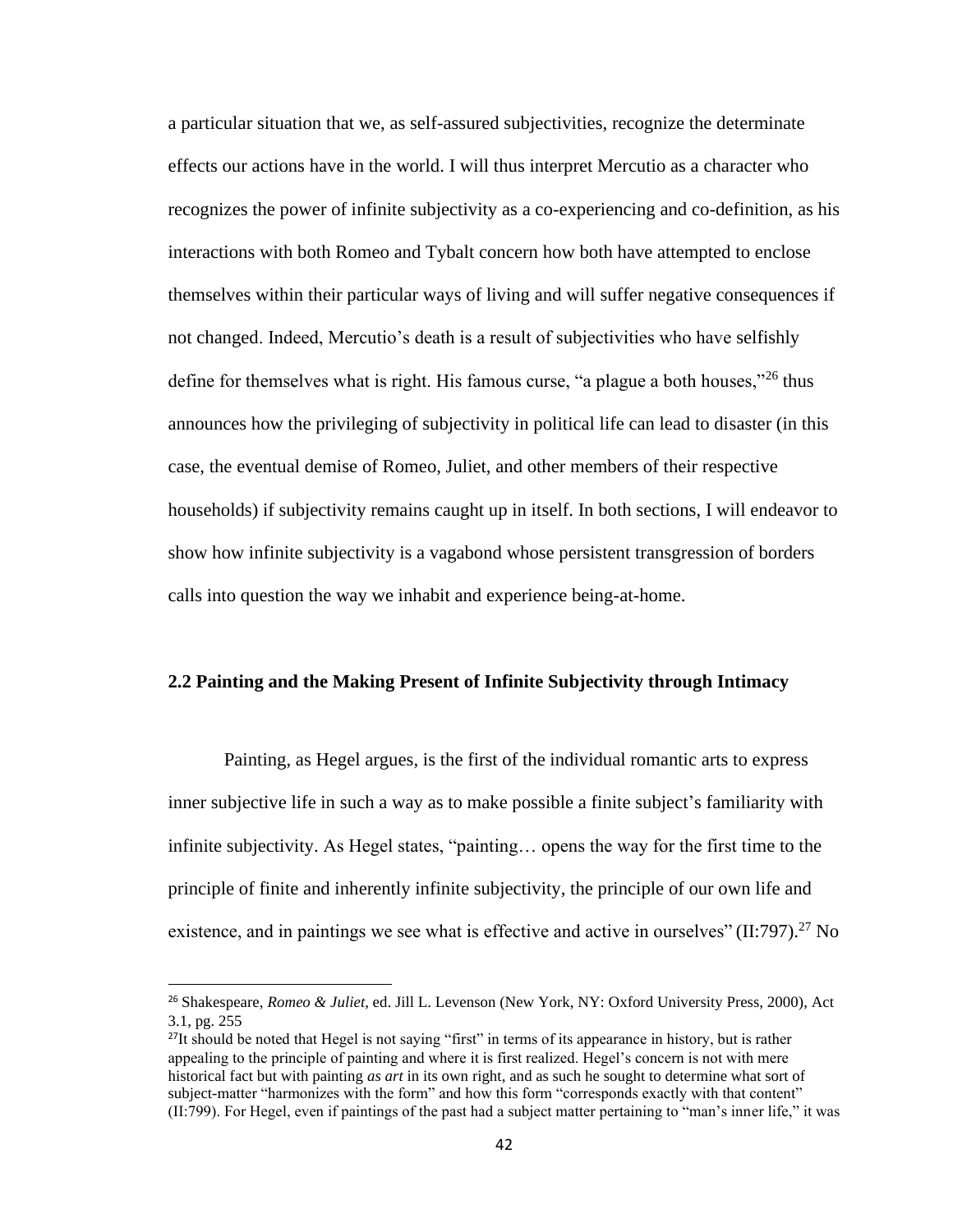longer is art confined to expressing a subjectivity whose essential basis is a purified objectivity (the human body as such) founded within (a) tradition. Subjectivity becomes its own authority, setting up for itself its own rules and giving expression to itself in and through the artworks themselves. This is supported by painting through its materials: its medium is a canvas, or surface, that uses special techniques to manifest an expression of space that is *subjectively experienced* and not actually existent (II:805). Unlike the material of sculpture, which requires advanced technical skill to handle and, as threedimensional, heavy matter, is limited in how it can present detail and subjectivity, the flat surface of painting allows for the expression of inwardness by departing from objectivity as such and depicting it as a "pure appearance of the inner spirit which wants to contemplate itself there on its own account" (II:801). By removing the *actual* depth of which sculpture necessarily has, the flat surface of painting is able to express the depth of heart found within the inner life of subjectivity.<sup>28</sup>

Painting also puts subjectivity in closer relation to other subjectivities by it providing a possible site for intersubjective communication. As Hegel states, "the separation in the work of art between its subject and the spectator must emerge and yet must immediately be dissipated because, by displaying what is subjective, the work, in its whole mode of presentation reveals its purpose as existing not independently on its own account but for subjective apprehension, for the spectator" (II:806). While the artist, through painting, makes present her own intimate, particularized, and individual

the "Christian mode of expression" (particularly that of the Medieval and onward) that gave painting its depth of feeling (II:801).

<sup>&</sup>lt;sup>28</sup> "Painting does not at all feel the lack of the third dimension; it discards it deliberately in order to substitute for what is simply a real object in space the higher and richer principle of color [and other manipulations]" (II:810).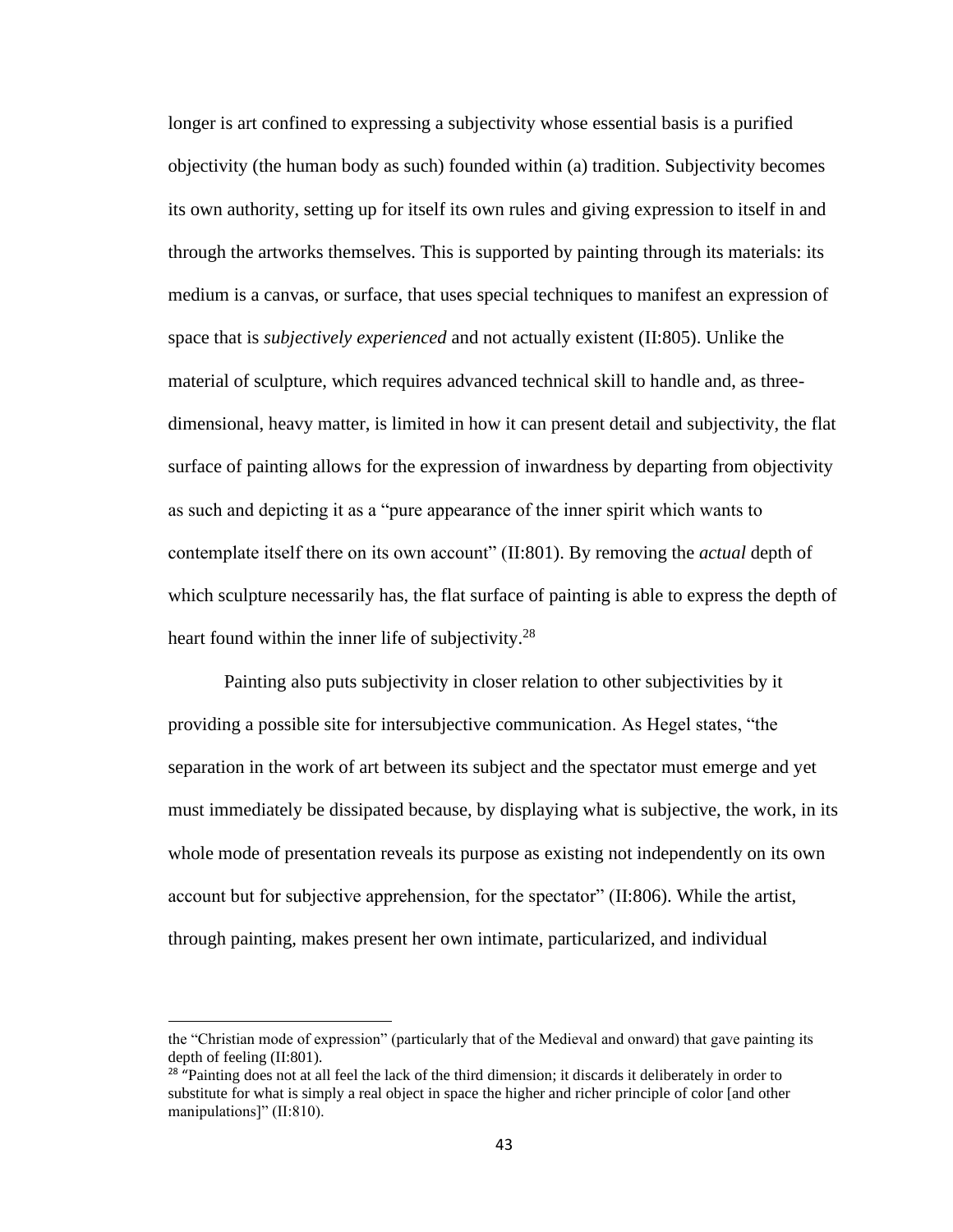experience of the world, the fact that painting's material allows for the portrayal of subjectivity glorifies it to the point that it invites any subjectivity to find itself portrayed therein. As such, painting not only expresses a significant aspect of the artist's subjectivity but also becomes a site whereby other subjectivities may come to share what they find to be significant in this specific portrayal of inner subjective life. The spectator becomes an excavator, exploring this site by carefully digging into the painting and collectively noticing and sharing with others their findings in an attempt to understand the painting's meaning together.<sup>29</sup> Painting is thus a site of co-experience and codefinition, of intersubjectivity, and a vulnerability of the artist to let the artwork's subjectivity *wander* off so that others have the opportunity to share in this infinite exploration.

It is this development of intimacy, as a development of the depth of feeling in subjectivity and between subjectivities, that is at play in Hegel's interpretation of painting (and romantic art in general). Indeed, the more painting expresses a subjectivity's intimacy with its own finitude (whether it is the artist's or the spectator's), the better the possibility for painting to show us a way at recognizing our infinite inner life. Painting can only hint the possibility of infinite subjectivity as having been here because this limitlessness can only appear "in the way that I, this specific individual, know and feel myself in it" (II:804). Consequently, infinite subjectivity itself can never *actually* be made present in any painting, for every artist or spectator always experiences it from their own perspective, and thus places it within a finite or one-sided expression (that is, makes

 $29$  For a discussion of the collective experience of understanding an artwork, see John Russon "Phenomenological Description and Artistic Expression," in *Phenomenology and the Arts*, ed. Licia Carlson and Peter Costello (Lanham: Lexington Books 2016), 7-9.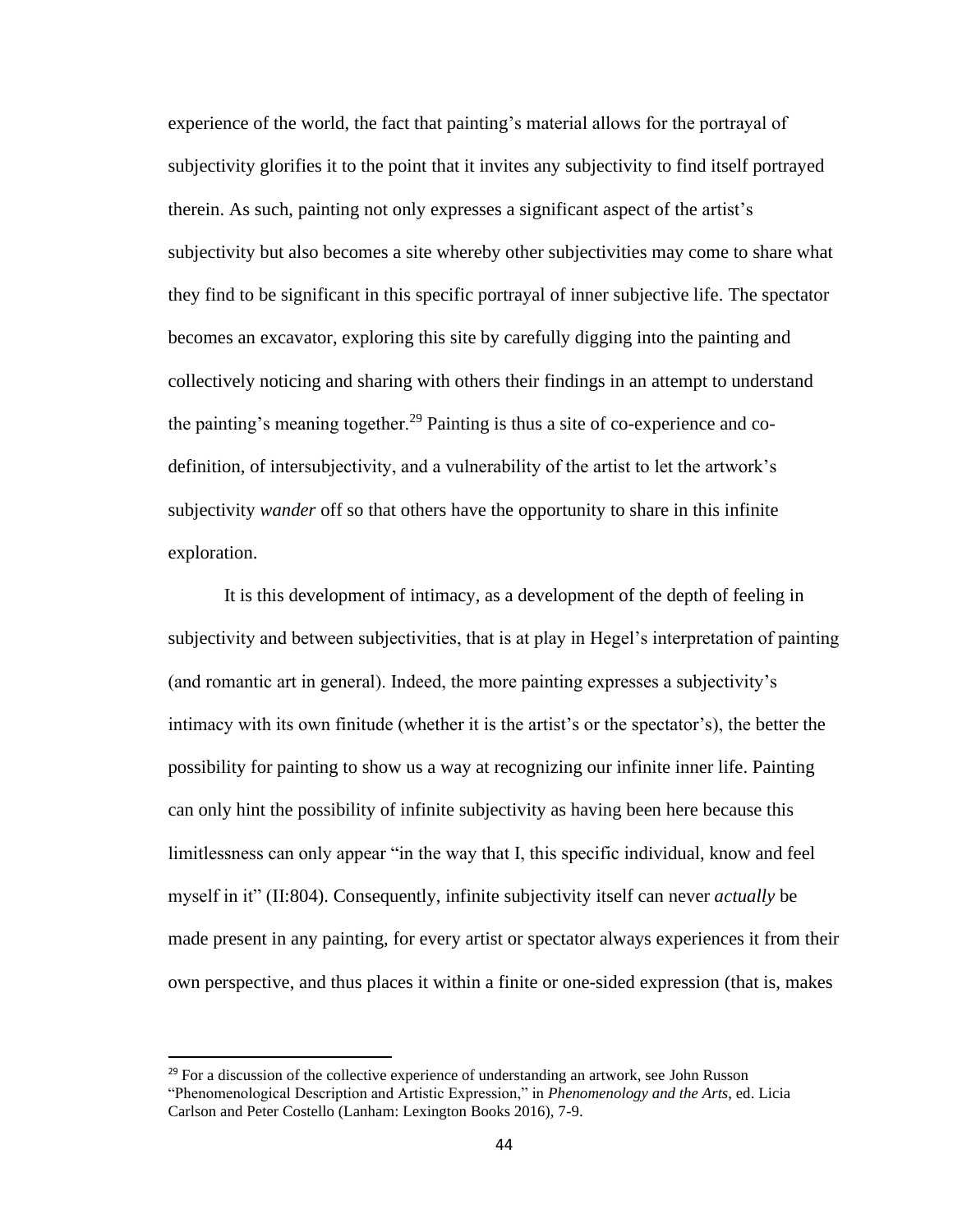it visible). However, by virtue of a painting being a particular expression of subjective inner life, and the fact that it is a specific painting that is being experienced, each painting constitutes a "here" in which the vagabondage of infinite subjectivity makes its wanderings known and potentially explored by all.<sup>30</sup> As such, every painting is both a "self-enclosed whole" whose "limits and boundaries are not arbitrary" and an indicator of the infinitude of a subjectivity that always wanders and transgresses such borders  $(II:811)$ . Hence is the "sensuous that is elevated to the non-sensuous": it is an intimacy that calls us to come close to the intricacies of reality by depicting it in a way that reveals the infinite inner life of subjectivity. $31$ 

Turning to Hegel's descriptions of painting and its relation to romantic art in general, we shall see how intimacy develops subjectivity's limitless power to explore the meanings of its finite self, others, and world. Hegel posits that the "center of painting," where painting first develops the ability to take subjectivity and its depth of heart as its subject-matter, is in Christian art (II:799). This is because Christian art expresses the inwardness of the figures it paints through the "presentation of the ideal beauty of form" (II:811)—i.e., an expression of subjective inwardness within a particular situation. It is in this sense that Hegel considers Christian painting to be "spiritually ideal": a

<sup>&</sup>lt;sup>30</sup> Hegel Scholar John Sallis interprets Hegel's description of painting as a making visible of "the escape of spirit from visibility, from confinement within the visible" [John Sallis "Carnation and the Eccentricity of Painting," in *Hegel and the Arts*, ed. Stephen Houlgate (Evanston: Northwestern University Press, 2007), 105). He further states that "painting can only trace the withdrawal of spirit from the external and sensible, *making spirit appear in its very disappearance,* making it visible precisely as it escapes visibility" (*ibid.*, italics mine). This "making spirit appear in its very disappearance" captures what I mean by painting's constituting a here from which the vagabondage of infinite subjectivity can be seen. A painting shows us a particular perspective of inner life from which all who view it can potentially explore its depth, and each work is a wandering of infinite subjectivity made to appear.

<sup>31</sup> "[A]rt entirely alters our attitude to [living realities] because it cuts away all the *practical* ramifications, which otherwise connect us with things in the world, and brings them to us in an entirely *contemplative* way; and it also cancels all our indifference to them and leads our notice, preoccupied otherwise, entirely to the situation portrayed, on which, if we are to enjoy it, we must pull ourselves together and concentrate" (II:835).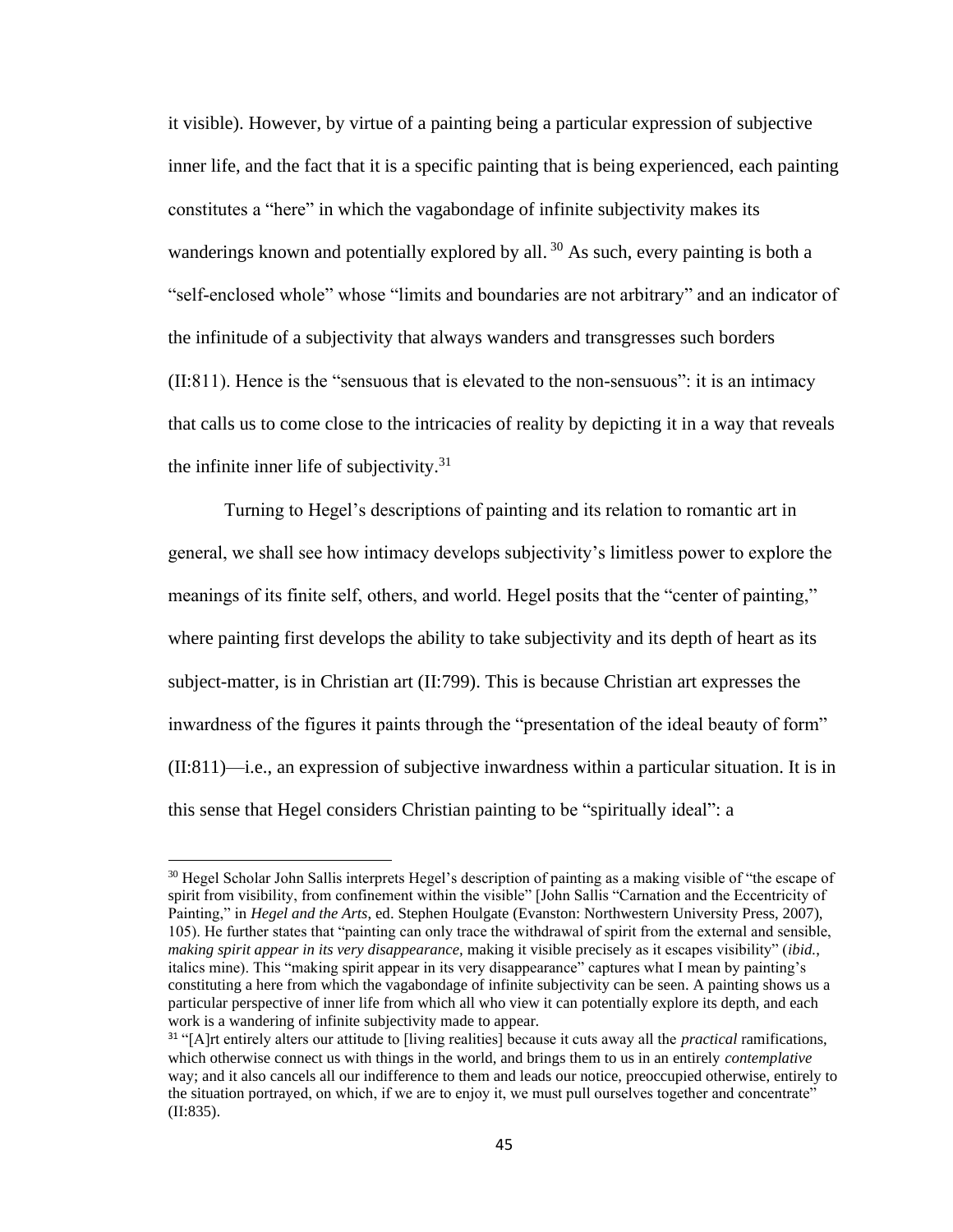particularized individual figure who has withdrawn from the griefs of the finite world in which it lives and "gives itself up in face of God in order to find and enjoy itself in him" (II:816). In this moment of painting (and romantic art), this intimacy with God is described as love, the experience of "spiritual beauty as such" (I:540). Hegel describes the spiritual beauty that manifests itself within Christian art as love because religious love presents the "affirmative reconciliation" of feeling and soul; in other words, it can be "*felt* and contemplated" in the serenity of its depiction (I:539). What is significant, therefore, "makes itself present" in romantic artworks in an immediate sense—i.e., we see or feel such love before us in the details of figure or object presented—and mediately—i.e., we contemplate the meaning of this love and what it is to experience it through this presentation. Through this feeling of love and bliss, through initiation into the church, we gain both an intimacy with others and the world, and gain the self-assurance that, even though we may falter we are never limited to our tribulations and can be redeemed. As Hegel states, "the true essence of love consists in giving up the consciousness of oneself, forgetting oneself in another self, yet in this surrender and oblivion having and possessing oneself alone" (ibid.). It is through this spiritual love which makes itself present as a particular expression that *we* are able to experience infinite subjectivity in and through romantic artworks, individually and together.

For Christian painting in particular, an intimacy like religious love is best expressed in paintings of Jesus' relations with his family and disciples. Most notable of such paintings for Hegel are the depictions of maternal love between Mary and the newborn Jesus like that of Raphael's *The Tempi Madonna* (Figure 2.1). As he states, this love is an "inwardly satisfied love, the object of which is not a purely spiritual 'beyond'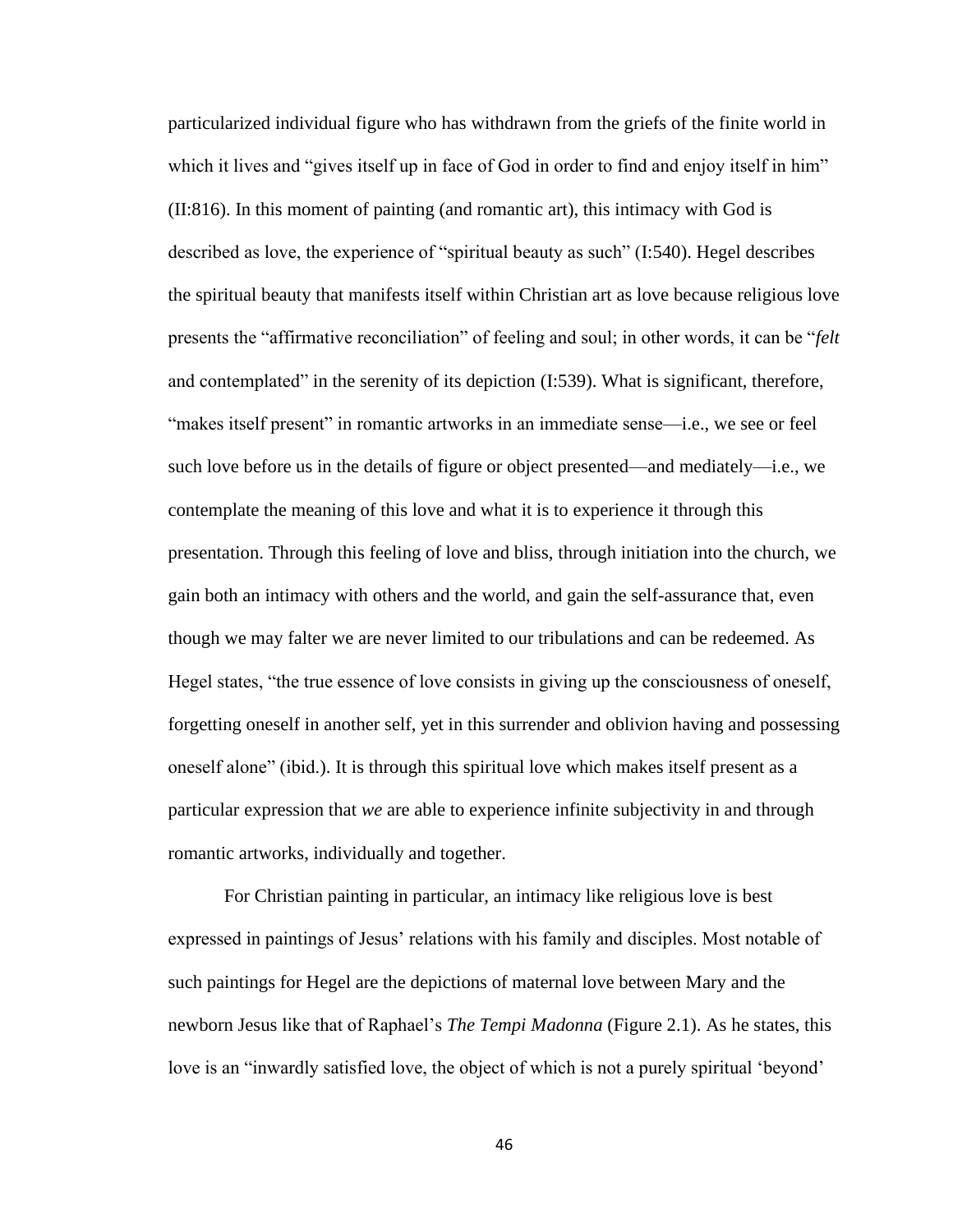but is present, so that we can love itself before us in in what is loved" (824). Here we see both the "finite" love of mother and child and an infinite love that over-reaches this moment, both of which are apprehended in relation the figure of infant Jesus. The finite,



Figure 2.1: Raphael (1508). *The Tempi Madonna* [oil on wood, 75 x 51 cm]. Alte Pinakothek, Munich. *Web Gallery of Art*

particular aspects of this love can be found in the depiction of Mary. Her adoring eyes, the semi-openness of her smile, the relaxation of her forehead, and her check pressing up against Jesus show us a mother satisfied and attentive to the care of her son. The way she gently cradles Jesus shows us the intimacy that comes with the mother and child relationship. Her embrace is neither stern as if worried she will drop her son, nor laid-back and passive; rather, it is playful and endearing. As a result, Jesus, fleshy and round like all babies, appears serene and accepting of his mother's love.

Incidentally, it is in and through this serenity that the infinite is gleaned. Jesus is not caught up within the love of his mother; rather, he is focused *away* from her, as if his concern is *elsewhere.* Indeed, his gaze is not directed at a sole spectator; his sight appears to be set upon all, perhaps to suggest that we should not merely focus on how the specificity of Mary's love for him, especially as indicated in this moment, but how such a love can be actualized *here* amongst us in a way that remains open to the "divine."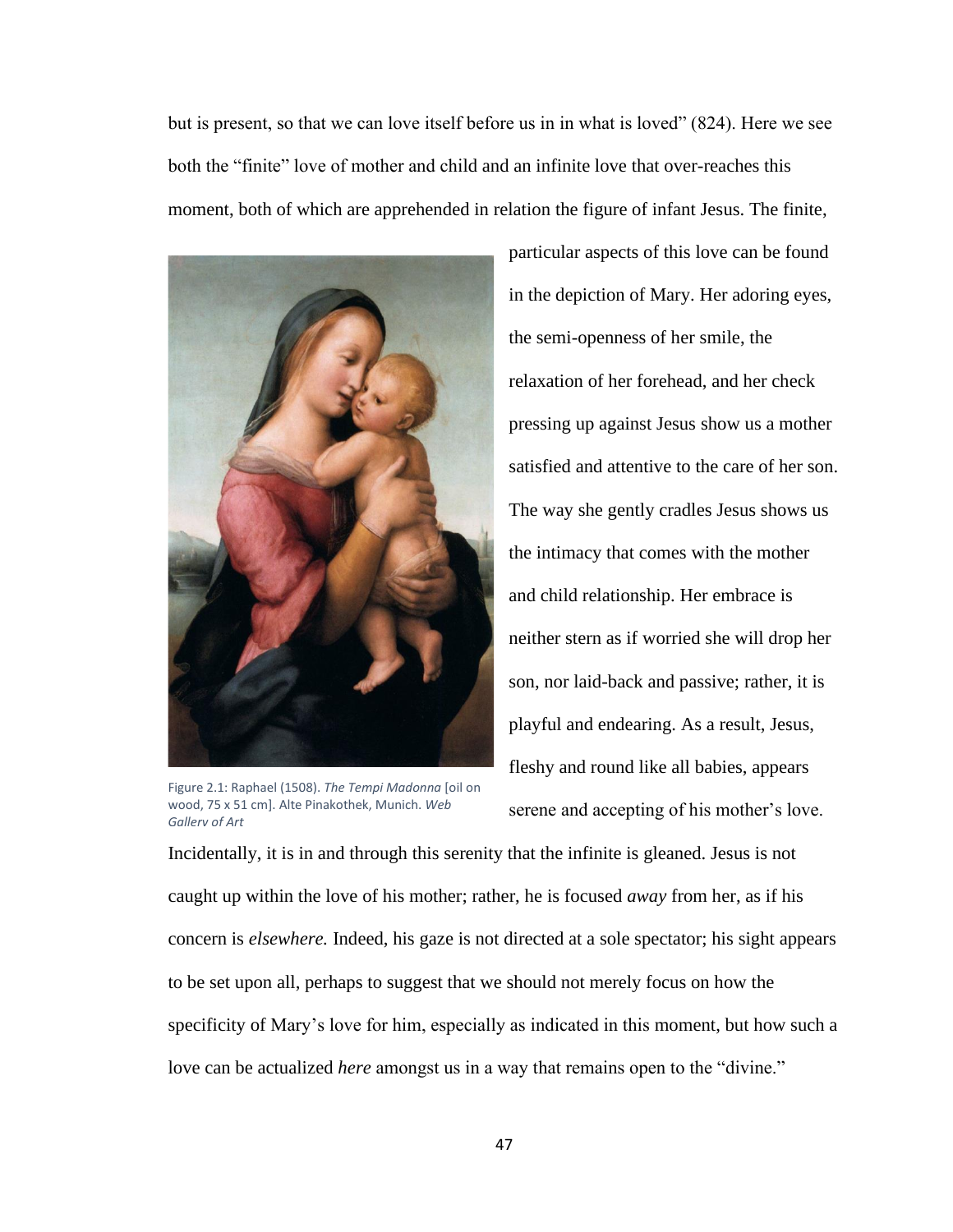The development that occurs from Christian art and painting to that of chivalrous<sup>32</sup> painting can be interpreted as a response to this hypothetical call Jesus makes in Raphael's painting. That is, subjectivity, through painting, now begins to depict the actual world in a way that allows inner subjectivity to recognize *itself* as the true authority about itself and the world. We thereby start to see paintings that express the multitude of mundane situations in which we might find ourselves sympathetic. These paintings are most notably known as "genre paintings"—which Hegel describes as not just concerned with inner life as such but "with the inner life as *particularized* within" (ibid.)—because they cover a limitless variety of subject-matters and ways of expressing them.<sup>33</sup> Here is where painting truly becomes the "mirror of externality" in and through which "the inner life of the spirit... undertakes to express itself as inner"; a pure appearance that offers itself as a possible home for infinite subjectivity (II:801-2). Through the artist's attention to the most minute details of finite existence, we are given the opportunity to develop our intimacy with the everyday objects, events, and moments of our life by seeing them as affiliated with subjectivity's inwardness (i.e., as important aspects in our understandings of self and world). That is, the painting *reflects* back to us how we, as subjectivities, live *here* as those who have the limitless power to explore at length what these realities mean for us. As Hegel says at length:

<sup>32</sup> Hegel describes the moment of chivalry in romantic art where "the earlier *religious* inwardness not becomes one of a *worldly* kind… [T]he emotion which at first is exclusively religious attitude to human affairs as such; the spirit is spread abroad, is on the lookout for itself in its present world, and widens its actual mundane heart." Further down, he says, chivalrous art's content is "concerned only with subjective infinite *self*-relation; the subject is only full of *himself* by being inherently infinite individuality" (I:553). Thus, we shall see the paintings of this moment become more and more concerned with subjectivity's perspective of what is good and its intimacy with finite humanity upon the canvas.

<sup>&</sup>lt;sup>33</sup> More detail on the scope of genres: "Here above all we find asserted the particular spirit of nations, provinces, epochs, and individuals, and this affects not only the choice of subjects and the spirit of the artist's conception, but also the sort of design grouping, shading, handling of the brush, treatment of specific colours, etc., right down to individual mannerisms and habits" (II:813).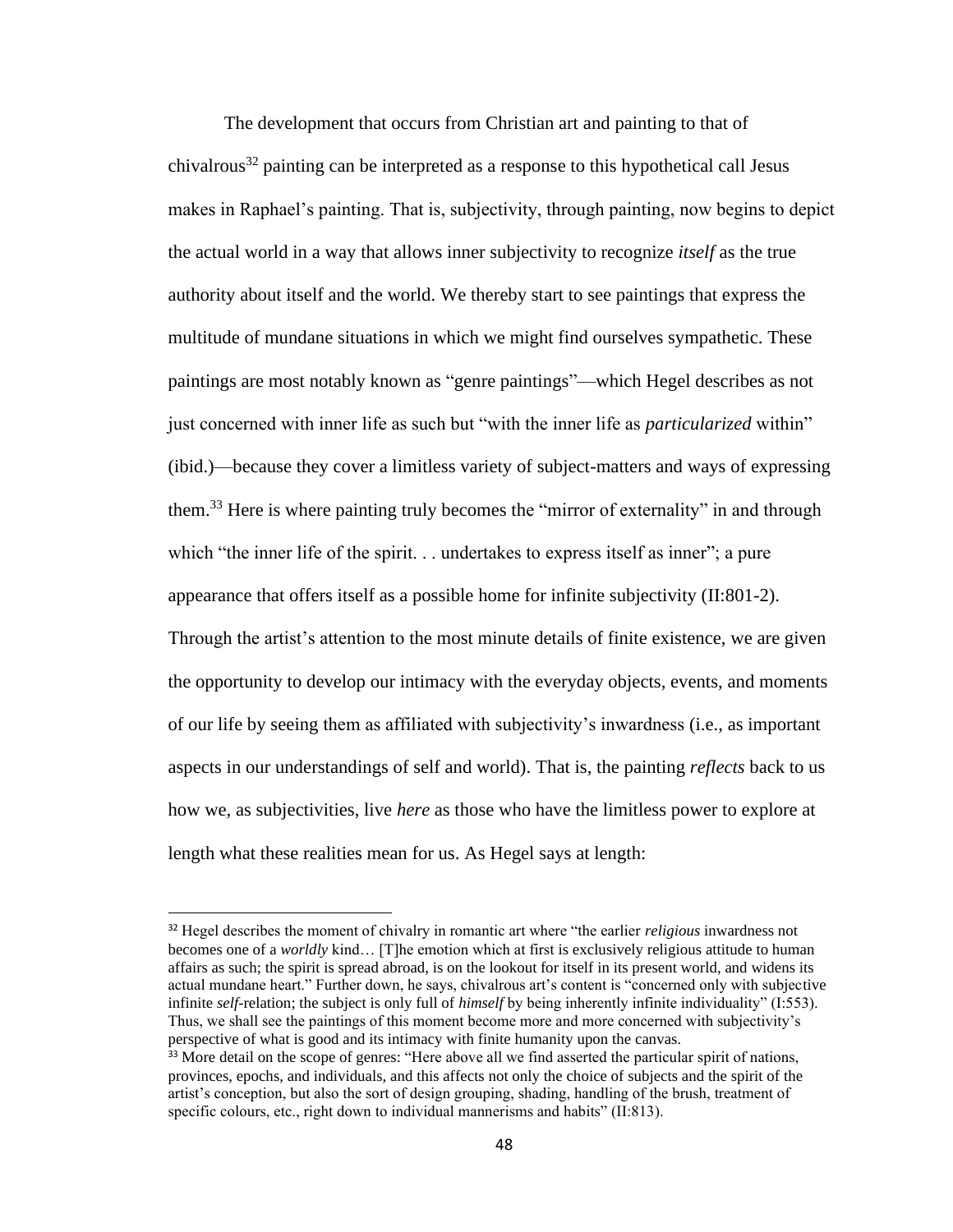painting conducts us at once, on the one hand, into the present and its more closely related world of every day, but, on the other hand, in that present-day world it cuts all the threads of attractiveness or distress, of sympathy or antipathy, which draw us to it or the reverse, and it brings these present objects nearer to us as ends in themselves in their own particular liveliness (II:835).

So long as we keep watch, spiritual beauty can manifest itself in the most diverse, minute

details of everyday life. Because these paintings endeavor to make explicit the goodness

of subjectivity in and through the mundane experiences of the present world, these

paintings better achieve the transcendence that Hegel posits as characteristic of romantic

art. As Hegel states:

the higher art rises the more does it carry its subject-matter into mundane and present reality, and thereby give to it the perfection of worldly existence, with the result that the chief thing is the sensuous existent created by art, while the interest of worship decreases. For here, after all, art has the task of working out these ideal subjects into actuality, *of making visible to sense what is withdrawn from sense*, and bring into the present, and humanizing, topics drawn from scenes that are far off and past (II:833, emphasis added).

By expressing or witnessing the mundane, transitory, and finite through painting—by bringing to expression what is explicitly external, transitory, and finite about human existence and the world as such—art makes it so the mundane world becomes the site of infinite subjectivity.

This capturing of the living moment and subjectivity's assertion of itself can be seen in a painting like *The Fair at Oegstgeest* by Jan Havicksz Steen (figure 2.3). In Steen's painting, we see people celebrating upon the fairgrounds of town that borders a river. Along the river, we see ships sailing toward the shores to drop off visitors from out of town. In the left-hand corner, a woman is assisted ashore by a younger girl (possibly a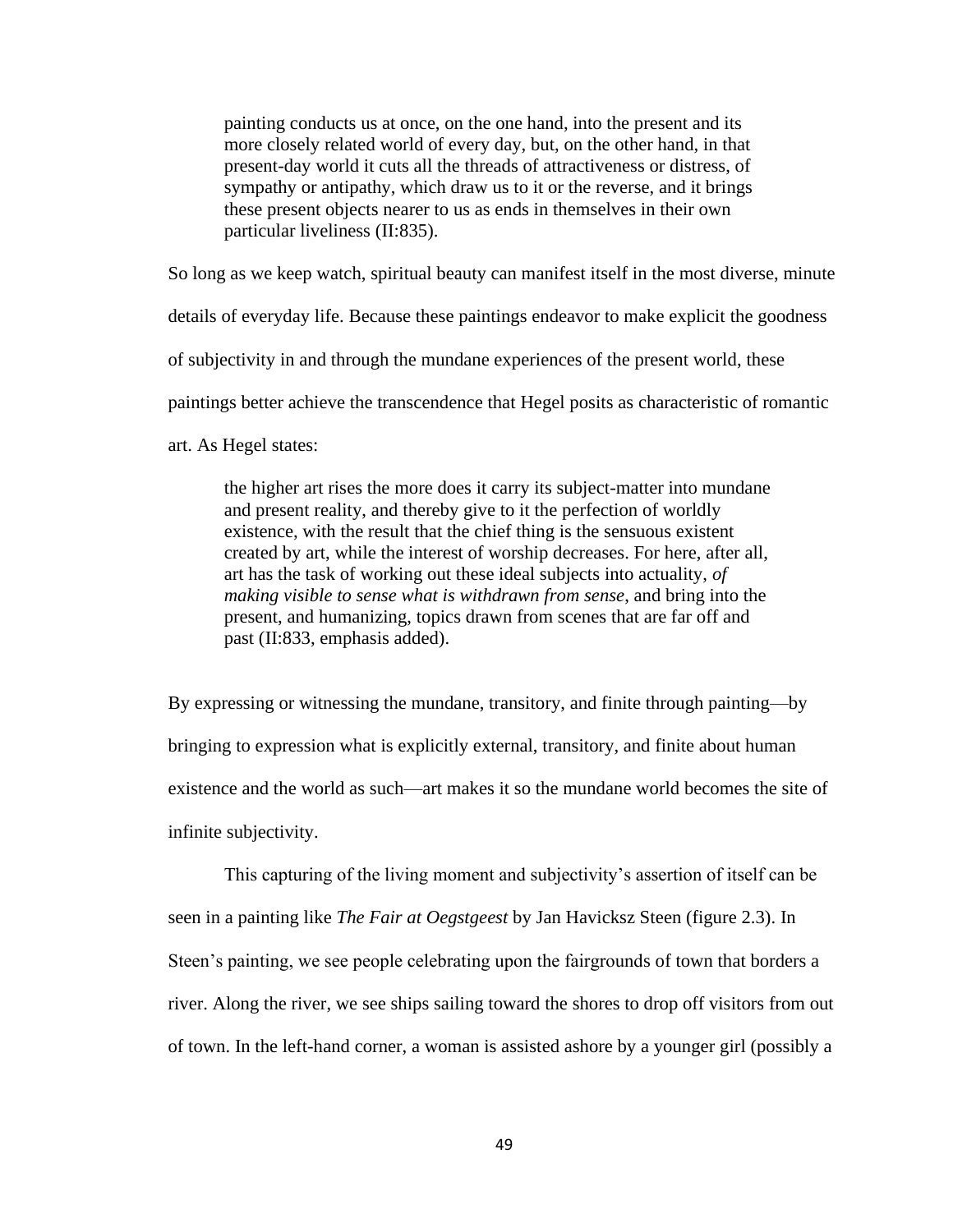daughter or grand-daughter) while the other passengers stay on-board to engage in casual conversation. As our eyes move toward the right side of the painting, we notice the



fairgoers start to gather. This can be gleaned through the depictions of people embracing, friends greeting one another, and children playing games in the foreground. And as our eyes move further along the path toward the town

square, we can spot adults either dancing in a circle or playing a form of "ring-around-the-rosy" and people crowding a stage to watch a play or listen to an orator. When we assume the perspective of the painter and see the scene broadly, we notice the partly cloudy sky and feel the slight breeze of the wind that is indicated by the flag flurrying on the building and the direction in which some of the branches of the trees seem to be bending. What Steen brilliantly captures is the gaiety and bliss of the perfect festival day. It is a work that allows us to be enveloped in the nostalgia of tender moments (especially that of the artist's), as it makes us figuratively step back from our usual engagements with the world and asks us to contemplate what it is to experience such wonderful times. Through the use of color, light, brush stroke, etc., Steen captures an intimate moment in its intimacy: we are brought closer to the living moments of life thanks to the artist's ability to make present Figure 2.3: Steen, Jan Havicksz (between 1655 and 1660), *The Fair at Oegstgeest* [oil on canvas, 28 x 39 in]. Detroit Institute of Arts, Detroit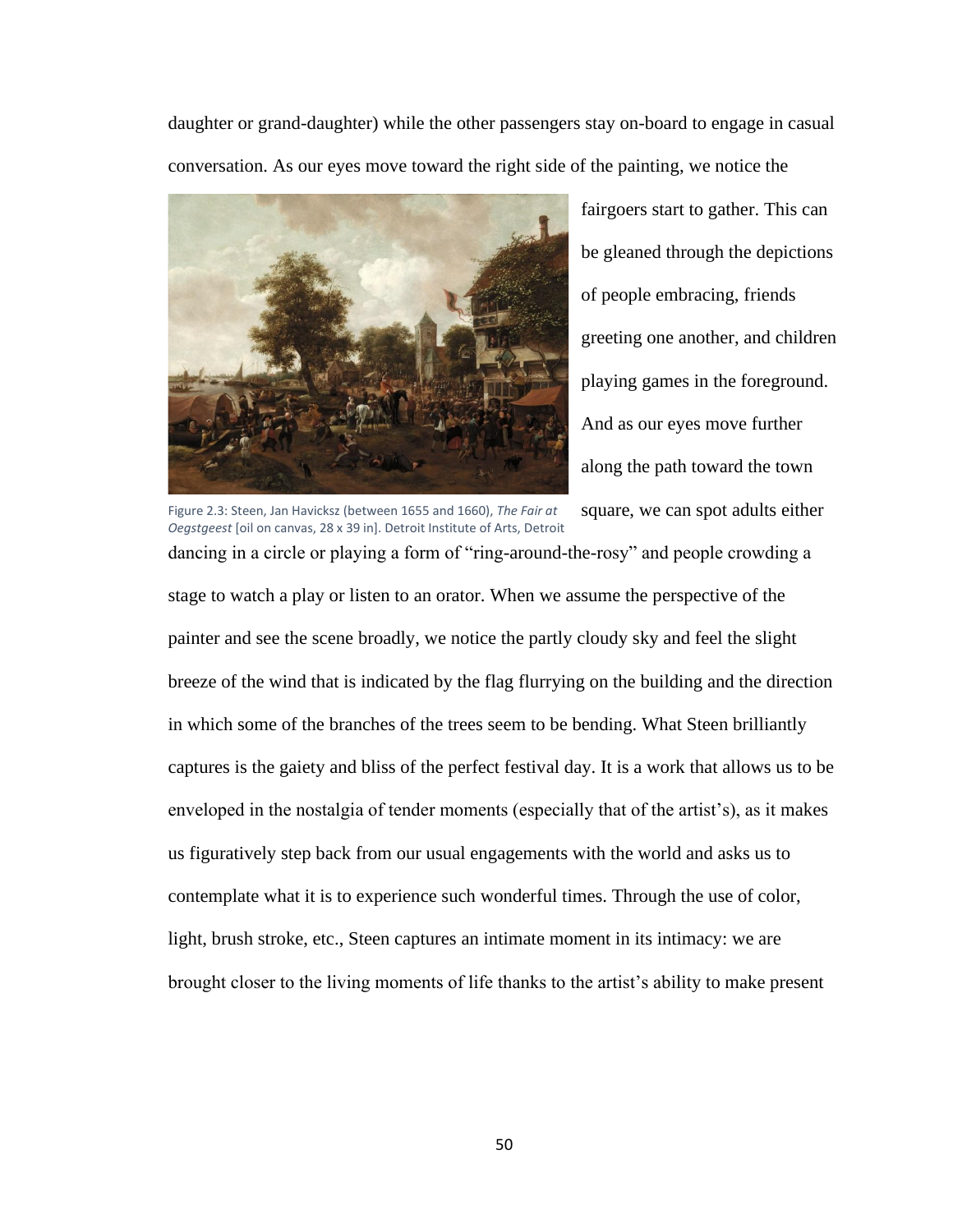life in the moment of its living.<sup>34</sup> Neither are we caught up in any sort of substantial or serious concern; subjectivity is enjoying itself, neither worshiping the divine nor engaged in any dignified work of the state. We are meant to see the ways that we as subjectivities enjoy such wonderful days as expressed in this painting of a fair.

This intimacy finally develops into one in which art moves past subjectivity's mere self-assertion of its own goodness through the portrayal of objective scenes into an expression of the artist's activity as a painter. Here, the artist directly involves herself through the very expressions offered by painting itself, attempting to render visible the ways in which things offer themselves to visibility.<sup>35</sup> In other words, what the artist wants us to recognize is the very manipulations she uses to reveal the object of expression, for it is through these manipulations that we see how the object has opened itself up to her. As Hegel notices, the artist's "skill in production, his way of seeing, his manner of treatment and elaboration, his living absorption in the entire range of his chosen tasks, and the soul and *vital love* of this execution itself" is what becomes significant in painting (II:836). The painter plays with all the methods at her disposal to help us see with her the significant ways in which painting makes possible subjectivity's power to express its vision of the world. By pressing further into such kinds of expression, painting is able to reveal itself as something more than just pure appearance; it becomes a testimony to the

<sup>&</sup>lt;sup>34</sup> "The painter... espies the most ephemeral movements, the most fleeting facial expressions, the most momentary appearances of colour in this kaleidoscope, and brings them before our eyes in the interest of this vivacity of appearance which, but for him, would vanish" (II:836).

<sup>&</sup>lt;sup>35</sup> As Merleau-Ponty argues, the painter is an interrogator who asks of the objects in her vision "to unveil" the means, visible and not otherwise, by which it makes itself an [object] before eyes" [Merleau-Ponty, Maurice, "Eye and Mind" in *The Primacy of Perception*, trans. Carleton Dallery, (Evanston, IL: Northwest University Press (1964)), 166].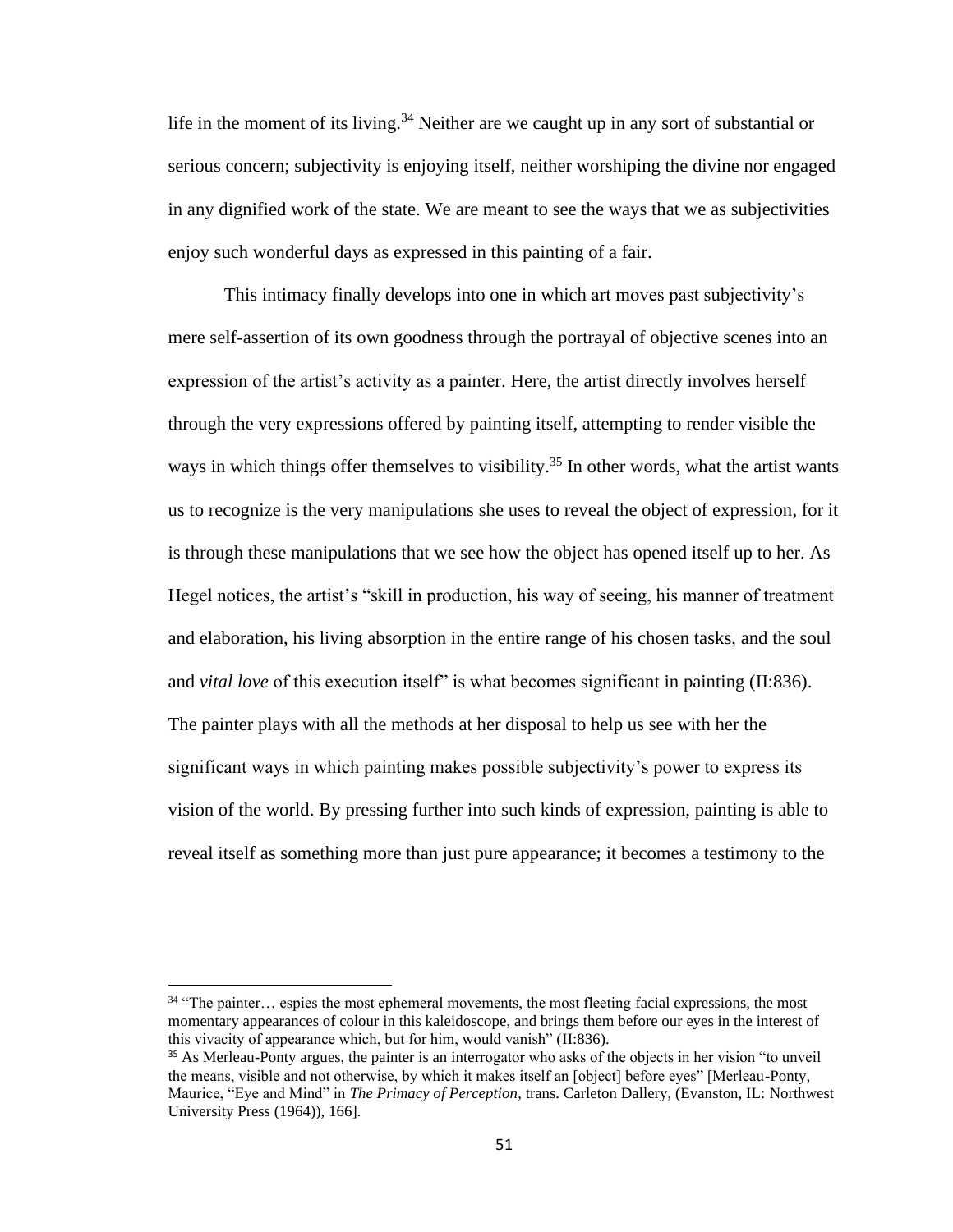very ways in which our understandings of self and world are not given and require us to wander away from our homes and seek out broader understandings.

Take M.C. Escher's lithograph *Hand with Reflecting Sphere* (figure 2.4) as an example. Presented before us are two perspectives: the spherical mirror's and Escher's



Escher, MC. Hand with Reflecting Sphere. 1935. Netherlands. In MC Escher. Accessed September 17, 2018. https://www.mcescher.com/about-this-website/.

himself. What is rendered visible is the sort of play that exists in the phenomenon of seeing ourselves. The spherical mirror represents a sort of *global*, or third-person perspective, one that we often take when describing ourselves. Escher, in this instance, shows us what he takes himself to look like, his quaint home, books that he studies from, and so on. Yet, rather than just giving us this self-portrait, he also shows us his *own* first-person perspective by showing us the very mirror with which he sees himself. By showing the mirror as placed in

his hand, Escher shows us that such a perspective on himself is always already subject to change depending on how one moves the mirror. Indeed, this spherical mirror also reflects things behind it, but cannot be seen from our angle. If he were to move to that other side, the perspective he originally started with would become hidden behind the mirror and a new perspective of himself would emerge. In fact, how we understand our self and the world in which we live always involves this sort of double seeing, a sight that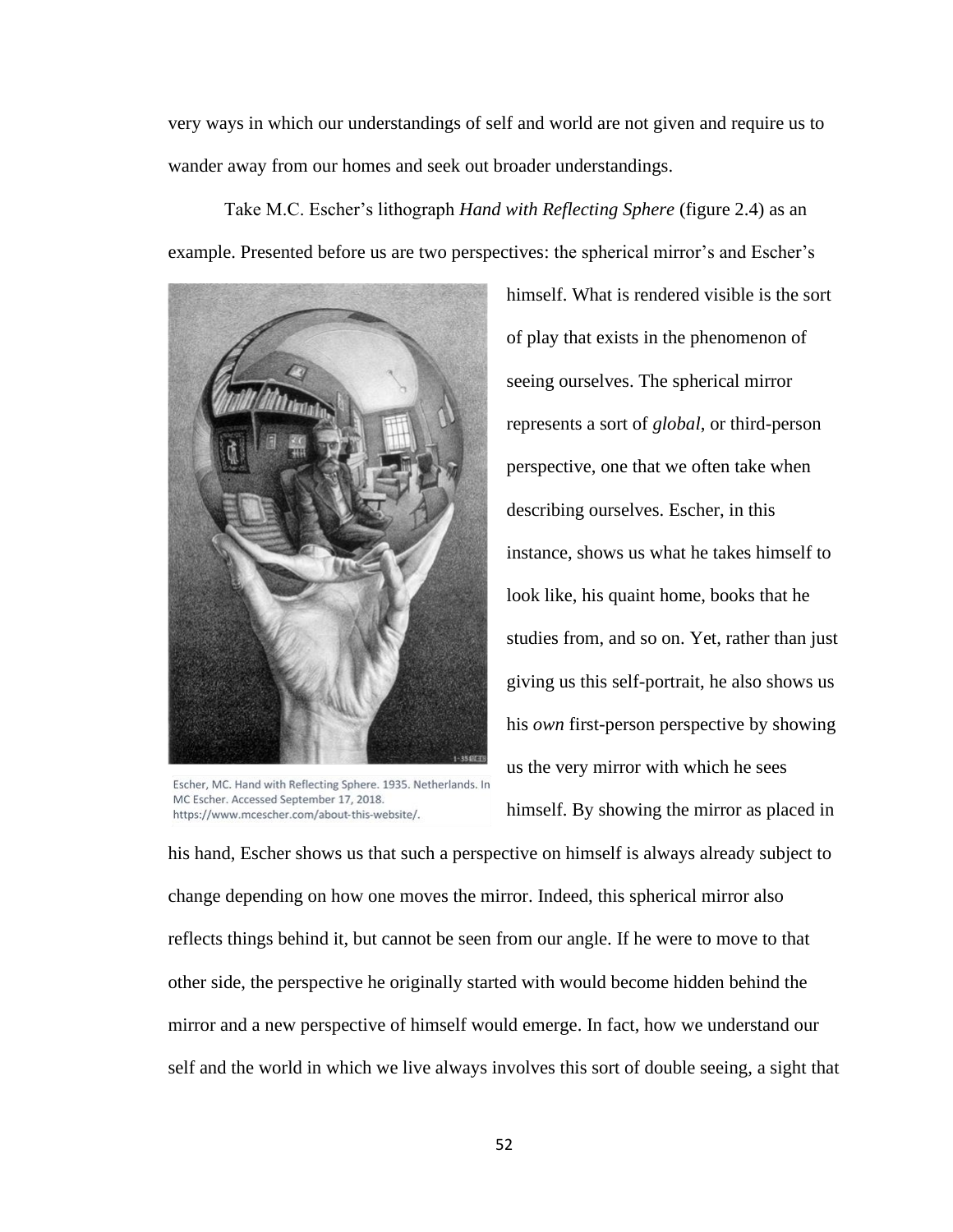is ours and take to be who we are and a horizon which we cannot completely grasp.<sup>36</sup> By making visible subjective perspective itself, Escher shows us the contingency of any specific way we might define ourselves.

However, this is not all Escher's lithograph reveals. The very fact that the spherical mirror implies another side to the reflection reveals the possibility of the painting (and experiencing of one's own subjectivity) as being a site of intersubjectivity: that my perspective of this object is open to the experience and definition of others. That is, because the painting renders visible one side of infinite subjectivity, it becomes possible for other subjectivities to recognize Escher and themselves in the same reflection and communicate what the expressed phenomenon renders visible for them. In other words, in order for what is infinite about subjectivity to appear through an expressed aspect of it, the painting must allow for the possibility of others to come close and *wander* in so to give their perspectives upon this painting. Returning to Escher's work, we see that he makes present the finitude of both our personal and third-person perspectives. However, it is not merely this or that perspective that he wants us to notice as significant. Rather, what is significant for Escher is our intersubjectivity—our ability to communicate our vastly different perspectives—and how painting, by being a perspective, is always already a site of communication between perspectives, for myself and for others. It is by allowing subjectivity to *wander* within this site of intersubjectivity,

<sup>36</sup> Russon provides an excellent study of the phenomenon of appearance through portraits in his book *Sites of Exposure* (Bloomington, IN: Indiana University Press, 2017), 10-18. What he reveals is that a portrait is always "a portrait *of a point of view*" that renders visible not just ourselves but also "any determinate aspect of the world that is appearing to us, *insofar as it is appearing to us*" (*ibid.*, 18). Thinking in terms of a portrait allows us to recognize that an experience of ourselves is also situated and perspectival, that "who I am implicitly appears in what I perceive," and thus is something that always remains in question.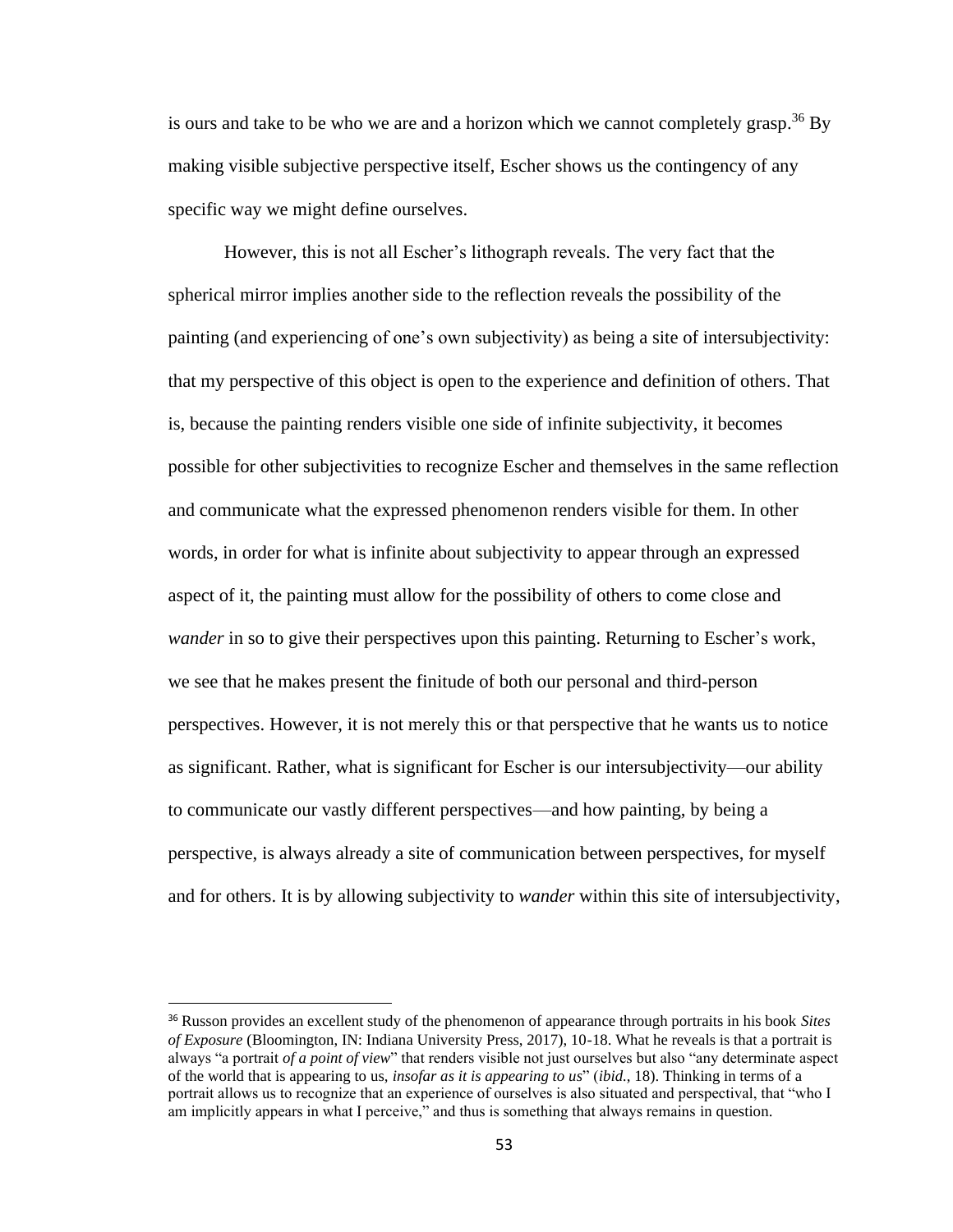or rather, to let infinite subjectivity be a vagabond that makes itself known within every possible site of co-definition, that allows such limitlessness to be noticed.

## **2.3 Subjectivities in Conflict: Dramatic Poetry and Mercutio's Death as a Result of Privileging Subjectivity**

If, then, painting as a romantic art is the visual presentation of inward subjectivities— through their always developing intimacy with finite human reality opening themselves to the co-definition of reality and lived experience, dramatic poetry *qua* romantic art is the presentation of the conflicts that occur between subjectivities in co-defining and co-experiencing the situations in which they live. Hegel posits that drama presents itself as a disequilibrium that occurs because a character's action and "specific aim" within an established place "collides" with "circumstances, passions, and [other] characters," leading to more actions and reactions that "in turn necessitate a resolution of the conflict and discord" (II:1159). In other words, an action, taken to fulfill a character's self-imposed end, finds itself in conflict with the aims and ends of others or the world in which it resides, encounters obstacles, and then through a final action or event, recognizes it must give up its one-sidedness or perish, either through its tragic demise or developed self-awareness. As Hegel states, "what we see in front of us [in dramatic poetry] are certain ends individualized in living characters and very conflicting situations, and we see them in their self-assertion and display, in their reciprocal influence and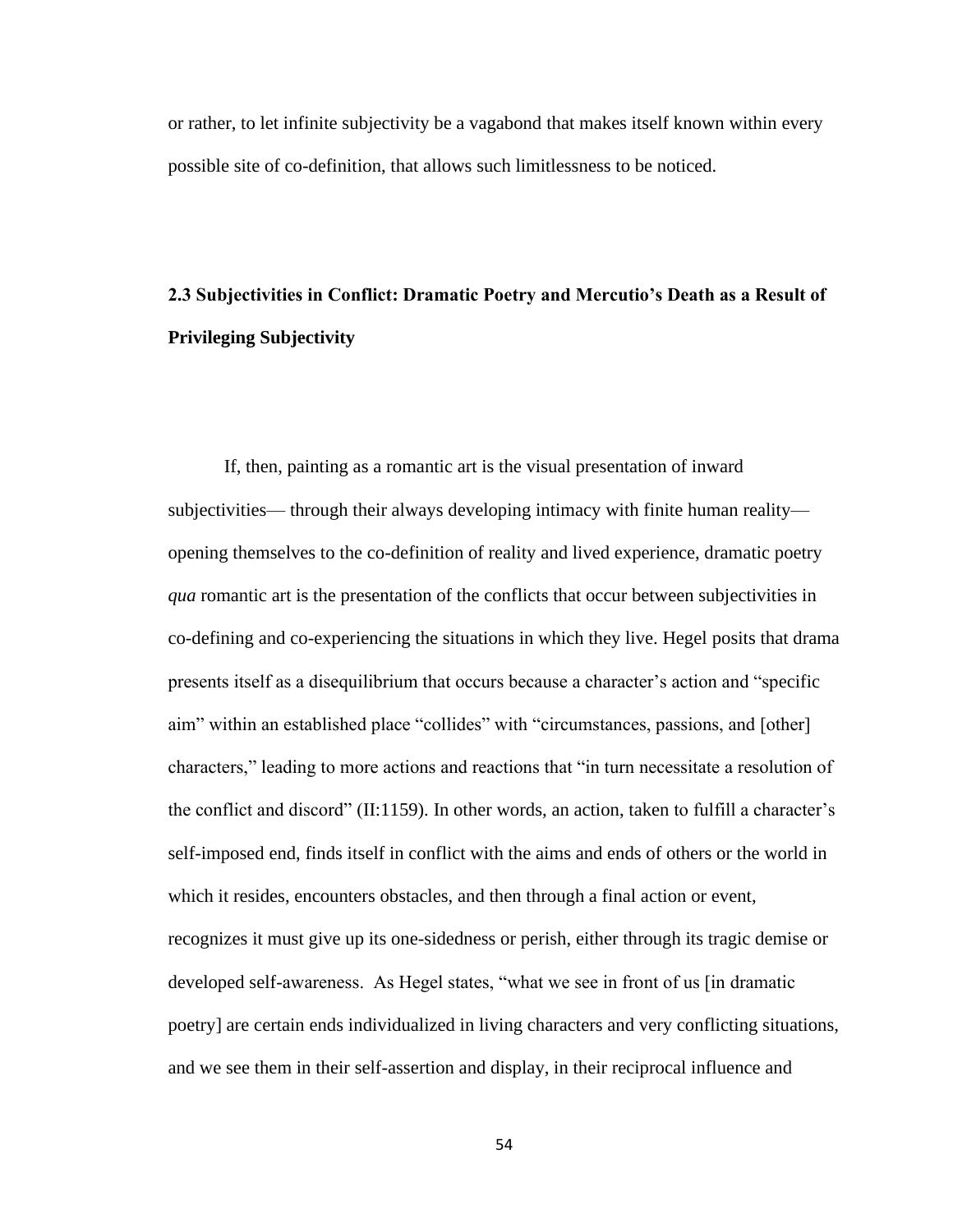design; and all this we see too the self-grounded final result of this whole human machinery in will and accomplishment, we see it in its crisscross movement and yet in its final peaceful resolution"  $(II:1159)$ . Drama, therefore, has two requirements for its expression: 1) that there be some form of "organized national life" that allows personality to develop its inner subjective while retaining its connection to its community (ibid.); and 2) that within these given circumstances, the individual actors be able to recognize their actions as a realization of their will and as a result are responsible for the way it impacts others in the world.<sup>37</sup> What occurs in a drama is the confrontation of subjectivities who, aware of the powers of their inwardness, attempt to assert their opposing perspectives of the present world (whether right or wrong) in the community in which they belong. This mutual one-sidedness results in a struggle in which these self-assured subjectivities learn to recognize themselves as being one-sided and so accept a certain fate in which the community—the actual "substance and aim of human individuality" (ibid.)—returns to equilibrium. The resolution, whether "made present" in the drama or to the audience's inner thoughts, is the recognition that it is through our belonging together in any particular situation that we are able to develop our limitless capacity to creatively think and critique the ways in which we see ourselves and the world. As Hegel states:

"it is the Divine here in its community, as substance and aim of human individuality, brought into existence as something concrete, summoned into action and put into movement.

But if in this way the Divine is the inmost objective truth lying in the external objectivity of the action, then… a decision on the course and outcome of the complications arising from the action *cannot lie in the hands of the single individuals who oppose one another,* but in those of the

<sup>&</sup>lt;sup>37</sup> "The issue of his act proceeds from the individual himself [or herself] and has its repercussion on his character and circumstances… In this way alone does the action appear as an *action*, as the actual execution of inner intentions and aims. The individual identifies himself with their realization and in it finds his own will and his own satisfaction, and now with his whole being must take responsibility for what the issue is in the external world" (II:1161).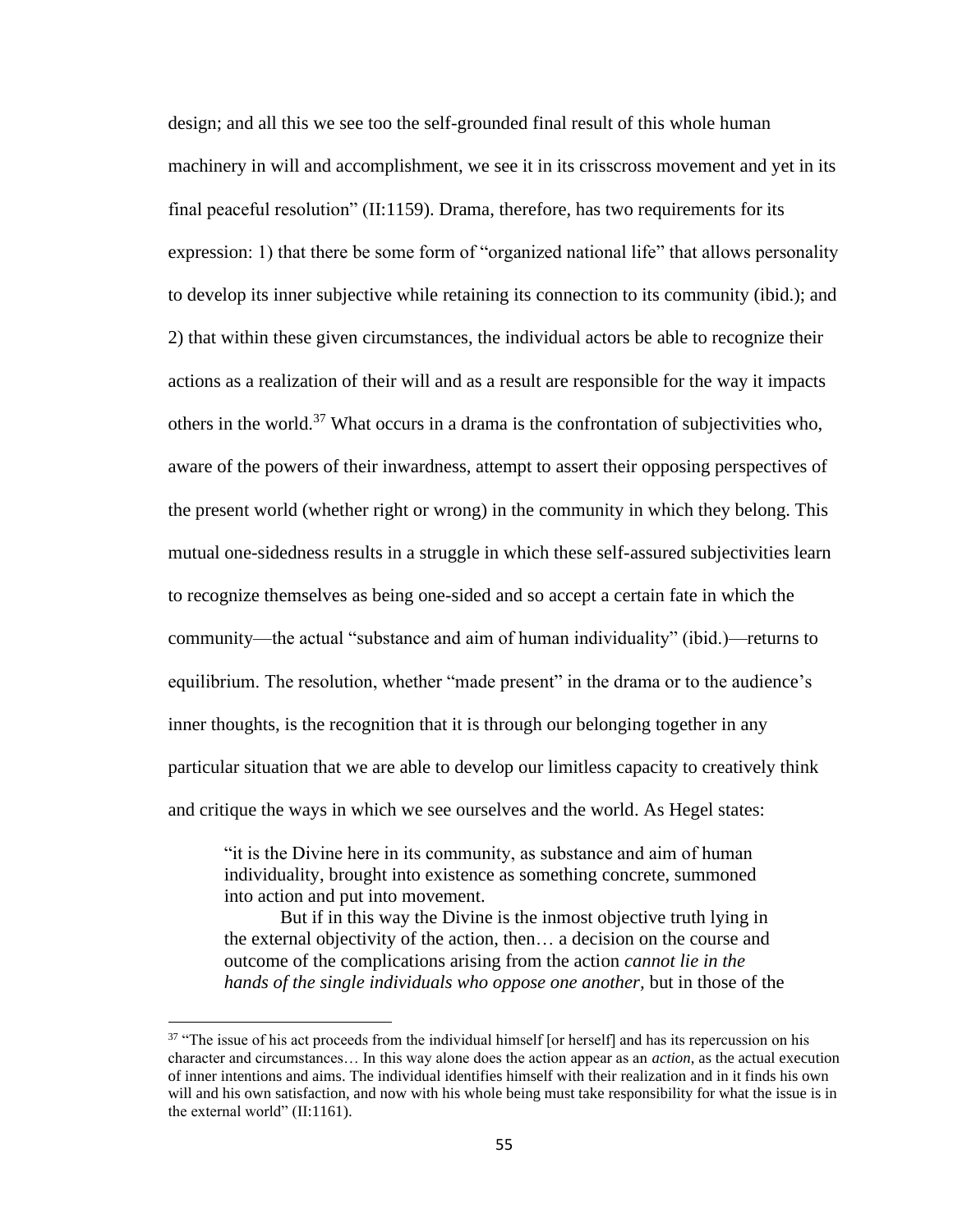Divine itself... Therefore the drama, no matter in what way, must display to us the vital working of a necessity which, itself self-reposing, resolves every conflict and contradiction" (II:1162-63, emphasis added).

No one of us contain the truth of action because as finite beings we could only ever make explicit an interpretation of infinite subjectivity. However, by being concerned *here*, *with others in this situation*, about the ways in which we come to recognize subjectivity, our limitlessness becomes recognizable to us in a way that reveals our cooperation with one another. It is continual co-definition that allows us to continually confront the vagabondage of our subjectivities.

Through the presentation of conflict between one-sided, self-assured subjectivities, dramatic poetry reveals itself as a *stage* upon which different perspectives of a world discover *together* that infinite subjectivity is always beyond our singular expressions of it and beyond our own awareness of it. That is, dramatic poetry brings into close quarters finite individuals who believe themselves to know what is significant only to learn that infinite subjectivity always wanders away from even one's own grasp. It shows how our singular interpretations of ourselves and the world in which we live can never fully account for such realities: these realities require an ongoing, collective effort to truly understand them. By being a site of interpersonal or self-contained conflict, dramatic poetry reveals infinite subjectivity, as Hegel describes, only through the "independent confrontation of the two sides," with neither side holding completely what is truly substantive (I:575). When what is substantive resists being made present in art, inwardness and externality become infinitely multiplied—i.e., any mundane subjectmatter, settings, etc., can be depicted as art—and as such become separate and perfected in their own right. Hegel states, "the progress and end of romantic art is the inner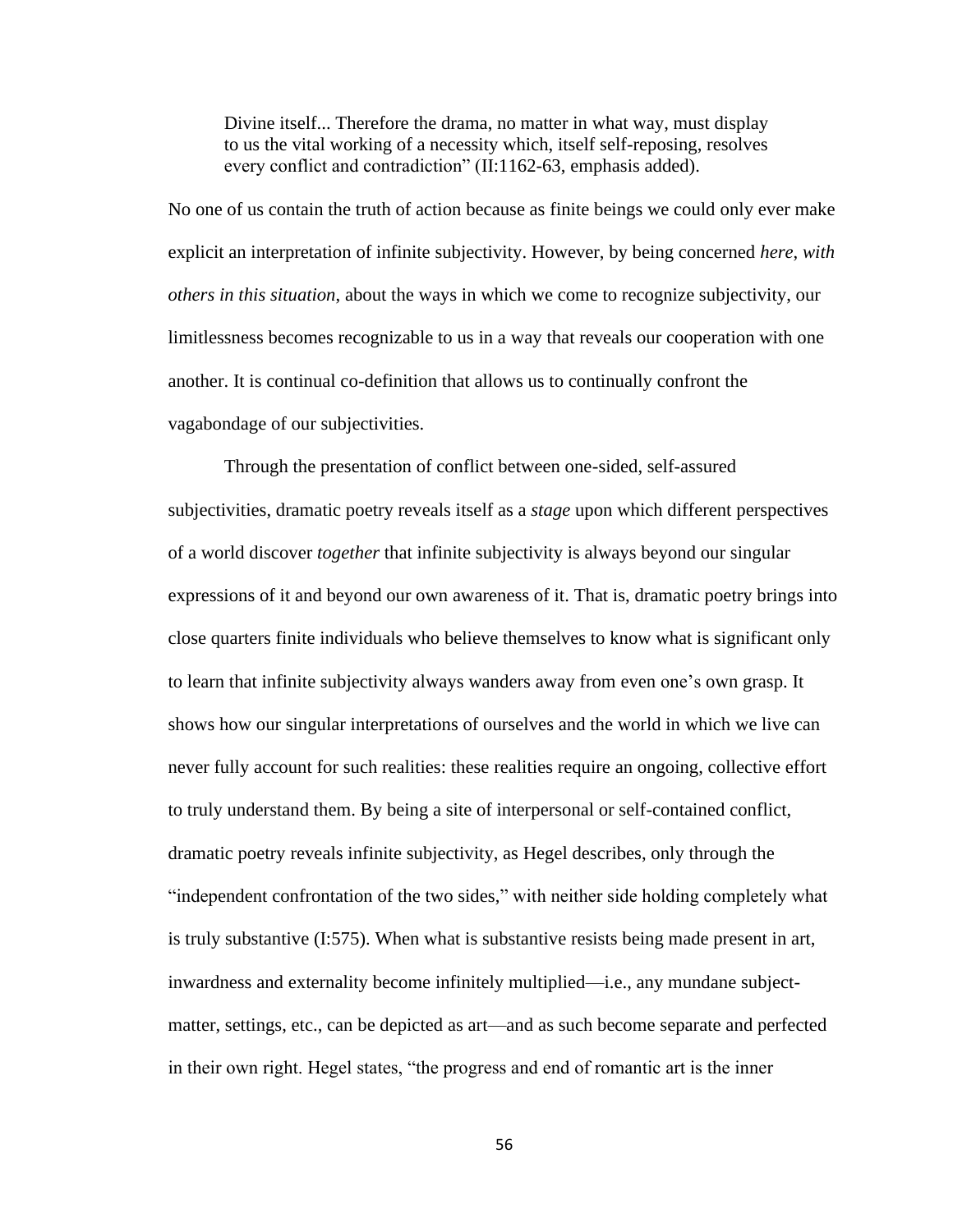dissolution of the artistic material itself which falls asunder into its elements; its parts become free and in this process, conversely, subjective skill and the art of portrayal are enhanced, and the more substantial element is discarded, all the more are these perfected" (ibid.). Drama best presents this duplication of subjective skill and externality because it not only reveals the subjective skill of the author in creating characters who, through their subjective pathos,  $38$  compel us to be concerned with their existence, but also because drama "demands a complete scenic production in order to give real life to the whole work of art" (II:1158). As such, dramatic poetry reveals romantic art as that which explicitly draws its resources and inspiration from the finite human world, gives this world a sense of dignity, and shows it as the site that makes it possible that subjectivities continuously meet and confront the limitless powers of their own and other's inwardness.

By giving dignity to the finite human world, dramatic poetry is called to present its characters as concrete, many-sided human beings. Even though a character possesses some particular pathos to which it is committed, it must also present itself as a complete individual who is capable of being more than its particularity (its collection of characteristics it shares with others). As Hegel states, "the character must combine his particularity with his subjectivity; he must be a determinate figure and, in this determinacy, possess the force and firmness of one 'pathos' which remains true to itself" (I:240). We do not wish to see a character merely present itself as the manifestation of a particular feeling, trait, disposition, and so on, but to present itself as an individual who

<sup>&</sup>lt;sup>38</sup> For Hegel, subjective pathos is a "casual particular passion, whether it be self-concentrated and expressed only aphoristically or whether it can storm out and explain itself completely" (II:1173). Objective pathos is substantive, in the sense that a character or characters have an enduring quality that "creates a universal, lasting, and profound dramatic effect" (*ibid.*). Essentially, the difference is between what sort of concern the character has: either the character, through its own will, becomes attached to a one-sided passion or it concerns itself with problems greater than the individual itself (e.g.- moral conflict, matters of state, etc.) yet still calls upon its power to carry out some sort of action.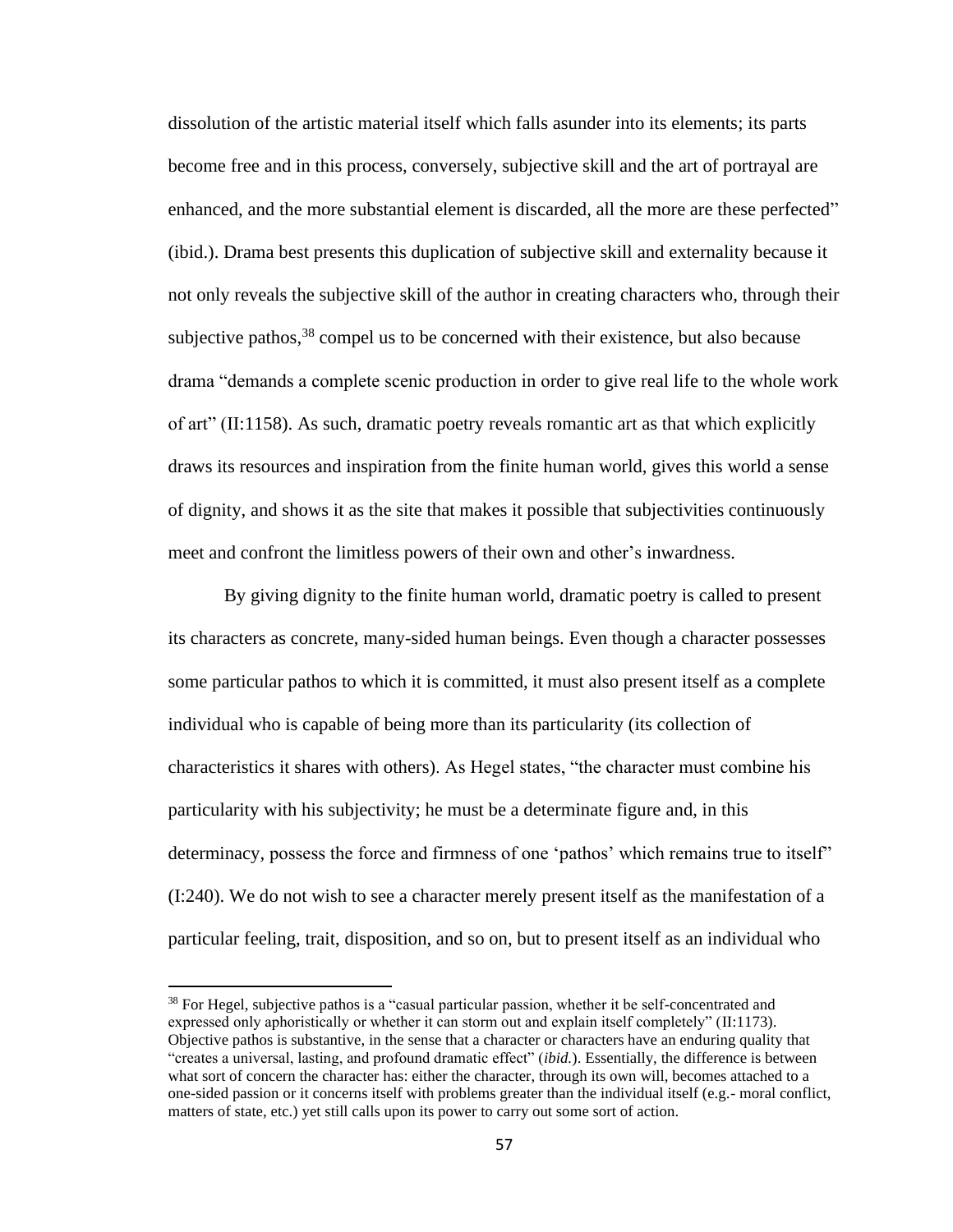knows itself to be responsible for its actions. "The chief thing" Hegel argues, is "the allpervasive individuality which collects everything together into the unity which is itself and which collects everything together into the unity which is itself and which displays itself in speech as the one and the same source from which every particular word, every single trait of disposition, deed, and behavior springs" (II:1177-78). It is in this sense that Hegel describes subjectivity in modern romantic art as an "inner but undeveloped totality" (I:580). The character, through the firmness of its actions and commitment to its pathos, knows itself to be responsible for its action and believes its particular route to be correct. Whatever might come to it is a result of its self-assured effort that has collided with the aims and efforts of others, and therefore lets "come what may" in either a tragic or comedic denouement. Through the recognition (either by itself or by the audience's) of the folly of its self-enclosed attitude (an attitude that could never completely be what it says it is), the character becomes more than what it is.<sup>39</sup> Neither purely despicable nor laudable, it retains a depth that brings it to life before our eyes, allowing what is substantial to present itself through the end of these character's conflicts.

Hegel posits two genres of drama that best reveal the confrontation of finite subjectivities as a site where the powers of infinite subjectivity are encountered: tragedy, which Hegel describes as a situation where "[subjectivity's] attitude to one another is hostile"; and comedy, which is described as subjectivities who learn that their one-sided

<sup>&</sup>lt;sup>39</sup> This sort of recognition is present through the power of simile. As Hegel argues, "similes have the aim of showing that the individual has not merely immersed himself directly in his specific situation, feeling, or passion but that as a high and noble being he is superior to them and can cut himself free from them" (I:417). Further, he adds "this liberation of soul is what similes express, in the first place quite formally. It is only a profound composedness and strength of soul which is able to objectify even its grief and its sorrows, to compare itself with something else, and therefore contemplate itself *theoretically* in strange things confronting it." Similes therefore have the ability to liberate us from the appearance of the happening in order to find something deeper or spiritual. This is something which romantic art perfects because of its making present the transcendence of art. See Hegel's discussion of simile, see 410-21.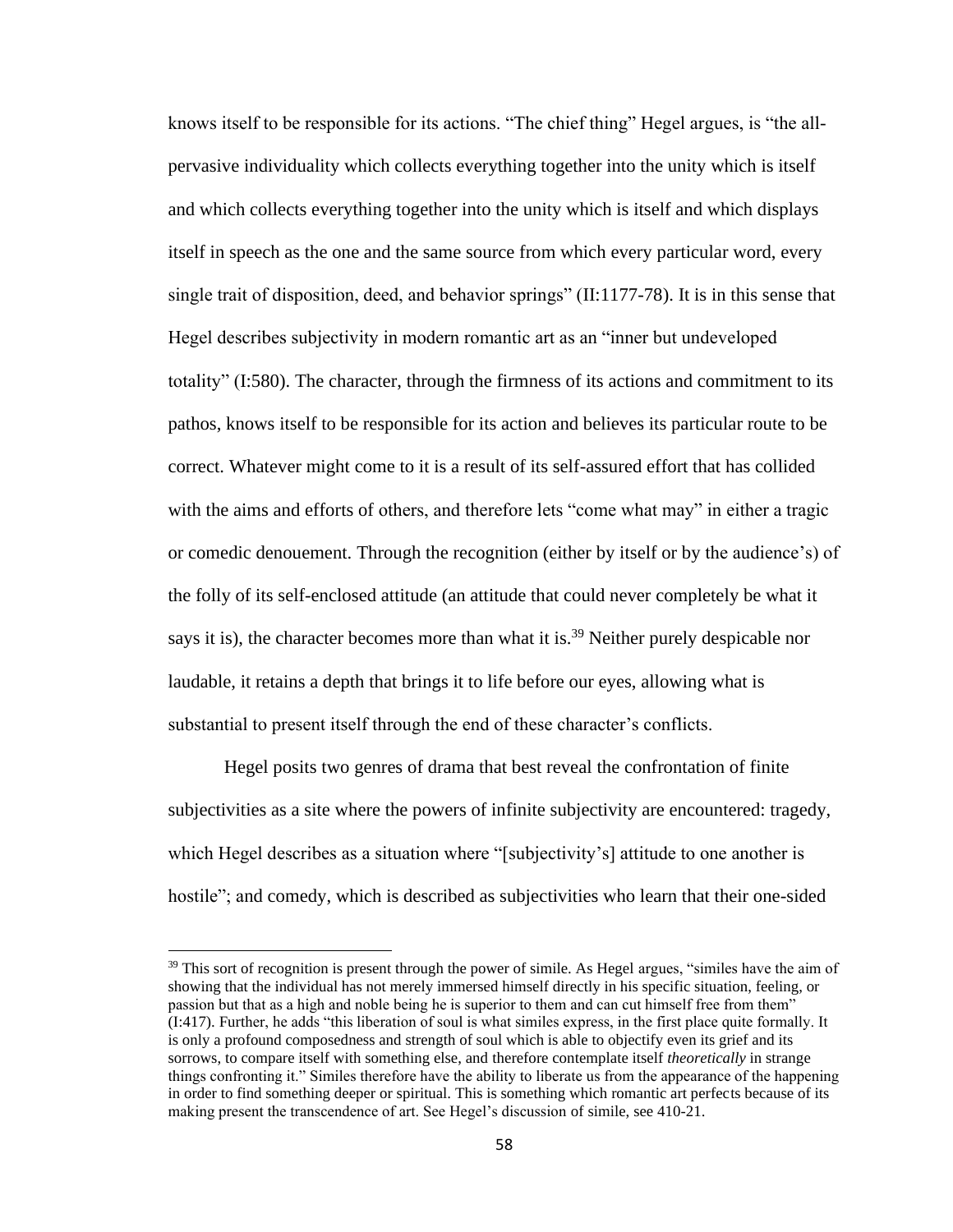attitudes are "inwardly self-dissolving" (II:1163). Of course, tragedy can involve selfreflection just as comedy can involve hostile and opposed characters. However, what Hegel means is that tragedy reveals a character as caught up in unfortunate situations and yet who chooses, through their depth of feeling and self-assuredness, to continue to the end (be it death, destruction, etc.), while comedy reveals a character's "senseless gaiety" even after their actions have failed.<sup>40</sup> Whatever their differences, tragedy and comedy have at least one thing in common: neither the character nor the situation completely contains what is significant within itself. On the contrary, the performance only shows us possible ways to express the significant: tragic or comedic characters make present their finitude through action and conflict within a specific conflict and situation, and the acceptance of their finitude through the outcome of their actions is what allows the audience to witness the performance as not just a performance, but a way of recognizing our powers of re-interpreting the givenness of our shared situations. Art becomes something that requires a twofold attentiveness; or rather, it has fully revealed itself both as a phenomenon that is experienced *and* as that with which we can question the meaning of this experience.<sup>41</sup> By making present subjectivities in conflict with one another, drama is able to relay to us the depths and magnitude of our subjectivity and the ways it always goes beyond the mark used to "present" it here. The privileging of subjectivity in dramatic poetry (and romantic art in general) allows us to witness both how our selfassuredness can be problematic and the need to be engaged in a healthy co-definition of

<sup>40</sup> For more on tragedy and comedy, see Hegel's brief discussion in *Aesthetics II,* 1222-36.

<sup>&</sup>lt;sup>41</sup> Hegel describes romantic art's content as "free concrete spirituality," which is to say that we experience art as this artwork that withdraws into itself—i.e., art as such becomes an object that we can contemplate about. It is now a knowledge that we can study. See pages 79-81 in the introduction to Hegel's *Aesthetics I* for further discussion of romantic art as the transformation of art to a knowledge.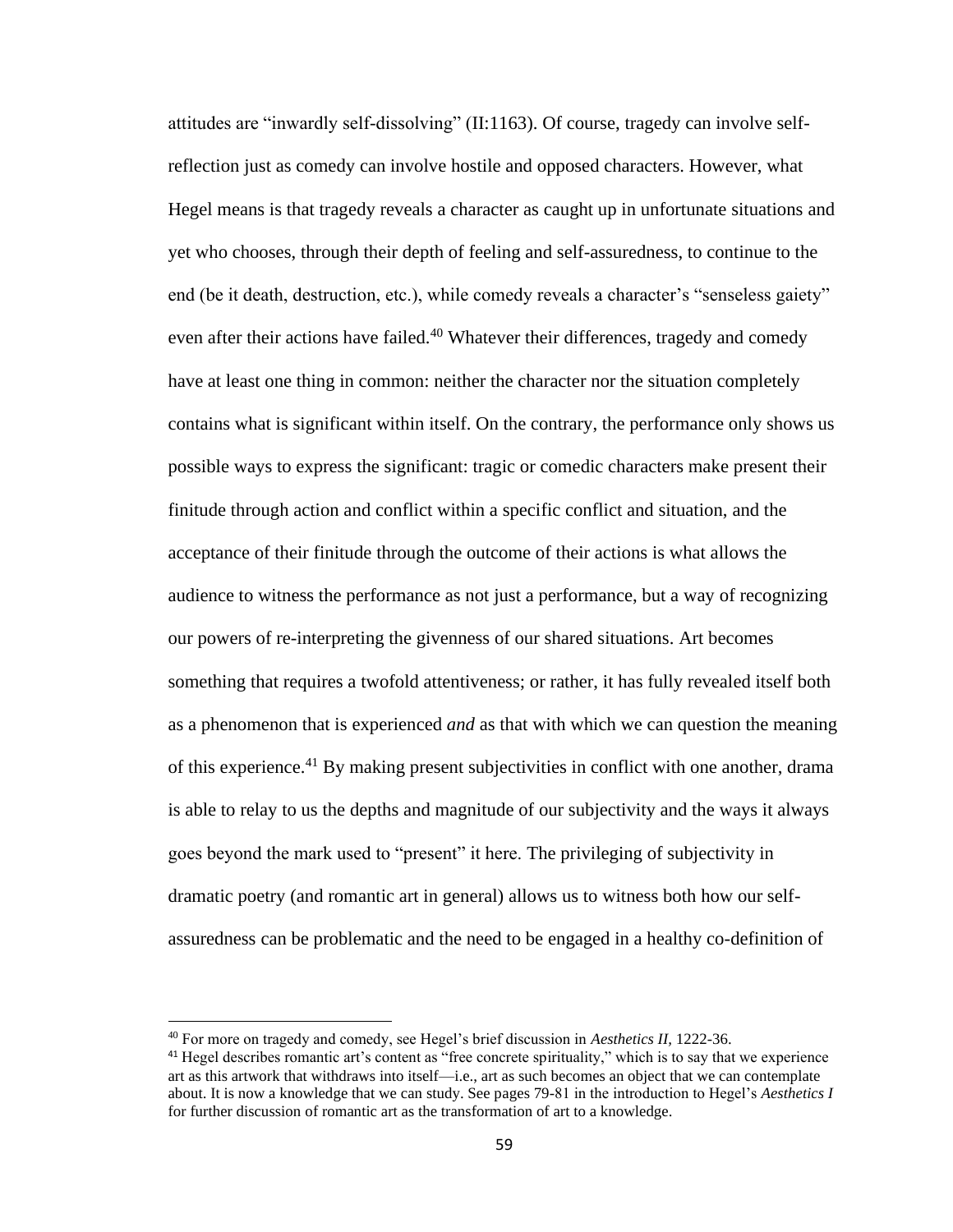ourselves and the world in which we live.<sup>42</sup> Indeed, drama can make present the possible disasters a community can face if the subjectivities that compose it remain caught up in their mere individuality or mistake their perspectives as completely in line with what is substantial.

We can see the recognition of the problems and results of the mere selfassuredness of character, for example, in *Romeo & Juliet*, and specifically through the role of Mercutio, his tragic and perhaps avoidable death, and its aftermath. What we shall see is how Mercutio, because of his position in relation to the community of Verona and the feuding families, his attempts at swaying Romeo and Tybalt to break from their enclosed attitudes to the world, and the "curse" he utters before his death, is an example of both someone who responsibly engages in the shared activity of co-definition and the disasters that can result in remaining enclosed in our singular perspectives. In other words, Mercutio is an example of what it means to be a subjectivity which, through the recognition of its finitude, gives due justice to the world in a responsible way.

Mercutio is a kinsman to the Prince of Verona. This relation defines Mercutio as both someone who is outside the family feud and someone who is a respected member of the city that includes the feuding families.<sup>43</sup> This places Mercutio in a position to be able to identify whether another character has adopted a restrictive, one-sided attitude toward

<sup>&</sup>lt;sup>42</sup> As Stephen Houlgate notices concerning tragedy, "a tragic outcome is made necessary by the characters' own *free* insistence on pursuing their own interests relentlessly. Any such necessary, unavoidable tragic outcome could, therefore, always be avoided, if only the characters involved would consider trusting and yielding to one another in some way" (Houlgate, Stephen, "Hegel's Theory of Tragedy," *Hegel and the Arts*, ed. Stephen Houlgate (Evanston: Northwestern University Press, 2007), 166).

<sup>&</sup>lt;sup>43</sup> Not only is Mercutio a good friend to Romeo, Capulet invites him formally through his letter to attend his feast (Shakespeare, trans. 2000, *Romeo and Juliet* 1.2.69)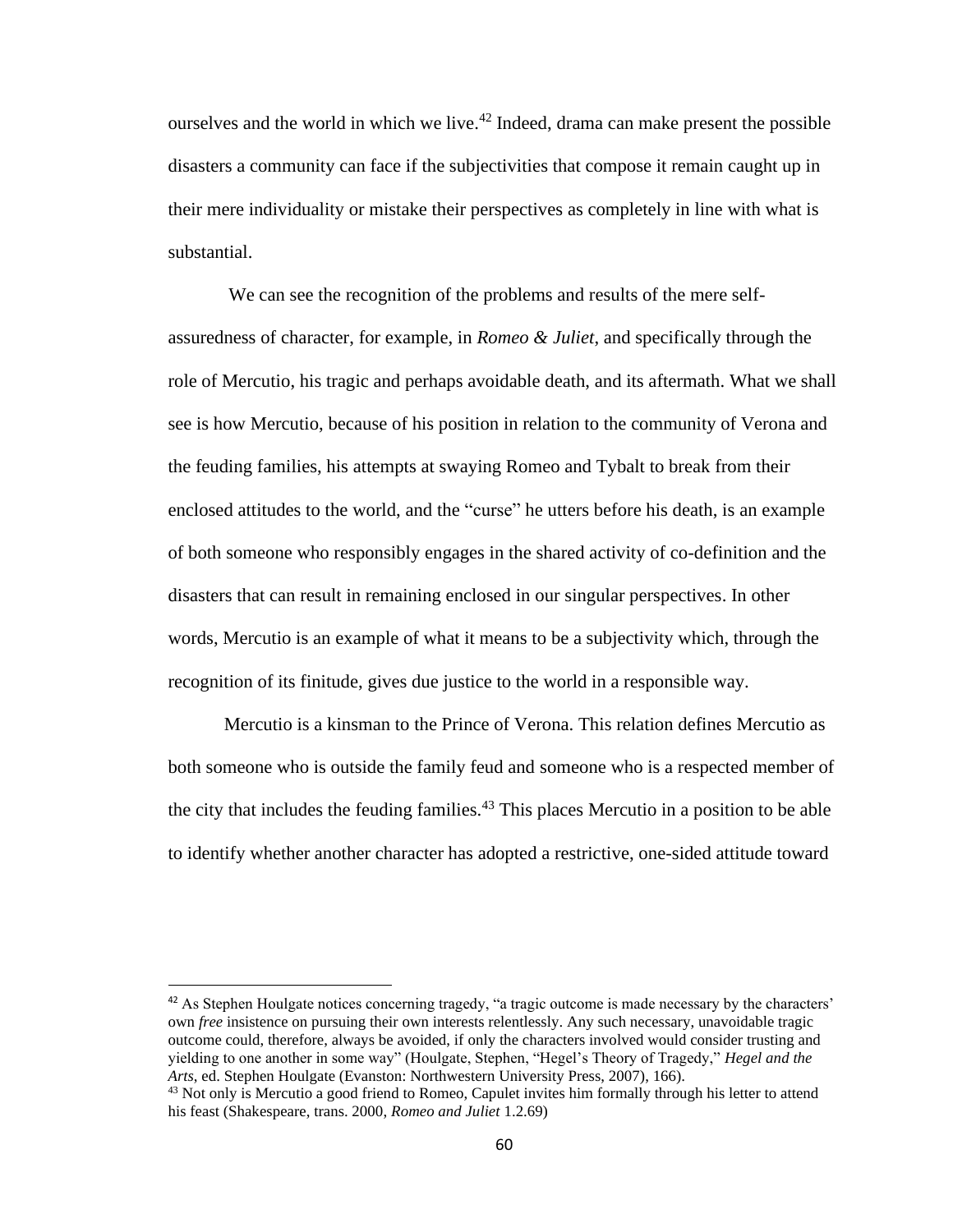the world.<sup>44</sup> For instance, in the first half of Act 1 Scene  $4<sup>45</sup>$  we see Mercutio playfully jesting at Romeo's melancholy in an attempt to get him to broaden his horizons on love. These jests include: "You are a lover; borrow Cupid's wings, and soar with them above a common bound" (1.4.15-16); and "If love be rough with you, be rough with love; prick love for pricking, and you beat love down" (1.4.25-26). In both couplets, Mercutio thematizes elevation and moving beyond above the all-too-finite obsession that Romeo has for Rosaline, seeking to shake up the firmness of his character. Indeed, this concern over Romeo's well-being reaches its peak in Mercutio's monologue on the obsessions of vain fantasies, where Mercutio warns Romeo that "dreamers often lie" and that those who obsess often fail to make their dreams a reality because they only seek the satisfaction of their passion (1.4.49-101). While we witness Mercutio's gaiety, wit, bawdiness, and good humor in scenes with Romeo, we see Mercutio's anger, passion, sense of justice, and possible rashness in relation to Tybalt. Retaining his wit at all moments, Mercutio nonetheless scorns and mocks Tybalt's sense of honor because he sees it as quite shallow. As he says to Benvolio, "The pox of such antic, lisping, affecting phantasms, these new tuners of accent! . . . . Why, is this a lamentable thing, grandsire, that we should be thus afflicted with these strange flies, these *fashionmongers*, these 'pardon-me's,' who stand so much on the new form that they cannot sit at ease on the old bench? O their bones, their bones!" (2.3.27-34, emphasis added). This perception of shallowness is perhaps why Mercutio displays a sense of rashness when Tybalt enters the pub in the first scene of Act

<sup>44</sup> It is also interesting that Mercutio's name is derived from Mercury, the Latin name of the Greek God Hermes, who is known for being the Messenger of the Gods and somewhat of a jester, crossing borders or boundaries, and ruling over the acts of speech and interpretation. One could suggest, perhaps, that Mercutio is like his namesake who seems to allow himself to wander between self-assured and seemingly enclosed subjectivities as a subjectivity with a concern for the condition of Verona himself.

<sup>45</sup> For the rest of this section, I will be citing *Romeo and Juliet* in text by placing in parentheses the act and scene number followed by the corresponding line numbers of the quote.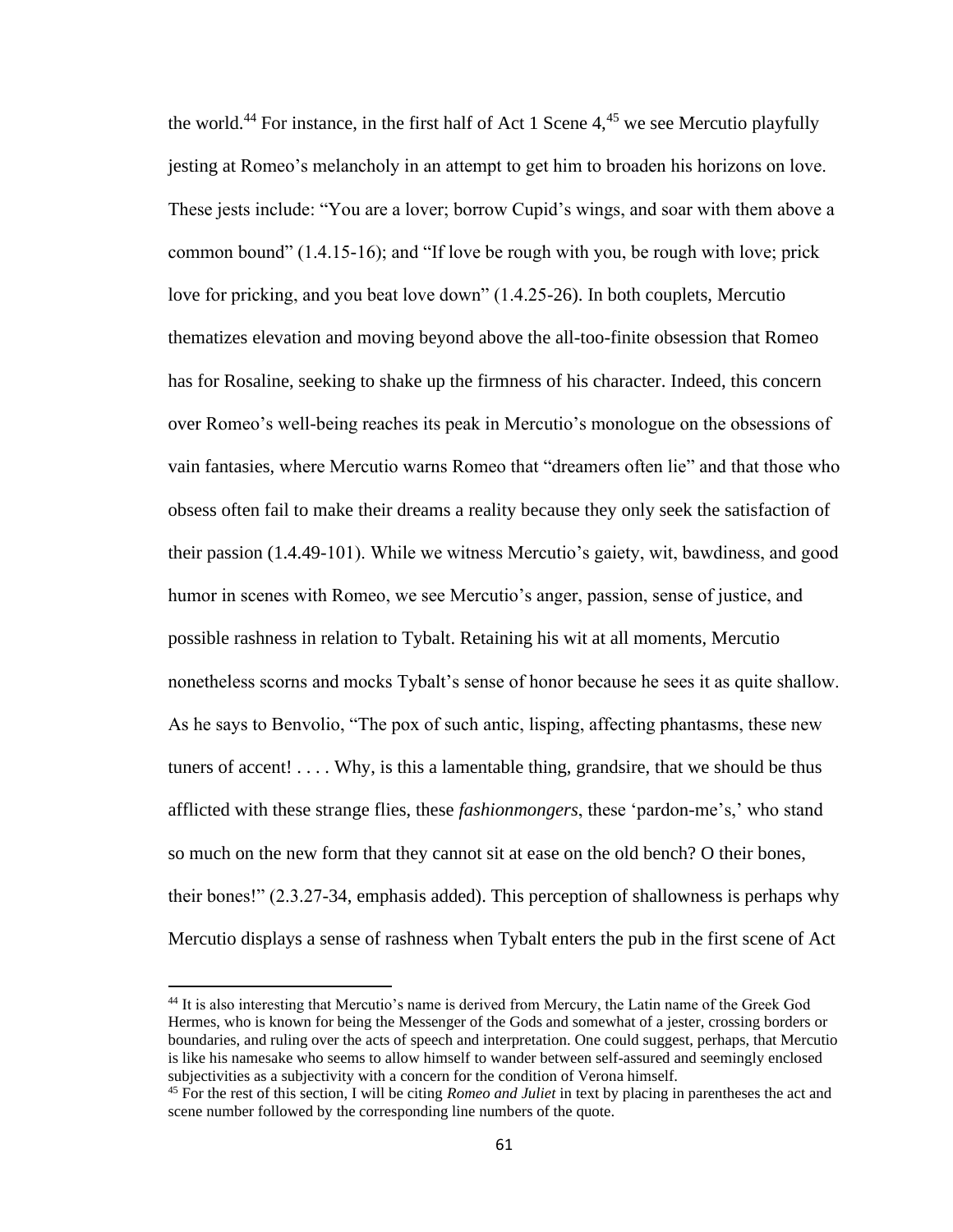Three. Given both his friendship to Romeo and his position in the kingdom, Mercutio finds it right to be provocative with Tybalt because he knows Tybalt to be looking opportunistically for his "first and second cause" against Romeo (2.3.23-24). That is, Mercutio is not pestering Tybalt because he feels his honor damaged but rather to reveal Tybalt's real motives. Mercutio's scorn is righteous and he knows it, the hot day or not.

With this many-sidedness that presents itself through his characteristic wit and his sense of righteousness, and that is not caught up one-sidedly in particularities such as honor or love, Mercutio can be said to be an example of what Hegel calls a "total individuality" (Hegel, I:236). While not an epic hero, Mercutio does contain a "wealth of emotional life" (I:237) that does not remain trapped within an abstract pathos but rather unfolds through a sense of righteous justice that is "made the essential and conspicuous trait of character and which leads to specific aims, decisions, and actions" (I:238). As this total individuality—a specific subjectivity who recognizes its limitless power of definition—Mercutio stands as an excellent foil to both Romeo and Tybalt given that they are caught within the self-assuredness of love and honor, respectively. Mercutio's jests and provocations serve as a call for both Romeo and Tybalt to be more than they are, or rather, to realize that their one-sidedness will lead to unforeseen consequences for both themselves and for the state of Verona.<sup>46</sup> This is why Mercutio's death and curse are

<sup>&</sup>lt;sup>46</sup> My description of Mercutio is akin to how Hegel scholar Jennifer Ann Bates describes the famous Shakespearean character, Falstaff, in her book *Hegel and Shakespeare on Moral Imagination* (Albany: SUNY Press, 2010). As Bates interprets, Falstaff's wit "reflects outward" the specific virtues certain character's stake their lives upon, thereby becoming a mirror upon which characters can recognize "in a social context, their own serious infinite point" (Bates, *Hegel and Shakespeare*, 145). By being a subjectivity that allows another to recognize the social field in which their actions and virtues are recognized, Falstaff is able to "cure sovereign self-reflection from its alienation. If one does not get the joke, one is simply too simple minded" (*ibid.*, 146). We can apply Bates' interpretation of Falstaff to Mercutio so to better understand his gaiety toward Romeo and scorn toward Tybalt. Mercutio is a social mirror in and through which Romeo's obsession with love and Tybalt's overzealous honor appear miniscule in context of the city, and his wit seeks to cure them over their alienation. When this mirror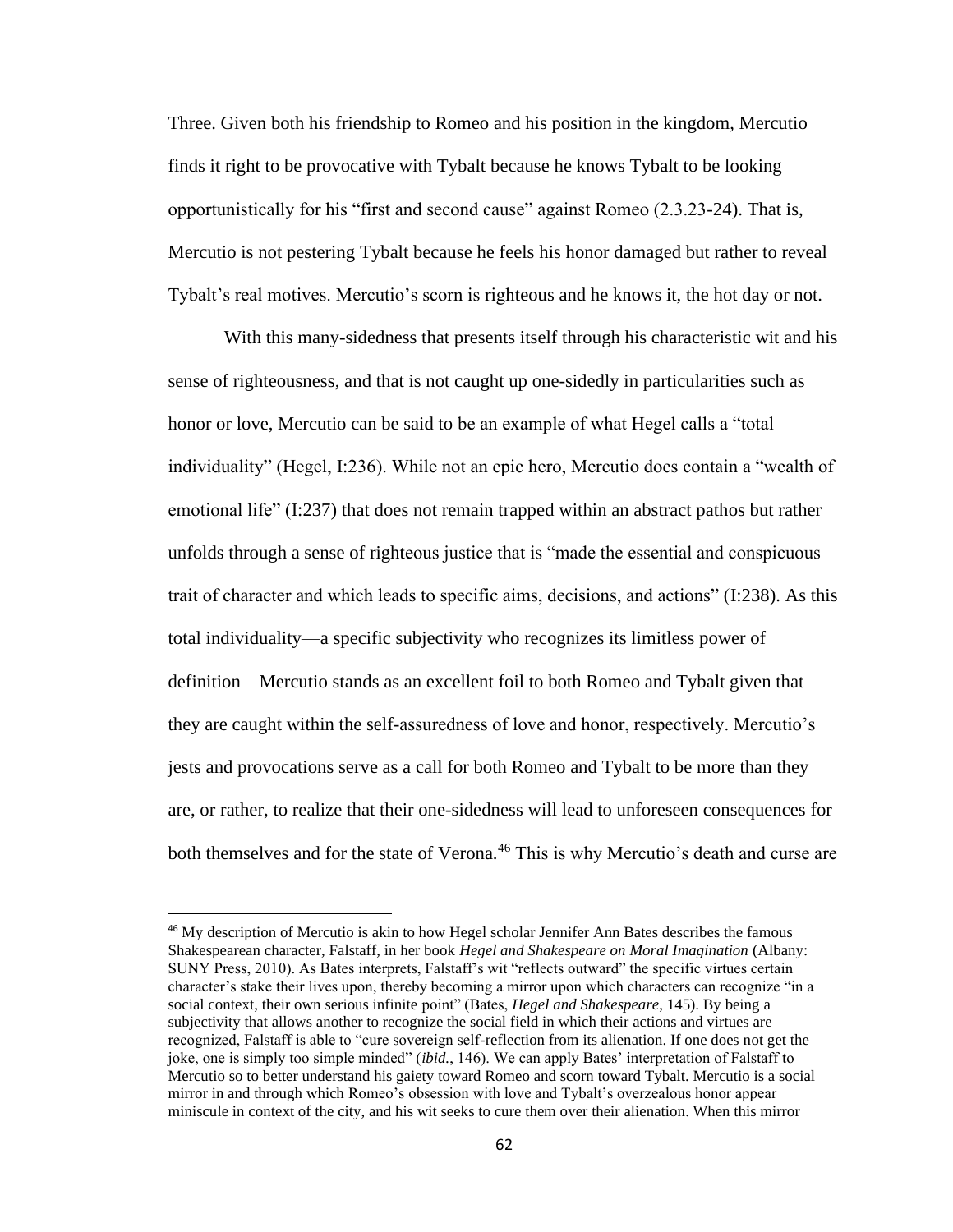so tragic and powerful. While provoking Tybalt to fight, Mercutio's makes it clear that he does not seek to kill him. As Mercutio says to Tybalt, "Good king of cats, nothing but one of your nine lives, that I mean to make bold withal, and as you shall use me hereafter, dry-beat the rest of the eight" (Shakespeare, 3.1.76-78). At most, Mercutio is seeking to make an example of Tybalt's finite sense of honor by giving him an injury that would serve as a reminder to think more broadly than his own sense of worth which Mercutio, as a statesman, has a right to do.<sup>47</sup> However, Romeo's commitment and obsession with love leads him to intervene in this just fight. By placing himself in the center of the battle and preventing a crucial moment of possible reinterpretation (understood as Mercutio's aggression toward Tybalt and his overzealous sense of honor), Romeo allows Tybalt to fatally stab Mercutio from under Romeo's arm. This man who was an example of how to be a subjectivity that remains open to others and the world dies as a result of the onesidedness of his friend whose firm embrace of newfound love has made him fickle, and the one-sidedness of a man who kills merely to mend his supposedly damaged honor. When such an openness to the collective activity of co-defining the situation—the allowance of subjectivity to wander and discover new meanings—"disappears" from the

shatters, no more do the actions of Romeo, Tybalt, and the rest of the families and factions get reflected back into the social field. Their alienation ends in tragedy.

<sup>&</sup>lt;sup>47</sup> Indeed, it could be said that Mercutio turns Tybalt's "first and second cause" around on him, since Mercutio knows that Tybalt seeks to duel Romeo (which is decreed illegal by the Prince in Act I) and has been dishonored by Tybalt's mere identification as someone who "consorts" with Romeo, not as someone with a title with the state of Verona (3.1.44-48).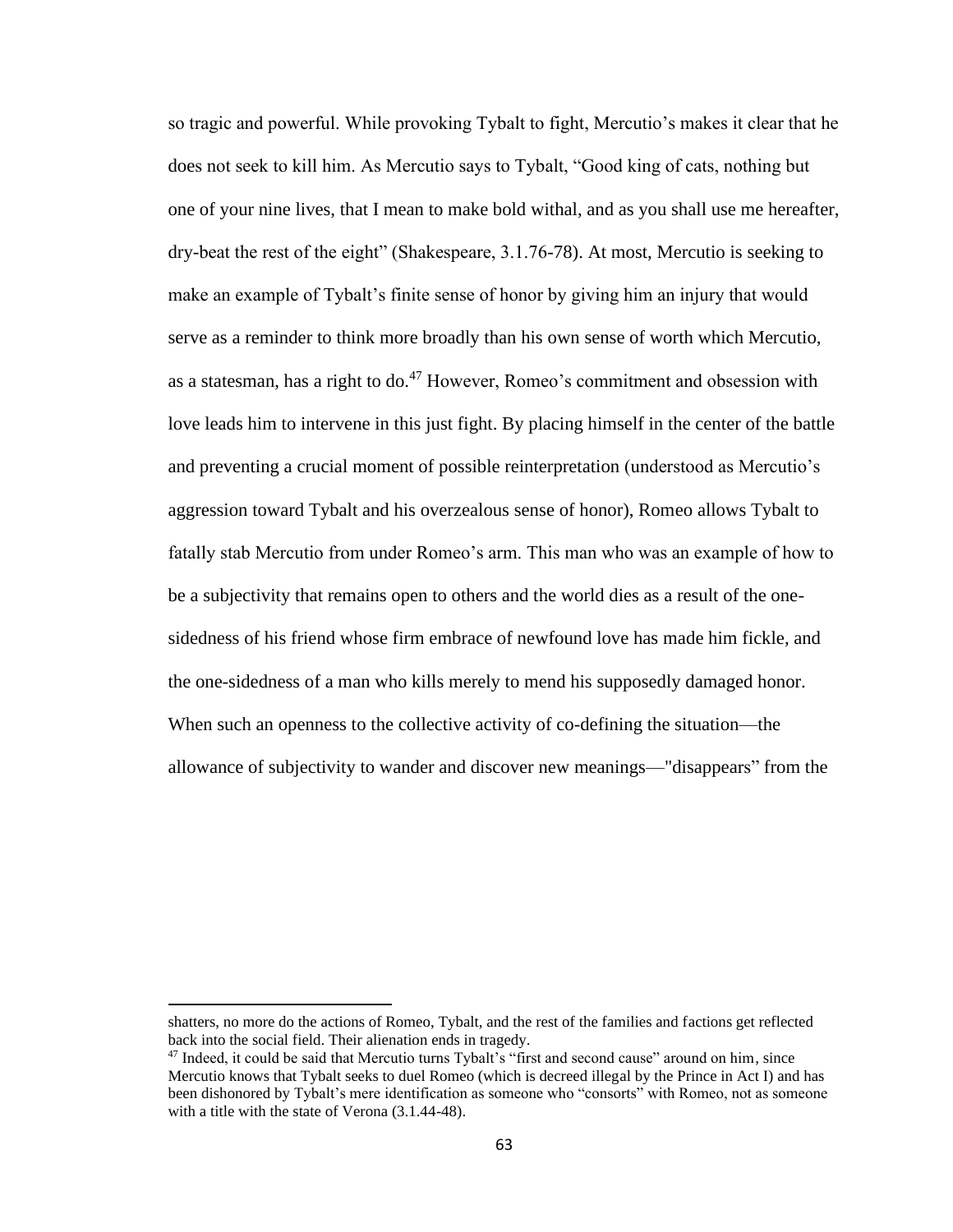play as it does through Mercutio's death, the conflicts between seemingly enclosed subjectivities become destructive.

Mercutio's final words give us a warning about the violent results that can occur when we limit ourselves to our singular "subjective" attitudes toward the world and the situations to which we are subjects:

ROMEO. Courage man the hurt cannot be much MERCUTIO. No, 'tis not so deep as a well, nor so wide as a church-door, but 'tis enough, 'twill serve. Ask for me tomorrow, and you shall find me a grave man. I am peppered, I warrant, for this world. A plague a both your houses! Zounds, a dog, a rat, a mouse, a cat, to scratch a man to death! A braggart, a rogue, a villain, that fights by the book of arithmetic! Why the devil came you between us? I was hurt under your arm. ROMEO. I thought all for the best MERCUTIO. Help me into some house, Benvolio, or I shall faint. A plague a both your houses! They have made worm's meat of me—I have it, and soundly, to your houses (3.1.95-108).

Through his use of metaphor—his body "peppered" and ready to be consumed by worms, his bestiary that, all being domesticable and under his care, has scratched him to death— Mercutio recognizes his death as the loss of any chance for a peaceful end to the feud. Indeed, his metaphor *dehumanizes* the families, in the sense that by being subjectivities caught up in themselves they have become like animals and will meet the same fate as him. By flaying and allowing him to be flayed, both families are now guilty: "a plague a *both* your houses." The drama will now unfold toward the fateful deaths of Tybalt, Paris, Romeo, Lady Montague, and Juliet—all of which could have been avoided. After the death of Mercutio, even the state becomes powerless to stop this plague, and it suffers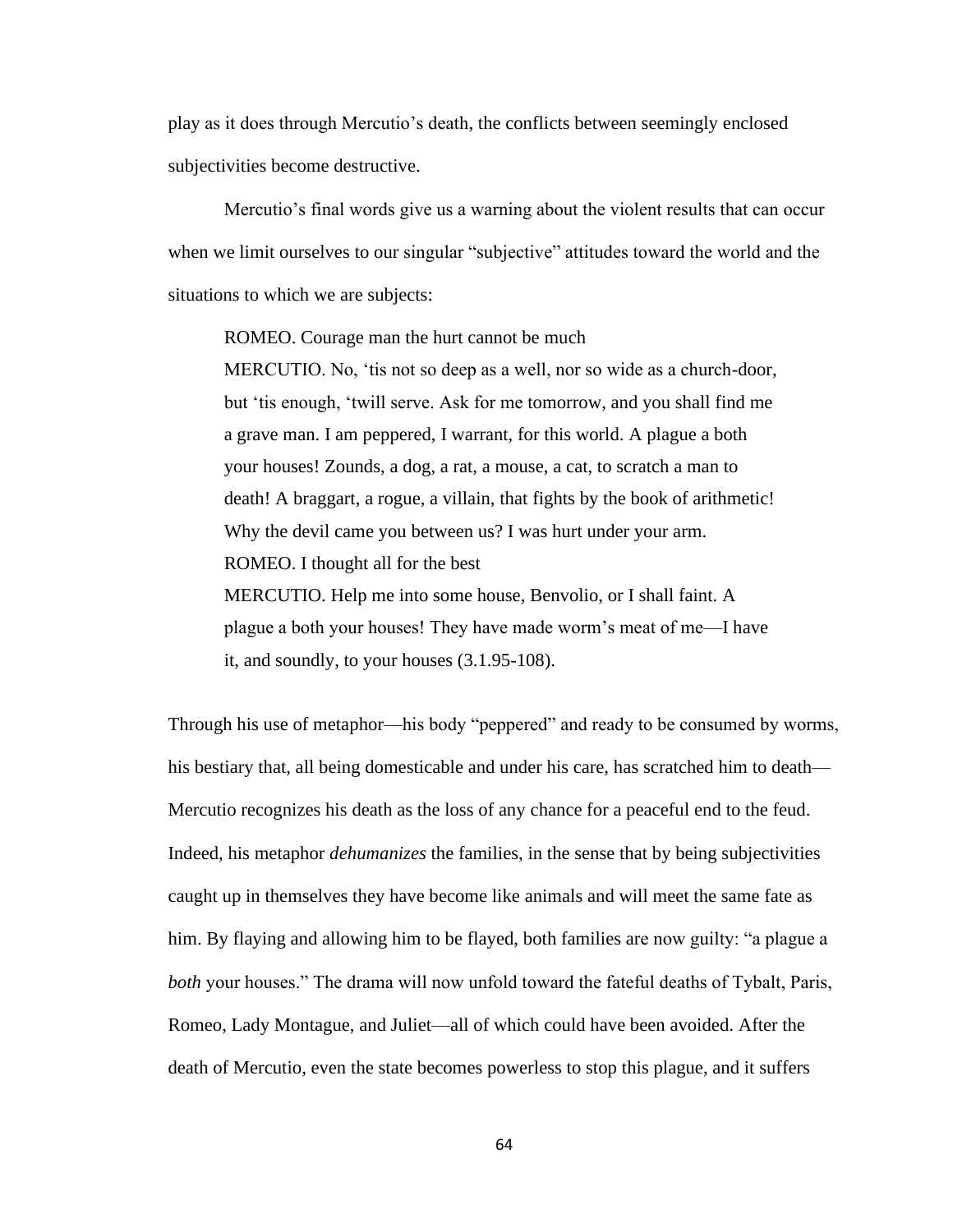just as much as the families. It is only once the effects of irresponsible actions have reached their conclusion that self-assured subjectivity will be shaken enough to make itself vulnerable and "make present" infinite subjectivity once again within the walls of Verona.<sup>48</sup>

Through Hegel's interpretation of drama as the actualization of subjectivities in conflict and communication within a particular setting, we can interpret *Romeo and Juliet* as a dramatic poem that shows both responsible and irresponsible ways in which we, as subjectivities, communicate with one another. Mercutio can be understood as a figure who remains open to the world around him, letting his mood wander in his interactions with certain settings and people he is interacting with, while characters such as Romeo and Tybalt remain caught up within a particular feeling and through it meet their tragic end. Indeed, Mercutio, as a responsible subjectivity, allowed himself to be at home in Verona as a sort of vagabond: he always attempted to cross the boundaries between Capulet and Montague, between Romeo's infatuation with love and Tybalt's sense of honor, and never remained caught up in himself. While he as a particular subjectivity could never "make present" the infinite powers of subjectivity completely, his jests, words, and actions always hinted at such a power. Once the dust is settled, Mercutio's death, along with the demise of Romeo and Juliet, hints at the limitless power of subjectivity once more. No longer do Lords Capulet and Montague try to dominate over the city, but they forgive one another, promising to each other to remember the tragedy that occurred together, allowing each other to continuously define what this moment

<sup>48</sup> See Act 5, Scene 3, lines 171-310 of *Romeo and Juliet,* where the Prince describes his punishments and the feuding families make promises honor the dead, end their quarrels, and do what it takes to maintain peace in Verona.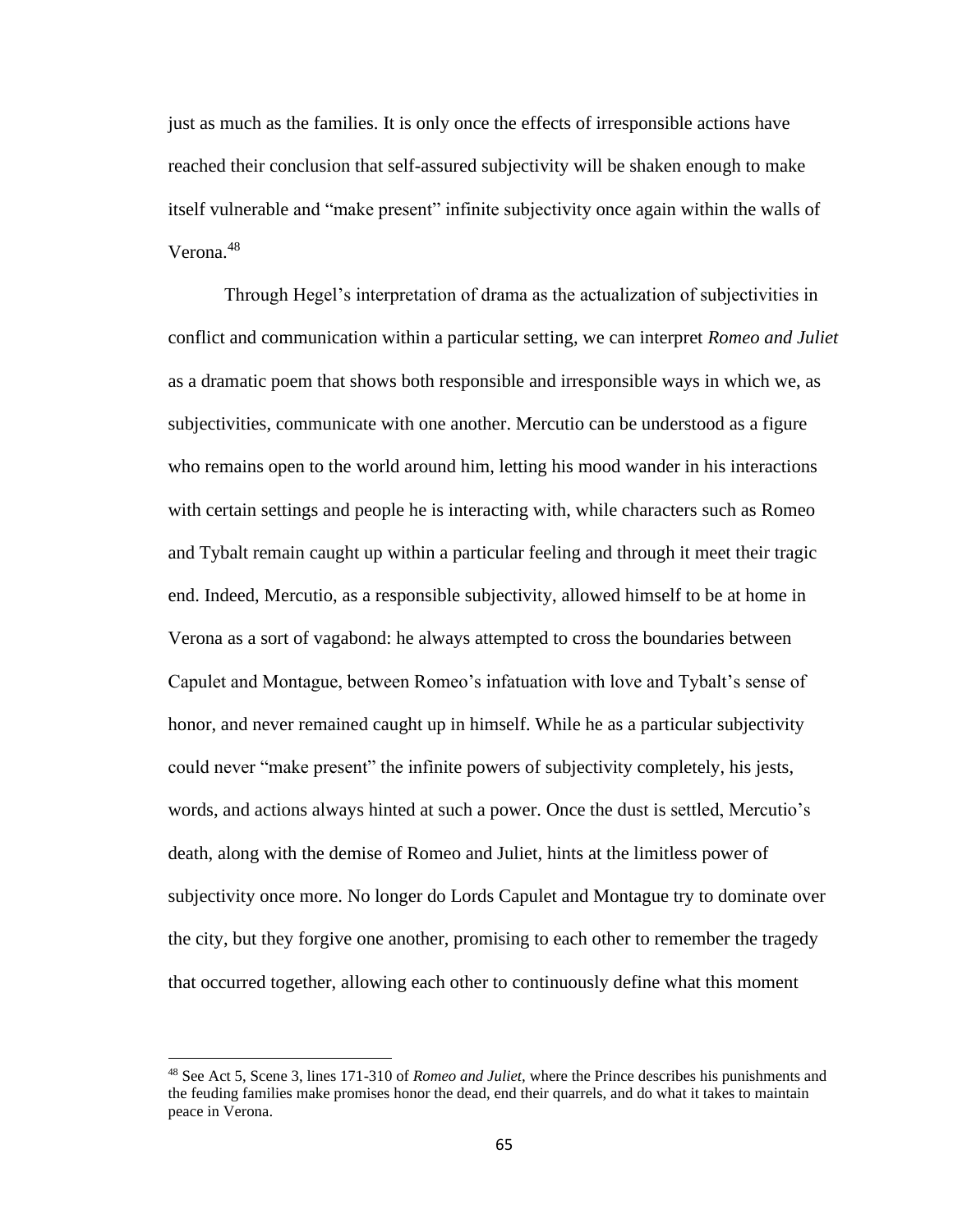means for them and others in the Verona. The plague has run its course and all that is left to do is mourn the losses each has suffered. The possibility of the limitless powers of subjectivity making itself known in this world is "present" once more, and it remains up to us to determine just how such a wanderer shall be welcomed.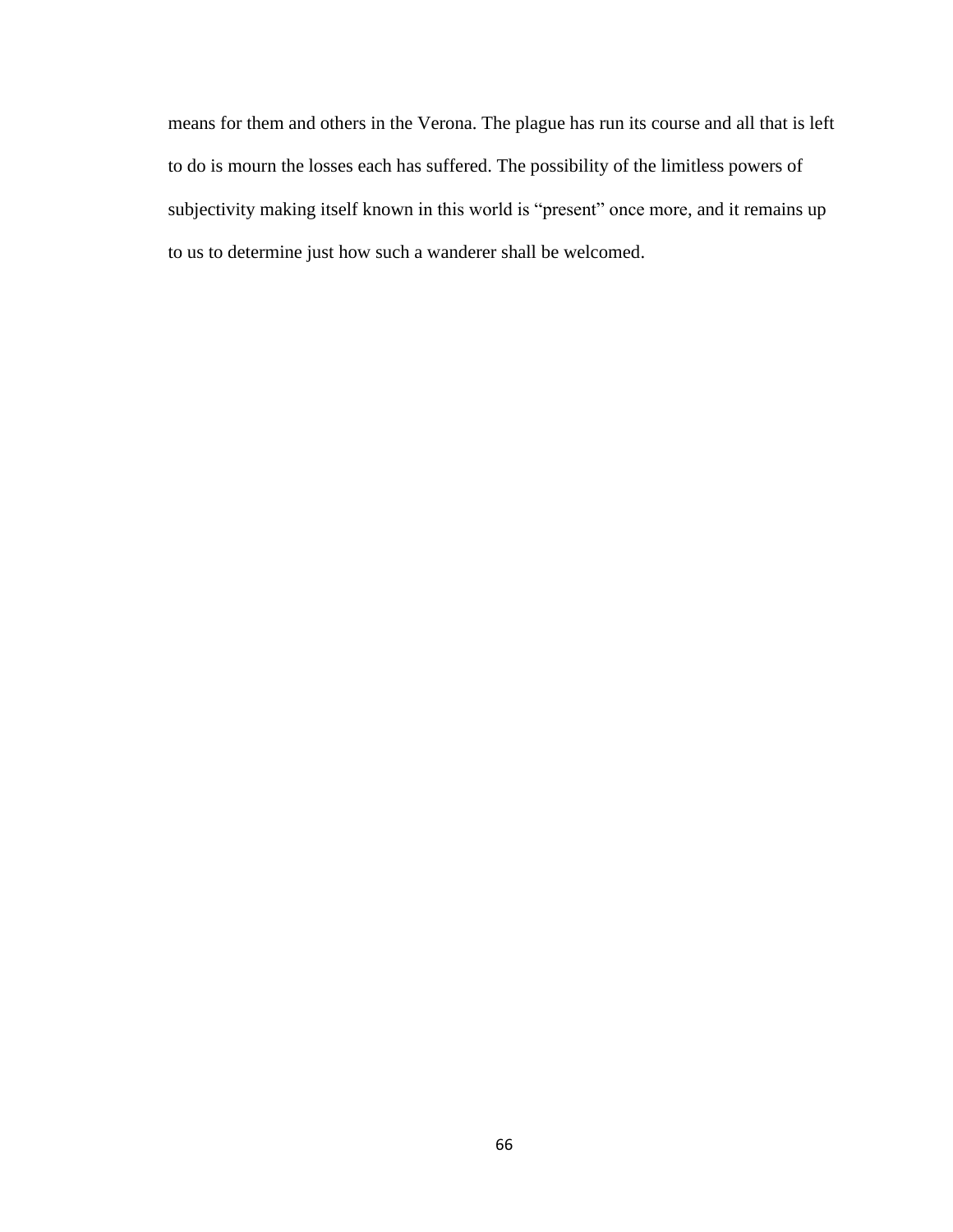#### **Chapter 3: Contemporary Art and Being-in-the-(W)hole**

# **Section 3.1 Of (W)holes and Discovery: Restricted Perspectives of Art and the Authentic Approach Toward Art**

Romantic art introduces us to the vagabondage of our subjective powers, not only in relation to ourselves but also in relation to other subjectivities and the world in which we are situated. Art brings itself into such an intimate relation with finite human reality and its limitless power to reinterpret its own existence that art no longer needs to bring to form the "divine" as such. Rather, art now appears humble; it makes present anything and everything involved in our "imperishable humanity," from hyper-detailed depictions of the world around us to the most "abstract" thoughts of inner life and beyond (I:608). As Hegel reminds us, "no matter how excellent we find the statues of the Greek gods, no matter how we see God the Father, Christ, and Mary so estimably and perfectly portrayed: it is no help; we bow the knee no longer" (103). What is of ultimate significance, as shown in contemporary romantic art, is now completely mundane. It is allowed to roam, to let its content wander away from any posited "perfect art" and find shelter within an indefinite amount of expressions that can appear mundane, ugly, and insignificant. What has changed is not art but the world in which its works are presented. This world is one characterized by "the cultivation of reflection" and "freedom of thought," and the artist today is called to express *this* world (I:605). In this sense, art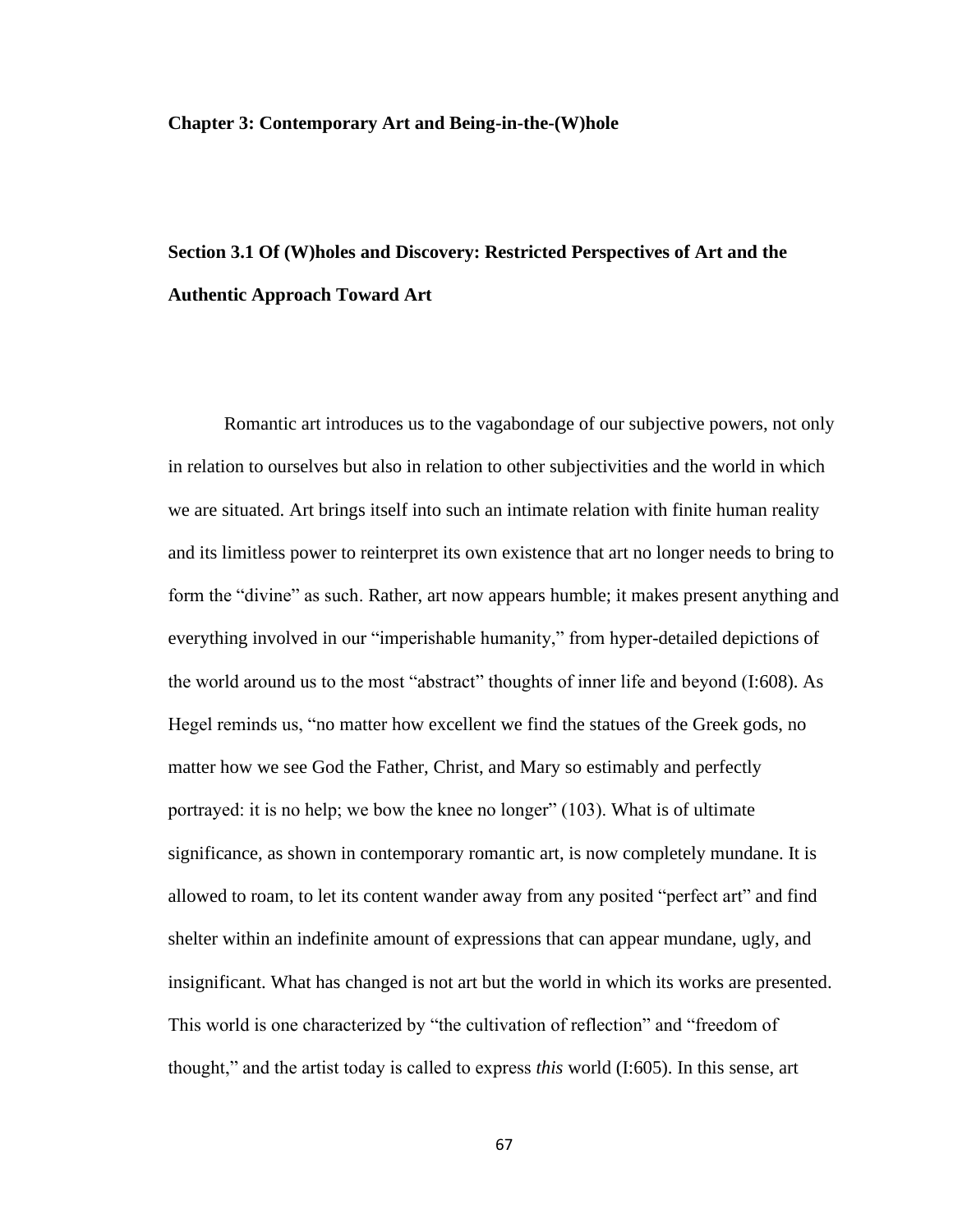today still expresses the significant in and through an appropriate form quite like the art of worlds past—that is, art is still concerned with the meaning of our existence, with who *we* are. However, this art is not trying to return to its posited, initial task as stated within classical art. Contemporary art does not take itself to be giving expression to an objective absolute meaning that gives us an established home and purpose in the world. On the contrary, we allow our particular expressions to be a launching point for *any* subjectivity to notice the infinite depths of itself and relation to others and the world. Art now decenters itself from its more or less posited foundation to reach further and further into the prosaic, and its form demands a *double* focus: a focus on both what is being experienced as such (the ways in which this work appeals to our being-at-home) and the meaning of this experience (i.e., how it leaves open space for infinite subjectivity to wander about, to notice our limitless capacity of co-definition of a specific here that we experience together). <sup>49</sup>

Given that we are still operating in a world that glorifies individual subjectivity and its specific perspective, contemporary art can be analyzed in terms of Hegel's analysis of romantic art. Because we "bow the knee no longer" to a transcendent meaning reflected in the posited integration of form and content, contemporary art does not have to concern itself with finding a completely adequate form for what is of ultimate significance. Rather, contemporary art appeals to our particular situations and worlds by

<sup>49</sup> "The *philosophy* of art is therefore a greater need in our day than it was in days when art by itself as art yielded full satisfaction. Art invites us to intellectual consideration, and that not for the purpose of creating art again, but for knowing philosophically what art is" (I:11). It should also be noted that this double focus can be made toward past art, or rather, that this double focus is a feature of all art in general. However, contemporary art (which I interpret as art made in the period in which Hegel gave his lectures up until the present) "makes present" this double focus explicitly because its content—infinite subjectivity—is never present as such, whether as a divine figure or mystical presence/absence, and its form is often that which we are most familiar in our everyday lives. The turn toward "intellectual consideration" comes about with the secularization of art, thus shifting the way we can perceive past art.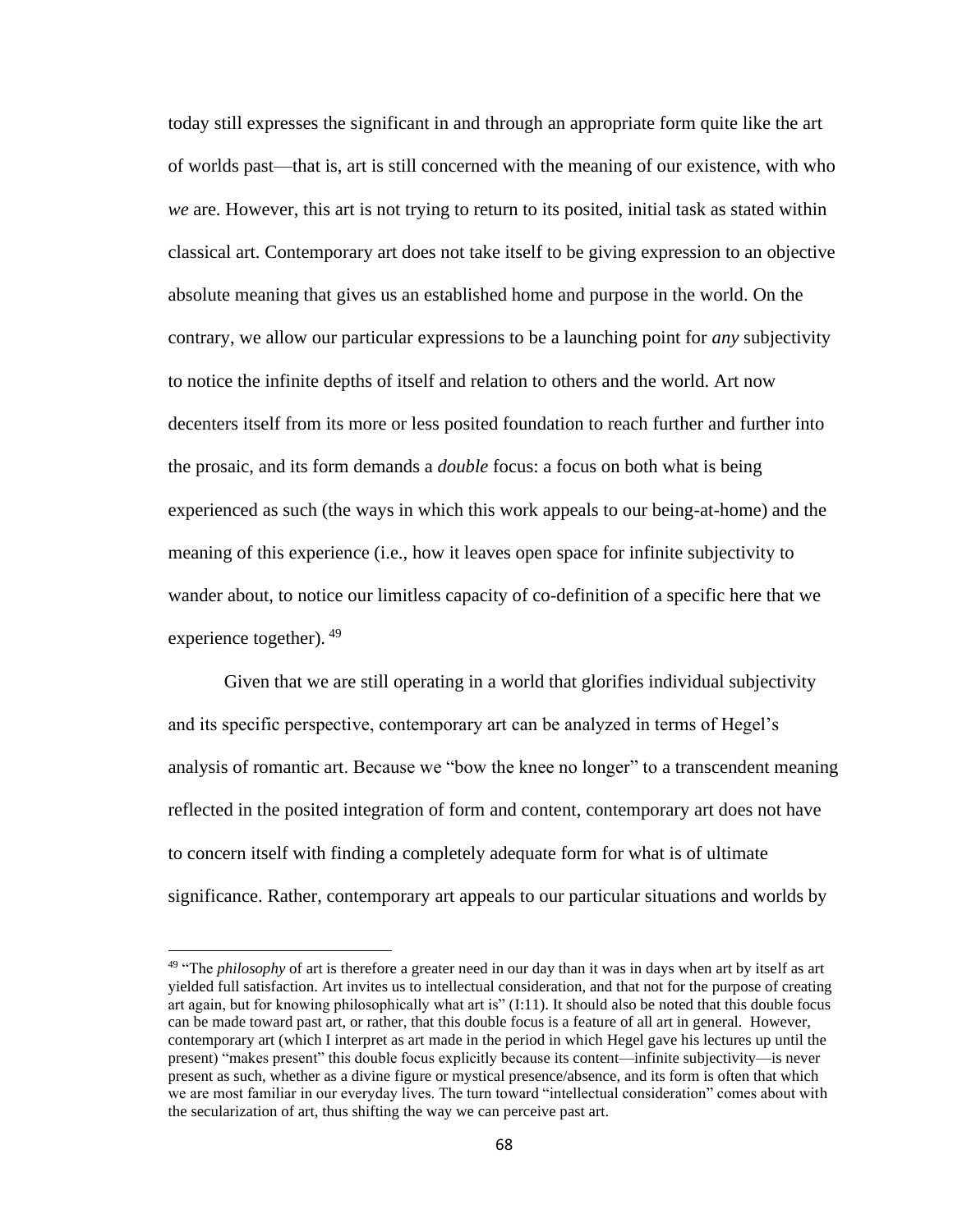displaying increasingly finite and specific and expressions, things that help make up our particular world and our subjectivity but do not claim about themselves a kind of absolute, transcendent character. Indeed, it is common for us not to concern ourselves with said art, for the more art reaches further into mundane life, the less it commands us to behold it as a significant thing in itself. Hegel recognizes this current situation, for he says of art at his time (and ours) expresses the contingent and mundane world in two ways: as a "prosaic objectivity" that captures the "mutability" of daily life or the "subjectivity of the artist" and her power of wit over every material (I:595). As contemporary art continues to grow more intimate with the finite world of human experience in and through such contingent expressions, we see two common orientations to art whose one-sided visions limit the experience of art. Those who rigidly define art and aim to police its boundaries could perhaps be called "gatekeepers." These are people whose perspective of art often reduces art to a limited set of forms, expressions, and contents they have arbitrarily deemed "beautiful." Those who think anything goes and that different things will please different people are what we might call "relativists," who see art not as a site of co-experience and co-definition, but a multitude of singular perspectives that do not affect one another and hence have no need to communicate about the possible meaning of an artwork. It only matters that I, as spectator or artist, like or made this artwork; its meaning is not to be found in other people's "opinions" other than my own and everybody has a right to their own meaning as long as it does not encroach upon mine. $50$ 

<sup>&</sup>lt;sup>50</sup> I believe my use of the terms gatekeeper and relativist connect with Simone de Beauvoir's descriptions of the "Aesthetes of the West" and "quietists" in her essay "Right-Wing Thought Today." In there, de Beauvoir describes these two orientations toward art as outgrows of bourgeois thought. The "Aesthete of the West," like the gatekeeper, is a bourgeois person who "reproach this empirical world not only for its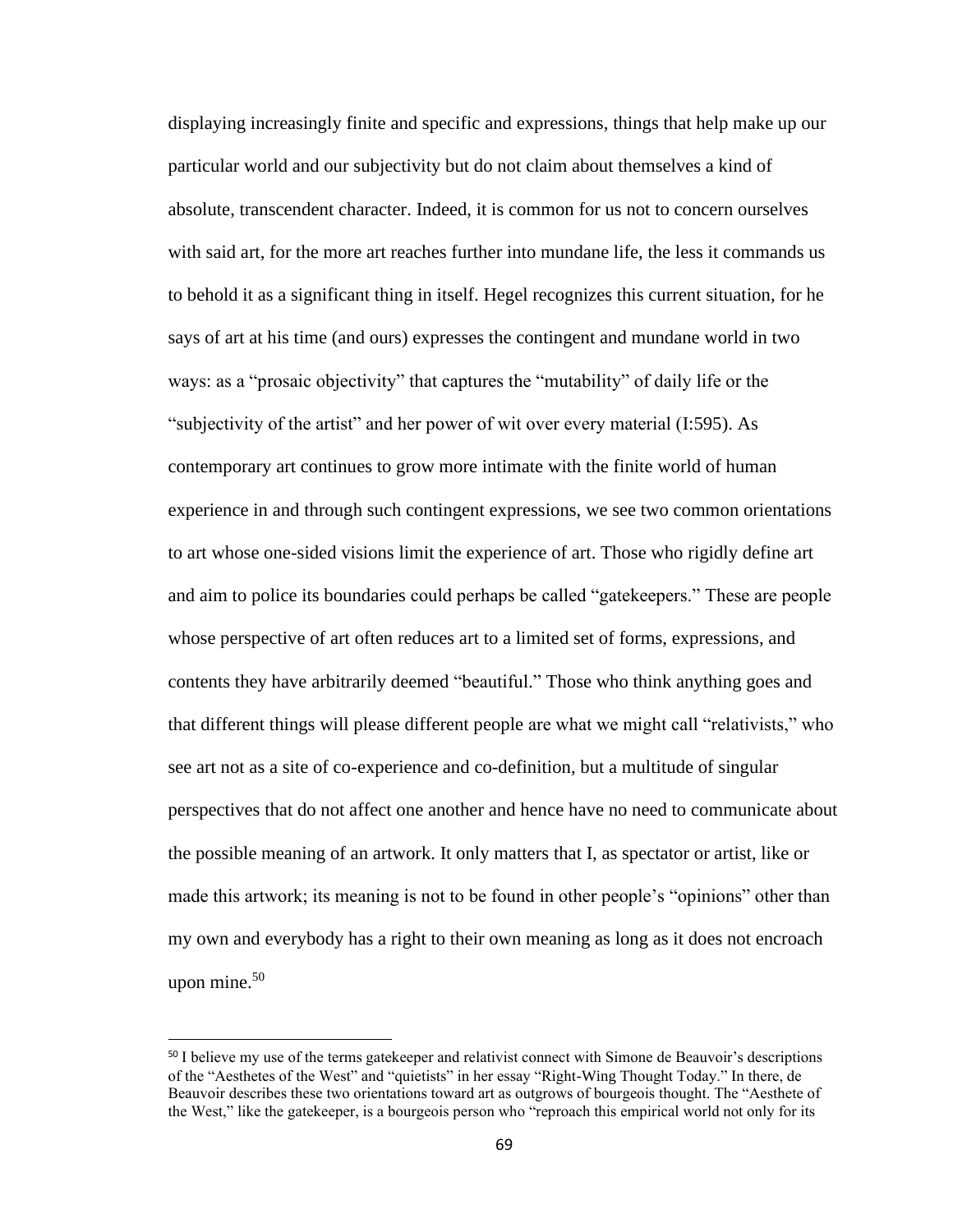These prejudices fail to capture what makes both past and present art significant because they either reduce external reality to one, strict, determinate appearance in which only specific people have access, or the mere esteem of creation that mutes the possibility of discovering what is significant in the work (i.e., other determinate perspectives of the world). It is for this reason that Hegel calls upon philosophy to reconcile these "artistic" worldviews in which we often find ourselves ensnared. As he argues,

If general culture has run into such a contradiction [between external reality and ideas], it becomes the task of philosophy to supersede the oppositions, i.e. to show that neither the one alternative in its abstraction, nor the other in the like one-sidedness, possesses truth, but that they are both self-dissolving; that truth lies only in the reconciliation and mediation of both, and that this mediation is no mere demand, but what is absolutely accomplished and is ever self-accomplishing… Philosophy affords a reflective insight into the essence of the opposition only in so far as it shows how truth is just the dissolving of opposition and, at that, not in the sense, as may be supposed, that the opposition and its two sides *do not exist at all,* but that they exist reconciled (I:54-5).

While Hegel is here talking about a more general issue, I think it has relevance for this discussion: restricted views on art such as "gatekeeping" or "relativism," by being *perspectives*, are both standpoints that stem from subjectivity that fail to do justice to meaningful *intersubjectivity*. Both afford certain insights about subjectivity because they are taken up by some*one* acting through their subjective capacity to judge or create an artwork. However, subjectivity is not just a celebration of singularity and individuality; it is also the possibility of meaningful, intersubjective communication—the capacity to be impacted and transformed by others. By way of this one-sidedness, both prevent

perishable character, but also its disorder and absurdity," replacing this chaos with an art that has "a wellordered, significative universe" [Simone de Beauvoir, "Right-Wing Thought Today" in *Political Writings*, ed. Margaret A. Simmons and Marybeth Timmerman (Urbana: University of Illinois Press 2012), 158-59]. The "quietist," like the relativist, is a bourgeois person who refuses to judge whether an action or situation is good or bad, and rather "justifies injustice" by saying "it is necessary for his work" and that we ought to "let thus preserve this world as it is" (*ibid.*, 160-61).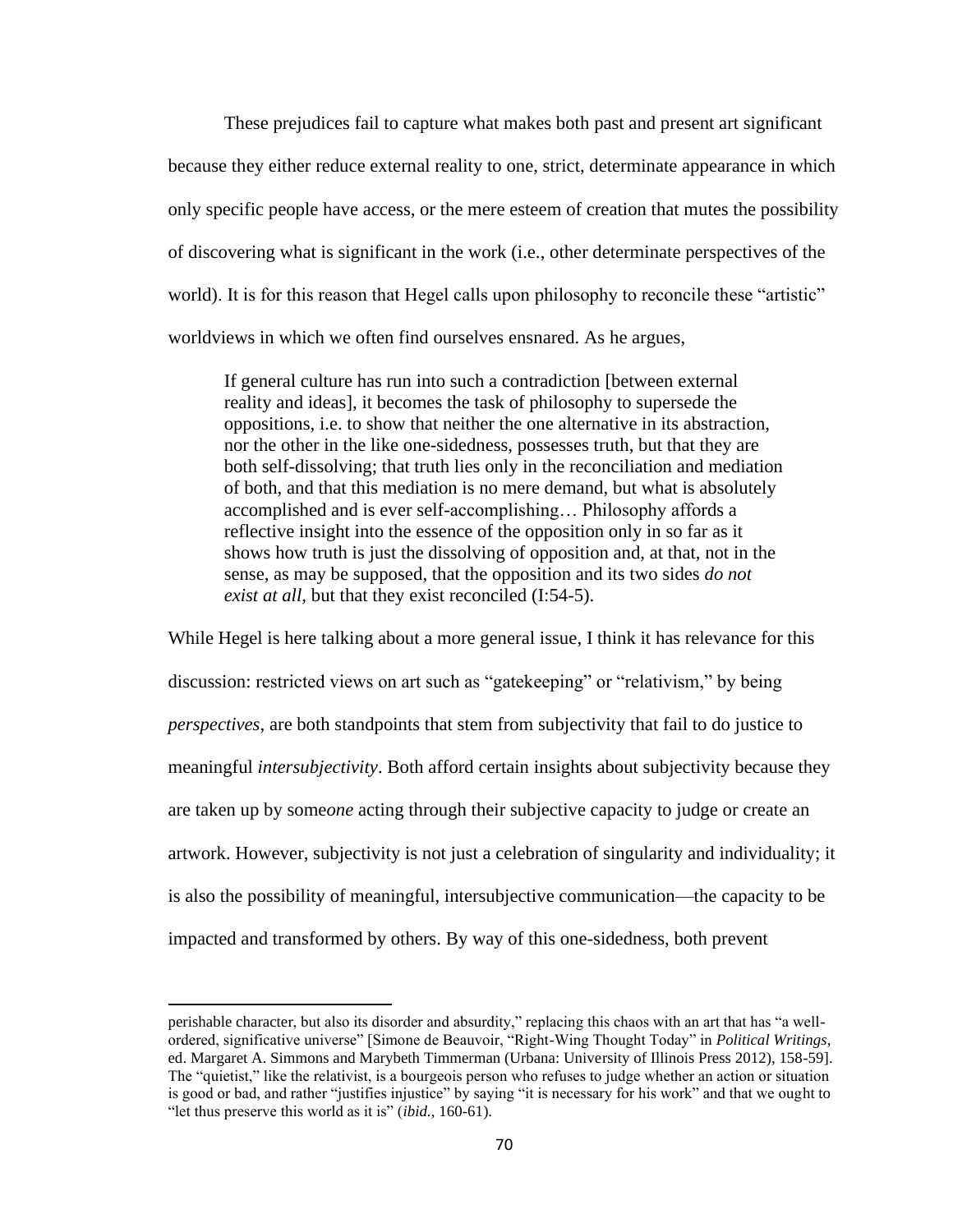subjectivity the possibility of wrestling with its vagabondage and its own developed perspective. That is, they prevent subjectivity from wandering to-and-fro in its attempts to understand the meaning of itself and the world in which it lives, either by guarding art's borders too tightly or by believing no borders exist at all (i.e., that each one is in identity with another; the mere neutralization of difference; the "agreement to disagree").

It is true that art does not express what is of ultimate significance in ways previously afforded to it in past artistic worlds. For us, there is no content or form that *must* be represented by art; no subject-matter or individual art will ever attain "purity" in the way Ancient Greek or Christian art could be interpreted as having.<sup>51</sup> Art is liberated and liberating; it presents itself to us in a way that destroys all restrictions on possible forms and content art can express in order to reveal "*Humanus* its new holy of holies" (I:607). We neither need to restrict access to the world of art in order for it to maintain its capacity for "making present" infinite subjectivity, nor ignore our determinate expressions of ourselves and the world in order for subjectivity to recognize its infinitude. *Art is always already a concern for a particular situation (i.e., an artwork)*. <sup>52</sup> Our subjective capacity to engage with an artwork reveals that we both have a singular perspective of the work *and* that such a perspective implies other points of reference with which I could only learn by my participation with others looking at this work. As such, the one-sided perspectives of gatekeeping and relativism are reconciled, and

<sup>51</sup> "No content, no form, is any longer immediately identical with the inwardness, the nature, the unconscious substantial essence of the artist; every material may be indifferent to him if only it does not contradict the formal law of being simply beautiful and capable of artistic treatment. Today there is no material which stands in and for itself above this relativity, and even if one matter be raised above it, still there is at least no absolute need for its representation by *art*" (I:605).

<sup>52</sup> Said another way by art scholar William I. Fowkes, "Art... is equipped to show us particulars rather than subsume particulars under universals… Art provides us with a spectacle of singulars" (Fowkes, *A Hegelian Account of Contemporary Art,* 79).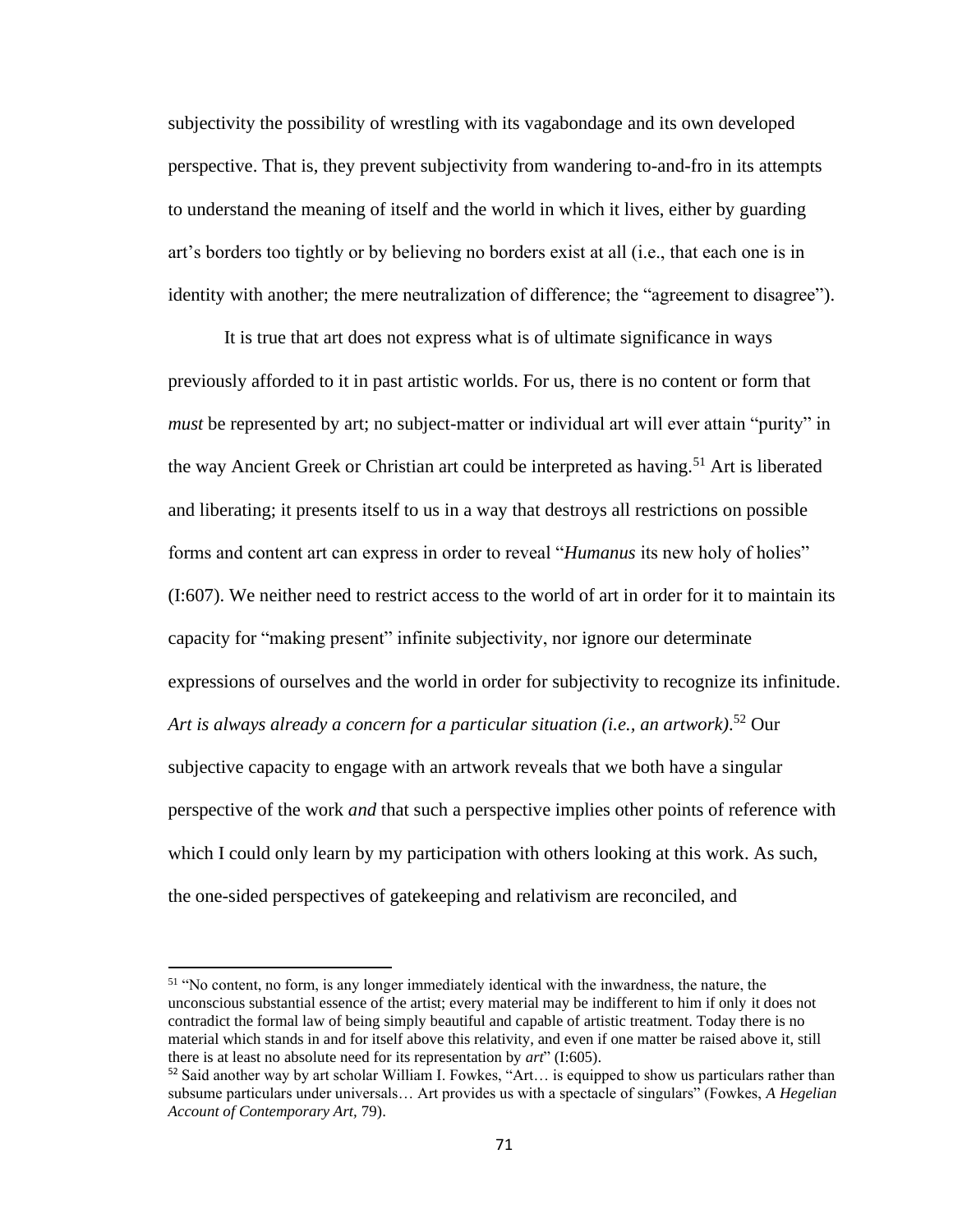contemporary art, unlike past forms of art, makes present this reconciliation by using it as its content and material and expressing it through the most contingent of subject-matters. Philosophy's task, at least in discussing art is to articulate how this reconciliation exists in and through such contingent artworks, or, as Hegel describes, "to comprehend in thought what this fullness of content and its beautiful mode of appearance are" (I:611). In other words, contemporary art is a playing with infinite subjectivity by use of any object, idea, and material that acknowledge both our specific histories and limitless ways of seeing beyond them, and philosophy discloses how these artworks achieve this double acknowledgement or miss it by rendering these artworks as appearances that point beyond their contingency toward the limitlessness of subjectivity, human experience. Discovered in and through the experience of art—especially contemporary art—as interpreted by Hegel, through the intimacy between our finite and infinite subjectivities, our being-at-home and vagabondage from it, is what I argue to be a *(w)hole*.

To encounter a (w)hole is to encounter both finitude and infinitude in their closest proximity—or rather, the way in which this specific artwork, in its particular individuality, points toward the ongoing commitment of subjectivity being determined differently—of recognizing its current understanding of its self and world as one-sided and inadequate. It is a way of playing with our subjective powers of being-at-home and vagabondage: art duplicates external reality in a way that allows us, as subjectivities, to encounter it as both part of our home *and* something that pushes us outside the borders of that home. A (w)hole offers up what often goes unnoticed about finite human experience to the space of intersubjectivity in a way that makes us concerned about our situations as such and our limitless abilities to redefine their meaning. It is an encounter with the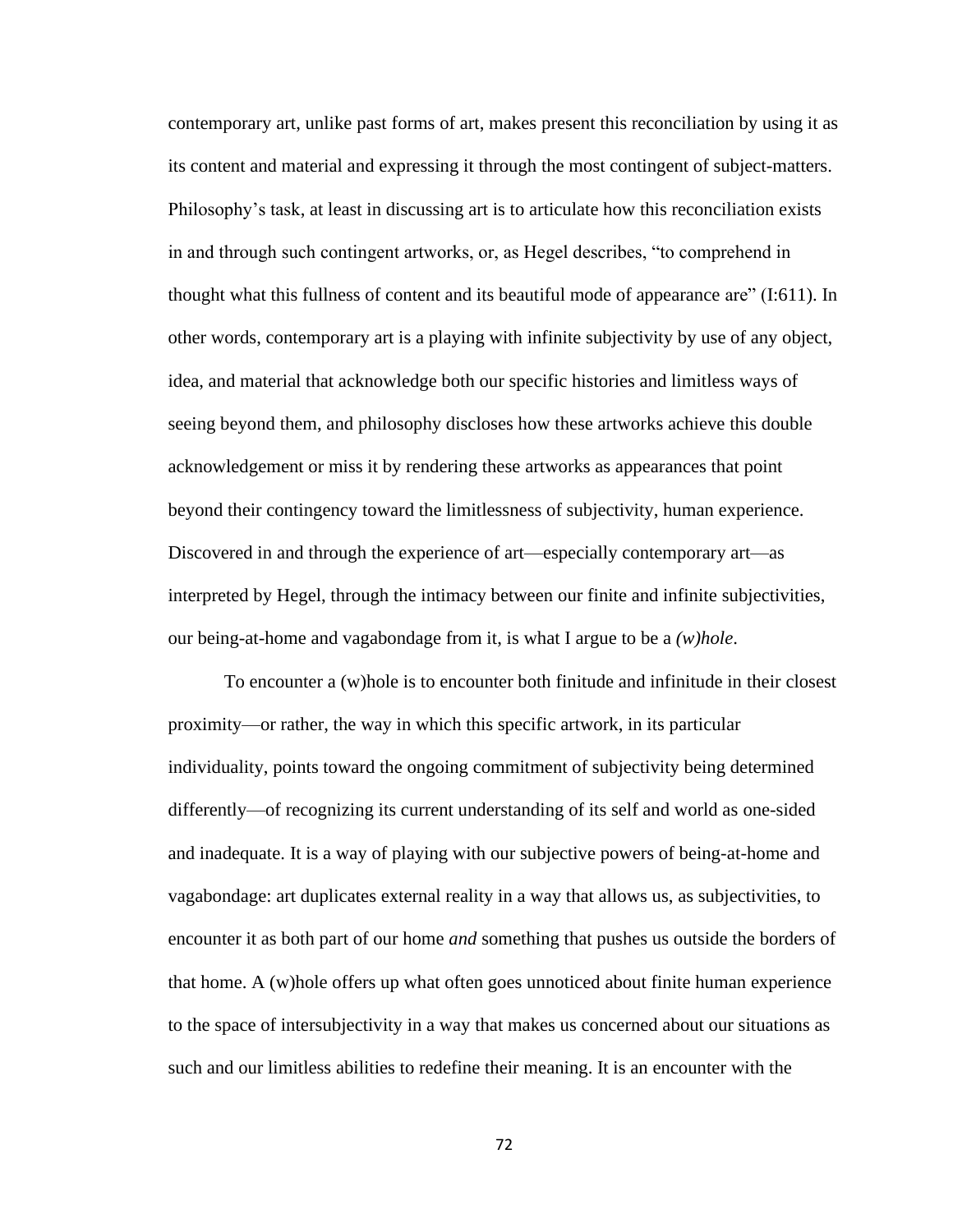particularity of our world—our various "wholes" in which we are part—and a "hole" that allows us to notice how our worlds are never completely defined, that there is always an outside (another way of interpreting) to this "whole." Through this (w)hole, art becomes recognized as both the creative act and space of conversation between artist and public, an open space where all are invited to interpret how the work's form expresses its content.<sup>53</sup>

This "(w)hole" is a term I have borrowed and adapted from artist Luis Jacob's description of art as an experience of "groundlessness" or "reality itself experienced as a hole."<sup>54</sup> He describes the groundlessness of art as an experience of uncertainty, an openended decision, where one witnesses an artwork as an "image of Life in the process of being lived, of openness and profound ambiguity at the moment of making a decision" prior to any sort of givens.<sup>55</sup> Art as a hole is thus an experience of freedom, or rather, of a subjectivity whose meaning is never exhausted by the determinate expressions it has previously made. But we should not understand this groundlessness as some detached perspective. As Jacob describes:

The experience [of groundlessness] does not render me into a free-floating existence without limits or conditions… There *are* indeed the facts of a situation to which I am bound, within which I must always choose one path and not another, in the context of influences and compulsions from others who share my point of view and others who challenge it, others who wish to thwart my efforts or others who invite me to collaboration. "Groundless" is the idea that, from the viewpoint of Life as I live it, the meaning of these facts of my situation and of my having taken this path instead of another—the significance of these things is never written in stone, and never ceases to be an open question.<sup>56</sup>

<sup>53</sup> This space of conversation can also fall into one-sidedness. See Hegel's *Aesthetics II* 618-620, in which Hegel discusses the "pleasing style of art" and how such art can either become something too secretive or too flattering.

<sup>54</sup> Jacob, "Groundless in the Museum," 91

<sup>55</sup> *Ibid.*, 90

<sup>56</sup> *Ibid.*, 93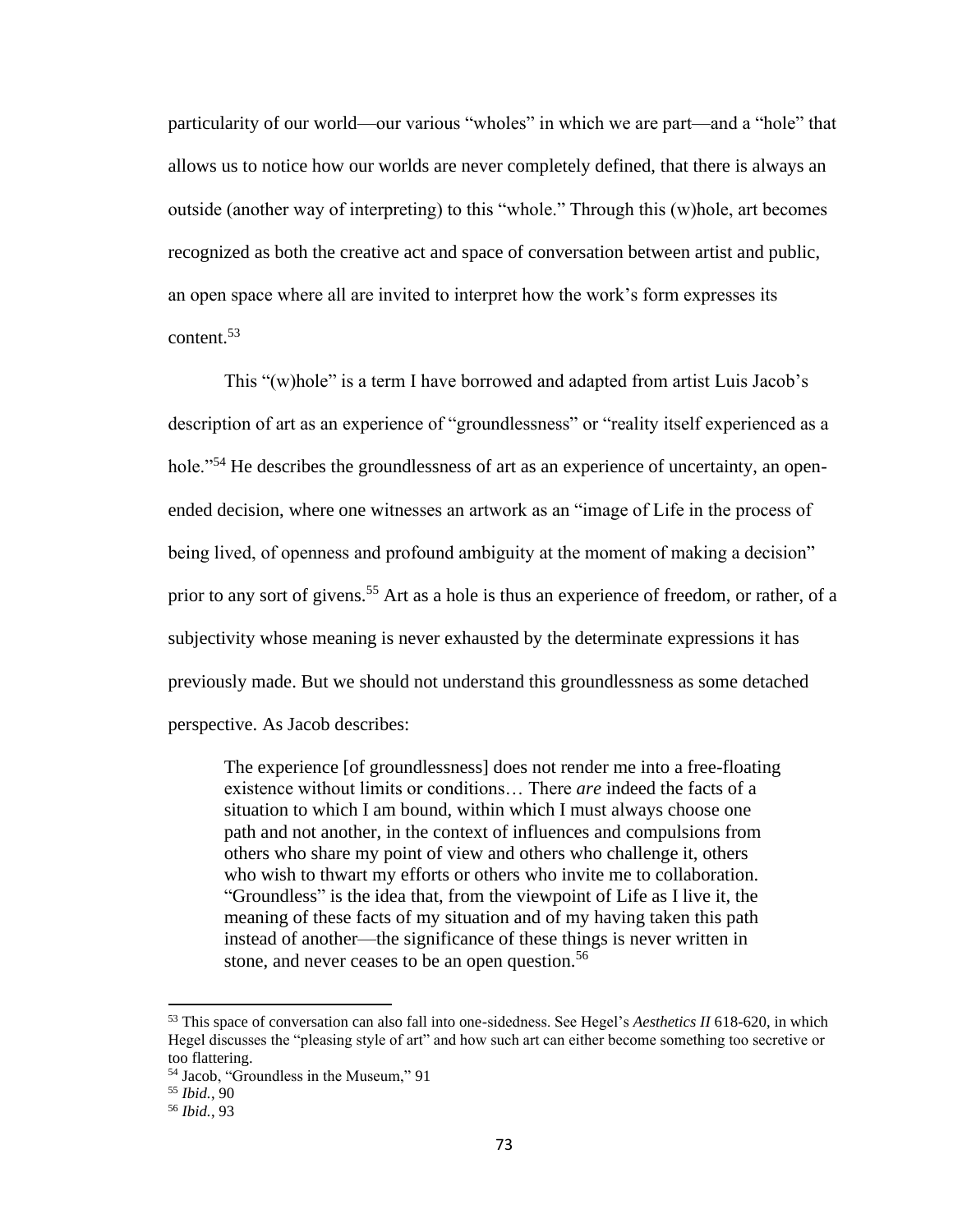Art is thus a way of experiencing groundlessness in the sense that what is perceived as a ground, what we take for granted as merely objective, external realities is built upon interpretative decisions in which subjectivity has gained a perspective and yet experiences its limitless power to reinterpret, both for itself and with others. As Jacob concludes, "art reminds us that we can be at home in the hole, and nowhere else," meaning that to experience art is to experience reality as a place that is always already a co-experiencing and co-defining.<sup>57</sup> By adding the "w" in parenthesis in front of "hole," I am attempting to make clearer the experienced ambiguity that Jacob notices in aesthetic experience between being both a perspectival subjectivity and an interpreter of infinite subjectivity. Art as an experience of a (w)hole calls upon all to bear witness to being implicated within a history, a particular way in which "we" spring forth into the world, and also to being inexhaustible by our histories, capable of reinterpreting ourselves and being in situations that nevertheless remain an open-ended possibilities.

To be caught up in the experience of art as a (w)hole is to say that one's being is being-in-a-(w)hole. This is akin to Hegel's description of the "peculiar" situation of contemporary art and what is necessary for the artist to create art in the contemporary world: the "sensitive abandonment of the heart in the object" (I:606, 609). Through the deeper intimacy between subjectivity and external reality, Hegel notices an "objective humour," a sort of playing and manipulation of the art object that "remains a subjective" spirited movement" that is done purposefully (I:609). The artist or spectator, ensnared by this object, feels a sort of slippage or vulnerability as if the inner movement of the object always seems to evade capture. And yet, even though it continues to wander off, the

<sup>57</sup> *Ibid.*, 95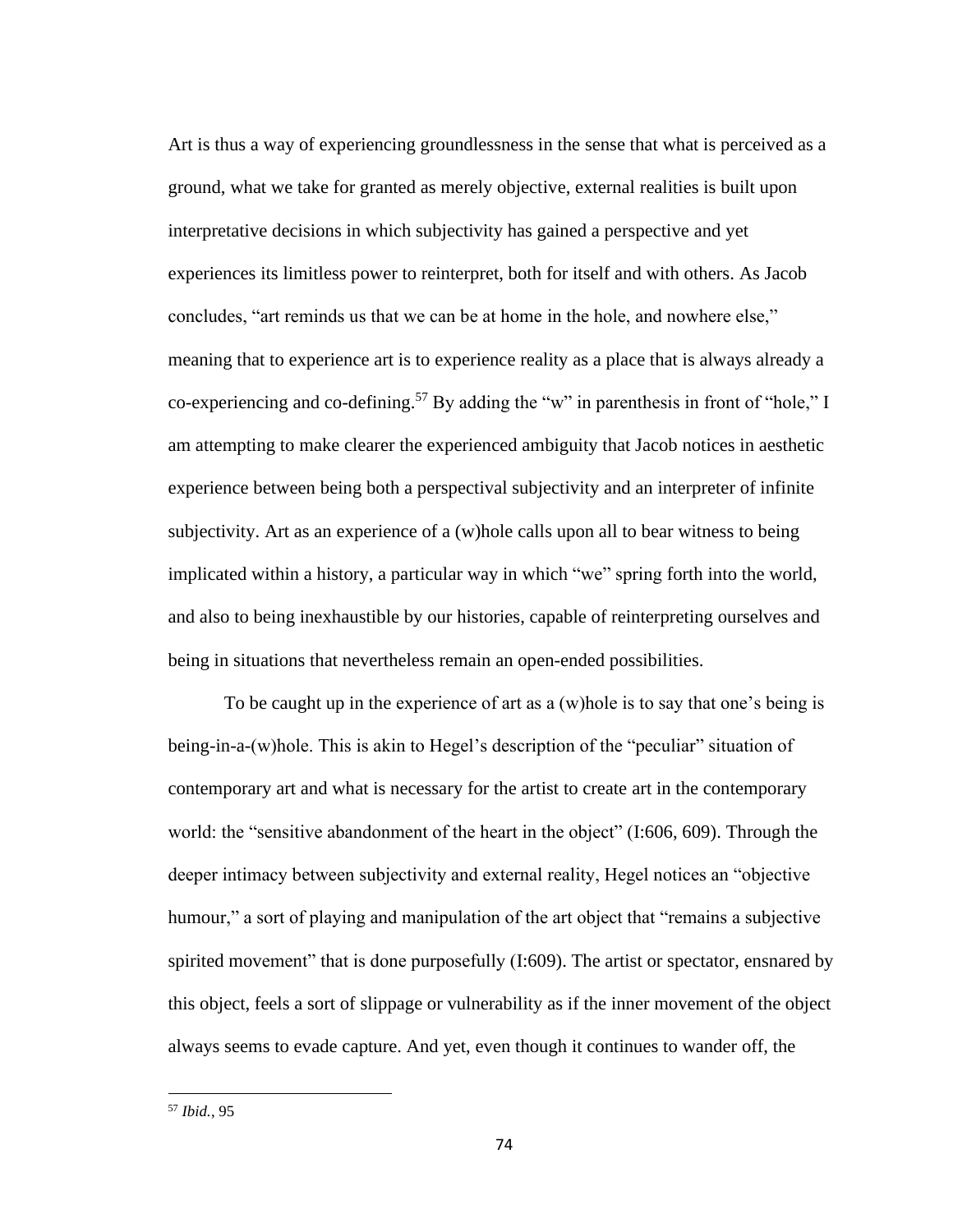object in and through which this vagabond subjectivity has made its brief home remains the artist or spectator's concern. As Hegel notes, "what is at stake is that the heart, with its depth of feeling, and the spirit and a rich consciousness shall be entirely absorbed in the circumstances, situation, etc., tarry there, and so make out of the object something new, beautiful, and intrinsically valuable" (I:610). Being-in-a-(w)hole is this feeling of vulnerability that concerns itself with its particular circumstances, and an artwork that presents itself as this vulnerable, finite perspective of its object will continue to remain a site for wandering subjectivities to make their home. If an artwork fails to be something vulnerable—to be a (w)hole—and made in a way that appeals to a "gatekeeper" or a "relativist," it loses itself as art. As Hegel points out, we are occupied with objects "so long as there is something secret, not revealed, in them. This is the case so long as the material is identical with the substance of our own being" (I:604). If the "substance" of our being is infinite subjectivity, then the artwork must continually call upon our power of interpretation (both in our singular capacity and our intersubjective capacity). To experience being-in-a-(w)hole, art must remain vulnerable.  $58$ 

What Hegel offers to we who are discussing contemporary art is a rich account about ways in which artists<sup>59</sup> can succeed or fail in their attempts to engage with the art

<sup>58</sup> Gaston Bachelard makes similar remarks in his description and poetics of one's house in *The Poetics of Space*. For instance, he says "If a house is a living value, it must integrate an element of unreality. *All values must remain vulnerable, and those that do not are dead*" [Gaston Bachelard, *The Poetics of Space*, trans. Maria Jolas (Boston: Beacon Press 1994), 59, emphasis mine). He also states that "one must live to build one's house, and not build one's house to live in" (pg. 106). What is at stake in art today is its vulnerability, or rather, its ability to remain an open-ended question that invites us to constantly re-interpret its meaning.

<sup>59</sup> In the last section of *Aesthetics* vol.1, Hegel focuses upon the artist and art in his discussion of "the standpoint from which art can pursue its activity" (I:595). However, for those of us who are not artists, we can take up this section in a way that allows us to better approach the art of our time in our own encounters. If we are to engage authentically with art and make judgements about it, we should keep these points in mind.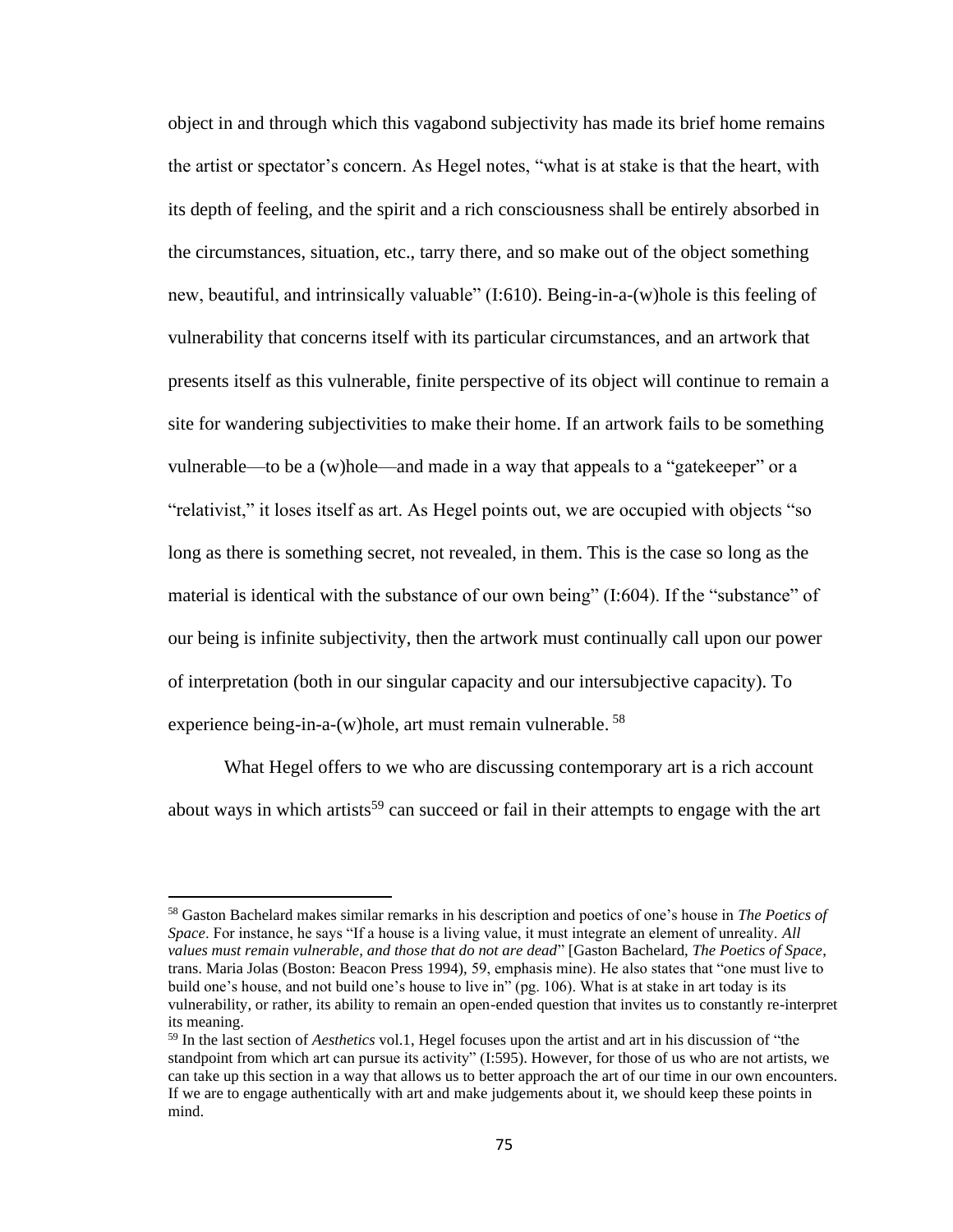of our time. It is not certain whether the artwork will be significant; it *can* fail to remind us about our being-at-home in a (w)hole. But because the risk of death or failure exists, art *can* continue to live so long as this challenge is met authentically. Let us understand how to approach this authentic account of the artist by analyzing Hegel's analysis, "The End of the Romantic Form of Art," in the section "Individual Characteristics." This authenticity can be accounted for in three terms: wonder, being-at-home, and courage to wander.

The authentic artist is one who *wonders* about her world, the kind of material from which she will express something substantial, and what she will express. Wondering is our subjective capacity to put ourselves (or rather, our received understandings of ourselves and the world) at a distance from an object of experience. As Hegel states, wonder "occurs when man, torn free from his most immediate first connection with nature… stands back spiritually from nature and his own singularity and now seeks and sees in things a universal, implicit, and permanent element" (I:315). For Hegel, this wonder manifests itself as an inspiration in which the artist seeks to unite herself with her subject-matter and becomes "entirely absorbed in the object" (I:604). Being thus absorbed in understanding her object, the artist seeks to make present the way it speaks to her by expressing the many ways in which manifests itself in the world. Without this wonder, the artist will fail to make art's being "present in its integrity" and thus fail to make the artwork something significant (ibid.). In other words, without wonder, the artwork would remain singular because it would lack an ability to speak—would fail to disrupt other's received understandings of this object.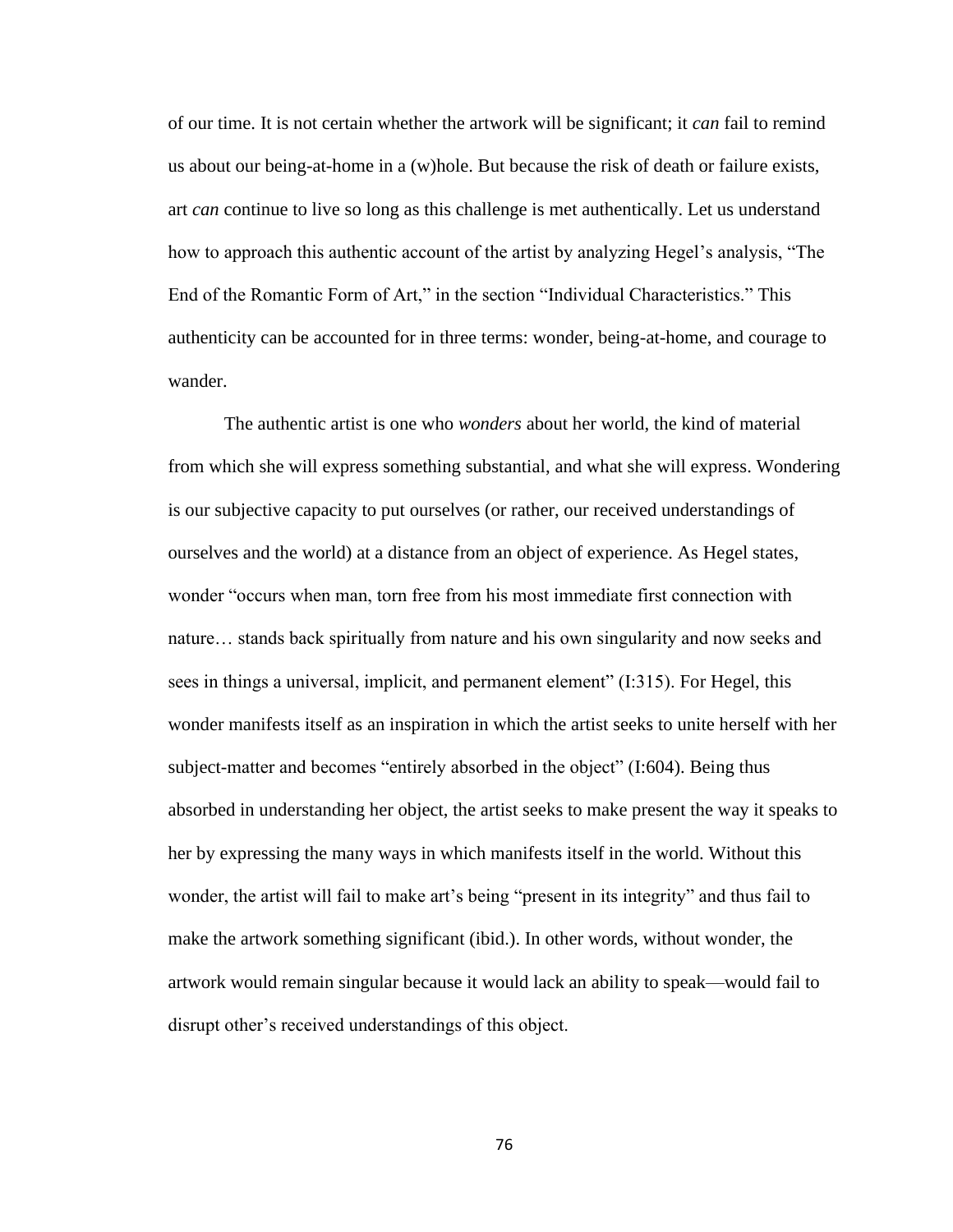The authentic artist also needs to have a sense of being-at-home—that is, have a perspective from which she sees herself and the world. Hegel says to us that the authentic artist is one whose "great and free soul *must know and possess its own ground*, must be sure of itself and confident in itself" (I:606, emphasis mine). Given the depth of inner subjective life and the vastness of external reality, the artist has before her what seems to be an infinity of subject-matters and materials from which she can create a work of art. Indeed, since the artist is first one who wonders, her material and the subject-matter with which she attempts to unite has an outside, given that such objects do not solely stem from her imagination. However, if there is present to the artist an always escaping outside beyond what she wonders about, then there must also be a place in which the artist develops the skills to bring this infinitude to light. Place, however, does not occupy the artist now in the same way that it did in past world-views (e.g., classical art and the ancient Greek world). Instead of being a specific home in the world that is reconciled with externality, place is transformed into something from which the artist becomes able to launch herself into the openness of the world (I:604-5). Place must be allowed to impart to the artist a perspective but only insofar as it allows her the "free development of the spirit," or rather, allows her *to be at home* in the wanderings that lead her to engage with the outside (I:606).

Lastly, the authentic artist needs to have the *courage to wander* away from home—to allow the meaning she imparted it to drift so others may experience and share in the work's co-definition. She cannot simply rely upon what has already been done and simply give it a more "modern" twist; she is called to span out into new, uncertain territory that her artistic choices can best sensuously express while allowing herself the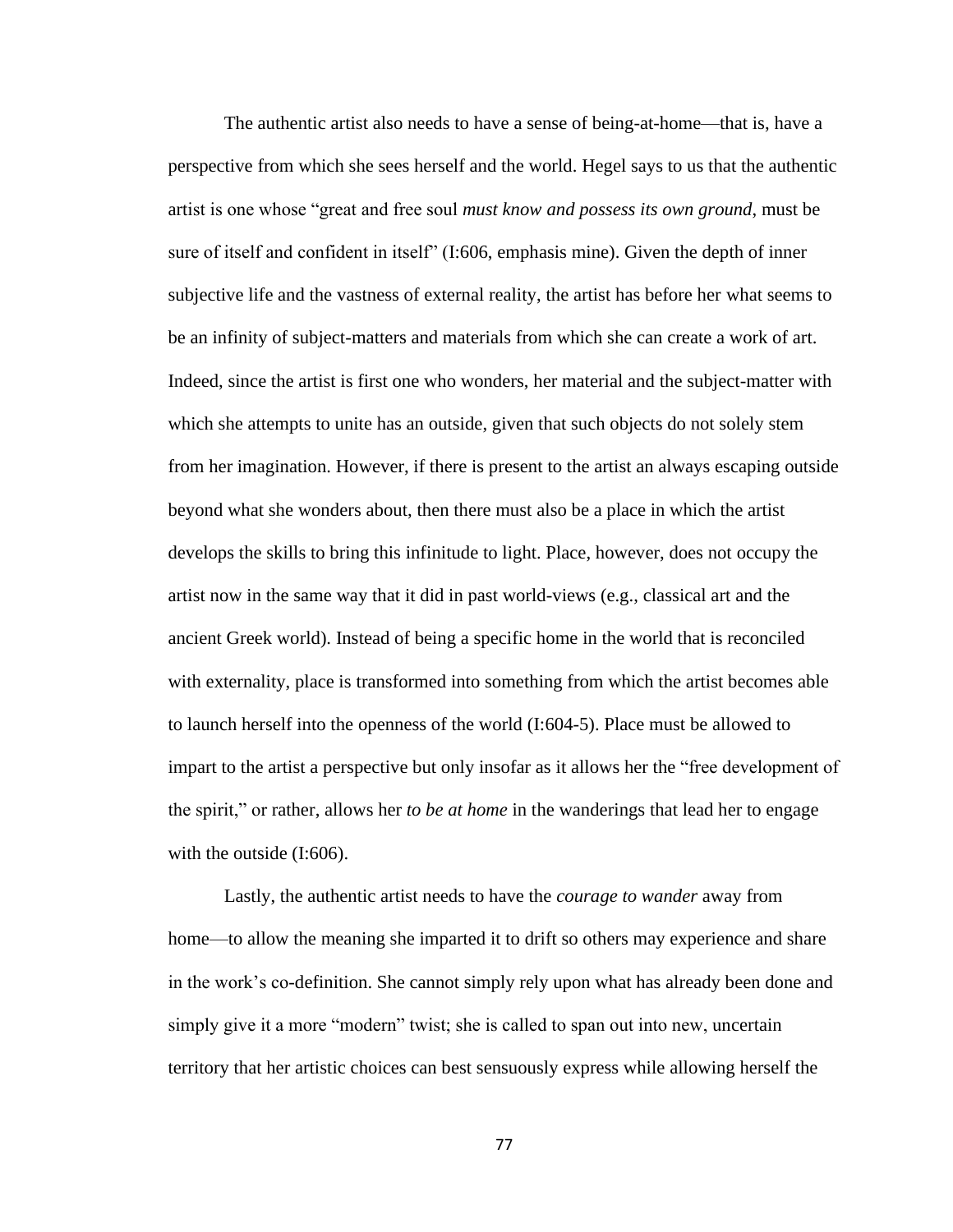space needed to let art go its own way. Nothing past will save the artist and make the artwork a (w)hole: she creates as if she is sure that she has the ability bring to light what is significant about her subject-matter even when she does not know it completely. She must give herself over to her object and engage a "fugitive notion" as noted above. To use Simone de Beauvoir's words, the courageous artist brings to life an artwork that, like the artist herself, reveals something significant because it has accepted its "lack of being" as something positive.<sup>60</sup> The artist therefore need not just wonder about her object and accept the ways in which it stands apart from her, but should also express it in a way that allows new meanings to emerge, meanings that she may never have considered and that others will give to it through their experiences of it. She must allow her art to venture out into the world as that which speaks for itself, and thus risk that it *can* fail to either speak or be heard. In other words, she must let her art leave the comfort and safety of home and become a vagabond. Insofar as she can, the artist can approach the limit of vagabond because she is a subjectivity that has the limitless power of redefining her situation. However, because she is always someone who has a perspective, she can only express such infinitude in a finite way. Her art, therefore, also remains perspectival; however, because this perspective is recognized in and through the work itself, it is open to the infinity of ways others make it determinable. The artist must let her work be free, to be an

 $60$  "The artist and the writer force themselves to surmount existence in another way. They attempt to realize it as an absolute. What makes their effort genuine is that they do not propose to attain being… It is existence which they are trying to pin down and make eternal. The word, the stroke, the very marble indicates the object insofar as it is an absence. Only, in the work of art the lack of being returns to the positive" [Simone de Beauvoir, *The Ethics of Ambiguity*, trans. Bernard Frechtman (New York: Kensington Publishing Corp, 1976), 69].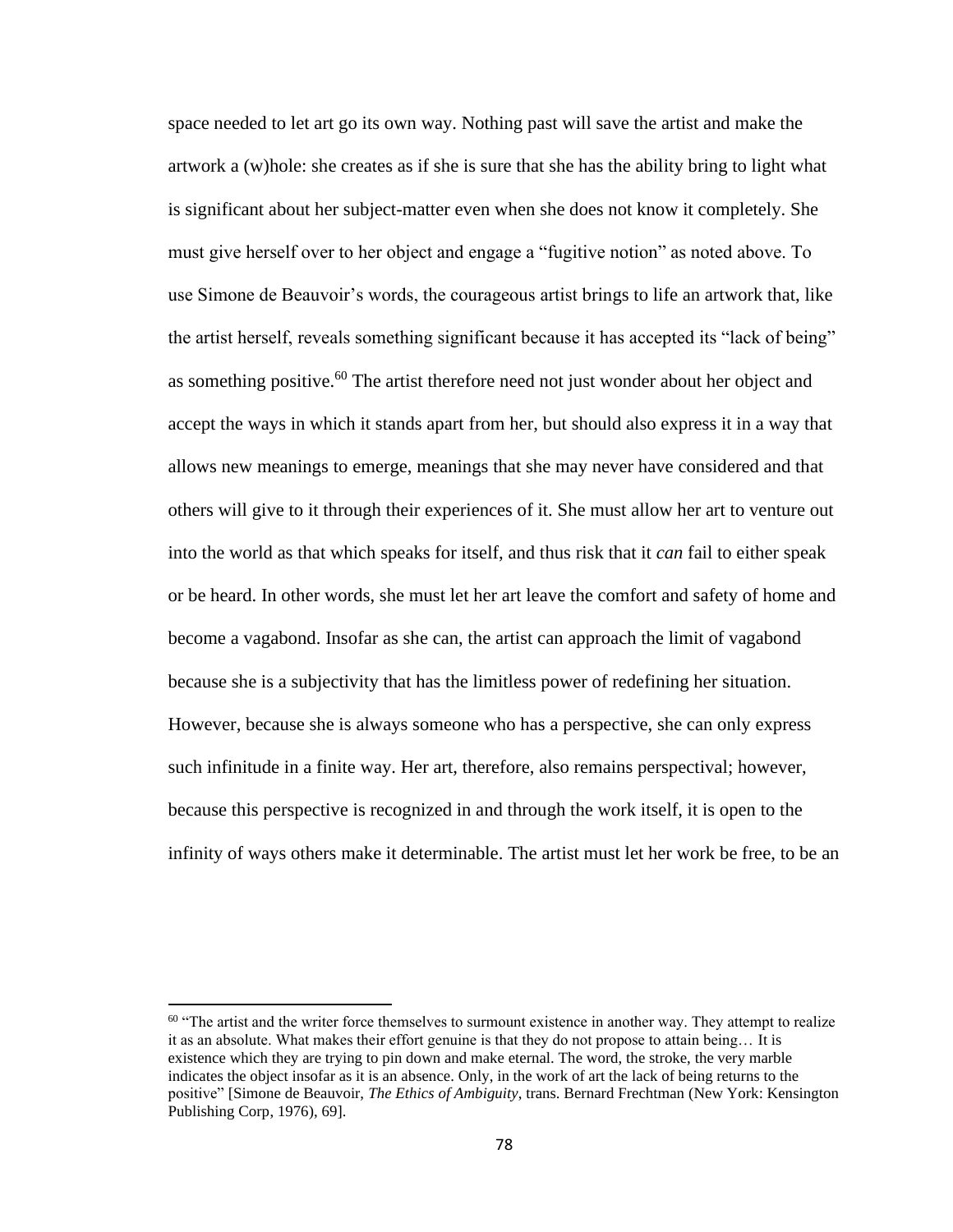open-ended (w)hole, allowing other subjectivities to co-define the meaning of this uncertain decision. $61$ 

What contemporary art reveals as significant is this possibility of discovering a (w)hole. That is, contemporary art presents itself as a positive acceptance of its (w)hole in being and leaves it up to all of us to discover, like the artist, the significance of the subject-matter and its expression in a specific material. It does not seek to tell us what we are supposed to find, but rather allows itself and its significance to be found by first calling us to wonder about its reasons for being here, to be at home with our ability to wander into it and develop an interpretation, and the *courage* to express this interpretation of it with others; a sharing that always involves a further wandering by means of communication with others. Like a Socratic gadfly, contemporary art bites and prods us to ask questions of it in order for this work to reverberate as a shared human experience. We can always impose our own meaning upon the work. However, this imposition fails on two counts: one, this imposition dominates the discourse that a specific work makes present and so veils it; the second, once other people are considered, our imposed meaning slips away from us and reveals the (w)hole which we have tried to cover up.<sup>62</sup> By having this (w)hole of its being present, contemporary art makes it

<sup>&</sup>lt;sup>61</sup> My argument of letting an open-ended (w)hole to exist in an artwork follows close to what Martin Donougho's interpretation of Hegel. That is, that Hegel "follows a nonessentialist path discerning a series of distinctions of art/nonart, *in which something is always left over,* a content left unthematized by form" [Martin Donougho, "Art and History," *Hegel and the Arts*, ed. Stephen Houlgate (Evanston: Northwestern University Press, 2007), 197, emphasis mine]. The contemporary artist, or contemporary art in general, leaves something left over so to allow itself to become a site for potential explorations of its meaning. An artwork that closes itself too tightly or is too lax in its position fails to account for what is left over: the communicative ways in which potentially learn to embrace the co-defining and co-experiencing of meaning.

<sup>62</sup> I have in mind Sartre's discussion of "The Look" in *Being and Nothingness*. As Sartre states, "the appearance of the Other in the world corresponds therefore to a fixed sliding of the whole universe, to a decentralization of the world which undermines the centralization which I am simultaneously effecting." He adds in regards to encountering the Other that "the world has a kind of drain hole in the middle of its being and that it is perpetually flowing off through this hole" [Jean-Paul Sartre, *Being and Nothingness*,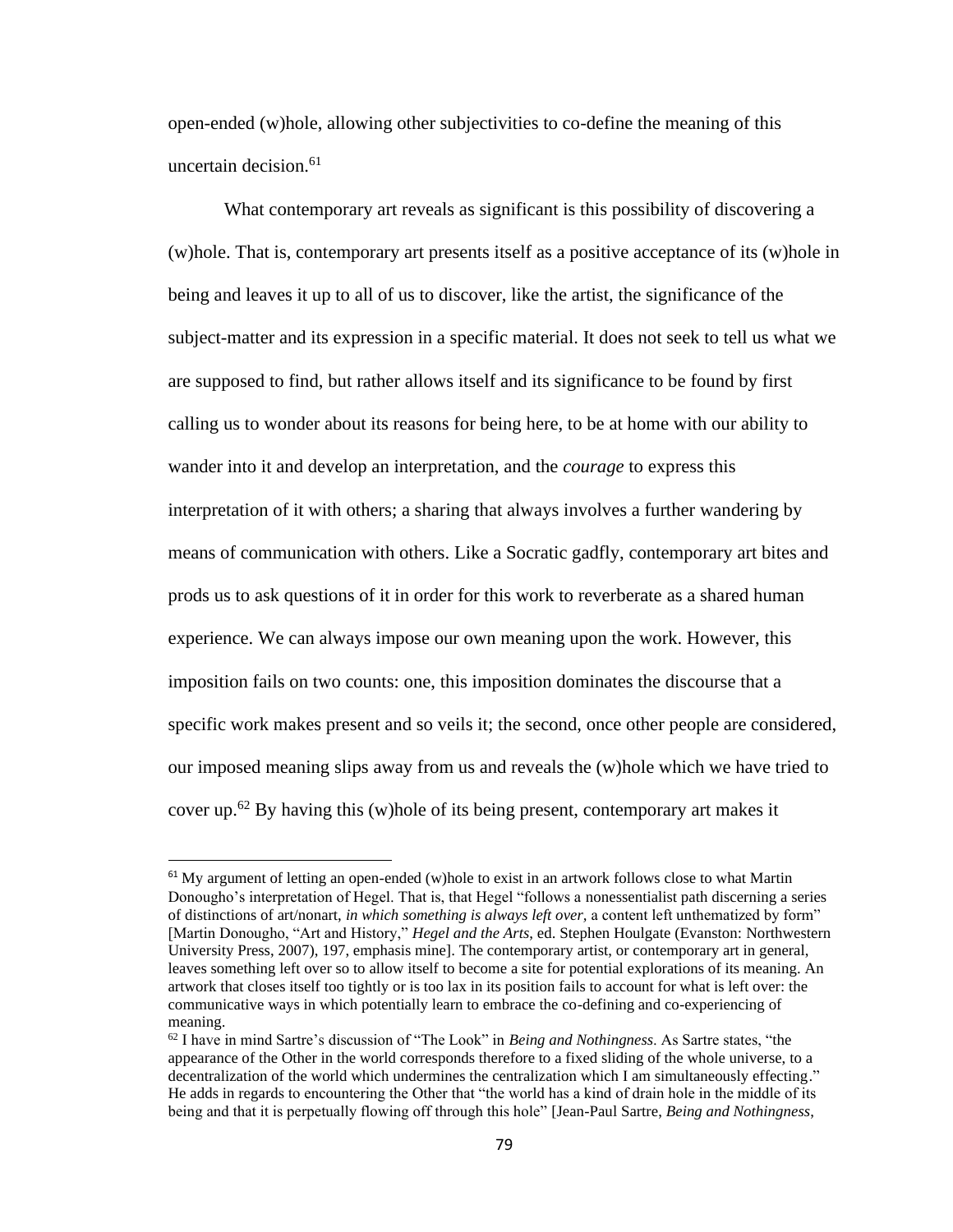possible for all in their own experience to discover the significant. It is in this discovering that our history, both in its particularity and universality, is felt through art, and gives us over into thinking about our "imperishable humanity" together.

# **3.2 Discovering the Aesthetic Experience of Being-in-the-(W)hole through Lygia Clark and Fred Wilson**

Through Hegel we reach a point where art expresses what it means to be human; or rather, what it means to have a perspective and experience it as such. The life of art is balanced upon this moment: the subject (whether artist or spectator) always already finds herself at this decisive point where she could choose to see art as not requiring her abilities of interpretation and remain within a restricted, one-sided perspective, or discover something significant about art in and through the experience of being-in-a- (w)hole. Art therefore presents itself as a question posed to subjectivity*.* The profundity of a contemporary work like Auguste Rodin's sculpture "The Thinker" is that it presents this spirit of questioning quite like the "spiritual individualities" of the sculptures of the Ancient Greek gods.<sup>63</sup> Like the classical sculptors, Rodin did not pull this spirit and form from the sky; he discovered it already before him as what is significant about this world

trans. Hazel E. Barnes (New York: Washington Square Press), 255-56]. Because art is apprehended by others, we can never contribute a completely fixed meaning to the work. A hole is always present, but never without the wholes that give it meaning.

 $63$  As Hegel says of sculpture, "the human form as an expression is given to the artist, but he does not just find it generalized" (II:715).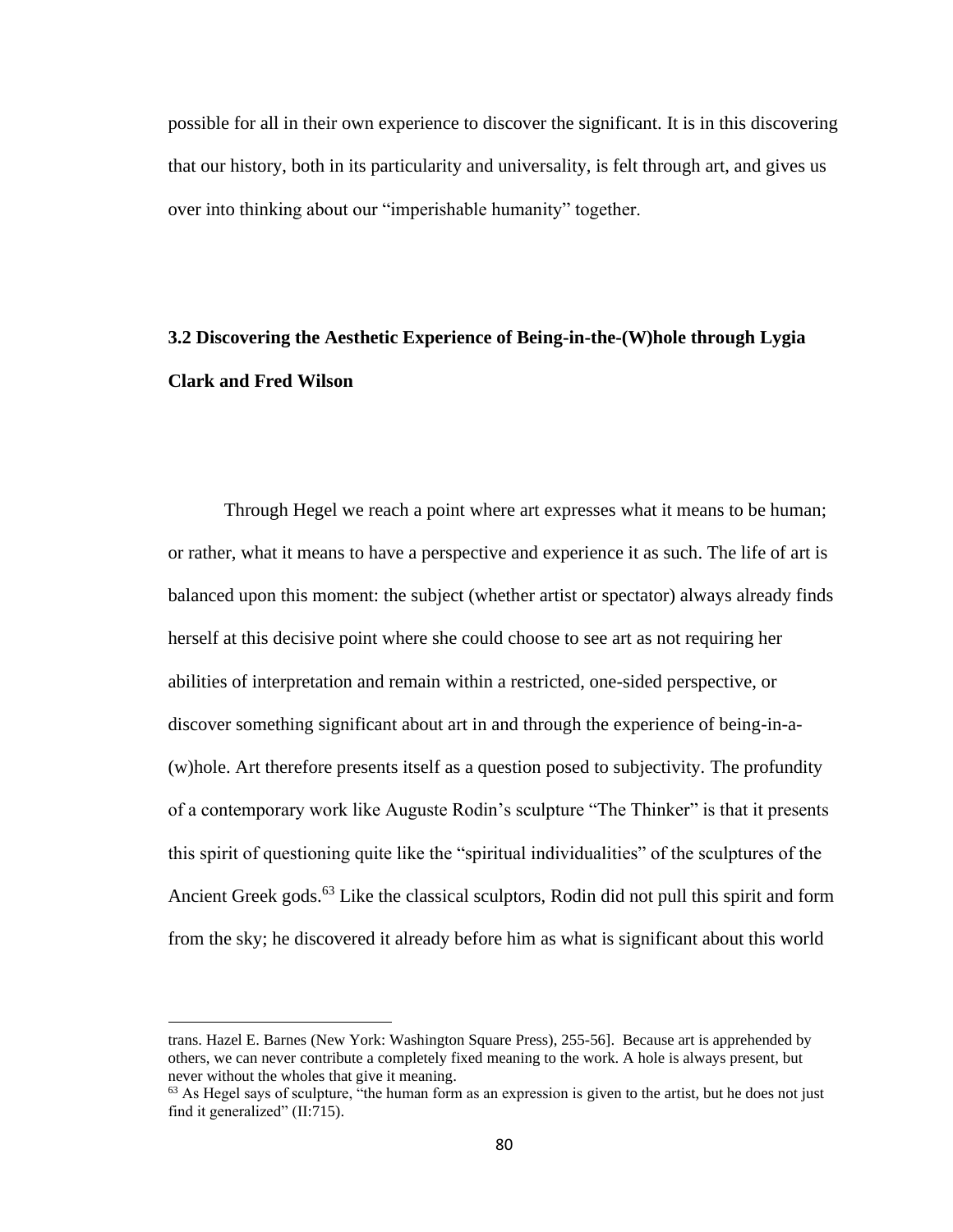in which he felt called upon to create a generalized sculpted form. Yet, what was discovered was not merely the "objective" form of questioning (someone sitting, hunched over, hand to chin); it was also the limitless depth of questioning that he brought to life. His sculpture, when placed within museum entrances, thus gives us an orientation to what is before us; it both entices us to adopt a specific pathos within the museum (like that of classical sculptures within their specific settings) and to put into question not merely the artwork, but also both the rooms in which these works are juxtaposed and the museum itself. When we engage with art—especially that of contemporary art whose playful intimacy with contingency makes it possible for it to be passed over—we ought to do our best to approach it as vagabonds attempting to make ourselves at home, as beings-in-a- (w)hole.

It is in this spirit of questioning and discovering (w)holes through our concern with artworks that contemporary art, through its infinitude of possible expressions, reveals the limitless powers of subjectivity. Indeed, contemporary art is not necessarily concerned with merely putting before our eyes something to merely delight our fancies, whether by means of putting before us the ideas of art we have inherited or creating something that merely entertains. On the contrary, it is by adopting the attitude of beingin-the-(w)hole that contemporary art reveals the significant through its multitude of contingent shapes. What is at stake within contemporary art is therefore not the artworks as such, but, as Hegel notices, "imaginative occupation which is satisfied in the freest way with its hundreds of changing turns of phrase and conceits, and plays in the most ingenious manner with joy and sorrow alike" (I:610). Contemporary art delights itself by being an "inexhaustible self-yielding of imagination" and "harmless play" that invites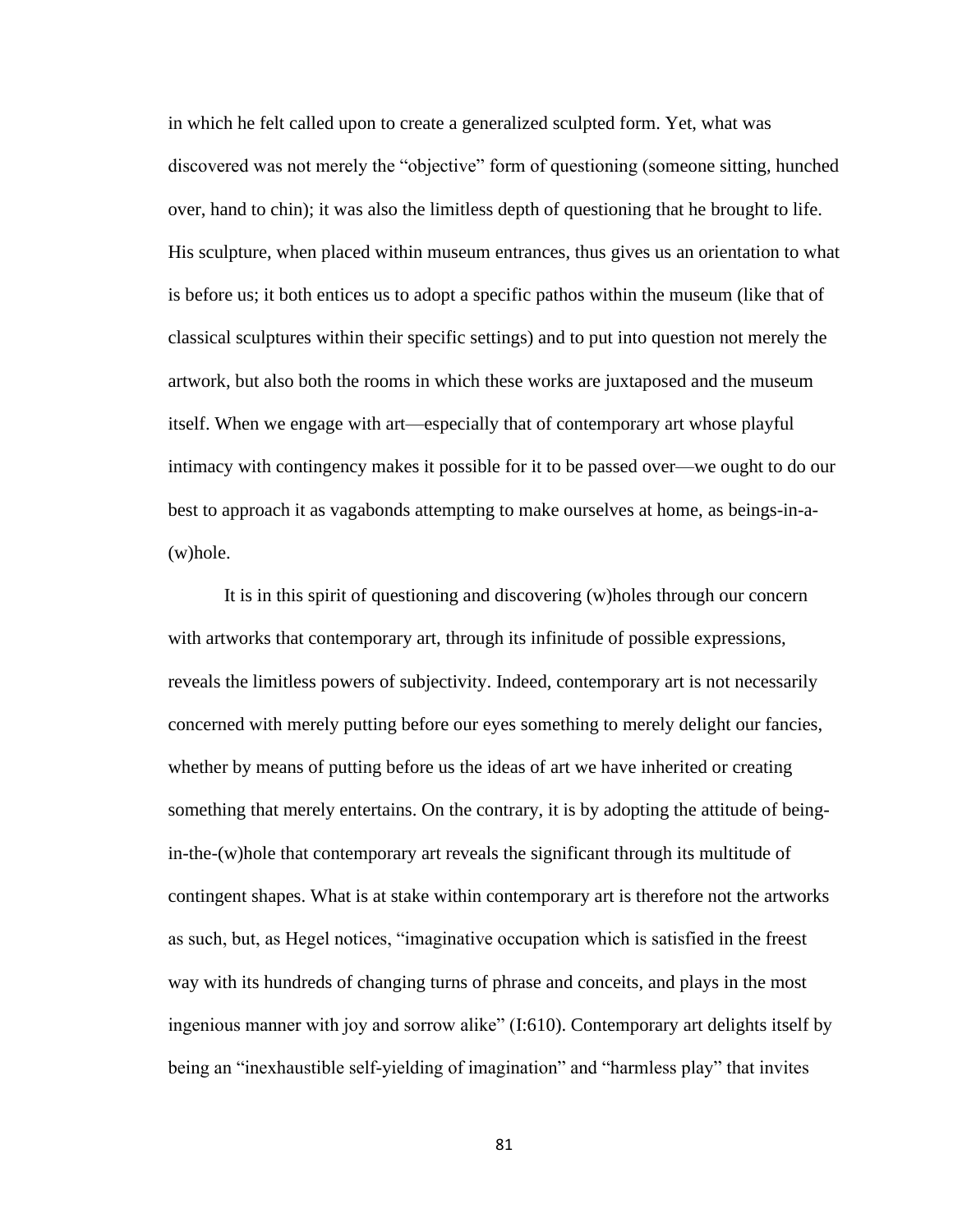artist and spectator alike to discover with each other the infinitude of aesthetic experience (I:611). To help tease out what I believe Hegel to be noticing, I will turn to the artworks and writing of Lygia Clark and Fred Wilson to show how their artworks bring to light the imaginative play that *all* are called to witness.

### *3.2a. Lygia Clark's Trailings: Experience of the "Full-Void"*

In one account of her "propositions" (the term Clark used to signify the "nonexistence" of the objects used in her art), Clark tells us that the role of the artist is "to give the participant an object that has no importance in itself and which will only take on such to the extent that the participant will act."<sup>64</sup> This fecund statement reveals a double movement: the spectator is gestured to become involved with the object in order for the art's meaning to be uncovered, and the artist, by allowing the spectator to truly interact with her work, recovers a sense of "fullness" or of being "grounded in the collective"—the artist *qua* artist "dies," or rather, strips away her title that had alienated her from the community. <sup>65</sup> This movement is discovered at the instant in which the spectator acts upon the object the artist has proposed. This object, according to Clark, cannot "count in and of itself" as a separate thing to be viewed; on the contrary, the object is a thing that must be transcended so that the "spectator-author" can recognize her own capacity to participate in the co-definition of meaning. <sup>66</sup> The aim of Lygia Clark's art is for the artist to disappear and for the everyday person to realize that she too has the power to create and can "achieve the singular condition of art, but without art."<sup>67</sup>

<sup>64</sup> Lygia Clark, "Nostalgia of the Body," *MIT Press*, October, vol. 69 (Summer 1994), 101

<sup>65</sup> *Ibid.* 103, 102

<sup>66</sup> *Ibid.* 101

<sup>67</sup> *Ibid.* 102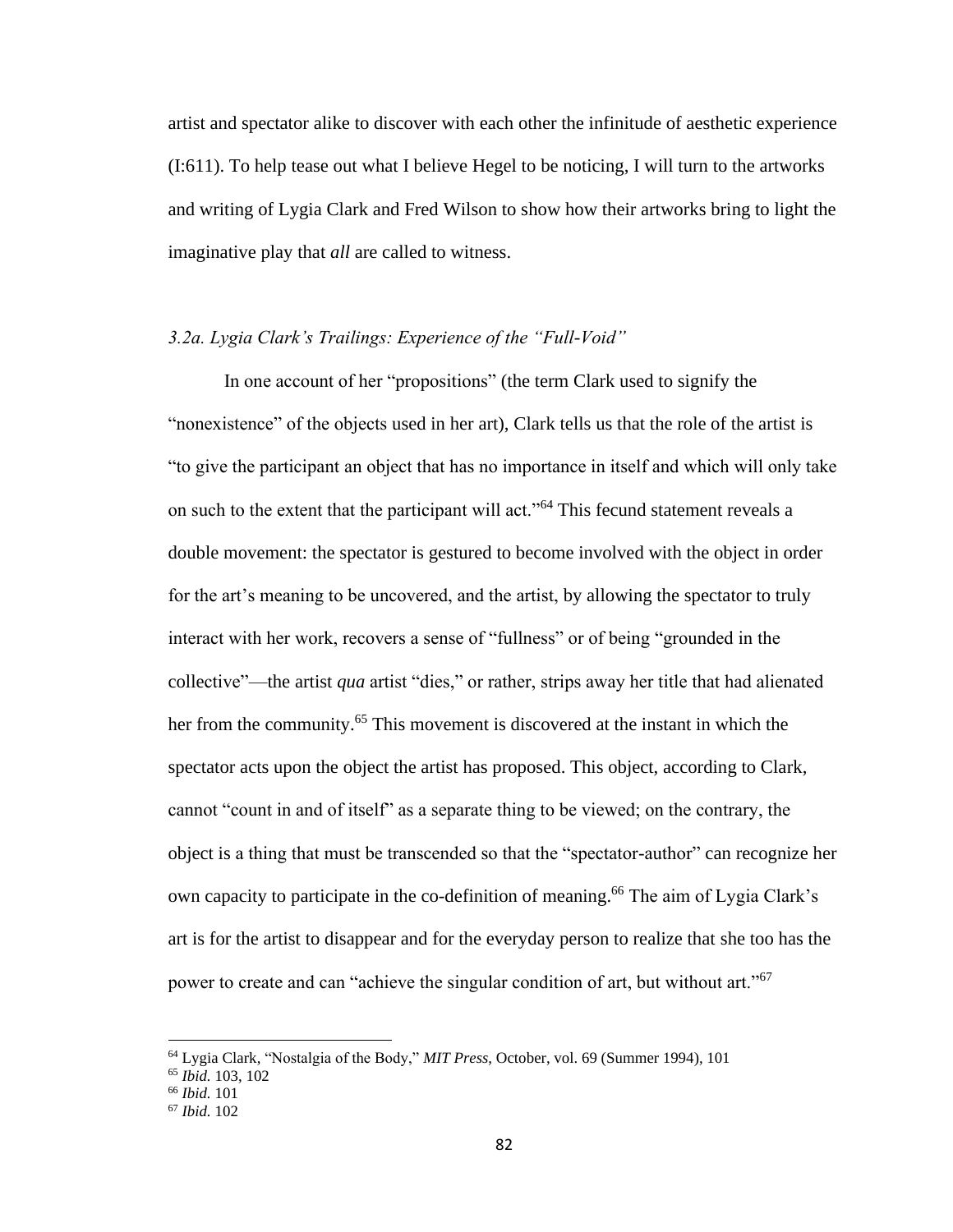Take for example her proposition, *Trailings*. Clark instructs the spectator to find a strip of paper and make it into a Möbius strip. Once this is done, the spectator takes a pair of scissors, pokes a hole on some point of the strip, and cuts throughout the length of it. Instead of making a complete cut across the strip, the spectator must decide for himself to cut either to the left or right of the one made previously. As this action is repeated, the Mobius strip becomes longer and the paper of which its composed gets thinner to the point where the spectator cannot cut any further. All that is left behind is an unraveled Möbius strip—there's nothing left for the object to reveal given that there is no further action to take. This is precisely what Clark wishes us to notice. The meaning of this work is not found in the art object; the possibility of its meaning is found by engaging in a dialogue with the object through our action upon it. As Clark recounts,

Each *Trailing* is an immanent reality that reveals itself in its totality during the expressive tie of the spectator-author. At the outset, the *Trailing* is only a potentiality. *You* [emphasis mine] are going to form, you and it, a unique, total, existential reality. No more separation between subject and object. It's an embrace, a fusion. The responses, diverse as they are, will be born of your choices.<sup>68</sup>

Before and after any action upon the *Trailing*, Clark's proposition appears completely mundane. Only in the moments of action does the meaning reveal itself: no artistic object before or after, just the "singular condition of art." As Clark tells us, "there is *a single type of duration: the act.* The act is what produces the *Trailing*. There is *nothing before, nothing after*."<sup>69</sup> The object is not what is of ultimate significance; on the contrary, it is the act, the fusion, the realization of being someone who can reveal what is significant.

<sup>68</sup> *Ibid.*, 99

<sup>69</sup> *Ibid.*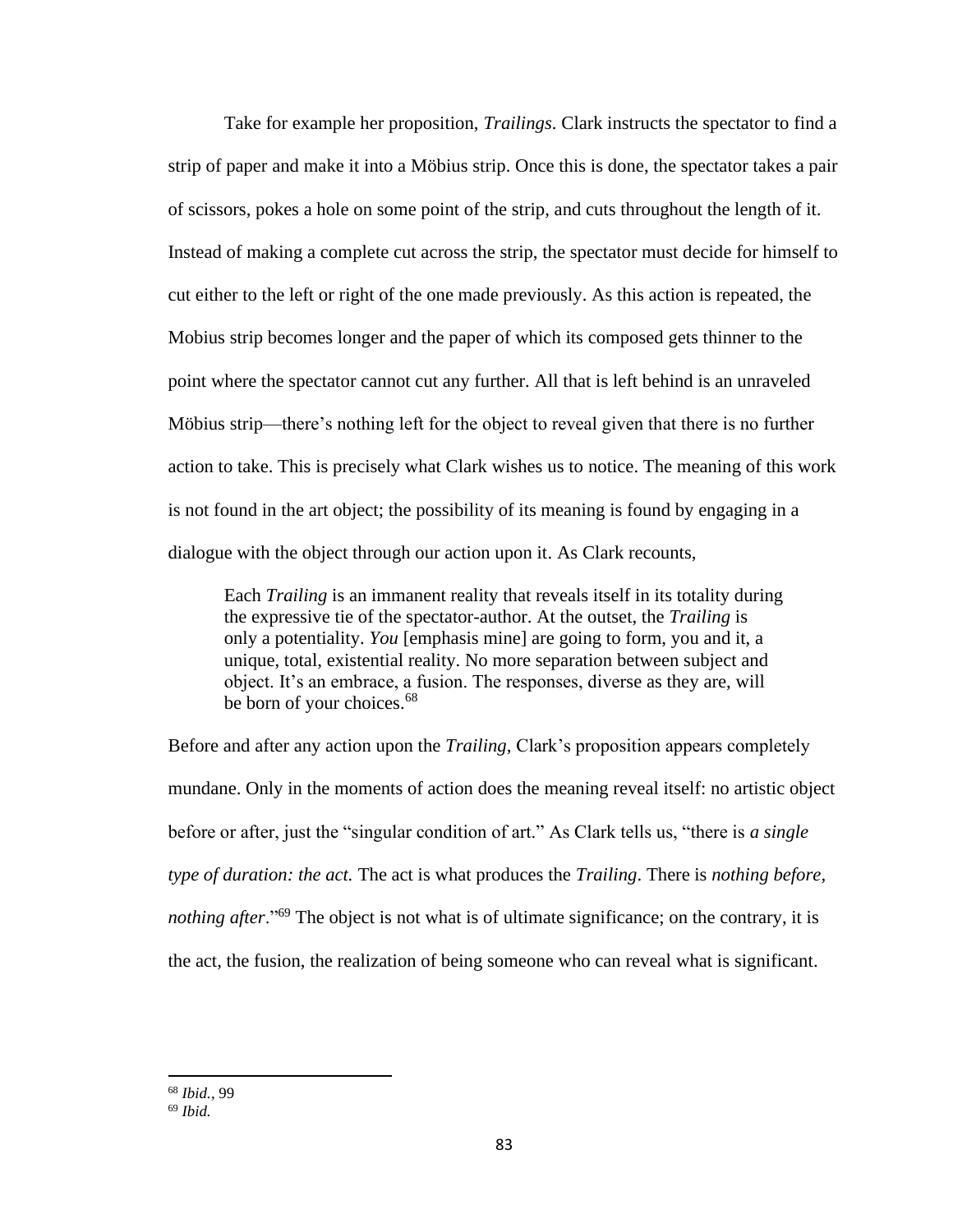The artist recedes to the background in order for all to discover their creative power, their being-in-the-(w)hole.

There is something quite musical about Clark's *Trailings* and other propositions. Just as we cannot grasp the meaning of a song without actively listening to it in time, we cannot glean anything from Clark's propositions unless we let ourselves participate with them. Even the everyday spacing of our everyday experiencing of art is transformed into something quite musical. Space, in Clark's propositions, does not have a predefined mapping that marks off where the spectator, artist, and art are supposed to be in relation to each other; rather, space transforms into "*time ceaselessly metamorphosed through action,*" a discovery of a "full-void" that "contains all potentialities" that is only revealed through the act.<sup>70</sup> The artist, spectator, and art-object fuse into one moment and realize the conditions for artistic experience *together*. Clark's work appeals directly to our finitude and our ability to express its infinite determinability, quite like how Hegel argues that music appeals directly to the soul. As he poignantly describes, music (as a work of art) "does not produce an object *persisting* in space but shows through its free unstable soaring that it is a communication which… is carried by the inner subjective life, and is to exist for that life alone" (II:891). Yet unlike music that affords the opportunity for one to hear without listening (e.g.- putting on music to study or write), it is *only* by allowing ourselves to be responsive to the whole proposition—to allow oneself to act and be concerned here—that we discover anything. "It's you who now give expression to my thoughts," Clark writes, "to draw from them whatever vital experience you want."<sup>71</sup> At a music performance, we are not invited to come onstage and play the instruments

<sup>70</sup> *Ibid.*, 104

<sup>71</sup> *Ibid.*, 105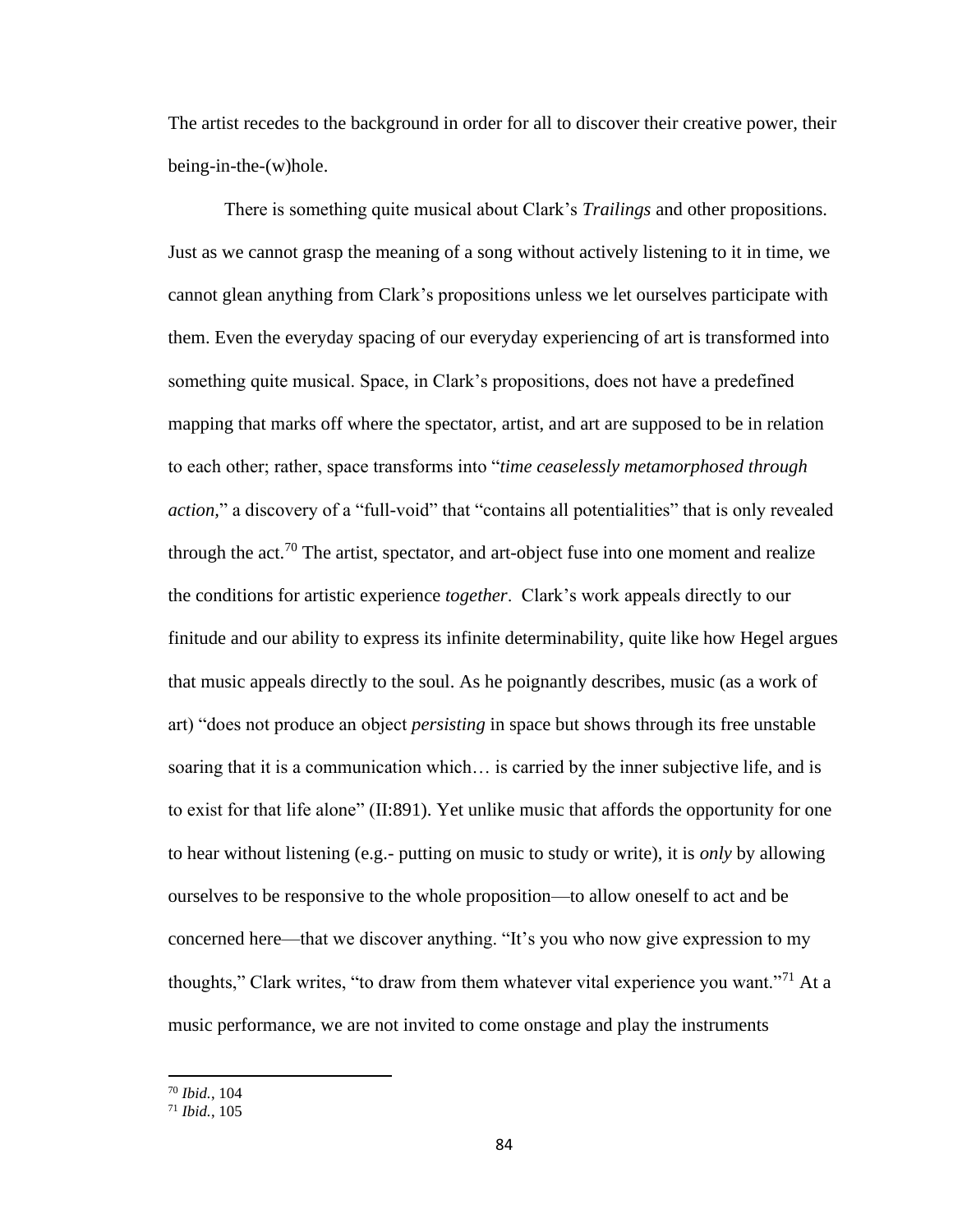ourselves; with Clark, we cannot be anywhere else but upon the stage discovering our aesthetic experience—our being-in-the-(w)hole.

It is no accident that Clark uses the term "full-void" as a description of the type of acts that occur in her propositions. We experience the fullness of life through this moment in which space becomes "a kind of time that *ceaselessly metamorphosed through action*"—that is, a moment in which our subjective capacity to act is recognized in the object it is acting upon—and "past, present, future, mix together."<sup>72</sup> Yet, through this act, *nothing* is made—one glimpses at the void that reveals the infinitude of human subjectivity. *Nothing* is revealed *here*; the spectator-author's act leads to a discovery of a "full-void" in which the potentiality for freedom is seen as the very condition of the enactment of our freedom at this moment. Although one may have cut the trailing in her own way the result is the same for each participant: a *nothing* whose result reveals the possibility of *our* freedom. Clark proposes to us that we wonder about what has been put before us, to have enough certainty of our subjectivity that we can reveal something of ultimate significance *here*, and the courage to encounter the fact that not one of us has the meaning of the object for ourselves, that this nothing is the condition of our (w)holes and reveals the possibility of freedom. "Everyone is creator," Clark eloquently tells  $us^{73}$ . All are called to realize this "full-void."

#### *3.2b. Fred Wilson's* Mining the Museum: *Resonating History between Histories*

The average everydayness of our experience often reveals itself as a "perfect" correspondence between a form and a content: a bus stop signifies that a bus will arrive

<sup>72</sup> *Ibid.*, 104

<sup>73</sup> *Ibid.*, 105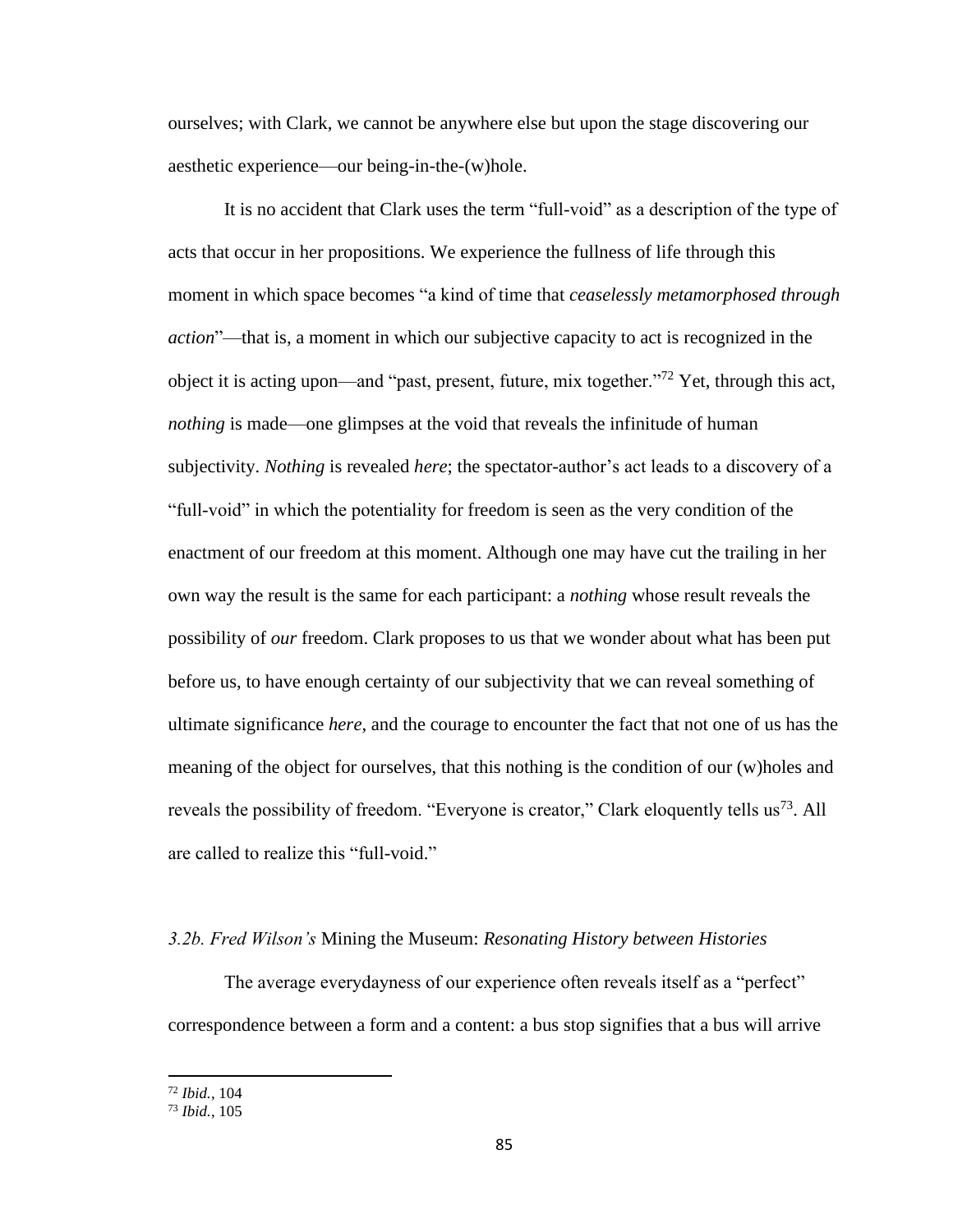here at some specified time; our alarm clock signifies through its sounding that it is time to wake up and get ready. This "perfect" correspondence can also be applied to how we approach our history: seeing an American flag as an American can signify to us that we are part of a "free" nation; a national monument like the Vietnam Veteran Memorial or the Lincoln Memorial can signify to us the overcoming of a struggle that we understand as something past and to be remembered as such. What we often take for granted in these experiences is how such understandings often veil the continuing struggle of freedom and the possibility of revealing new meanings and correspondences. Indeed, such experiences are *actually* particular: they reveal more or less the white American and capitalist perspective of history that either erases or covers over both the struggles which occur within the United States and those on the outside fighting against this paradigm. When these opposing histories are brought to light, they provide an interruption to the dominate ways of interacting with the world and help us discover a more open space that includes the voices that have been othered by such closed perspectives. Such an interruption that provides us with this possibility of discovering (w)holes is Fred Wilson's *Mining the Museum*.

*Mining the Museum* is an exhibition at the Maryland Historical Society in Baltimore, Maryland that explores the use of space to pose questions and start a dialogue concerning the ways in which one particular history (specifically white, American history) veils and dominates over other existing histories occurring in the same place and time (African-American, Native-American/Indigenous histories, etc.). The exhibition takes place in four rooms, each with a specific color that signify a theme and historical artifacts that relate to those themes. Along with various projections, audio, and other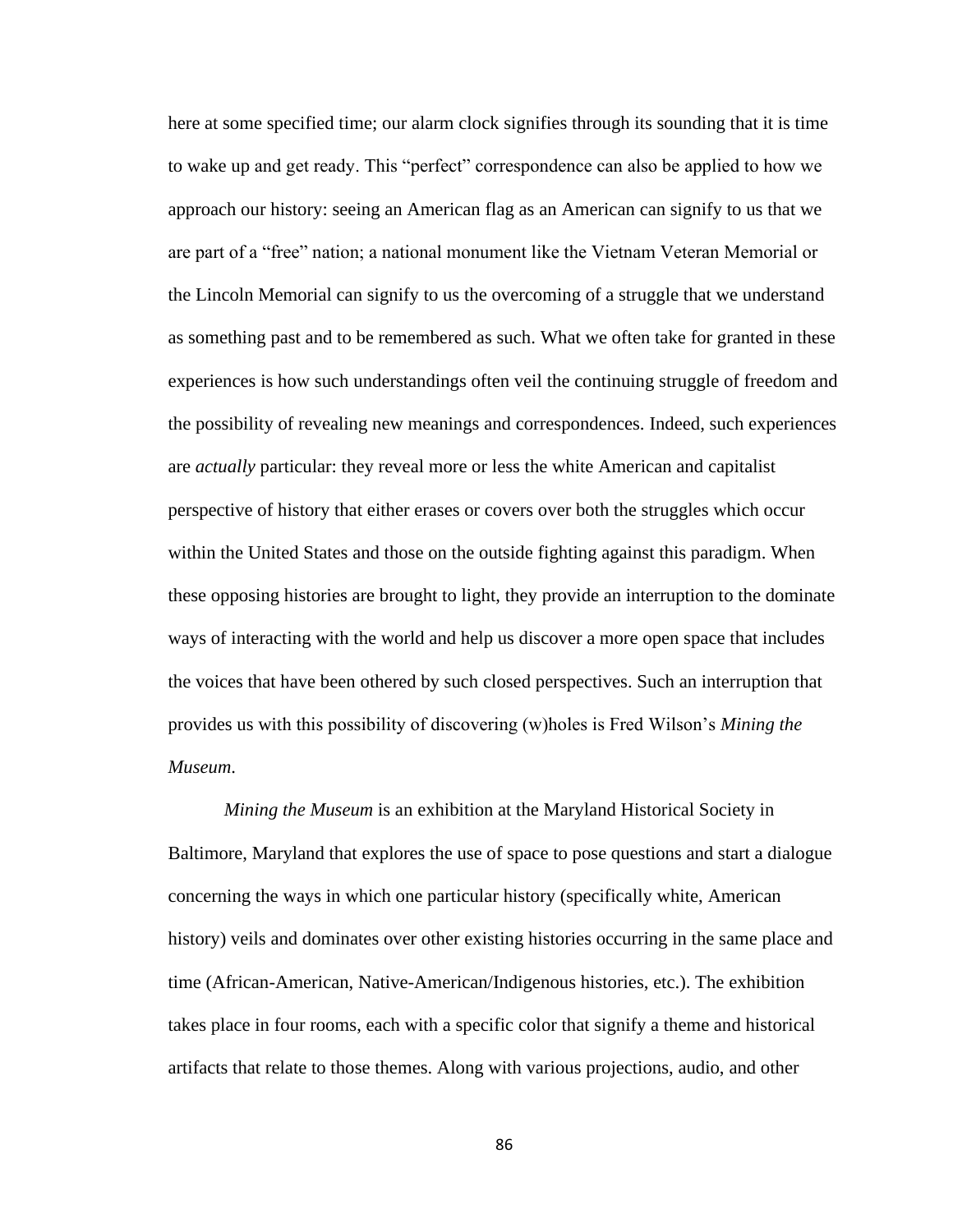media, Wilson placed these artifacts (all found in the Historical Society's exhibits and reserves) in a way that juxtapose the dominate historical narrative with artifacts that signify the actual histories of African-Americans and Native-Americans during the nineteenth and early twentieth centuries. These juxtapositions and themes create a context that are meant to make the audience *feel* and *see* the tension between these antagonistic histories and orient them toward questioning the ways we often organize and inhabit our public spaces.

For example, in the first room of the exhibit is a grey-colored room where one is greeted by the "Truth Trophy"—an industry award for truth in advertising—along with three busts of white historical figures from Maryland on its right, and empty, black pedestals with the names of Harriet Tubman, Benjamin Banneker, and Frederick Douglass. In the opposite section of the room are "Cigar-store Indians" whose faces are turned away from the audience and toward photos of actual Native Americans. Also included is the "Portrait of Henry Darnell" that prominently displays the wealthy European boy and his slave, also a child, who is wearing a dog collar. There is with it an audio recording that repeats "Am I your brother? Am I your friend? Am I your pet?" and a light that focuses upon the enslaved boy's collar.<sup>74</sup> This first room sets up the primary questions and contexts that Wilson wants us to consider when experiencing a museum. On the first wall, it should interest us that for a museum (especially one in Baltimore whose population is diverse) that has an award for telling the truth only makes present its European heritage and not its African-American heritage. The three figures named but not seen on the black pedestals are all figures who were born in Maryland; in fact, they

<sup>74</sup> Howard Halle and Fred Wilson, "Mining the Museum," *Grand Street*, No. 44 (1993), 151-172. Pictures for reference can be found in pgs. 153-156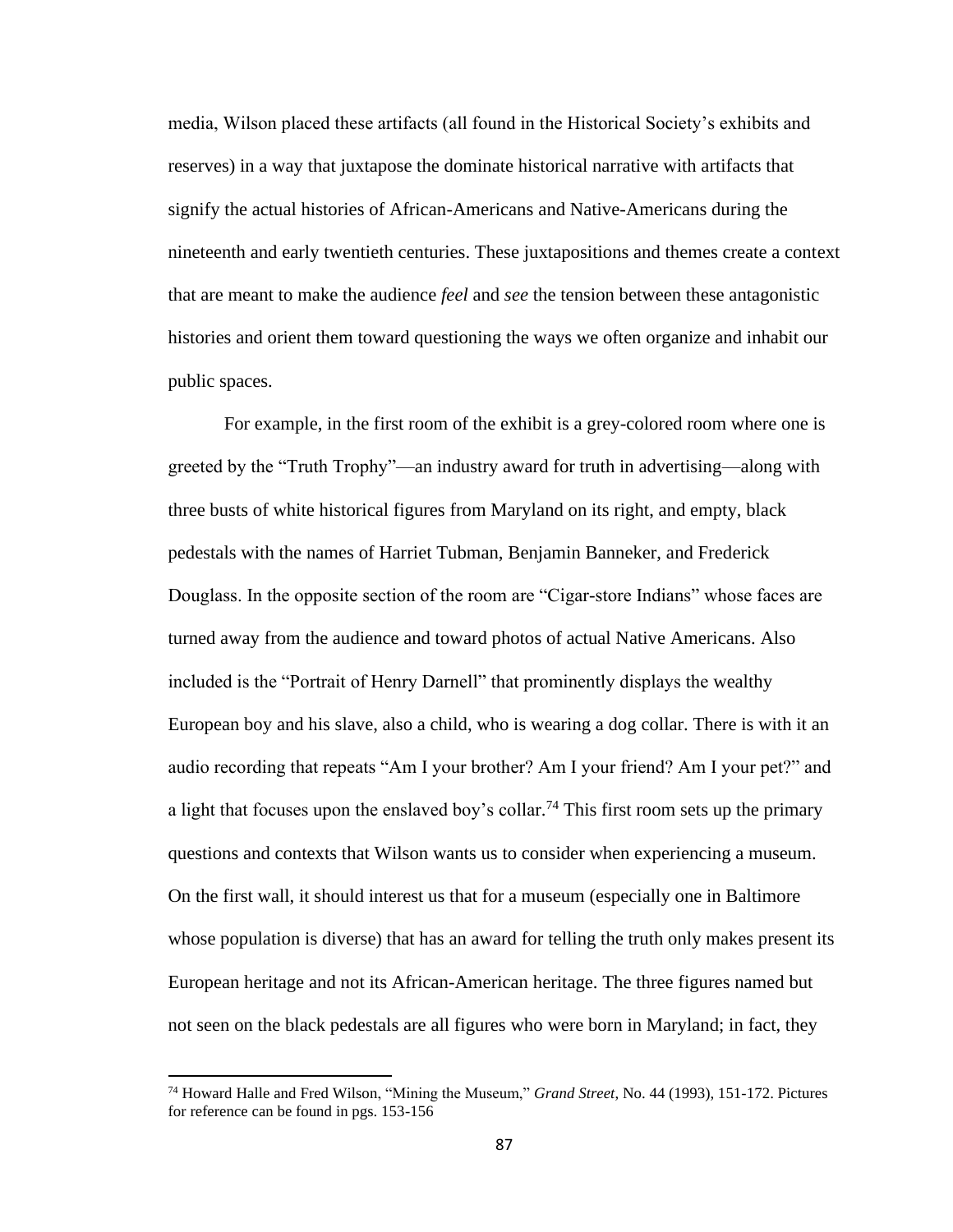had powerful historical impact within the United States. For instance, Harriet Tubman freed herself and others from slavery in Maryland, helped radical abolitionist John Brown recruit people for his attack upon Harper's Ferry, and was an important activist for the Suffragette movement: why would she be absent in a museum that is apparently dedicated to truth? On the second wall, it should interest us that this museum proudly displays "cigar-store Indians" while more or less veiling the history of actual Native Americans who lived in Maryland. This theme of erasure and making present the absent histories is brought to a focal point in the portrait that visibly shows both how Eurocentric history has dominated our understanding of museums and how other histories have been pushed to the margins. By including with this portrait an audio recording that questions the audience upon how they see marginalized communities and shining a light upon the slave, Wilson both calls into question the "truth" of the Historical Society's museum and shows us that other histories are always already present even when they are relegated to the margins.

The encountering of this context of tension can result in differentiated experiences. One could come away with a validated feeling because one's history is represented and the tension is there for all to see.<sup>75</sup> Another person might react against these kinds of juxtapositions in some manner, with anger, confusion, or disappointment, for instance, because this kind of tension is not often experienced in these places that are

<sup>&</sup>lt;sup>75</sup> Such is the case with multiple docents who filled out questionnaires after the exhibit. As one docent who identifies as an African and Native American woman tells us: "I saw my history everywhere, not just in the photos. I wonder if white people can find their heritage in the exhibit? It is there" [Fred Wilson, *Mining the Museum: An Instillation by Fred Wilson,* ed. Lisa G. Corrin (Baltimore: The Contemporary, 1994), 62]. Another, who identifies herself to be an African American woman, tells us in regard to the often unnoticed, Euro-centric ways in which museums are organized, how often we "passively accept the labels presented in museums." She says that she realized "how often [she] just expected to see the 'finer things' of life and how such objects are usually the only ones considered valid, valuable, and important" (*Ibid.,* 68).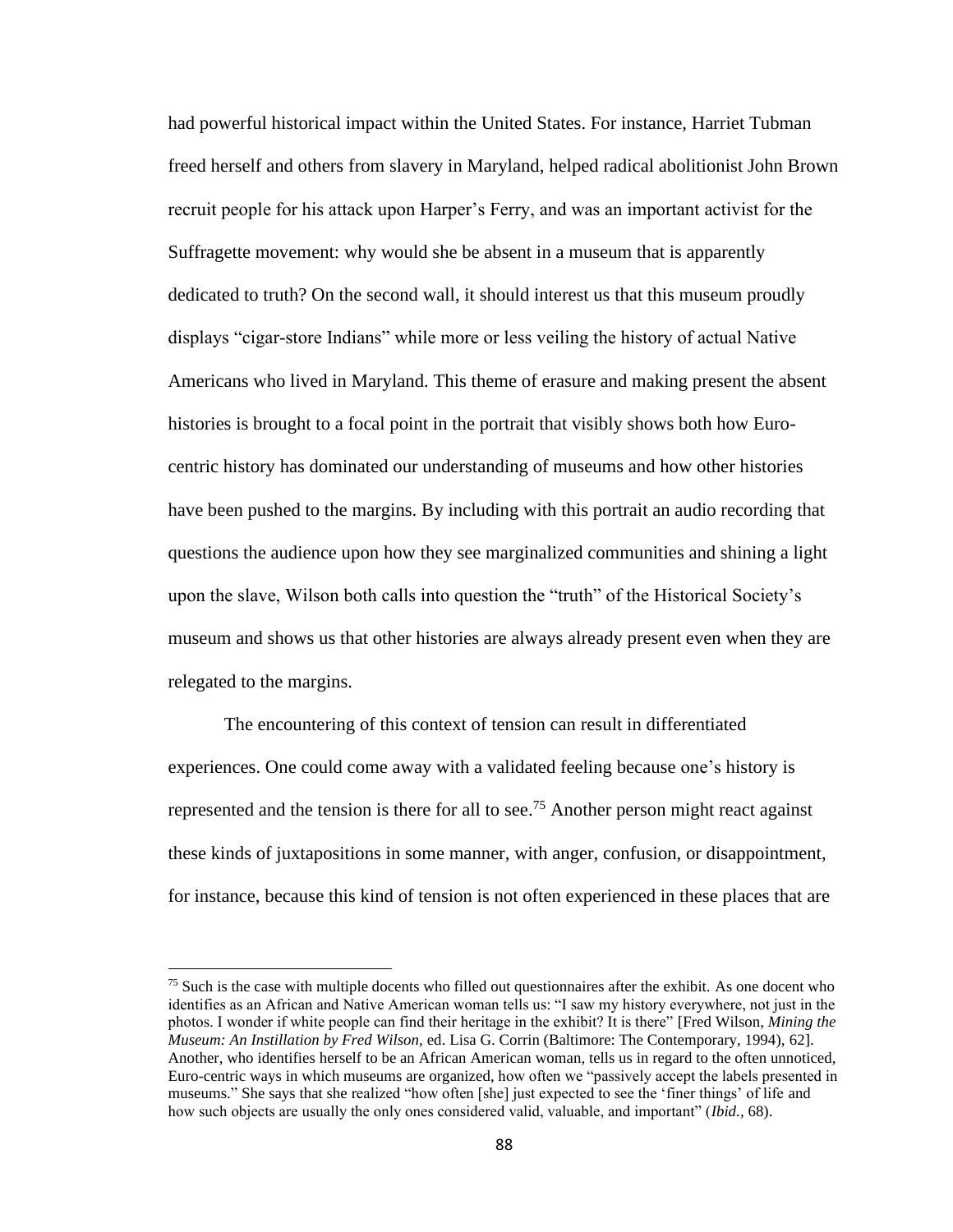typically geared to display a more Euro-centric worldview. <sup>76</sup> These differentiated experiences of the exhibit create a space where dialogue about this tension can occur. Indeed, as Wilson recounts, "if no dialogue arises, then to me the work is not so successful."<sup>77</sup> Some sort of interruption must take place in order for us to actually experience the way multiple histories allow a more holistic history to resonate within us. Indeed, there are two ways that Wilson stresses the recontextualizing of history within his work. The first, he tells us, is that he is *Mining* the Museum. That is, by changing the ways in which these historical artifacts are presented in the museum he is literally making the museum his own, not in the sense of ownership but by allowing these rooms and juxtapositions to display "different regions of [his] emotions and [his] identity, as well as different aspects of the world outside [himself]." <sup>78</sup> The museum is thus transformed in a way that reveals the histories that compose his identity, a welcoming place rather than a hostile one. <sup>79</sup> At the same time, Wilson is mining the *museum*; he is excavating *the* museum's way of revealing history by providing more contexts (juxtaposing histories) so to show us a "fuller" history. In this sense, we can compare his transformation of the museum to the "full-void" that Lygia Clark mentions in her *Nostalgia of the Body*:

 $76$  One docent, identifying himself as a Caucasian man, writes that the exhibit "has the ability to promote" *racism* and *hate* in young blacks, and was offensive to me!!!" (*Ibid.*, 61). Another docent, an American Jewish woman, writes that she "found *Mining the Museum* to be 'artsy' and pretentious," noting that "a museum should inspire interest and *answer* questions, not raise questions unrelated to the subject" (*Ibid.,*  69). What is interesting about these responses is how they tend to deny questioning its importance. The first does not want the question to be experienced at all, while the second uses it only as a means to get to an end. What they both seem to leave out is wonder: the first leaves out wonder because it questions the place in which one resides, while the other quickly sets it aside so that one "correct" answer is achieved (in other words, action as mere question, research, and answer).

<sup>77</sup>*Ibid.,* 33

<sup>78</sup> *Ibid.*

 $79$  As Wilson tells us, his first visit to the Maryland Historical Society made him feel alien. "One of the things, that drew me were all these 'American' things. Completely American. But why did I feel so completely alien? Why was I not interested in all these fabulous paintings and beautiful objects? Why did I just want to run out?" (*Ibid.,* 32).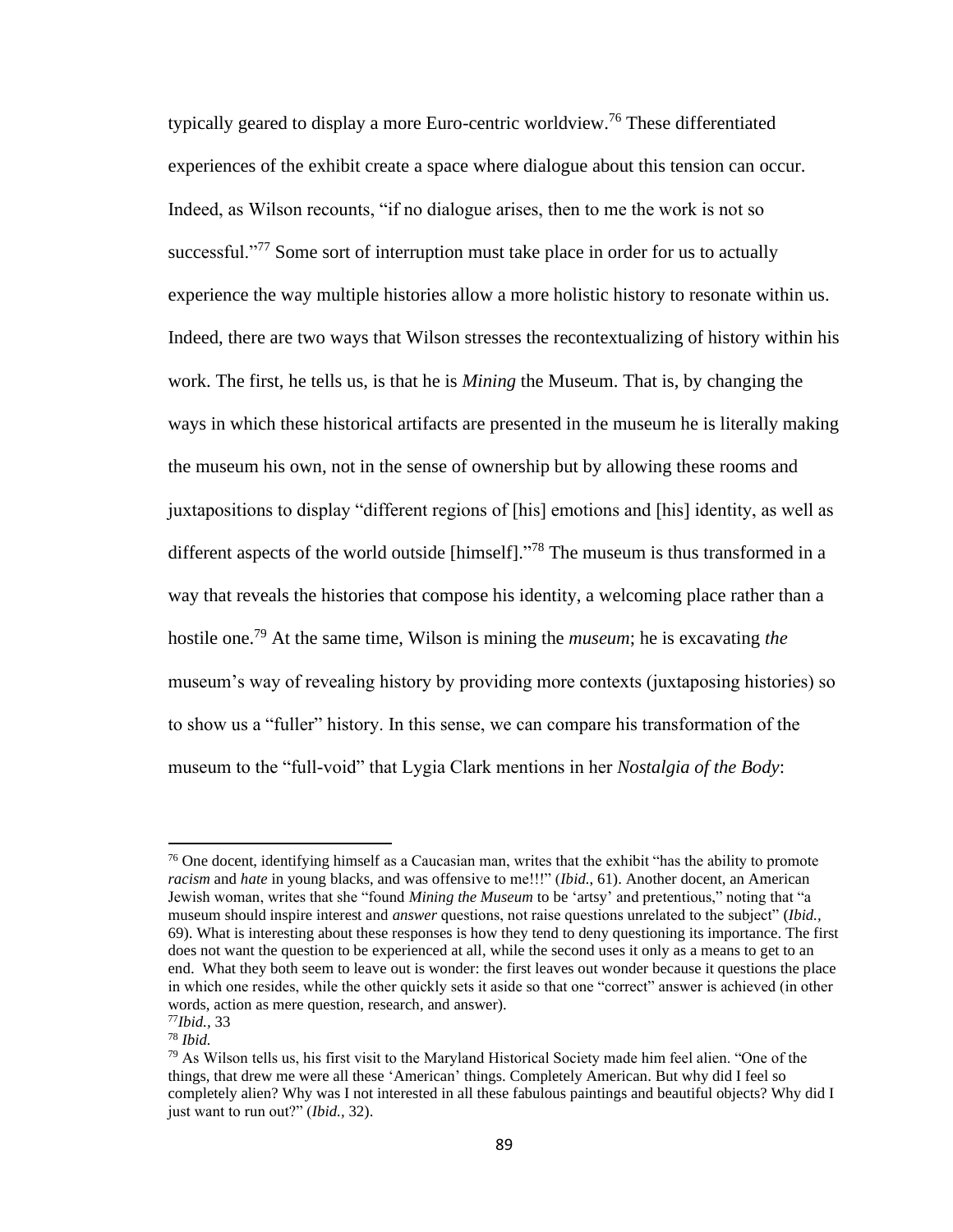*Mining the Museum* reveals a "full" sense of history by actively poking holes into the accepted accounts of history museums tend to display, revealing a void between the truth of history and the multiple ways in which history is experienced. Indeed, like Clark, Wilson *makes nothing*; he presents a hole in the dominant historical narrative of the museum, this hole being the refusal to display the complexities of history especially in regard to African-American history. As he tells us, "I am trying to root out that kind of denial. Museums are afraid of what they will bring up to the surface and how people will feel about certain issues that are long buried. They keep it buried, as if it doesn't exist, as though people aren't feeling these things anyway, instead of *opening* that sore and cleaning it out so it can heal."<sup>80</sup> By playing with the juxtaposition and correspondences of historical artifacts in a museum, Wilson allows us to discover in and through the art the ways we are in the world with others, both in terms of tension and in resolution. The possibility of discovery can only happen if we decide to, as Wilson describes, open the sore *here*.

<sup>80</sup> *Ibid.,* 34*,* emphasis mine.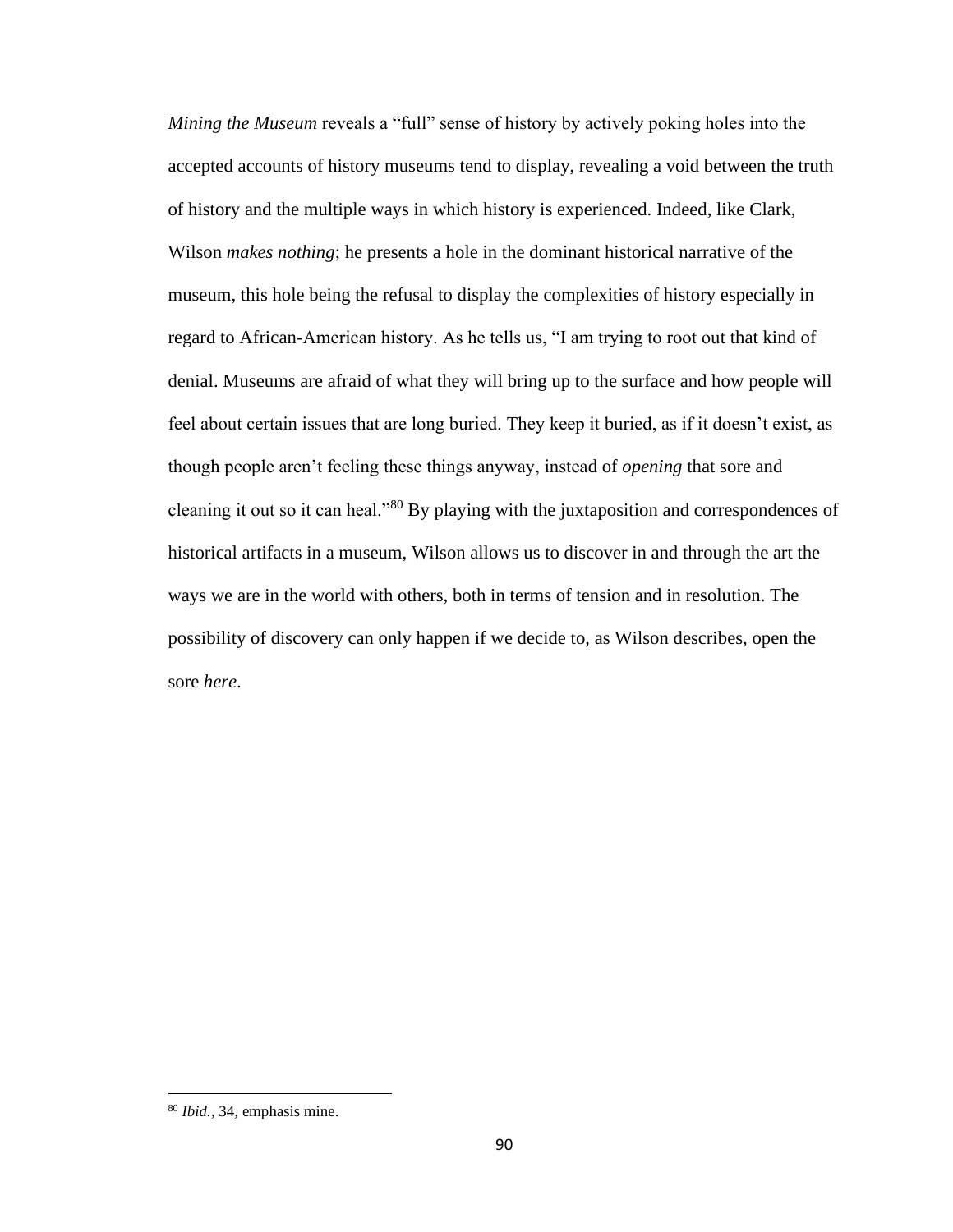## **Conclusion: Being-in-the-(W)hole-Together as the Experience of Dynamic Equality**

I would like to take some time here to gather together the various arguments I have made regarding Hegel and where we stand now in relation to art. In Hegel's description of symbolic art, we are introduced to the character of wonder whose fascination with the object of experience allows questioning about the fact of experience as such to occur. In classical art, we meet the character of being-at-home or "substantial individuality" who creates and is created because she lives *here*, in this *place*, where ethical substance provides us with a comfortable home in which we are recognized as members. In romantic art, we witness the character of courage who ventures away from home in order to learn who she is, as a person with rights, in her infinite subjective capacity. However, there is a change in our relation to art once we meet this last character. Given that this subjective power has no pre-determined significance and thus is in principle *infinitely determinable*, the meanings and shapes that art can express are also brought into infinity: art has let its characters go free into the contingent world. The artist, through her mere will, can use any and every material and adopt any sort of genre or content that she believes to best express her vision. She can even choose to take up ossified accounts of Hegel's descriptions of art, say that art is *this* and only *this*, and thus reduce art to the "false position" of being put to ends like "instruction, purification, bettering, financial gain" and so on (I:55). Such a choice, however, would be taken without risk—without uncertainty and open-endedness— and thereby reduce subjectivity to some lower position in the universe that either always needs the assistance of an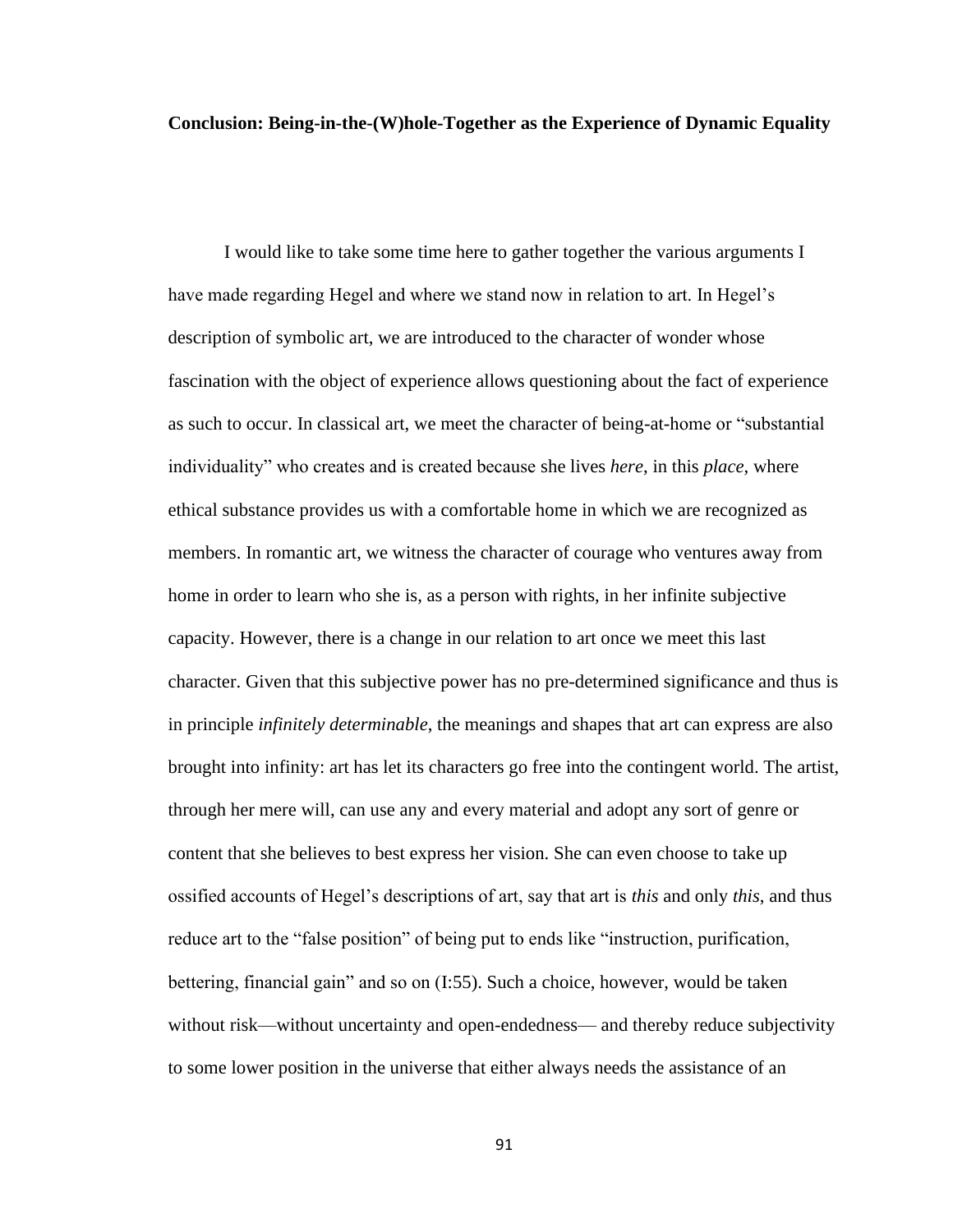"objective" power to correct its course or is forever lost upon the sea of contingency (i.e., in the form of nihilism). "Art" such as this has a tendency to develop hierarchies in the sense that they favor one way of experiencing art above others. As such, they fail to bring to life infinite subjectivity's powers of *co*-experiencing by reducing experience to only what is given. $81$ 

Yet, as expressed above, Hegel describes to us how art continues to be significant for us even when its expressions are that of finite human existence. This requires us, in our limitless capacities to create and witness, to bring together these characters of wonder, being-at-home, and courage into reconciliation—or, in other words, to gather them into a (w)hole. That is, although wonder and being-at-home are in some sense no longer possibilities for us, their integration with the modern understanding of subjectivity (one that is too individualistic, indifferent to context) make possible our recognizing the significance of passivity—subjectivity's receptivity to a meaning beyond itself and its indebtedness to culture for its perspective of itself and the world. The aesthetic experience of contemporary art, therefore, does not grant one singular perspective or interpretation the place of ultimate significance. Rather, it is the experience of multiple perspectives brought together before an artwork (a "specific here," a particular situation) who are engaged in the ongoing practice of co-defining that is given significance. Contemporary art does not try to merely *tell* us what we should do to understand art;

<sup>81</sup> An example of such a reductionist way of making "art" can be found within *The Brothers Karamazov*, specifically the character Rakitin and his poem for Mrs. Khokhlakov. Rather than letting the object show for and through itself what is significant, Rakitin inserts an "ideological message" within his poem that allows him to assume that it is good. If someone happens to disagree with the message or fails to see how the poem is as good as he asserts it to be, Rakitin can turn this other (who is attempting to experience the poem) into an "advocate for serfdom" who has never touched by progress simply on the basis of the other's interpretation. See Fyodor Dostoyevsky, *The Brothers Karamazov*, trans. Andrew MacAndrew (New York, NY: Bantam) 762-75 and 783-800.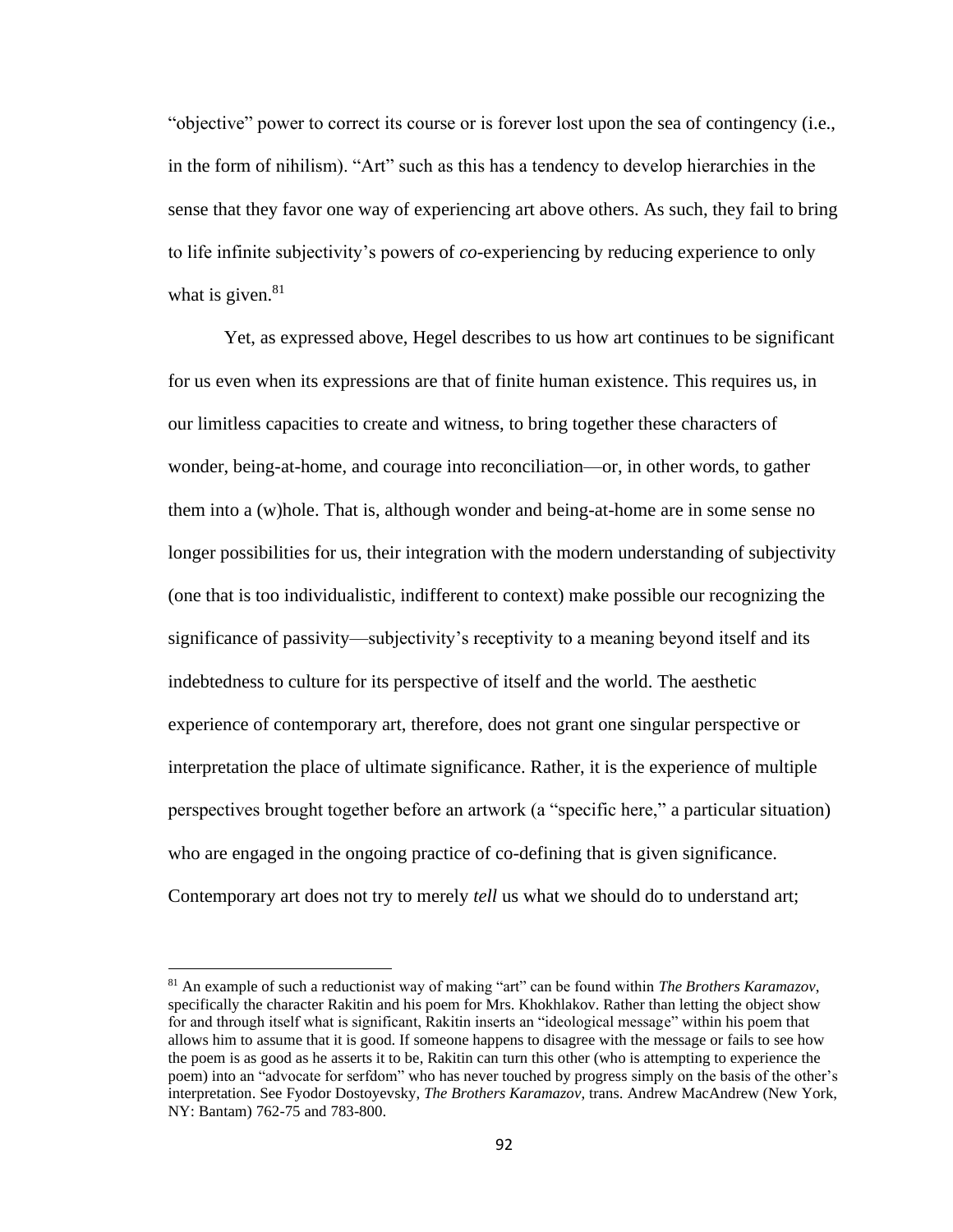rather, it *shows*<sup>82</sup> us how to attend to art so that the discovery of aesthetic experience can happen on its own accord.

This description allows us to better understand Hegel's characterization of contemporary art as "objective humor" (I:609) or "comedy" (II:1236), for this "showing" and discovery of aesthetic experience can only happen through breaking down the strict separation of art's characters through "harmless play." Indeed, in the concluding remarks of his lectures, Hegel elaborates upon this "harmless play" in an interesting way. He states:

All art aims at the identity, produced by the spirit, in which eternal things, God, and absolute truth are revealed in real appearance and shape to our contemplation, to our hearts and minds. *But if comedy presents this unity only as its self-destruction* because the Absolute, which wants to realize itself, *sees its self-actualization destroyed by interests that have now become explicitly free in the real world and are directed only on what is accidental and subjective,* then the presence and agency of the Absolute no longer appears positively unified with the characters and aims of the real world but *asserts itself only in the negative form of cancelling everything not correspondent with it*, and subjective personality alone shows itself self-confident and self-assured at the same time in this dissolution (1236, emphases mine).

I argue that this passage should be understood as follows: Art, as a "spiritual" or infinite product, is meant to be an expression of who "we," as both objective and infinite subjectivities, are. For those living in today's world, Hegel tells us (indirectly) that the content of our art is "imperishable humanity in its many-sided significance and endless all-around development" (I:608). The situation of the contemporary world has given way to letting art's "interests" (art's characters, as elaborated above) go free and direct themselves toward mere finite ends, thus bringing art as close as it can to the contingent

 $82$  By "shows" I mean something broader than seeing. Lygia Clark "shows" us how we attend to art not through the faculty of seeing but rather through touch. As such, I believe "shows" can incorporate a multitude of sense faculties.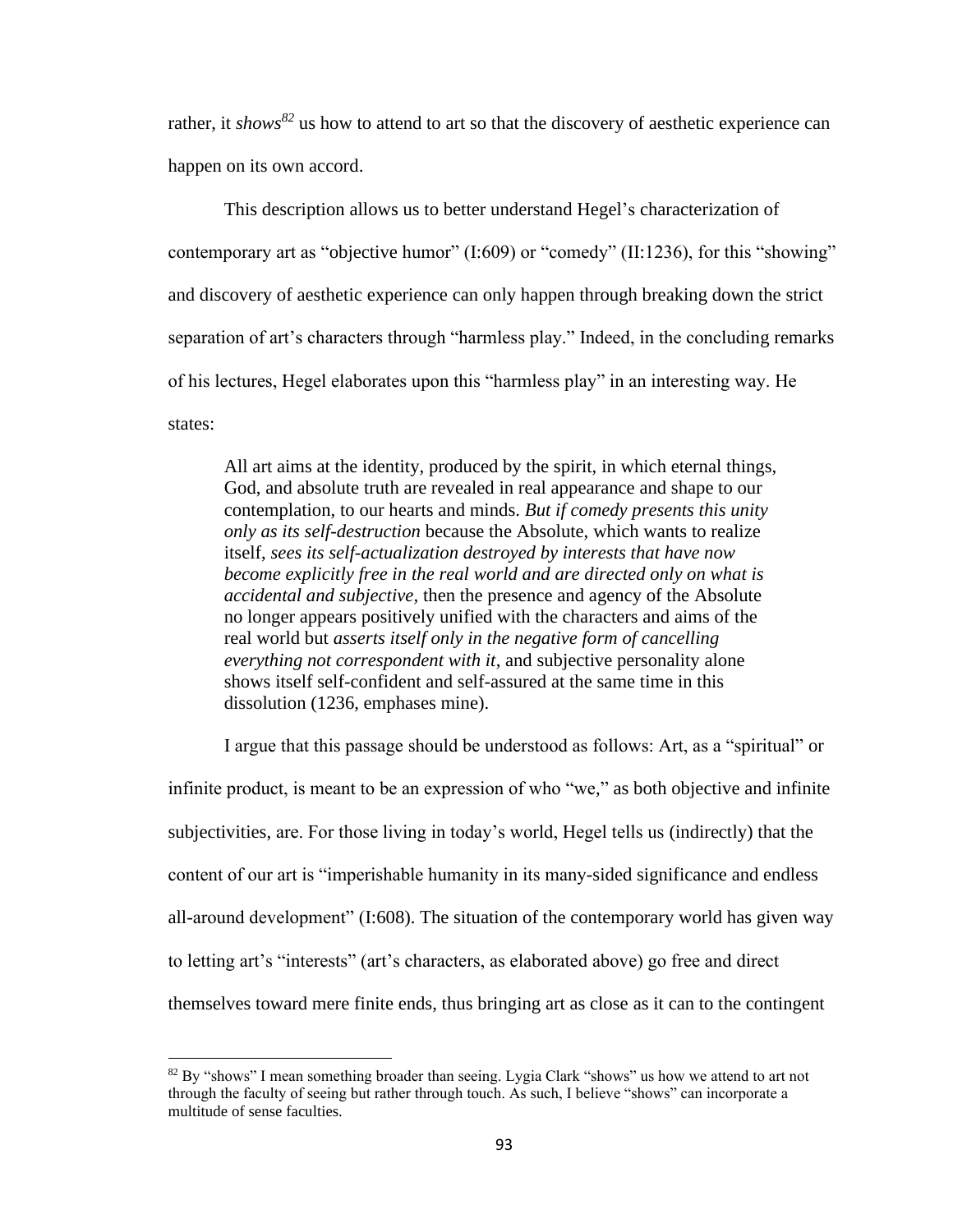world. As such, these contingent objects with which subjectivity has become intimate are not adequate by themselves to reveal what is "absolute." Rather, the "absolute" is asserted as always beyond these objects, and these objects are only meant to be possible places where the "absolute" can make a brief appearance. To do this, these artworks call upon us to take what we have learned about the history of art and, instead of approaching as modern individuals, allow them to resonate—to communicate—to us about the ways we understand ourselves and the world in which we live. That is, contemporary artworks do not and can no longer insist that they in themselves express the absolute, and their focus on finite subjectivity allows them to instead become both a "celebration of the sensuous as such"<sup>83</sup> *and* a site where the communication of meaning is what is significant, not simply the artworks themselves. If this is the case, then contemporary art, as "comedy" or "objective humor," presents "unity" or what is *whole* as art's "selfdestruction," in the sense that what is significant in art is the way an artwork allows subjectivity to recognize its infinite power to define its situation, not merely the artwork itself. Art today makes present the cancelation of a strict separation between art's established characters by propelling their experience of each other and by being a *hole* through which they must continuously reconcile. Contemporary art makes present its decision made in uncertainty so as to bring all of us together within a situation of dynamic equality—this shared situation of being-in-a-(w)hole-together. The authentic artist or spectator is therefore a being whose being is "being-in-the-(w)hole"—a being who tries to situate the whole by allowing it to be present as that which is always already

<sup>83</sup> Fowkes, *A Hegelian Account of Contemporary Art*, 80. Although Fowkes interprets this celebration as going against the Hegelian schema, I believe I have interpreted Hegel in this work in a way that shows it fits quite nicely. Indeed, such a "celebration of the sensuous" is how we give ourselves over to the work so to learn about who we are and who we could be.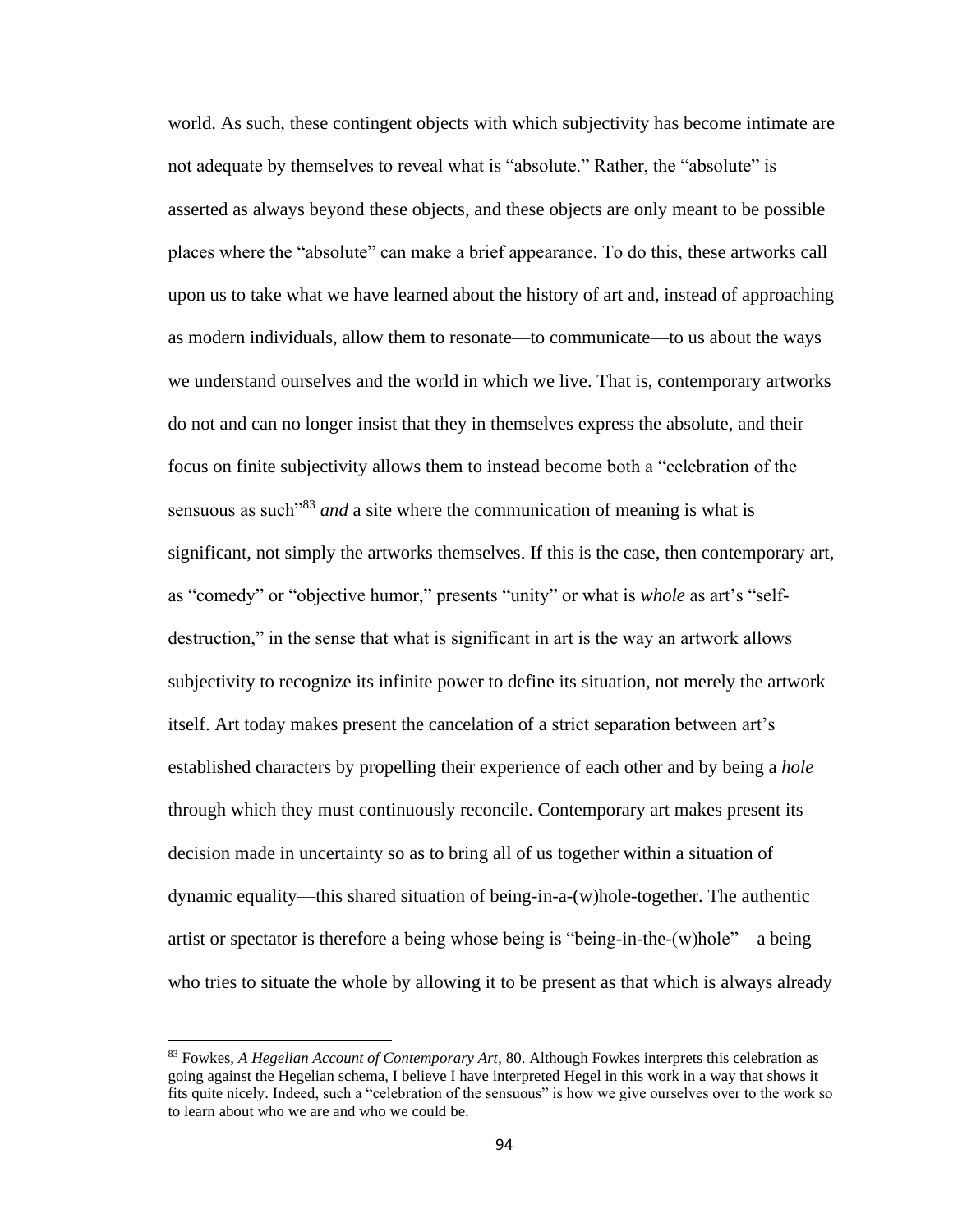in a hole, and the artwork is the situation of a (w)hole in which everybody in its presence finds themselves at home.

This "being-in-the-(w)hole-together" is what I believe Clark and Wilson are hinting at in their respective works as either "full-void" or "the opening of the sore." That is, what these artists attempt to reveal is how our situation is always already predicated upon an interpretation that itself does not exhaust subjective experience and as such is always open to other interpretations. Contemporary art calls upon us to notice this (w)hole together, to discover our "imperishable humanity" in a way that leaves open the kind of specific experience each one of us might have with it so to begin a dialogue about it. Art no longer needs to carry out a completely objective act (it does not need to be strictly tied to a place or produce clearly distinguished art objects); it only appeals to an "inner movement of the spirit" leaving it up to us to discover what is necessary about it together  $(I:609)$ . <sup>84</sup> Indeed, through this aesthetic experience of the (w)hole in contemporary art, the word "discovery" is able to reveal itself as having both passive and active meanings. In the passive sense, discovery indicates a recovery of an action's relation to the world. For example, we say "I did not realize I had an accent" when talking to someone with a different dialect, or "I did not know my country committed these egregious acts of war" when encountering a war-torn region. In the active sense, discovery indicates an uncovering that is actively seeking to answer something. When we are puzzled or looking for the meaning for something of which we do not know, we engage in acts that allow us to delve deeper into the topic. In the first sense we encounter

<sup>84</sup> As Hegel says about "*objective* humor," the kind of intimacy between artist and objective "can only be partial and can perhaps be expressed only within the compass of a song or only as part of a greater whole. For if it were extended and carried through within objectivity, it would necessarily become action and even and an objective presentation of these" (I:609).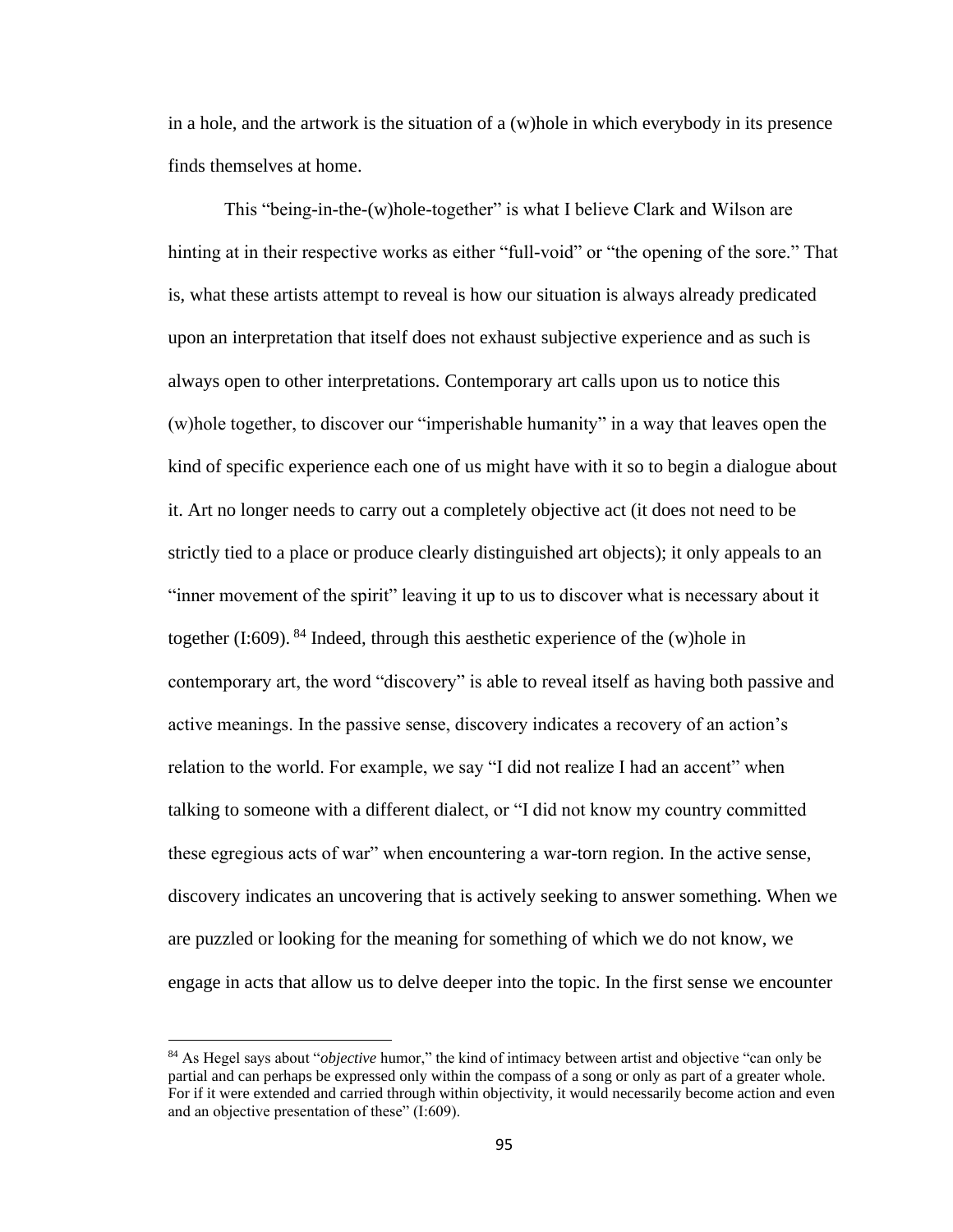our connection or communion with the world in some way, while in the second sense we recognize a distance from the world. Discovery *qua* discovery is therefore the recovery of "wholeness" through the constant uncovering or renewal of distance (or rather, a hole). Contemporary art plays in this (w)hole of discovery: art calls for a recovery of humanity's creative potential and togetherness by being something that, as Hegel says above, "asserts itself only in the negative form of cancelling everything not correspondent to it" (II:1236). For Clark, we discover the (w)hole through the creative act of the spectator-author upon a proposed-object of the artist that disappears into nothing. That is, there is *nothing* but the act in which the boundaries of art-object, artist, and spectator are negated in order to provide a sense of wholeness *here*. For Wilson, we discover the (w)hole through the witnessing of histories that have been literally marginalized through the juxtaposition and recontextualization of historical artifacts. He gives us a fuller account of history by bringing to the foreground a tension that marginalized people experience everyday (especially at museums) and that white people rarely notice.

The discovery of being-in-the-(w)hole-together through the experience of contemporary art as a situation of dynamic equality has some interesting consequences. One such consequence is that we become better able to put our political situations into question. That is, because being-in-the-(w)hole-together opens up a space of dynamic equality for all concerned with the interpretation of an artwork, we develop a habit for self-criticism in other spheres of co-experience, like that of our political life. By allowing us to feel both wholeness and distance (community and individuality), we develop through the aesthetic experience of contemporary art a better capacity for sharing and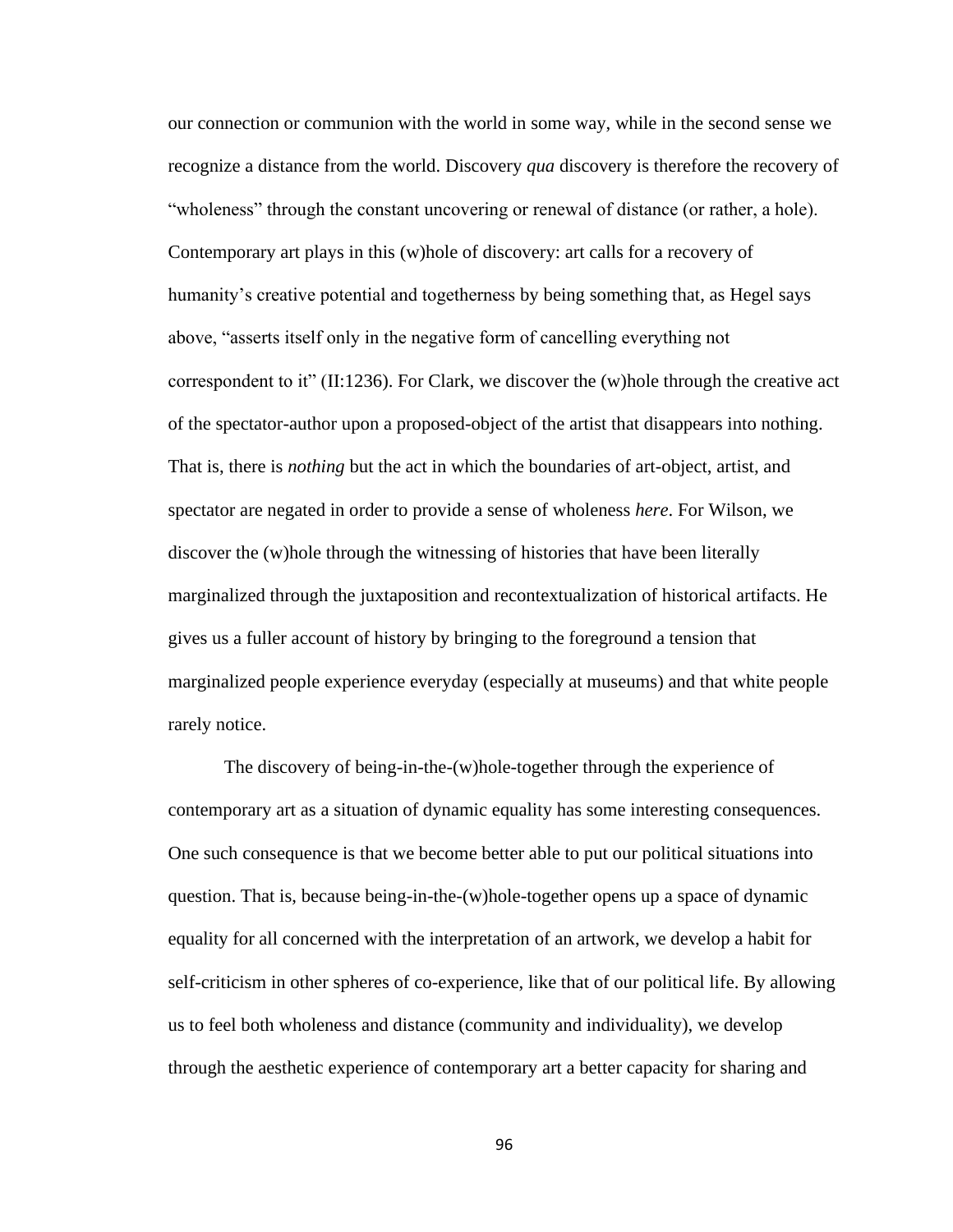encountering interpretations with other subjectivities. This sort of co-experiencing provides us with the critical tools to ask of our governments, workplaces, and other organized areas of existence if they are staying committed to an open-ended space where *all* members can continuously participate in the shaping of such spheres. Just as how an artwork is always open to *anyone's* interpretation, political life must also be open to any and all voices of those that live within its district.

Yet, as the word "members" indicates, being-in-the-(w)hole-together does have boundaries. Indeed, it is these boundaries that provide tension found in the (w)hole. "Membership" in a community of the (w)hole is limited to those who are concerned with the artwork or organization that composes the boundaries. One example of the openness and limits of being-in-the-(w)hole-together could be found in climatology. Within the boundaries of its study are those who are both directly and indirectly concerned with ways we understand climate, such as experts in biology, ethics, astronomy, and those who live or work in areas of concern, such as farmers, pilots, indigenous communities, and so on. Whether in agreement or in conflict, climatology remains an open-ended (w)hole in the sense that, for those concerned, there is always in question the interpretations of this phenomenon, especially when considering new evidence. However, climatology is not open to those not actually concerned with the object in question. Or rather, though poor interpretations of the field do exist and point toward something like a study in climate, these interpretations can be ignored or dismissed because their concern is not with the object of discussion. Instead, these "interpretations" tend to be an explanation of their own closed perspectives. These can be the chatter of talk-show radio hosts, opinion writers, certain politicians, conspiracy theorists, and even those who claim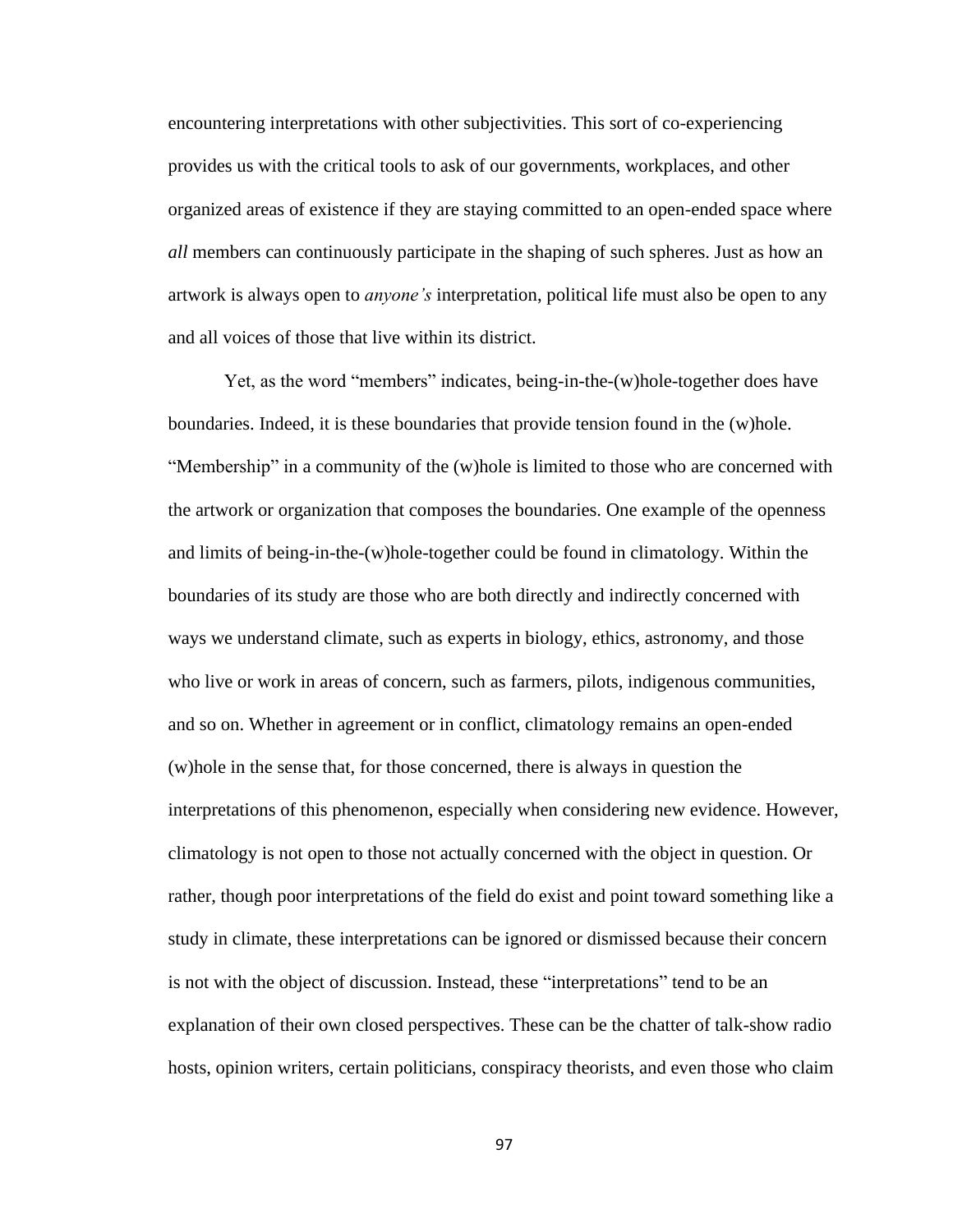expertise in the field but refuse new evidence, whether from a lab or in the world. Beingin-the-(w)hole-together thus requires us to be vigilant. It requires a commitment to the open-ended, ongoing process of interpretation that neither seeks to close off newer perspectives nor too open to allow relativistic and closed perspectives to enter.

Dynamic equality is therefore an ongoing project of being-in-the-(w)hole-together that always runs the risk of wandering away completely. The possibility of dynamic equality's realization is "present" so long as the sites in which we encounter (w)holes continue to concern our intersubjective powers of co-experiencing and co-definition. Indeed, these sites are always open to change, in the sense that we might discover new sites that replace older ones, that our old sites develop new meanings. As Hegel tells us at the end of his lectures, "when the link forged between us generally and in relation to our common aim has been broken, it is my final wish that the higher and indestructible bond of the Idea of beauty and truth may link us and keep us firmly united now and forever" (II:1237). Although the sites where we encounter (w)holes can be veiled, it is our commitment to the open-endedness of our subjectivity that continues the ongoing possibility of realizing the dynamic equality we share as part of this imperishable humanity.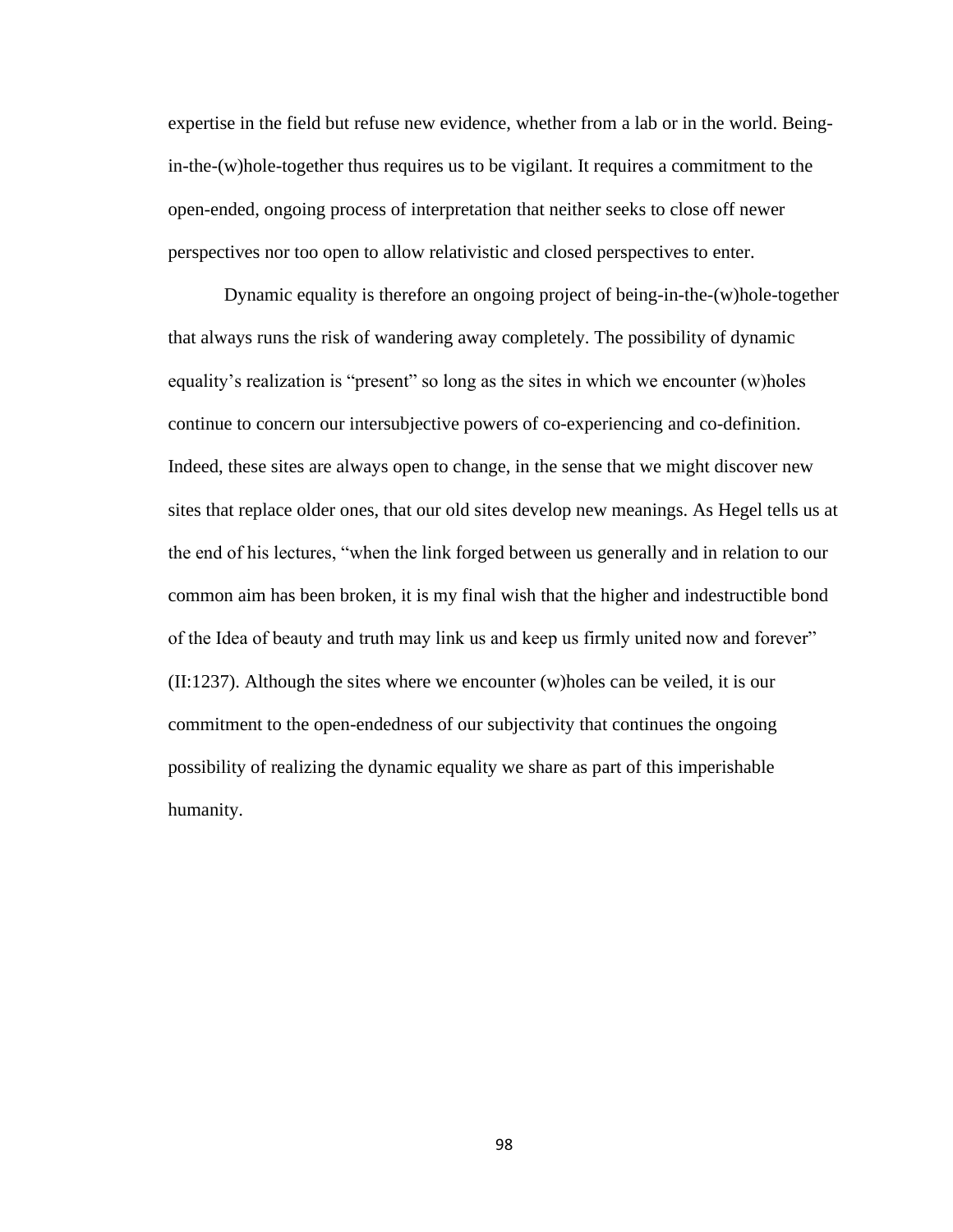### **Bibliography**

Bachelard, Gaston. *The Poetics of Space*. Translated by Maria Jolas. Boston: Beacon Press, 1994.

Bates, Jennifer Ann. *Hegel and Shakespeare on Moral Imagination*. Albany: SUNY Press, 2010

Clark, Lygia. "Nostalgia of the Body." The MIT Press, vol. 69 (Summer 1994): 85-109.

de Beauvoir, Simone. "Right-Wing Thought Today." In *Political Writings*, edited by Margaret A. Simons and Marybeth Timmerman, 103-194. Urbana: University of Illinois Press, 2012.

—*The Ethics of Ambiguity*. Translated by Bernard Frechtman. New York: Kensington Publishing Corp, 1976.

Derrida, Jacques. "Structure, Sign, and Play in the Discourse of the Human Sciences." In *Writing and Difference*, translated by Alan Bass, 278-293. Chicago: University of Chicago Press, 1978.

Donougho, Martin. "Art and History: Hegel on the End, the Beginning, and the Future of Art." In *Hegel and the Arts,* edited by Stephen Houlgate, 179-215. Evanston: Northwestern University Press, 2007.

Dostoyevsky, Fyodor. *The Brothers Karamazov*. Translated by Andrew MacAndrew. New York: Bantam, 1984.

Fowkes, William I. *A Hegelian Account of Contemporary Art*. Ann Arbor: UMI Research Press, 1981.

Halle, Howard, and Fred Wilson. "Mining the Museum." *Grand Street*, no. 44 (1993): 151-172.

Hegel, G.W.F. *Hegel's Aesthetics: Lectures on Fine Art Volumes I and II*. Translated by T.M. Knox. New York: Oxford University Press, 1975.

—*Hegel's Phenomenology of Spirit*. Translated by A.V. Miller. Oxford: Oxford University Press, 1977.

Houlgate, Stephen. "Hegel and the "End" of Art." *The Owl of Minerva* 29, no. 1 (1997): 1-21.

—ed., *Hegel and the Arts*. Evanston: Northwestern University Press, 2007.

— "Hegel and the Beauty of Sculpture." In *Hegel and the Arts,* edited by Stephen Houlgate, 56-89. Evanston: Northwestern University Press, 2007.